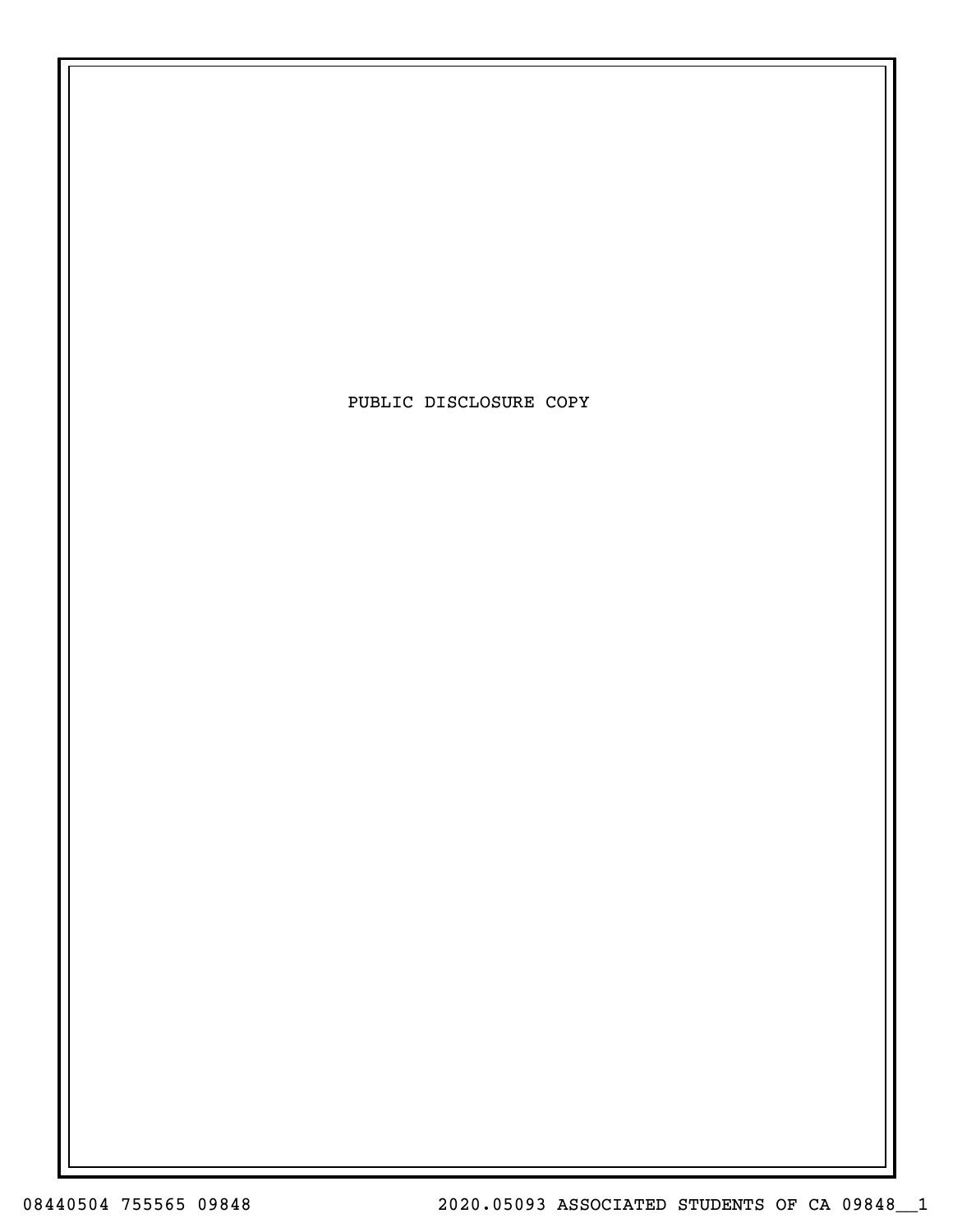|                                                                                                                                                                                               |                                                                           | PUBLIC DISCLOSURE COPY - STATE REGISTRATION NO. 016507                                                                                                                     |            |                                                     |                                                           |  |  |  |
|-----------------------------------------------------------------------------------------------------------------------------------------------------------------------------------------------|---------------------------------------------------------------------------|----------------------------------------------------------------------------------------------------------------------------------------------------------------------------|------------|-----------------------------------------------------|-----------------------------------------------------------|--|--|--|
|                                                                                                                                                                                               | OMB No. 1545-0047<br><b>Return of Organization Exempt From Income Tax</b> |                                                                                                                                                                            |            |                                                     |                                                           |  |  |  |
| Form 990<br>Under section 501(c), 527, or 4947(a)(1) of the Internal Revenue Code (except private foundations)<br>Do not enter social security numbers on this form as it may be made public. |                                                                           |                                                                                                                                                                            |            |                                                     |                                                           |  |  |  |
|                                                                                                                                                                                               | <b>Open to Public</b>                                                     |                                                                                                                                                                            |            |                                                     |                                                           |  |  |  |
| Department of the Treasury<br>Inspection<br>Go to www.irs.gov/Form990 for instructions and the latest information.<br>Internal Revenue Service                                                |                                                                           |                                                                                                                                                                            |            |                                                     |                                                           |  |  |  |
|                                                                                                                                                                                               |                                                                           | 2020<br>JUL 1,<br>A For the 2020 calendar year, or tax year beginning                                                                                                      |            | 2021<br>and ending $JUN$ 30,                        |                                                           |  |  |  |
|                                                                                                                                                                                               | <b>B</b> Check if<br>applicable:                                          | <b>C</b> Name of organization                                                                                                                                              |            | D Employer identification number                    |                                                           |  |  |  |
|                                                                                                                                                                                               | Address                                                                   | ASSOCIATED STUDENTS OF CALIFORNIA STATE                                                                                                                                    |            |                                                     |                                                           |  |  |  |
|                                                                                                                                                                                               | change<br>Name                                                            | UNIVERSITY, SACRAMENTO                                                                                                                                                     |            |                                                     |                                                           |  |  |  |
|                                                                                                                                                                                               | change<br>Initial                                                         | Doing business as                                                                                                                                                          |            | 94-1347023                                          |                                                           |  |  |  |
|                                                                                                                                                                                               | return<br>Final                                                           | Number and street (or P.O. box if mail is not delivered to street address)                                                                                                 | Room/suite | E Telephone number                                  |                                                           |  |  |  |
|                                                                                                                                                                                               | return/<br>termin-                                                        | 6000 J STREET                                                                                                                                                              |            | $916 - 278 - 7917$                                  |                                                           |  |  |  |
|                                                                                                                                                                                               | ated<br>Amended                                                           | City or town, state or province, country, and ZIP or foreign postal code                                                                                                   |            | G Gross receipts \$                                 | 8, 248, 228.                                              |  |  |  |
|                                                                                                                                                                                               | return<br>Applica-                                                        | 95819<br>SACRAMENTO, CA                                                                                                                                                    |            | H(a) Is this a group return                         |                                                           |  |  |  |
|                                                                                                                                                                                               | tion<br>pending                                                           | F Name and address of principal officer: MARK MONTALVO                                                                                                                     |            | for subordinates?                                   | Yes $X$ No                                                |  |  |  |
|                                                                                                                                                                                               |                                                                           | SAME AS C ABOVE                                                                                                                                                            |            | H(b) Are all subordinates included?                 | Yes<br>No                                                 |  |  |  |
|                                                                                                                                                                                               |                                                                           | Tax-exempt status: $\boxed{\mathbf{X}}$ 501(c)(3)<br>$501(c)$ (<br>$\sqrt{\bullet}$ (insert no.)<br>$4947(a)(1)$ or<br>J Website: WWW.ASI.CSUS.EDU                         | 527        |                                                     | If "No," attach a list. See instructions                  |  |  |  |
|                                                                                                                                                                                               |                                                                           | <b>K</b> Form of organization: $\boxed{\textbf{X}}$ Corporation<br>Other $\blacktriangleright$<br>Trust<br>Association                                                     |            | $H(c)$ Group exemption number $\blacktriangleright$ | L Year of formation: $1956$ M State of legal domicile: CA |  |  |  |
|                                                                                                                                                                                               | Part I                                                                    | <b>Summary</b>                                                                                                                                                             |            |                                                     |                                                           |  |  |  |
|                                                                                                                                                                                               |                                                                           | Briefly describe the organization's mission or most significant activities: PROVIDE EXPERIENTIAL EDUCATION,                                                                |            |                                                     |                                                           |  |  |  |
|                                                                                                                                                                                               | 1.                                                                        | LEADERSHIP DEVELOPMENT OPPORTUNITIES, STUDENT REPRESENTATION,                                                                                                              |            |                                                     |                                                           |  |  |  |
|                                                                                                                                                                                               | 2                                                                         | if the organization discontinued its operations or disposed of more than 25% of its net assets.<br>Check this box $\blacktriangleright$                                    |            |                                                     |                                                           |  |  |  |
| Governance                                                                                                                                                                                    | 3                                                                         | Number of voting members of the governing body (Part VI, line 1a)                                                                                                          |            | 3                                                   | 14                                                        |  |  |  |
|                                                                                                                                                                                               | 4                                                                         |                                                                                                                                                                            |            | $\overline{\mathbf{4}}$                             | 14                                                        |  |  |  |
|                                                                                                                                                                                               | 5                                                                         |                                                                                                                                                                            |            | $\overline{5}$                                      | 413                                                       |  |  |  |
| Activities &                                                                                                                                                                                  | 6                                                                         |                                                                                                                                                                            |            | $\bf 6$                                             | 161                                                       |  |  |  |
|                                                                                                                                                                                               |                                                                           |                                                                                                                                                                            |            | 7a                                                  | $\overline{686,460}$ .                                    |  |  |  |
|                                                                                                                                                                                               |                                                                           |                                                                                                                                                                            |            | 7b                                                  | 0.                                                        |  |  |  |
|                                                                                                                                                                                               |                                                                           |                                                                                                                                                                            |            | <b>Prior Year</b>                                   | <b>Current Year</b>                                       |  |  |  |
|                                                                                                                                                                                               | 8                                                                         | Contributions and grants (Part VIII, line 1h)                                                                                                                              |            | 1,479,393.                                          | $\overline{1,458,551}$ .                                  |  |  |  |
| Revenue                                                                                                                                                                                       | 9                                                                         | Program service revenue (Part VIII, line 2g)                                                                                                                               |            | 7,342,850.                                          | 6, 351, 394.                                              |  |  |  |
|                                                                                                                                                                                               | 10                                                                        |                                                                                                                                                                            |            | 216, 186.                                           | 60, 126.                                                  |  |  |  |
|                                                                                                                                                                                               | 11                                                                        | Other revenue (Part VIII, column (A), lines 5, 6d, 8c, 9c, 10c, and 11e)                                                                                                   |            | 164,093.                                            | 199,699.                                                  |  |  |  |
|                                                                                                                                                                                               | 12                                                                        | Total revenue - add lines 8 through 11 (must equal Part VIII, column (A), line 12)                                                                                         |            | 9, 202, 522.                                        | 8,069,770.                                                |  |  |  |
|                                                                                                                                                                                               | 13                                                                        | Grants and similar amounts paid (Part IX, column (A), lines 1-3)                                                                                                           |            | 422, 169.                                           | 661,751.                                                  |  |  |  |
|                                                                                                                                                                                               |                                                                           |                                                                                                                                                                            |            | Ο.                                                  | 0.                                                        |  |  |  |
|                                                                                                                                                                                               |                                                                           | Salaries, other compensation, employee benefits (Part IX, column (A), lines 5-10)                                                                                          |            | 6, 270, 905.                                        | 5,365,958.                                                |  |  |  |
|                                                                                                                                                                                               |                                                                           |                                                                                                                                                                            |            | о.                                                  | Ο.                                                        |  |  |  |
| Expenses                                                                                                                                                                                      |                                                                           | <b>b</b> Total fundraising expenses (Part IX, column (D), line 25)                                                                                                         | 0.         |                                                     |                                                           |  |  |  |
|                                                                                                                                                                                               |                                                                           |                                                                                                                                                                            |            | 2,056,274.                                          | 2, 127, 316.                                              |  |  |  |
|                                                                                                                                                                                               | 18                                                                        | Total expenses. Add lines 13-17 (must equal Part IX, column (A), line 25) <i></i>                                                                                          |            | 8,749,348.                                          | 8,155,025.                                                |  |  |  |
|                                                                                                                                                                                               | 19                                                                        |                                                                                                                                                                            |            | 453, 174.                                           | $-85, 255.$                                               |  |  |  |
| Net Assets or<br>Eund Balances                                                                                                                                                                |                                                                           |                                                                                                                                                                            |            | <b>Beginning of Current Year</b>                    | <b>End of Year</b>                                        |  |  |  |
|                                                                                                                                                                                               | 20                                                                        | Total assets (Part X, line 16)                                                                                                                                             |            | 15, 127, 324.                                       | 14,200,718.                                               |  |  |  |
|                                                                                                                                                                                               | 21                                                                        | Total liabilities (Part X, line 26)                                                                                                                                        |            | $\overline{3,975,662}$ .                            | 3, 134, 311.                                              |  |  |  |
|                                                                                                                                                                                               | 22                                                                        |                                                                                                                                                                            |            | 11, 151, 662.                                       | 11,066,407.                                               |  |  |  |
|                                                                                                                                                                                               | Part II                                                                   | <b>Signature Block</b>                                                                                                                                                     |            |                                                     |                                                           |  |  |  |
|                                                                                                                                                                                               |                                                                           | Under penalties of perjury, I declare that I have examined this return, including accompanying schedules and statements, and to the best of my knowledge and belief, it is |            |                                                     |                                                           |  |  |  |
|                                                                                                                                                                                               |                                                                           | true, correct, and complete. Declaration of preparer (other than officer) is based on all information of which preparer has any knowledge.                                 |            |                                                     |                                                           |  |  |  |
|                                                                                                                                                                                               |                                                                           |                                                                                                                                                                            |            |                                                     |                                                           |  |  |  |

| Sign     | Signature of officer                                                                                           |                         |      | Date                     |                                             |  |  |  |
|----------|----------------------------------------------------------------------------------------------------------------|-------------------------|------|--------------------------|---------------------------------------------|--|--|--|
| Here     | MARK MONTALVO, DIRECTOR OF FINANCE & ADMIN.                                                                    |                         |      |                          |                                             |  |  |  |
|          | Type or print name and title                                                                                   |                         |      |                          |                                             |  |  |  |
|          | Print/Type preparer's name                                                                                     | Preparer's signature    | Date | Check                    | PTIN                                        |  |  |  |
| Paid     | CHRISTY M.<br>NORTON                                                                                           | CHRISTY<br>NORTON<br>м. |      | $05/04/22$ self-employed | P01278658                                   |  |  |  |
| Preparer | KCOE ISOM, LLP<br>Firm's name                                                                                  |                         |      |                          | Firm's EIN $\blacktriangleright$ 48-0567703 |  |  |  |
| Use Only | Firm's address 2454 BUILDERS PLACE, STE 130                                                                    |                         |      |                          |                                             |  |  |  |
|          | CHICO, CA 95928<br>Phone no. $(530)$ 891-6474                                                                  |                         |      |                          |                                             |  |  |  |
|          | Yes<br>May the IRS discuss this return with the preparer shown above? See instructions<br>No                   |                         |      |                          |                                             |  |  |  |
|          | Form $990$ (2020)<br>LHA For Paperwork Reduction Act Notice, see the separate instructions.<br>032001 12-23-20 |                         |      |                          |                                             |  |  |  |
|          | SEE SCHEDULE O FOR ORGANIZATION MISSION STATEMENT CONTINUATION                                                 |                         |      |                          |                                             |  |  |  |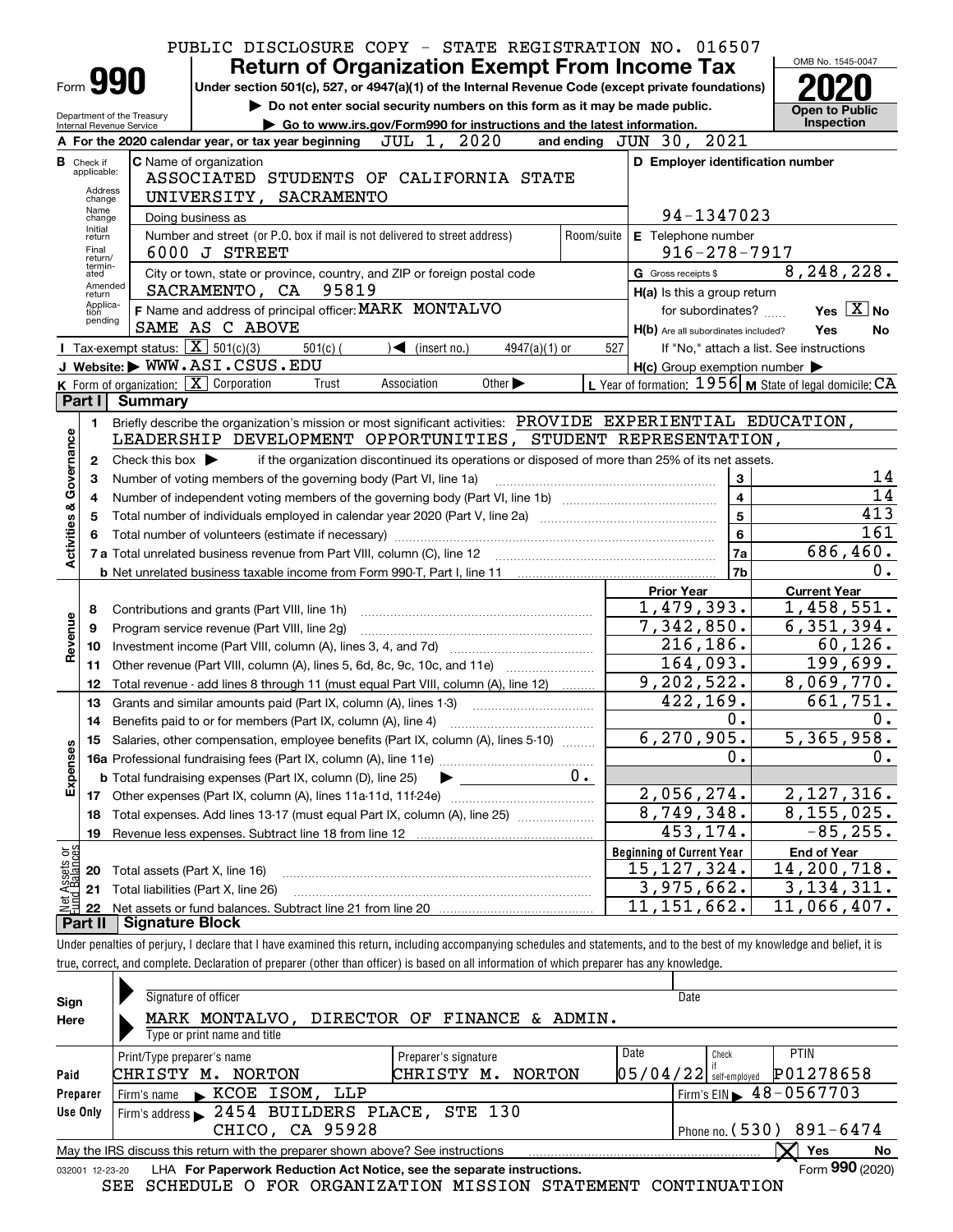|              | ASSOCIATED STUDENTS OF CALIFORNIA STATE                                                                                                      |                |                                                 |
|--------------|----------------------------------------------------------------------------------------------------------------------------------------------|----------------|-------------------------------------------------|
|              | UNIVERSITY, SACRAMENTO<br>Form 990 (2020)                                                                                                    | 94-1347023     | Page $2$                                        |
|              | <b>Part III Statement of Program Service Accomplishments</b>                                                                                 |                |                                                 |
|              |                                                                                                                                              |                |                                                 |
| 1            | Briefly describe the organization's mission:                                                                                                 |                |                                                 |
|              | PROVIDE EXPERIENTIAL EDUCATION, LEADERSHIP DEVELOPMENT OPPORTUNITIES,                                                                        |                |                                                 |
|              | STUDENT REPRESENTATION, VARIOUS BUSINESS AND RECREATIONAL SERVICES,<br>AND CAMPUS LIFE PROGRAMS TO SACRAMENTO STATE AND COMMUNITY.           |                |                                                 |
|              |                                                                                                                                              |                |                                                 |
| $\mathbf{2}$ | Did the organization undertake any significant program services during the year which were not listed on the                                 |                |                                                 |
|              | prior Form 990 or 990-EZ?                                                                                                                    |                | $\boxed{\phantom{1}}$ Yes $\boxed{\text{X}}$ No |
|              | If "Yes." describe these new services on Schedule O.                                                                                         |                |                                                 |
|              | Did the organization cease conducting, or make significant changes in how it conducts, any program services?                                 |                | $\Box$ Yes $\Box$ No                            |
| 3            | If "Yes," describe these changes on Schedule O.                                                                                              |                |                                                 |
| 4            | Describe the organization's program service accomplishments for each of its three largest program services, as measured by expenses.         |                |                                                 |
|              | Section 501(c)(3) and 501(c)(4) organizations are required to report the amount of grants and allocations to others, the total expenses, and |                |                                                 |
|              | revenue, if any, for each program service reported.                                                                                          |                |                                                 |
| 4a           | $_$ (Expenses \$ $_6$ , 459, 023. including grants of \$ $_6$ 661, 751. ) (Revenue \$<br>(Code:                                              |                | 5,664,934.                                      |
|              | ASSOCIATED STUDENTS OF CALIFORNIA STATE UNIVERSITY (ASI) PROVIDES CHILD                                                                      |                |                                                 |
|              | CARE, RECREATION AND CAMPUS LIFE PROGRAMS, AND SUPPORTS STUDENT                                                                              |                |                                                 |
|              | ATHLETICS AND REGIONAL TRANSIT BENEFITING APPROXIMATELY 31,500                                                                               |                |                                                 |
|              | STUDENTS. ASI ALSO SUPPORTS CAMPUS FINE ARTS, CULTURAL EVENTS, AND                                                                           |                |                                                 |
|              | EDUCATIONAL PROGRAMS WHICH BENEFIT THE CAMPUS COMMUNITY.                                                                                     |                |                                                 |
|              |                                                                                                                                              |                |                                                 |
|              |                                                                                                                                              |                |                                                 |
|              |                                                                                                                                              |                |                                                 |
|              |                                                                                                                                              |                |                                                 |
|              |                                                                                                                                              |                |                                                 |
|              |                                                                                                                                              |                |                                                 |
|              |                                                                                                                                              |                |                                                 |
| 4b           |                                                                                                                                              |                |                                                 |
|              |                                                                                                                                              |                |                                                 |
|              |                                                                                                                                              |                |                                                 |
|              |                                                                                                                                              |                |                                                 |
|              |                                                                                                                                              |                |                                                 |
|              |                                                                                                                                              |                |                                                 |
|              |                                                                                                                                              |                |                                                 |
|              |                                                                                                                                              |                |                                                 |
|              |                                                                                                                                              |                |                                                 |
|              |                                                                                                                                              |                |                                                 |
|              |                                                                                                                                              |                |                                                 |
|              |                                                                                                                                              |                |                                                 |
|              |                                                                                                                                              |                |                                                 |
| 4c           |                                                                                                                                              | $($ Revenue \$ |                                                 |
|              |                                                                                                                                              |                |                                                 |
|              |                                                                                                                                              |                |                                                 |
|              |                                                                                                                                              |                |                                                 |
|              |                                                                                                                                              |                |                                                 |
|              |                                                                                                                                              |                |                                                 |
|              |                                                                                                                                              |                |                                                 |
|              |                                                                                                                                              |                |                                                 |
|              |                                                                                                                                              |                |                                                 |
|              |                                                                                                                                              |                |                                                 |
|              |                                                                                                                                              |                |                                                 |
|              |                                                                                                                                              |                |                                                 |
|              |                                                                                                                                              |                |                                                 |
|              | 4d Other program services (Describe on Schedule O.)                                                                                          |                |                                                 |
|              | (Revenue \$<br>(Expenses \$<br>including grants of \$                                                                                        |                |                                                 |
| 4е           | 6,459,023.<br>Total program service expenses                                                                                                 |                |                                                 |
|              |                                                                                                                                              |                | Form 990 (2020)                                 |
|              | 032002 12-23-20                                                                                                                              |                |                                                 |
|              |                                                                                                                                              |                |                                                 |

 <sup>08440504 755565 09848</sup> 2020.05093 ASSOCIATED STUDENTS OF CA 09848\_\_1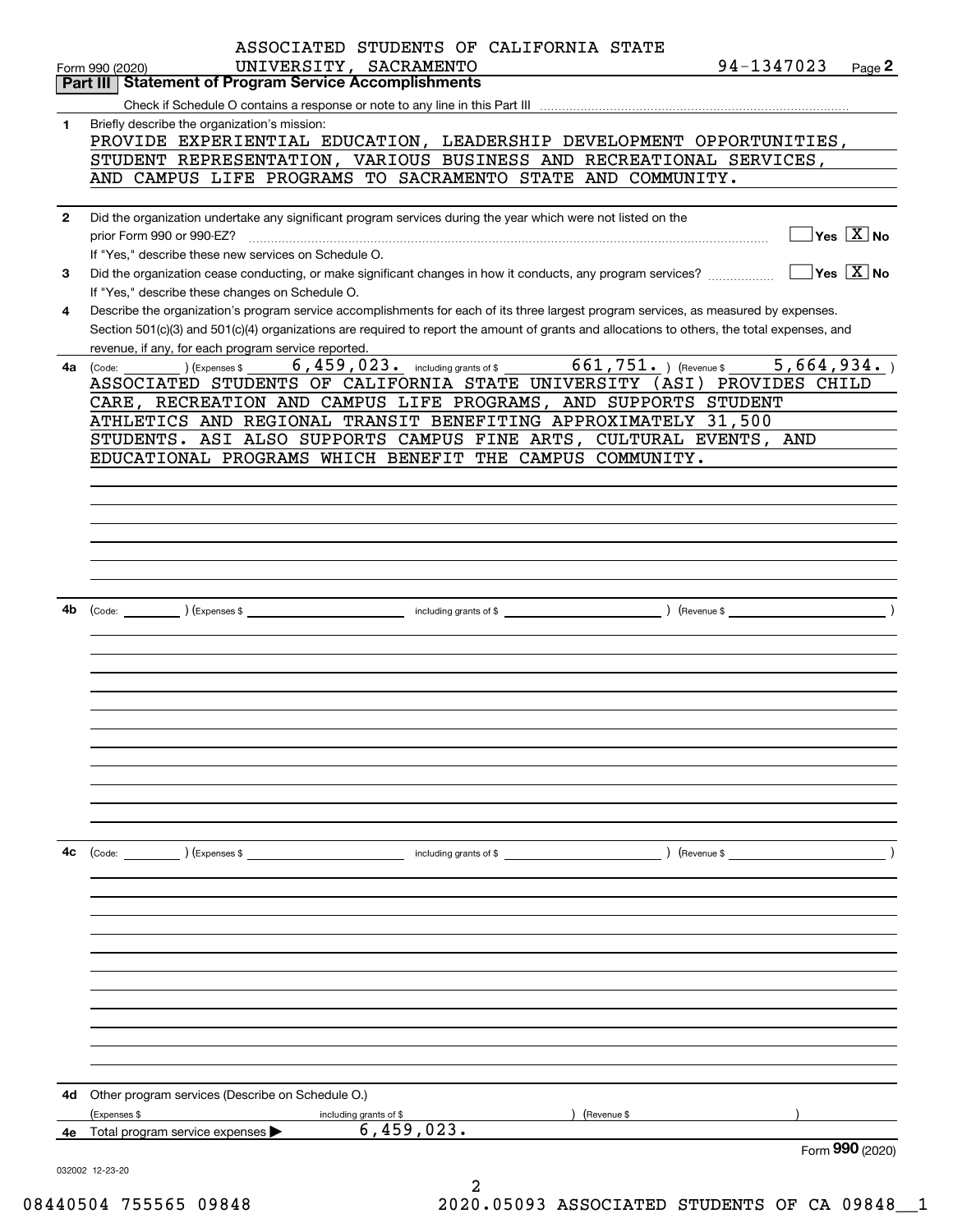| ASSOCIATED STUDENTS OF CALIFORNIA STATE |
|-----------------------------------------|
|-----------------------------------------|

|          |                                                                                                                                                                                                                                                   |                  | <b>Yes</b>              | No                      |
|----------|---------------------------------------------------------------------------------------------------------------------------------------------------------------------------------------------------------------------------------------------------|------------------|-------------------------|-------------------------|
| 1        | Is the organization described in section $501(c)(3)$ or $4947(a)(1)$ (other than a private foundation)?                                                                                                                                           |                  |                         |                         |
|          |                                                                                                                                                                                                                                                   | $\mathbf{1}$     | х                       |                         |
| 2        |                                                                                                                                                                                                                                                   | $\mathbf 2$      | $\overline{\mathbf{x}}$ |                         |
| 3        | Did the organization engage in direct or indirect political campaign activities on behalf of or in opposition to candidates for                                                                                                                   |                  |                         |                         |
|          |                                                                                                                                                                                                                                                   | 3                |                         | x                       |
| 4        | Section 501(c)(3) organizations. Did the organization engage in lobbying activities, or have a section 501(h) election in effect                                                                                                                  |                  |                         |                         |
|          |                                                                                                                                                                                                                                                   | 4                |                         | x                       |
| 5        | Is the organization a section 501(c)(4), 501(c)(5), or 501(c)(6) organization that receives membership dues, assessments, or                                                                                                                      |                  |                         |                         |
|          |                                                                                                                                                                                                                                                   | 5                |                         | x                       |
| 6        | Did the organization maintain any donor advised funds or any similar funds or accounts for which donors have the right to                                                                                                                         |                  |                         | x                       |
| 7        | provide advice on the distribution or investment of amounts in such funds or accounts? If "Yes," complete Schedule D, Part I                                                                                                                      | 6                |                         |                         |
|          | Did the organization receive or hold a conservation easement, including easements to preserve open space,                                                                                                                                         | $\overline{7}$   |                         | x                       |
| 8        | Did the organization maintain collections of works of art, historical treasures, or other similar assets? If "Yes," complete                                                                                                                      |                  |                         |                         |
|          |                                                                                                                                                                                                                                                   | 8                |                         | x                       |
| 9        | Did the organization report an amount in Part X, line 21, for escrow or custodial account liability, serve as a custodian for                                                                                                                     |                  |                         |                         |
|          | amounts not listed in Part X; or provide credit counseling, debt management, credit repair, or debt negotiation services?                                                                                                                         |                  |                         |                         |
|          |                                                                                                                                                                                                                                                   | 9                | X                       |                         |
| 10       | Did the organization, directly or through a related organization, hold assets in donor-restricted endowments                                                                                                                                      |                  |                         |                         |
|          |                                                                                                                                                                                                                                                   | 10               |                         | x                       |
| 11       | If the organization's answer to any of the following questions is "Yes," then complete Schedule D, Parts VI, VII, VIII, IX, or X                                                                                                                  |                  |                         |                         |
|          | as applicable.                                                                                                                                                                                                                                    |                  |                         |                         |
|          | a Did the organization report an amount for land, buildings, and equipment in Part X, line 10? If "Yes," complete Schedule D,                                                                                                                     |                  |                         |                         |
|          |                                                                                                                                                                                                                                                   | 11a              | X                       |                         |
|          | <b>b</b> Did the organization report an amount for investments - other securities in Part X, line 12, that is 5% or more of its total                                                                                                             |                  |                         |                         |
|          |                                                                                                                                                                                                                                                   | 11 <sub>b</sub>  |                         | x                       |
|          | c Did the organization report an amount for investments - program related in Part X, line 13, that is 5% or more of its total                                                                                                                     |                  |                         |                         |
|          |                                                                                                                                                                                                                                                   | 11c              |                         | x                       |
|          | d Did the organization report an amount for other assets in Part X, line 15, that is 5% or more of its total assets reported in                                                                                                                   |                  |                         |                         |
|          |                                                                                                                                                                                                                                                   | 11d              | X                       | x                       |
|          |                                                                                                                                                                                                                                                   | 11e              |                         |                         |
| f        | Did the organization's separate or consolidated financial statements for the tax year include a footnote that addresses<br>the organization's liability for uncertain tax positions under FIN 48 (ASC 740)? If "Yes," complete Schedule D. Part X | 11f              | X                       |                         |
|          | 12a Did the organization obtain separate, independent audited financial statements for the tax year? If "Yes," complete                                                                                                                           |                  |                         |                         |
|          |                                                                                                                                                                                                                                                   | 12a              | X                       |                         |
|          | <b>b</b> Was the organization included in consolidated, independent audited financial statements for the tax year?                                                                                                                                |                  |                         |                         |
|          | If "Yes," and if the organization answered "No" to line 12a, then completing Schedule D, Parts XI and XII is optional                                                                                                                             | 12b              |                         | X,                      |
| 13       |                                                                                                                                                                                                                                                   | 13               |                         | X                       |
| 14a      | Did the organization maintain an office, employees, or agents outside of the United States?                                                                                                                                                       | 14a              |                         | $\overline{\mathbf{x}}$ |
| b        | Did the organization have aggregate revenues or expenses of more than \$10,000 from grantmaking, fundraising, business,                                                                                                                           |                  |                         |                         |
|          | investment, and program service activities outside the United States, or aggregate foreign investments valued at \$100,000                                                                                                                        |                  |                         |                         |
|          |                                                                                                                                                                                                                                                   | 14b              |                         | x                       |
| 15       | Did the organization report on Part IX, column (A), line 3, more than \$5,000 of grants or other assistance to or for any                                                                                                                         |                  |                         |                         |
|          |                                                                                                                                                                                                                                                   | 15               |                         | X                       |
| 16       | Did the organization report on Part IX, column (A), line 3, more than \$5,000 of aggregate grants or other assistance to                                                                                                                          |                  |                         |                         |
|          |                                                                                                                                                                                                                                                   | 16               |                         | X                       |
| 17       | Did the organization report a total of more than \$15,000 of expenses for professional fundraising services on Part IX,                                                                                                                           |                  |                         |                         |
|          |                                                                                                                                                                                                                                                   | 17               |                         | X                       |
| 18       | Did the organization report more than \$15,000 total of fundraising event gross income and contributions on Part VIII, lines                                                                                                                      |                  |                         |                         |
|          |                                                                                                                                                                                                                                                   | 18               |                         | X                       |
| 19       | Did the organization report more than \$15,000 of gross income from gaming activities on Part VIII, line 9a? If "Yes."                                                                                                                            |                  |                         | x                       |
|          |                                                                                                                                                                                                                                                   | 19<br><b>20a</b> |                         | X                       |
| 20a<br>b |                                                                                                                                                                                                                                                   | 20 <sub>b</sub>  |                         |                         |
| 21       | Did the organization report more than \$5,000 of grants or other assistance to any domestic organization or                                                                                                                                       |                  |                         |                         |
|          |                                                                                                                                                                                                                                                   | 21               | х                       |                         |
|          | 032003 12-23-20                                                                                                                                                                                                                                   |                  |                         | Form 990 (2020)         |

032003 12-23-20

3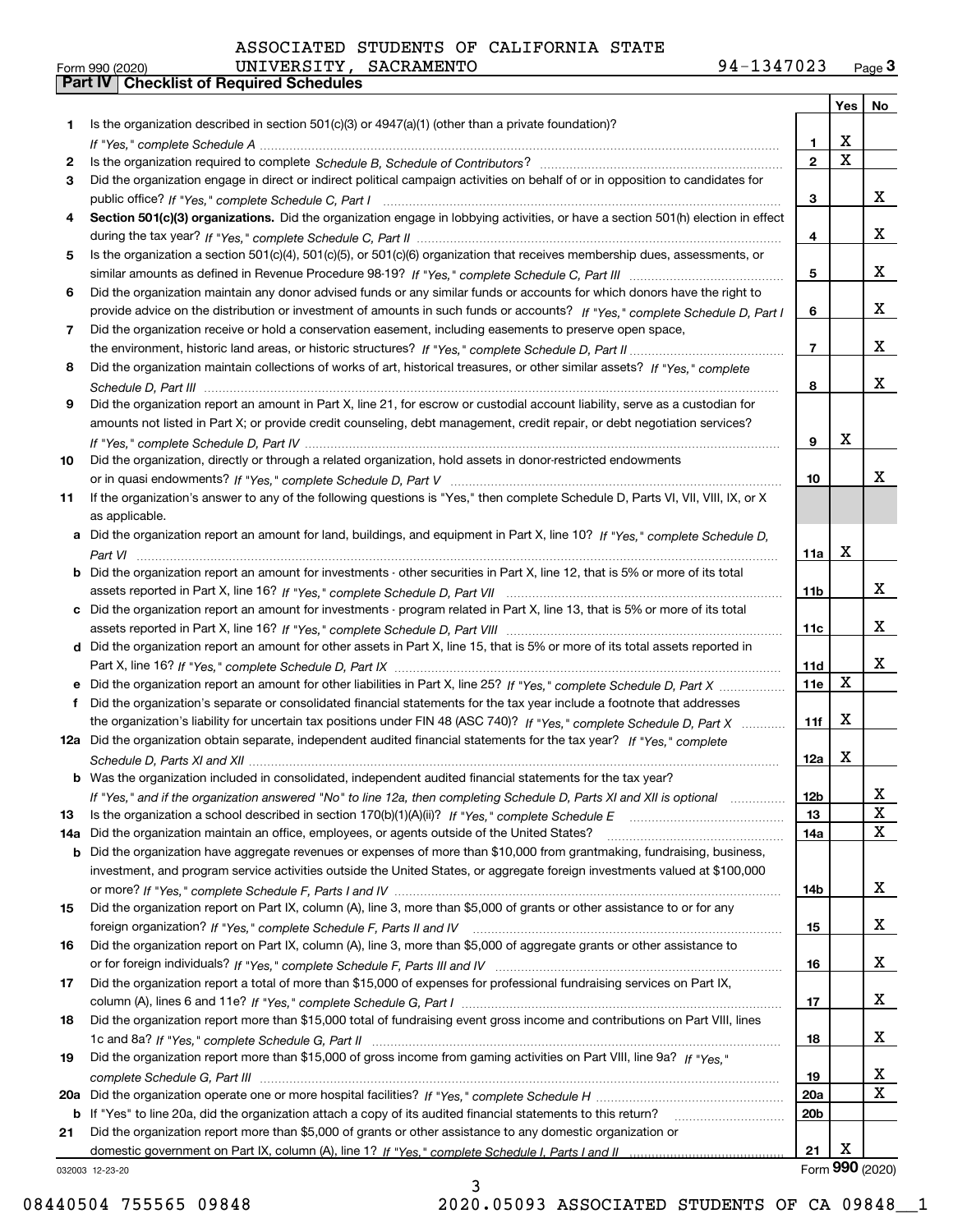|    | UNIVERSITY, SACRAMENTO<br>Form 990 (2020)                                                                                                                                                                                                                  | 94-1347023      |     | Page <sup>2</sup> |
|----|------------------------------------------------------------------------------------------------------------------------------------------------------------------------------------------------------------------------------------------------------------|-----------------|-----|-------------------|
|    | Part IV   Checklist of Required Schedules (continued)                                                                                                                                                                                                      |                 |     |                   |
|    |                                                                                                                                                                                                                                                            |                 | Yes | No                |
| 22 | Did the organization report more than \$5,000 of grants or other assistance to or for domestic individuals on                                                                                                                                              | 22              | х   |                   |
| 23 | Did the organization answer "Yes" to Part VII, Section A, line 3, 4, or 5 about compensation of the organization's current<br>and former officers, directors, trustees, key employees, and highest compensated employees? If "Yes." complete<br>Schedule J | 23              | х   |                   |
|    | 24a Did the organization have a tax-exempt bond issue with an outstanding principal amount of more than \$100,000 as of the<br>last day of the year, that was issued after December 31, 2002? If "Yes," answer lines 24b through 24d and complete          | 24a             |     | x                 |
|    | <b>b</b> Did the organization invest any proceeds of tax-exempt bonds beyond a temporary period exception?                                                                                                                                                 | 24 <sub>b</sub> |     |                   |

|    |                                                                                                                                     | 24a |  |
|----|-------------------------------------------------------------------------------------------------------------------------------------|-----|--|
|    |                                                                                                                                     | 24b |  |
|    | c Did the organization maintain an escrow account other than a refunding escrow at any time during the year to defease              |     |  |
|    | any tax-exempt bonds?                                                                                                               | 24c |  |
|    |                                                                                                                                     | 24d |  |
|    | 25a Section 501(c)(3), 501(c)(4), and 501(c)(29) organizations. Did the organization engage in an excess benefit                    |     |  |
|    |                                                                                                                                     | 25a |  |
|    | <b>b</b> Is the organization aware that it engaged in an excess benefit transaction with a disqualified person in a prior year, and |     |  |
|    | that the transaction has not been reported on any of the organization's prior Forms 990 or 990-EZ? If "Yes," complete               |     |  |
|    | Schedule L, Part I                                                                                                                  | 25b |  |
| 26 | Did the organization report any amount on Part X, line 5 or 22, for receivables from or payables to any current                     |     |  |
|    | or former officer, director, trustee, key employee, creator or founder, substantial contributor, or 35%                             |     |  |
|    | controlled entity or family member of any of these persons? If "Yes," complete Schedule L, Part II                                  | 26  |  |
| 27 | Did the organization provide a grant or other assistance to any current or former officer, director, trustee, key employee,         |     |  |
|    | creator or founder, substantial contributor or employee thereof, a grant selection committee member, or to a 35% controlled         |     |  |
|    | entity (including an employee thereof) or family member of any of these persons? If "Yes," complete Schedule L, Part III            | 27  |  |
| 28 | Was the organization a party to a business transaction with one of the following parties (see Schedule L, Part IV                   |     |  |
|    | instructions, for applicable filing thresholds, conditions, and exceptions):                                                        |     |  |
|    | a A current or former officer, director, trustee, key employee, creator or founder, or substantial contributor? If                  |     |  |
|    |                                                                                                                                     | 28a |  |
|    |                                                                                                                                     | 28b |  |
|    | c A 35% controlled entity of one or more individuals and/or organizations described in lines 28a or 28b? If                         |     |  |
|    |                                                                                                                                     | 28c |  |
| 29 |                                                                                                                                     | 29  |  |
| 30 | Did the organization receive contributions of art, historical treasures, or other similar assets, or qualified conservation         |     |  |
|    | contributions? If "Yes," complete Schedule M                                                                                        | 30  |  |
| 31 | Did the organization liquidate, terminate, or dissolve and cease operations? If "Yes," complete Schedule N, Part I                  | 31  |  |
| 32 | Did the organization sell, exchange, dispose of, or transfer more than 25% of its net assets? If "Yes," complete                    |     |  |
|    | Schedule N, Part II                                                                                                                 | 32  |  |
| 33 | Did the organization own 100% of an entity disregarded as separate from the organization under Regulations                          |     |  |
|    |                                                                                                                                     | 33  |  |
|    |                                                                                                                                     |     |  |

| 34 Was the organization related to any tax-exempt or taxable entity? If "Yes," complete Schedule R, Part II, III, or IV, and |
|------------------------------------------------------------------------------------------------------------------------------|
|                                                                                                                              |
| 35a Did the organization have a controlled entity within the meaning of section 512(b)(13)?                                  |

|    | 35a Did the organization have a controlled entity within the meaning of section 512(b)(13)?                                        | 35а |
|----|------------------------------------------------------------------------------------------------------------------------------------|-----|
|    | <b>b</b> If "Yes" to line 35a, did the organization receive any payment from or engage in any transaction with a controlled entity |     |
|    |                                                                                                                                    | 35b |
| 36 | Section 501(c)(3) organizations. Did the organization make any transfers to an exempt non-charitable related organization?         |     |
|    |                                                                                                                                    | 36  |
| 37 | Did the organization conduct more than 5% of its activities through an entity that is not a related organization                   |     |

|     | Part V<br><b>Statements Regarding Other IRS Filings and Tax Compliance</b>                                                |     |   |
|-----|---------------------------------------------------------------------------------------------------------------------------|-----|---|
|     | <b>Note:</b> All Form 990 filers are required to complete Schedule O <i>managerecommunically</i>                          | 38  | X |
| 38  | Did the organization complete Schedule O and provide explanations in Schedule O for Part VI, lines 11b and 19?            |     |   |
|     |                                                                                                                           | -37 |   |
| .JI | <u>Did the Organization Conduct more than J70 on its activities through an entity that is not a related organization </u> |     |   |

| Check if Schedule O contains a response or note to any line in this Part V                                           |    |  |      |  |
|----------------------------------------------------------------------------------------------------------------------|----|--|------|--|
|                                                                                                                      |    |  | res  |  |
| 1a Enter the number reported in Box 3 of Form 1096. Enter -0- if not applicable                                      | 1a |  |      |  |
| <b>b</b> Enter the number of Forms W-2G included in line 1a. Enter -0- if not applicable                             | 1b |  |      |  |
| c Did the organization comply with backup withholding rules for reportable payments to vendors and reportable gaming |    |  |      |  |
| (gambling) winnings to prize winners?                                                                                |    |  |      |  |
|                                                                                                                      |    |  | nnn. |  |

032004 12-23-20

**34**

X

X X

X

X

X

X

X X

X X

X

X

X

X

X

08440504 755565 09848 2020.05093 ASSOCIATED STUDENTS OF CA 09848\_1

4

| Form 990 (2020) | UNIVERSI'                                    |
|-----------------|----------------------------------------------|
|                 | <b>Part IV   Checklist of Required Sched</b> |

**23**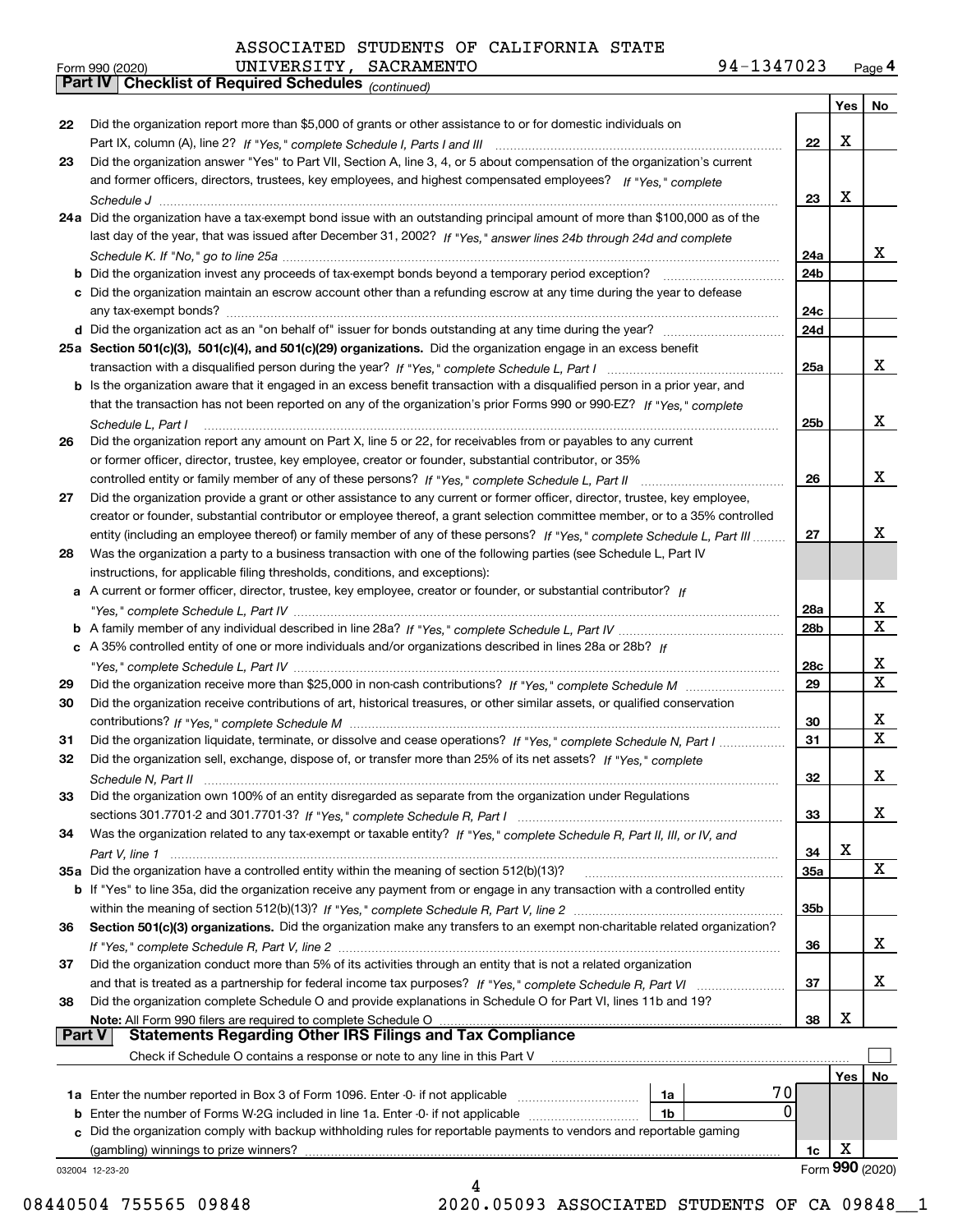| ASSOCIATED STUDENTS OF CALIFORNIA STATE |  |  |  |
|-----------------------------------------|--|--|--|
|-----------------------------------------|--|--|--|

|               | UNIVERSITY, SACRAMENTO<br>Form 990 (2020)                                                                                                                                                       | 94-1347023      |          |     | $Page$ <sup>5</sup> |  |  |  |  |  |  |
|---------------|-------------------------------------------------------------------------------------------------------------------------------------------------------------------------------------------------|-----------------|----------|-----|---------------------|--|--|--|--|--|--|
| <b>Part V</b> | Statements Regarding Other IRS Filings and Tax Compliance (continued)                                                                                                                           |                 |          |     |                     |  |  |  |  |  |  |
|               |                                                                                                                                                                                                 |                 |          | Yes | No                  |  |  |  |  |  |  |
|               | 2a Enter the number of employees reported on Form W-3, Transmittal of Wage and Tax Statements,                                                                                                  |                 |          |     |                     |  |  |  |  |  |  |
|               | filed for the calendar year ending with or within the year covered by this return                                                                                                               | 413<br>2a       |          |     |                     |  |  |  |  |  |  |
| b             |                                                                                                                                                                                                 |                 |          |     |                     |  |  |  |  |  |  |
|               |                                                                                                                                                                                                 |                 |          |     |                     |  |  |  |  |  |  |
| За            | Did the organization have unrelated business gross income of \$1,000 or more during the year?                                                                                                   |                 | 3a       | Х   |                     |  |  |  |  |  |  |
| b             |                                                                                                                                                                                                 |                 | 3b       | X   |                     |  |  |  |  |  |  |
|               | 4a At any time during the calendar year, did the organization have an interest in, or a signature or other authority over, a                                                                    |                 |          |     |                     |  |  |  |  |  |  |
|               |                                                                                                                                                                                                 |                 | 4a       |     | х                   |  |  |  |  |  |  |
|               | <b>b</b> If "Yes," enter the name of the foreign country $\blacktriangleright$                                                                                                                  |                 |          |     |                     |  |  |  |  |  |  |
|               | See instructions for filing requirements for FinCEN Form 114, Report of Foreign Bank and Financial Accounts (FBAR).                                                                             |                 |          |     |                     |  |  |  |  |  |  |
| 5a            | Was the organization a party to a prohibited tax shelter transaction at any time during the tax year?                                                                                           |                 | 5а       |     | х                   |  |  |  |  |  |  |
| b             |                                                                                                                                                                                                 |                 | 5b       |     | х                   |  |  |  |  |  |  |
| с             |                                                                                                                                                                                                 |                 | 5c       |     |                     |  |  |  |  |  |  |
|               | 6a Does the organization have annual gross receipts that are normally greater than \$100,000, and did the organization solicit                                                                  |                 |          |     |                     |  |  |  |  |  |  |
|               | any contributions that were not tax deductible as charitable contributions?                                                                                                                     |                 | 6a       |     | х                   |  |  |  |  |  |  |
|               | If "Yes," did the organization include with every solicitation an express statement that such contributions or gifts                                                                            |                 |          |     |                     |  |  |  |  |  |  |
|               | were not tax deductible?                                                                                                                                                                        |                 | 6b       |     |                     |  |  |  |  |  |  |
| 7             | Organizations that may receive deductible contributions under section 170(c).                                                                                                                   |                 |          |     |                     |  |  |  |  |  |  |
| а             | Did the organization receive a payment in excess of \$75 made partly as a contribution and partly for goods and services provided to the payor?                                                 |                 | 7a       |     | х                   |  |  |  |  |  |  |
| b             | If "Yes," did the organization notify the donor of the value of the goods or services provided?                                                                                                 |                 | 7b       |     |                     |  |  |  |  |  |  |
| c             | Did the organization sell, exchange, or otherwise dispose of tangible personal property for which it was required                                                                               |                 |          |     | х                   |  |  |  |  |  |  |
|               |                                                                                                                                                                                                 |                 | 7c       |     |                     |  |  |  |  |  |  |
| d             |                                                                                                                                                                                                 | 7d              |          |     | х                   |  |  |  |  |  |  |
| е             |                                                                                                                                                                                                 |                 | 7e<br>7f |     | х                   |  |  |  |  |  |  |
| f             | Did the organization, during the year, pay premiums, directly or indirectly, on a personal benefit contract?                                                                                    |                 | 7g       |     |                     |  |  |  |  |  |  |
|               | If the organization received a contribution of qualified intellectual property, did the organization file Form 8899 as required?<br>g                                                           |                 |          |     |                     |  |  |  |  |  |  |
|               | If the organization received a contribution of cars, boats, airplanes, or other vehicles, did the organization file a Form 1098-C?<br>h                                                         |                 |          |     |                     |  |  |  |  |  |  |
|               | Sponsoring organizations maintaining donor advised funds. Did a donor advised fund maintained by the<br>8<br>sponsoring organization have excess business holdings at any time during the year? |                 |          |     |                     |  |  |  |  |  |  |
| 9             | Sponsoring organizations maintaining donor advised funds.                                                                                                                                       |                 | 8        |     |                     |  |  |  |  |  |  |
| а             | Did the sponsoring organization make any taxable distributions under section 4966?                                                                                                              |                 | 9а       |     |                     |  |  |  |  |  |  |
| b             | Did the sponsoring organization make a distribution to a donor, donor advisor, or related person?                                                                                               |                 | 9b       |     |                     |  |  |  |  |  |  |
| 10            | Section 501(c)(7) organizations. Enter:                                                                                                                                                         |                 |          |     |                     |  |  |  |  |  |  |
| а             |                                                                                                                                                                                                 | 10a             |          |     |                     |  |  |  |  |  |  |
|               |                                                                                                                                                                                                 |                 |          |     |                     |  |  |  |  |  |  |
| 11            | Section 501(c)(12) organizations. Enter:                                                                                                                                                        |                 |          |     |                     |  |  |  |  |  |  |
| a             | Gross income from members or shareholders                                                                                                                                                       | 11a             |          |     |                     |  |  |  |  |  |  |
| b             | Gross income from other sources (Do not net amounts due or paid to other sources against                                                                                                        |                 |          |     |                     |  |  |  |  |  |  |
|               | amounts due or received from them.)                                                                                                                                                             | 11b             |          |     |                     |  |  |  |  |  |  |
|               | 12a Section 4947(a)(1) non-exempt charitable trusts. Is the organization filing Form 990 in lieu of Form 1041?                                                                                  |                 | 12a      |     |                     |  |  |  |  |  |  |
|               | <b>b</b> If "Yes," enter the amount of tax-exempt interest received or accrued during the year                                                                                                  | 12 <sub>b</sub> |          |     |                     |  |  |  |  |  |  |
| 13            | Section 501(c)(29) qualified nonprofit health insurance issuers.                                                                                                                                |                 |          |     |                     |  |  |  |  |  |  |
| a             | Is the organization licensed to issue qualified health plans in more than one state?                                                                                                            |                 | 13a      |     |                     |  |  |  |  |  |  |
|               | Note: See the instructions for additional information the organization must report on Schedule O.                                                                                               |                 |          |     |                     |  |  |  |  |  |  |
| b             | Enter the amount of reserves the organization is required to maintain by the states in which the                                                                                                |                 |          |     |                     |  |  |  |  |  |  |
|               |                                                                                                                                                                                                 | 13 <sub>b</sub> |          |     |                     |  |  |  |  |  |  |
| с             |                                                                                                                                                                                                 | 13 <sub>c</sub> |          |     |                     |  |  |  |  |  |  |
| 14a           | Did the organization receive any payments for indoor tanning services during the tax year?                                                                                                      |                 | 14a      |     | х                   |  |  |  |  |  |  |
|               | <b>b</b> If "Yes," has it filed a Form 720 to report these payments? If "No," provide an explanation on Schedule O                                                                              |                 | 14b      |     |                     |  |  |  |  |  |  |
| 15            | Is the organization subject to the section 4960 tax on payment(s) of more than \$1,000,000 in remuneration or                                                                                   |                 |          |     |                     |  |  |  |  |  |  |
|               |                                                                                                                                                                                                 |                 | 15       |     | X                   |  |  |  |  |  |  |
|               | If "Yes," see instructions and file Form 4720, Schedule N.                                                                                                                                      |                 |          |     |                     |  |  |  |  |  |  |
| 16            | Is the organization an educational institution subject to the section 4968 excise tax on net investment income?                                                                                 |                 | 16       |     | X                   |  |  |  |  |  |  |
|               | If "Yes," complete Form 4720, Schedule O.                                                                                                                                                       |                 |          |     |                     |  |  |  |  |  |  |

Form (2020) **990**

032005 12-23-20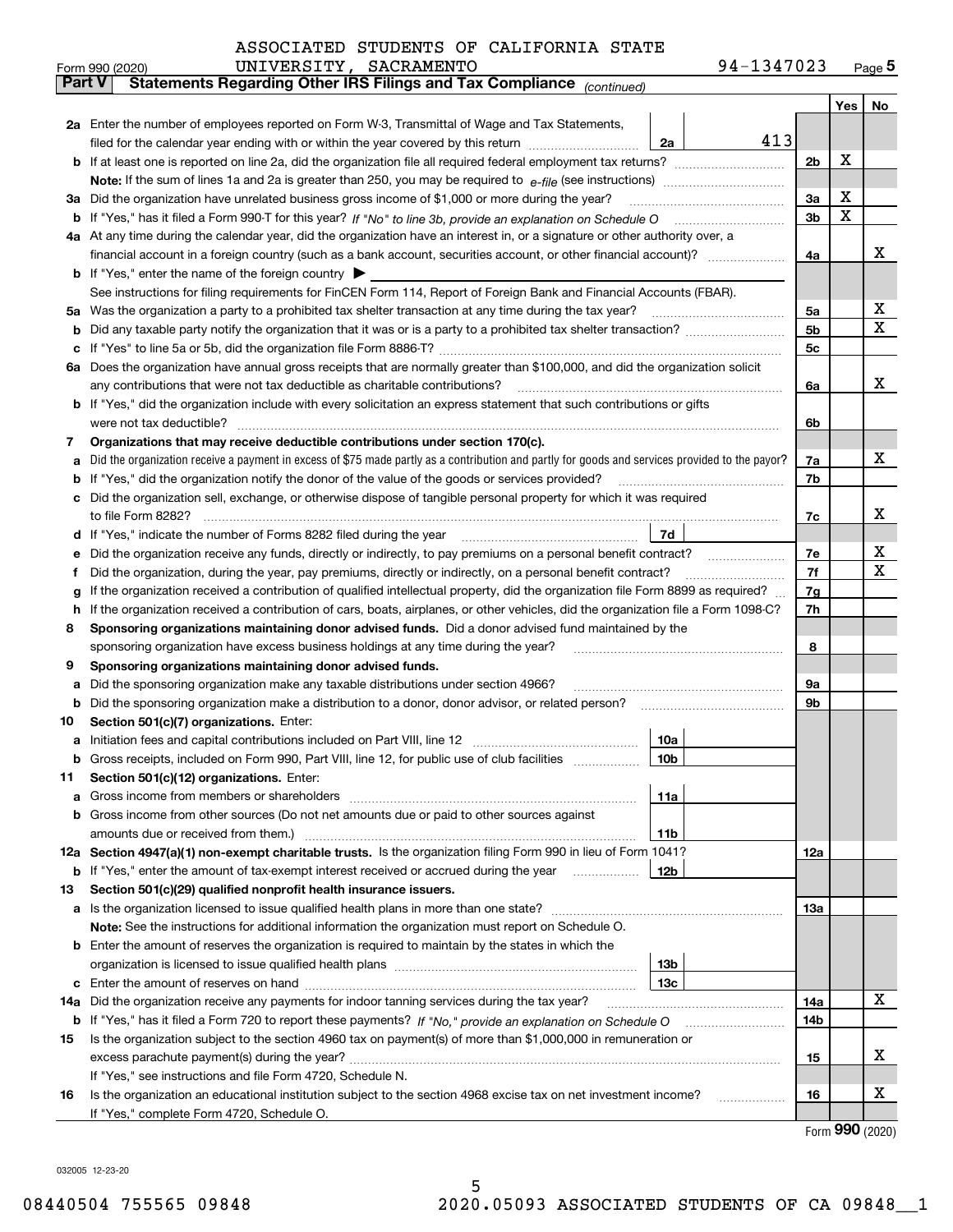$\frac{94-1347023}{94-1347023}$  Page **6**<br>the "Yes" response to lines 2 through 7b below, and for a "No" response

| Form 990 (2020) | UNIVERSITY, SACRAMENTO                                                                                                        | 94-1347023 | $P$ age $6$             |
|-----------------|-------------------------------------------------------------------------------------------------------------------------------|------------|-------------------------|
|                 | Part VI   Governance, Management, and Disclosure For each "Yes" response to lines 2 through 7b below, and for a "No" response |            |                         |
|                 | to line 8a, 8b, or 10b below, describe the circumstances, processes, or changes on Schedule O. See instructions.              |            |                         |
|                 | Check if Schedule O contains a response or note to any line in this Part VI                                                   |            | $\overline{\mathbf{X}}$ |

|                                                                                                    | Check if Schedule O contains a response or note to any line in this Part VI                                                                                           |    |    |                        |             | X               |  |  |  |  |  |  |
|----------------------------------------------------------------------------------------------------|-----------------------------------------------------------------------------------------------------------------------------------------------------------------------|----|----|------------------------|-------------|-----------------|--|--|--|--|--|--|
|                                                                                                    | <b>Section A. Governing Body and Management</b>                                                                                                                       |    |    |                        |             |                 |  |  |  |  |  |  |
|                                                                                                    |                                                                                                                                                                       |    |    |                        | Yes         | No              |  |  |  |  |  |  |
|                                                                                                    | <b>1a</b> Enter the number of voting members of the governing body at the end of the tax year                                                                         | 1a | 14 |                        |             |                 |  |  |  |  |  |  |
|                                                                                                    | If there are material differences in voting rights among members of the governing body, or if the governing                                                           |    |    |                        |             |                 |  |  |  |  |  |  |
|                                                                                                    | body delegated broad authority to an executive committee or similar committee, explain on Schedule O.                                                                 |    |    |                        |             |                 |  |  |  |  |  |  |
| b                                                                                                  | Enter the number of voting members included on line 1a, above, who are independent                                                                                    | 1b | 14 |                        |             |                 |  |  |  |  |  |  |
| 2                                                                                                  | Did any officer, director, trustee, or key employee have a family relationship or a business relationship with any other                                              |    |    |                        |             |                 |  |  |  |  |  |  |
|                                                                                                    | officer, director, trustee, or key employee?                                                                                                                          |    |    | $\mathbf{2}$           |             | X               |  |  |  |  |  |  |
| 3                                                                                                  | Did the organization delegate control over management duties customarily performed by or under the direct supervision                                                 |    |    |                        |             |                 |  |  |  |  |  |  |
|                                                                                                    | of officers, directors, trustees, or key employees to a management company or other person?                                                                           |    |    |                        |             |                 |  |  |  |  |  |  |
| 4                                                                                                  | Did the organization make any significant changes to its governing documents since the prior Form 990 was filed?                                                      |    |    | 3<br>$\overline{4}$    |             | X               |  |  |  |  |  |  |
| 5                                                                                                  |                                                                                                                                                                       |    |    | 5                      |             | X               |  |  |  |  |  |  |
|                                                                                                    | Did the organization have members or stockholders?<br>6                                                                                                               |    |    |                        |             |                 |  |  |  |  |  |  |
| 7a                                                                                                 | Did the organization have members, stockholders, or other persons who had the power to elect or appoint one or                                                        |    |    | 6                      | X           |                 |  |  |  |  |  |  |
|                                                                                                    | more members of the governing body?                                                                                                                                   |    |    | 7a                     | X           |                 |  |  |  |  |  |  |
|                                                                                                    | <b>b</b> Are any governance decisions of the organization reserved to (or subject to approval by) members, stockholders, or                                           |    |    |                        |             |                 |  |  |  |  |  |  |
|                                                                                                    | persons other than the governing body?                                                                                                                                |    |    | 7b                     | X           |                 |  |  |  |  |  |  |
| 8                                                                                                  | Did the organization contemporaneously document the meetings held or written actions undertaken during the year by the following:                                     |    |    |                        |             |                 |  |  |  |  |  |  |
| a                                                                                                  |                                                                                                                                                                       |    |    | 8a                     | X           |                 |  |  |  |  |  |  |
| b                                                                                                  |                                                                                                                                                                       |    |    | 8b                     | X           |                 |  |  |  |  |  |  |
|                                                                                                    |                                                                                                                                                                       |    |    |                        |             |                 |  |  |  |  |  |  |
| 9                                                                                                  | Is there any officer, director, trustee, or key employee listed in Part VII, Section A, who cannot be reached at the                                                  |    |    | 9                      |             | x               |  |  |  |  |  |  |
|                                                                                                    |                                                                                                                                                                       |    |    |                        |             |                 |  |  |  |  |  |  |
|                                                                                                    | <b>Section B. Policies</b> (This Section B requests information about policies not required by the Internal Revenue Code.)                                            |    |    |                        |             |                 |  |  |  |  |  |  |
|                                                                                                    |                                                                                                                                                                       |    |    |                        | Yes         | No<br>x         |  |  |  |  |  |  |
|                                                                                                    |                                                                                                                                                                       |    |    | 10a                    |             |                 |  |  |  |  |  |  |
|                                                                                                    | <b>b</b> If "Yes," did the organization have written policies and procedures governing the activities of such chapters, affiliates,                                   |    |    |                        |             |                 |  |  |  |  |  |  |
|                                                                                                    | and branches to ensure their operations are consistent with the organization's exempt purposes?                                                                       |    |    | 10 <sub>b</sub><br>11a | X           |                 |  |  |  |  |  |  |
|                                                                                                    | 11a Has the organization provided a complete copy of this Form 990 to all members of its governing body before filing the form?                                       |    |    |                        |             |                 |  |  |  |  |  |  |
| Describe in Schedule O the process, if any, used by the organization to review this Form 990.<br>b |                                                                                                                                                                       |    |    |                        |             |                 |  |  |  |  |  |  |
|                                                                                                    |                                                                                                                                                                       |    |    |                        |             |                 |  |  |  |  |  |  |
| b                                                                                                  |                                                                                                                                                                       |    |    | 12 <sub>b</sub>        | $\mathbf X$ |                 |  |  |  |  |  |  |
| c                                                                                                  | Did the organization regularly and consistently monitor and enforce compliance with the policy? If "Yes." describe                                                    |    |    |                        |             |                 |  |  |  |  |  |  |
|                                                                                                    | in Schedule O how this was done measured and contain an account of the state of the state of the state of the                                                         |    |    | 12c                    | X           |                 |  |  |  |  |  |  |
| 13                                                                                                 | Did the organization have a written whistleblower policy?                                                                                                             |    |    | 13                     | X           |                 |  |  |  |  |  |  |
| 14                                                                                                 | Did the organization have a written document retention and destruction policy?                                                                                        |    |    | 14                     | X           |                 |  |  |  |  |  |  |
| 15                                                                                                 | Did the process for determining compensation of the following persons include a review and approval by independent                                                    |    |    |                        |             |                 |  |  |  |  |  |  |
|                                                                                                    | persons, comparability data, and contemporaneous substantiation of the deliberation and decision?                                                                     |    |    |                        |             |                 |  |  |  |  |  |  |
| a                                                                                                  | The organization's CEO, Executive Director, or top management official manufactured content of the organization's CEO, Executive Director, or top management official |    |    | 15a                    | х           |                 |  |  |  |  |  |  |
|                                                                                                    | <b>b</b> Other officers or key employees of the organization                                                                                                          |    |    | 15b                    | X           |                 |  |  |  |  |  |  |
|                                                                                                    | If "Yes" to line 15a or 15b, describe the process in Schedule O (see instructions).                                                                                   |    |    |                        |             |                 |  |  |  |  |  |  |
|                                                                                                    | 16a Did the organization invest in, contribute assets to, or participate in a joint venture or similar arrangement with a                                             |    |    |                        |             |                 |  |  |  |  |  |  |
|                                                                                                    | taxable entity during the year?                                                                                                                                       |    |    | 16a                    |             | X               |  |  |  |  |  |  |
|                                                                                                    | b If "Yes," did the organization follow a written policy or procedure requiring the organization to evaluate its participation                                        |    |    |                        |             |                 |  |  |  |  |  |  |
|                                                                                                    | in joint venture arrangements under applicable federal tax law, and take steps to safeguard the organization's                                                        |    |    |                        |             |                 |  |  |  |  |  |  |
|                                                                                                    | exempt status with respect to such arrangements?                                                                                                                      |    |    | 16b                    |             |                 |  |  |  |  |  |  |
|                                                                                                    | <b>Section C. Disclosure</b>                                                                                                                                          |    |    |                        |             |                 |  |  |  |  |  |  |
| 17                                                                                                 | List the states with which a copy of this Form 990 is required to be filed $\blacktriangleright$ CA                                                                   |    |    |                        |             |                 |  |  |  |  |  |  |
| 18                                                                                                 | Section 6104 requires an organization to make its Forms 1023 (1024 or 1024-A, if applicable), 990, and 990-T (Section 501(c)(3)s only) available                      |    |    |                        |             |                 |  |  |  |  |  |  |
|                                                                                                    | for public inspection. Indicate how you made these available. Check all that apply.                                                                                   |    |    |                        |             |                 |  |  |  |  |  |  |
|                                                                                                    | $X$ Own website<br>$X$ Another's website<br>$X$ Upon request<br>Other (explain on Schedule O)                                                                         |    |    |                        |             |                 |  |  |  |  |  |  |
| 19                                                                                                 | Describe on Schedule O whether (and if so, how) the organization made its governing documents, conflict of interest policy, and financial                             |    |    |                        |             |                 |  |  |  |  |  |  |
|                                                                                                    | statements available to the public during the tax year.                                                                                                               |    |    |                        |             |                 |  |  |  |  |  |  |
| 20                                                                                                 | State the name, address, and telephone number of the person who possesses the organization's books and records                                                        |    |    |                        |             |                 |  |  |  |  |  |  |
|                                                                                                    | MARK MONTALVO, DIRECTOR OF FINANCE & ADMINISTRATION - 916-278-7917                                                                                                    |    |    |                        |             |                 |  |  |  |  |  |  |
|                                                                                                    | 95819<br>6000<br>J STREET, SACRAMENTO,<br>CA                                                                                                                          |    |    |                        |             |                 |  |  |  |  |  |  |
|                                                                                                    | 032006 12-23-20                                                                                                                                                       |    |    |                        |             | Form 990 (2020) |  |  |  |  |  |  |
|                                                                                                    | 6                                                                                                                                                                     |    |    |                        |             |                 |  |  |  |  |  |  |
|                                                                                                    |                                                                                                                                                                       |    |    |                        |             |                 |  |  |  |  |  |  |

08440504 755565 09848 2020.05093 ASSOCIATED STUDENTS OF CA 09848\_1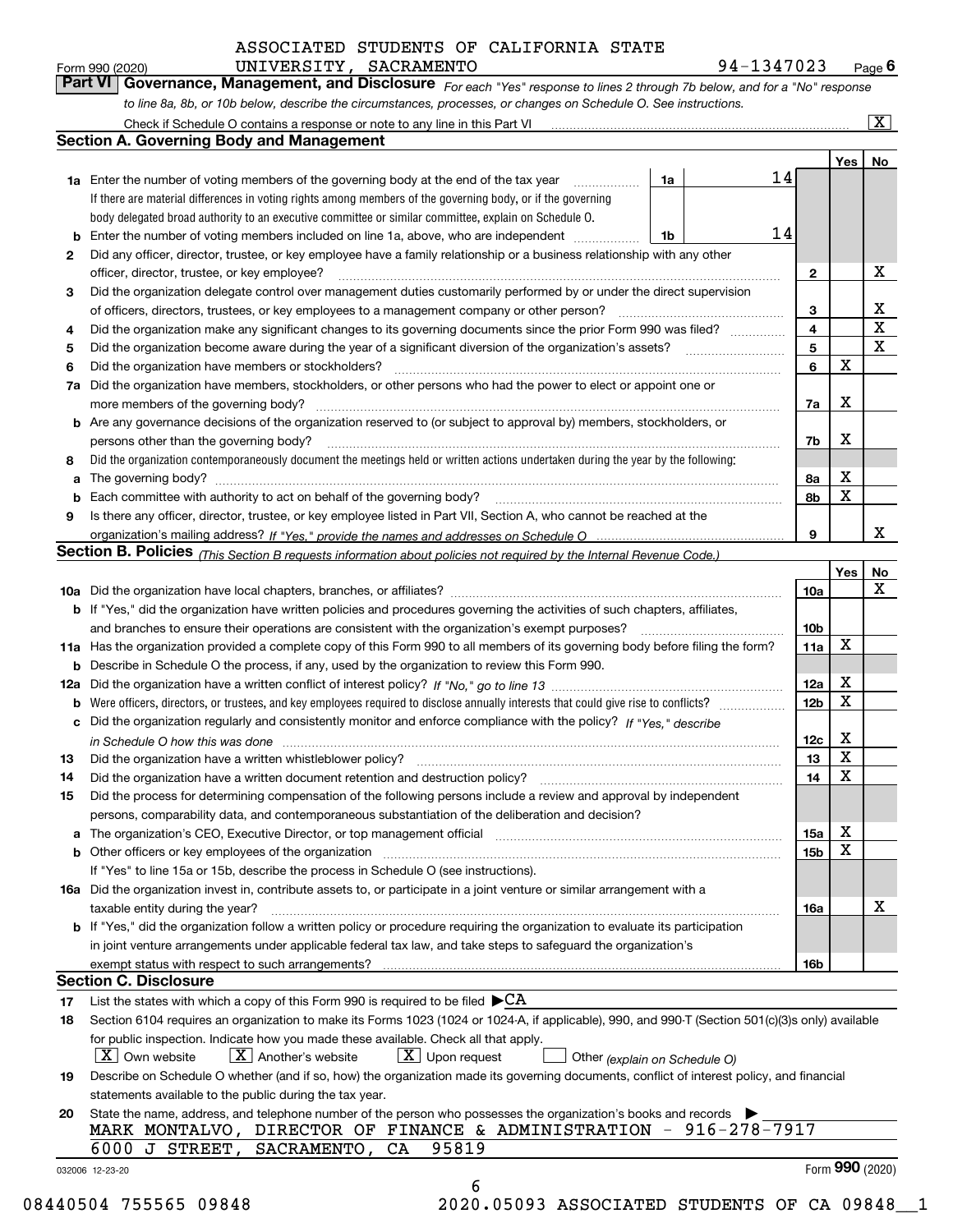|  |  |  | ASSOCIATED STUDENTS OF CALIFORNIA STATE |  |
|--|--|--|-----------------------------------------|--|
|--|--|--|-----------------------------------------|--|

 $\mathcal{L}^{\text{max}}$ 

| Form 990 (2020) | UNIVERSITY, SACRAMENTO                                                                     | 94-1347023 | Page 7 |
|-----------------|--------------------------------------------------------------------------------------------|------------|--------|
|                 | Part VII Compensation of Officers, Directors, Trustees, Key Employees, Highest Compensated |            |        |
|                 | <b>Employees, and Independent Contractors</b>                                              |            |        |

Check if Schedule O contains a response or note to any line in this Part VII

**Section A. Officers, Directors, Trustees, Key Employees, and Highest Compensated Employees**

**1a**  Complete this table for all persons required to be listed. Report compensation for the calendar year ending with or within the organization's tax year. **•** List all of the organization's current officers, directors, trustees (whether individuals or organizations), regardless of amount of compensation.

Enter -0- in columns (D), (E), and (F) if no compensation was paid.

 $\bullet$  List all of the organization's  $\,$ current key employees, if any. See instructions for definition of "key employee."

**•** List the organization's five current highest compensated employees (other than an officer, director, trustee, or key employee) who received reportable compensation (Box 5 of Form W-2 and/or Box 7 of Form 1099-MISC) of more than \$100,000 from the organization and any related organizations.

**•** List all of the organization's former officers, key employees, and highest compensated employees who received more than \$100,000 of reportable compensation from the organization and any related organizations.

**former directors or trustees**  ¥ List all of the organization's that received, in the capacity as a former director or trustee of the organization, more than \$10,000 of reportable compensation from the organization and any related organizations.

See instructions for the order in which to list the persons above.

Check this box if neither the organization nor any related organization compensated any current officer, director, or trustee.  $\mathcal{L}^{\text{max}}$ 

| (A)                                 | (B)                    |                               |                                         | (C)         |              |                                                                  |           | (D)             | (E)                              | (F)                      |
|-------------------------------------|------------------------|-------------------------------|-----------------------------------------|-------------|--------------|------------------------------------------------------------------|-----------|-----------------|----------------------------------|--------------------------|
| Name and title                      | Average                |                               | Position<br>(do not check more than one |             | Reportable   | Reportable                                                       | Estimated |                 |                                  |                          |
|                                     | hours per              |                               |                                         |             |              | box, unless person is both an<br>officer and a director/trustee) |           | compensation    | compensation                     | amount of                |
|                                     | week                   |                               |                                         |             |              |                                                                  |           | from<br>the     | from related                     | other                    |
|                                     | (list any<br>hours for |                               |                                         |             |              |                                                                  |           | organization    | organizations<br>(W-2/1099-MISC) | compensation<br>from the |
|                                     | related                |                               |                                         |             |              |                                                                  |           | (W-2/1099-MISC) |                                  | organization             |
|                                     | organizations          |                               |                                         |             |              |                                                                  |           |                 |                                  | and related              |
|                                     | below                  | ndividual trustee or director | nstitutional trustee                    |             | key employee |                                                                  |           |                 |                                  | organizations            |
|                                     | line)                  |                               |                                         | Officer     |              | Highest compensated<br> employee                                 | Former    |                 |                                  |                          |
| <b>BILL MACRISS</b><br>(1)          | 12.00                  |                               |                                         |             |              |                                                                  |           |                 |                                  |                          |
| AVP FOR STUDENT ENGAGEMENT          | 28.10                  |                               |                                         | $\mathbf X$ |              |                                                                  |           | 0.              | 181,290.                         | 79,425.                  |
| REGINA CURRY<br>(2)                 | 12.00                  |                               |                                         |             |              |                                                                  |           |                 |                                  |                          |
| VP OF FINANCIAL SERVICES            | 28.00                  |                               |                                         | $\mathbf X$ |              |                                                                  |           | 0.              | 153,122.                         | 64,717.                  |
| MARK MONTALVO<br>(3)                | 0.10                   |                               |                                         |             |              |                                                                  |           |                 |                                  |                          |
| ASI DFA DESIGNEE                    | 40.00                  |                               |                                         |             |              | X                                                                |           | 0.              | 116,661.                         | 59,070.                  |
| SANDRA GALLARDO<br>(4)              | 40.00                  |                               |                                         |             |              |                                                                  |           |                 |                                  |                          |
| ASI EXECUTIVE DIRECTOR              |                        |                               |                                         |             |              | X                                                                |           | 125,822.        | $\mathbf 0$ .                    | 31,957.                  |
| NOAH A. MARTY<br>(5)                | $\overline{25.00}$     |                               |                                         |             |              |                                                                  |           |                 |                                  |                          |
| PRESIDENT                           |                        | $\mathbf X$                   |                                         | $\mathbf X$ |              |                                                                  |           | 0.              | $\mathbf 0$ .                    | $0_{.}$                  |
| SAMANTHA A. ELIZALDE<br>(6)         | 20.00                  |                               |                                         |             |              |                                                                  |           |                 |                                  |                          |
| EXECUTIVE VICE PRESIDENT            |                        | X                             |                                         | $\mathbf X$ |              |                                                                  |           | 0.              | 0.                               | 0.                       |
| PRABHJYOT SHINH<br>(7)              | 20.00                  |                               |                                         |             |              |                                                                  |           |                 |                                  |                          |
| VP OF FINANCE                       |                        | $\rm X$                       |                                         | $\rm X$     |              |                                                                  |           | 0.              | $\mathbf 0$ .                    | $\mathbf 0$ .            |
| <b>LOVEPREET KAUR</b><br>(8)        | 20.00                  |                               |                                         |             |              |                                                                  |           |                 |                                  |                          |
| VP OF UNIVERSITY AFFAIRS            |                        | $\overline{\mathbf{X}}$       |                                         | $\mathbf X$ |              |                                                                  |           | 0.              | 0.                               | $\mathbf 0$ .            |
| FRANCISCO DE LA TORRE<br>(9)        | 20.00                  |                               |                                         |             |              |                                                                  |           |                 |                                  |                          |
| VP OF ACADEMIC AFFAIRS              |                        | $\mathbf X$                   |                                         | $\mathbf X$ |              |                                                                  |           | $\mathbf 0$ .   | $\mathbf 0$ .                    | $\mathbf 0$ .            |
| (10) JOSEPH SAIS                    | 12.00                  |                               |                                         |             |              |                                                                  |           |                 |                                  |                          |
| DIRECTOR OF ARTS AND LETTERS        |                        | $\overline{\text{X}}$         |                                         |             |              |                                                                  |           | $\mathbf 0$ .   | $\mathbf 0$ .                    | $0_{.}$                  |
| (11) JOSHUA BOZARTH                 | 12.00                  |                               |                                         |             |              |                                                                  |           |                 |                                  |                          |
| DIRECTOR OF BUSINESS ADMIN.         |                        | $\overline{\mathbf{X}}$       |                                         |             |              |                                                                  |           | 0.              | 0.                               | $0_{.}$                  |
| (12) DANIELLE COCHRANE              | 12.00                  |                               |                                         |             |              |                                                                  |           |                 |                                  |                          |
| DIRECTOR OF EDUCATION               |                        | $\overline{\text{X}}$         |                                         |             |              |                                                                  |           | 0.              | 0.                               | $\mathbf 0$ .            |
| (13) KARLA A. LOZADA                | 12.00                  |                               |                                         |             |              |                                                                  |           |                 |                                  |                          |
| DIRECTOR OF ENG./COMP. SCIENCE      |                        | $\rm X$                       |                                         |             |              |                                                                  |           | 0.              | 0.                               | $0_{.}$                  |
| (14) ALEJANDRO BUENROSTRO           | 12.00                  |                               |                                         |             |              |                                                                  |           |                 |                                  |                          |
| DIRECTOR OF HEALTH/HUMAN SERVICES   |                        | $\overline{\text{X}}$         |                                         |             |              |                                                                  |           | 0.              | 0.                               | $\mathbf 0$ .            |
| (15) DONOVAN BERSMINA               | 12.00                  |                               |                                         |             |              |                                                                  |           |                 |                                  |                          |
| DIRECTOR OF NATURAL SCIENCES/MATH   |                        | $\overline{\textbf{X}}$       |                                         |             |              |                                                                  |           | 0.              | $\mathbf{0}$ .                   | $\mathbf 0$ .            |
| (16) ASHLEY IYABO MOMOH             | 12.00                  |                               |                                         |             |              |                                                                  |           |                 |                                  |                          |
| DIRECTOR OF SOCIAL SCI & INTERDISCS |                        | $\overline{\text{X}}$         |                                         |             |              |                                                                  |           | 0.              | $\mathbf 0$ .                    | 0.                       |
| (17) SADIA ASHRAF                   | 12.00                  |                               |                                         |             |              |                                                                  |           |                 |                                  |                          |
| DIRECTOR OF UNDECLARED              |                        | $\overline{\mathbf{X}}$       |                                         |             |              |                                                                  |           | 0.              | 0.                               | $\mathbf 0$ .            |

7

032007 12-23-20

Form (2020) **990**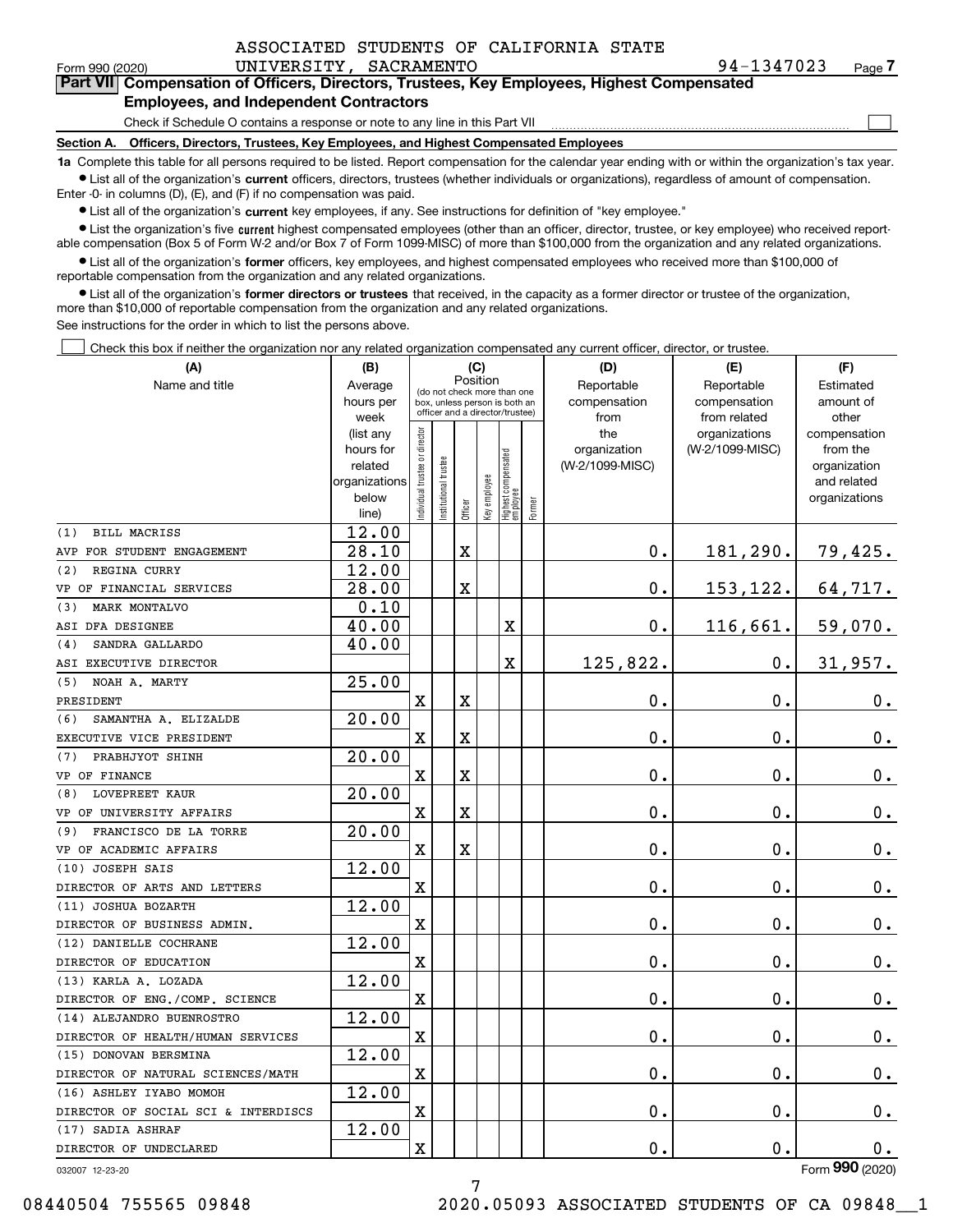| ASSOCIATED STUDENTS OF CALIFORNIA STATE |  |  |  |
|-----------------------------------------|--|--|--|
|-----------------------------------------|--|--|--|

**8** 94-1347023

|                 | UNIVERSITY, SACRAMENTO<br>Form 990 (2020)                                                                                            |               |                                |                                                              |         |              |                                 |        |                         | 94-1347023          |    |              |               | Page 8    |
|-----------------|--------------------------------------------------------------------------------------------------------------------------------------|---------------|--------------------------------|--------------------------------------------------------------|---------|--------------|---------------------------------|--------|-------------------------|---------------------|----|--------------|---------------|-----------|
| <b>Part VII</b> | Section A. Officers, Directors, Trustees, Key Employees, and Highest Compensated Employees (continued)                               |               |                                |                                                              |         |              |                                 |        |                         |                     |    |              |               |           |
|                 | (A)                                                                                                                                  | (B)           |                                |                                                              |         | (C)          |                                 |        | (D)                     | (E)                 |    |              | (F)           |           |
|                 | Name and title                                                                                                                       | Average       |                                |                                                              |         | Position     |                                 |        | Reportable              | Reportable          |    |              | Estimated     |           |
|                 |                                                                                                                                      | hours per     |                                | (do not check more than one<br>box, unless person is both an |         |              |                                 |        | compensation            | compensation        |    |              | amount of     |           |
|                 |                                                                                                                                      | week          |                                | officer and a director/trustee)                              |         |              |                                 |        | from                    | from related        |    |              | other         |           |
|                 |                                                                                                                                      | (list any     |                                |                                                              |         |              |                                 |        | the                     | organizations       |    |              | compensation  |           |
|                 |                                                                                                                                      | hours for     |                                |                                                              |         |              |                                 |        | organization            | (W-2/1099-MISC)     |    |              | from the      |           |
|                 |                                                                                                                                      | related       |                                |                                                              |         |              |                                 |        | (W-2/1099-MISC)         |                     |    |              | organization  |           |
|                 |                                                                                                                                      | organizations |                                |                                                              |         |              |                                 |        |                         |                     |    |              | and related   |           |
|                 |                                                                                                                                      | below         | Individual trustee or director | nstitutional trustee                                         |         |              |                                 |        |                         |                     |    |              | organizations |           |
|                 |                                                                                                                                      | line)         |                                |                                                              | Officer | Key employee | Highest compensated<br>employee | Former |                         |                     |    |              |               |           |
|                 | (18) WAYNE CHEUNG                                                                                                                    | 12.00         |                                |                                                              |         |              |                                 |        |                         |                     |    |              |               |           |
|                 | DIRECTOR OF GRADUATE STUDIES                                                                                                         |               | х                              |                                                              |         |              |                                 |        | 0.                      |                     | 0. |              |               | 0.        |
|                 |                                                                                                                                      |               |                                |                                                              |         |              |                                 |        |                         |                     |    |              |               |           |
|                 |                                                                                                                                      |               |                                |                                                              |         |              |                                 |        |                         |                     |    |              |               |           |
|                 |                                                                                                                                      |               |                                |                                                              |         |              |                                 |        |                         |                     |    |              |               |           |
|                 |                                                                                                                                      |               |                                |                                                              |         |              |                                 |        |                         |                     |    |              |               |           |
|                 |                                                                                                                                      |               |                                |                                                              |         |              |                                 |        |                         |                     |    |              |               |           |
|                 |                                                                                                                                      |               |                                |                                                              |         |              |                                 |        |                         |                     |    |              |               |           |
|                 |                                                                                                                                      |               |                                |                                                              |         |              |                                 |        |                         |                     |    |              |               |           |
|                 |                                                                                                                                      |               |                                |                                                              |         |              |                                 |        |                         |                     |    |              |               |           |
|                 |                                                                                                                                      |               |                                |                                                              |         |              |                                 |        |                         |                     |    |              |               |           |
|                 |                                                                                                                                      |               |                                |                                                              |         |              |                                 |        |                         |                     |    |              |               |           |
|                 |                                                                                                                                      |               |                                |                                                              |         |              |                                 |        |                         |                     |    |              |               |           |
|                 |                                                                                                                                      |               |                                |                                                              |         |              |                                 |        |                         |                     |    |              |               |           |
|                 |                                                                                                                                      |               |                                |                                                              |         |              |                                 |        |                         |                     |    |              |               |           |
|                 |                                                                                                                                      |               |                                |                                                              |         |              |                                 |        |                         |                     |    |              |               |           |
|                 |                                                                                                                                      |               |                                |                                                              |         |              |                                 |        |                         |                     |    |              |               |           |
|                 |                                                                                                                                      |               |                                |                                                              |         |              |                                 |        |                         |                     |    |              |               |           |
|                 |                                                                                                                                      |               |                                |                                                              |         |              |                                 |        |                         |                     |    |              |               |           |
|                 |                                                                                                                                      |               |                                |                                                              |         |              |                                 |        |                         |                     |    |              |               |           |
|                 |                                                                                                                                      |               |                                |                                                              |         |              |                                 |        | 125,822.                | $451,073.$ 235,169. |    |              |               |           |
|                 | c Total from continuation sheets to Part VII, Section A manufactured by the Section A                                                |               |                                |                                                              |         |              |                                 |        | $0$ .                   |                     | 0. |              |               | 0.        |
|                 |                                                                                                                                      |               |                                |                                                              |         |              |                                 |        | 125,822.                | 451,073.            |    |              |               | 235, 169. |
| $\mathbf{2}$    | Total number of individuals (including but not limited to those listed above) who received more than \$100,000 of reportable         |               |                                |                                                              |         |              |                                 |        |                         |                     |    |              |               |           |
|                 | compensation from the organization $\blacktriangleright$                                                                             |               |                                |                                                              |         |              |                                 |        |                         |                     |    |              |               | 1         |
|                 |                                                                                                                                      |               |                                |                                                              |         |              |                                 |        |                         |                     |    |              | Yes           | <b>No</b> |
|                 |                                                                                                                                      |               |                                |                                                              |         |              |                                 |        |                         |                     |    |              |               |           |
| 3               | Did the organization list any former officer, director, trustee, key employee, or highest compensated employee on                    |               |                                |                                                              |         |              |                                 |        |                         |                     |    |              |               |           |
|                 | line 1a? If "Yes," complete Schedule J for such individual manufactured contained and the manufactured complete                      |               |                                |                                                              |         |              |                                 |        |                         |                     |    | 3            |               | x         |
|                 | For any individual listed on line 1a, is the sum of reportable compensation and other compensation from the organization             |               |                                |                                                              |         |              |                                 |        |                         |                     |    |              |               |           |
|                 |                                                                                                                                      |               |                                |                                                              |         |              |                                 |        |                         |                     |    | 4            | X             |           |
| 5               | Did any person listed on line 1a receive or accrue compensation from any unrelated organization or individual for services           |               |                                |                                                              |         |              |                                 |        |                         |                     |    |              |               |           |
|                 |                                                                                                                                      |               |                                |                                                              |         |              |                                 |        |                         |                     |    | 5            |               | x         |
|                 | <b>Section B. Independent Contractors</b>                                                                                            |               |                                |                                                              |         |              |                                 |        |                         |                     |    |              |               |           |
| 1.              | Complete this table for your five highest compensated independent contractors that received more than \$100,000 of compensation from |               |                                |                                                              |         |              |                                 |        |                         |                     |    |              |               |           |
|                 | the organization. Report compensation for the calendar year ending with or within the organization's tax year.                       |               |                                |                                                              |         |              |                                 |        |                         |                     |    |              |               |           |
|                 | (A)                                                                                                                                  |               |                                |                                                              |         |              |                                 |        | (B)                     |                     |    | (C)          |               |           |
|                 | Name and business address                                                                                                            |               |                                | <b>NONE</b>                                                  |         |              |                                 |        | Description of services |                     |    | Compensation |               |           |
|                 |                                                                                                                                      |               |                                |                                                              |         |              |                                 |        |                         |                     |    |              |               |           |
|                 |                                                                                                                                      |               |                                |                                                              |         |              |                                 |        |                         |                     |    |              |               |           |
|                 |                                                                                                                                      |               |                                |                                                              |         |              |                                 |        |                         |                     |    |              |               |           |
|                 |                                                                                                                                      |               |                                |                                                              |         |              |                                 |        |                         |                     |    |              |               |           |
|                 |                                                                                                                                      |               |                                |                                                              |         |              |                                 |        |                         |                     |    |              |               |           |
|                 |                                                                                                                                      |               |                                |                                                              |         |              |                                 |        |                         |                     |    |              |               |           |
|                 |                                                                                                                                      |               |                                |                                                              |         |              |                                 |        |                         |                     |    |              |               |           |
|                 |                                                                                                                                      |               |                                |                                                              |         |              |                                 |        |                         |                     |    |              |               |           |
|                 |                                                                                                                                      |               |                                |                                                              |         |              |                                 |        |                         |                     |    |              |               |           |
|                 |                                                                                                                                      |               |                                |                                                              |         |              |                                 |        |                         |                     |    |              |               |           |
|                 |                                                                                                                                      |               |                                |                                                              |         |              |                                 |        |                         |                     |    |              |               |           |
| 2               | Total number of independent contractors (including but not limited to those listed above) who received more than                     |               |                                |                                                              |         |              |                                 |        |                         |                     |    |              |               |           |
|                 | \$100,000 of compensation from the organization                                                                                      |               |                                |                                                              |         |              | 0                               |        |                         |                     |    |              |               |           |
|                 |                                                                                                                                      |               |                                |                                                              |         |              |                                 |        |                         |                     |    |              |               |           |

Form (2020) **990**

032008 12-23-20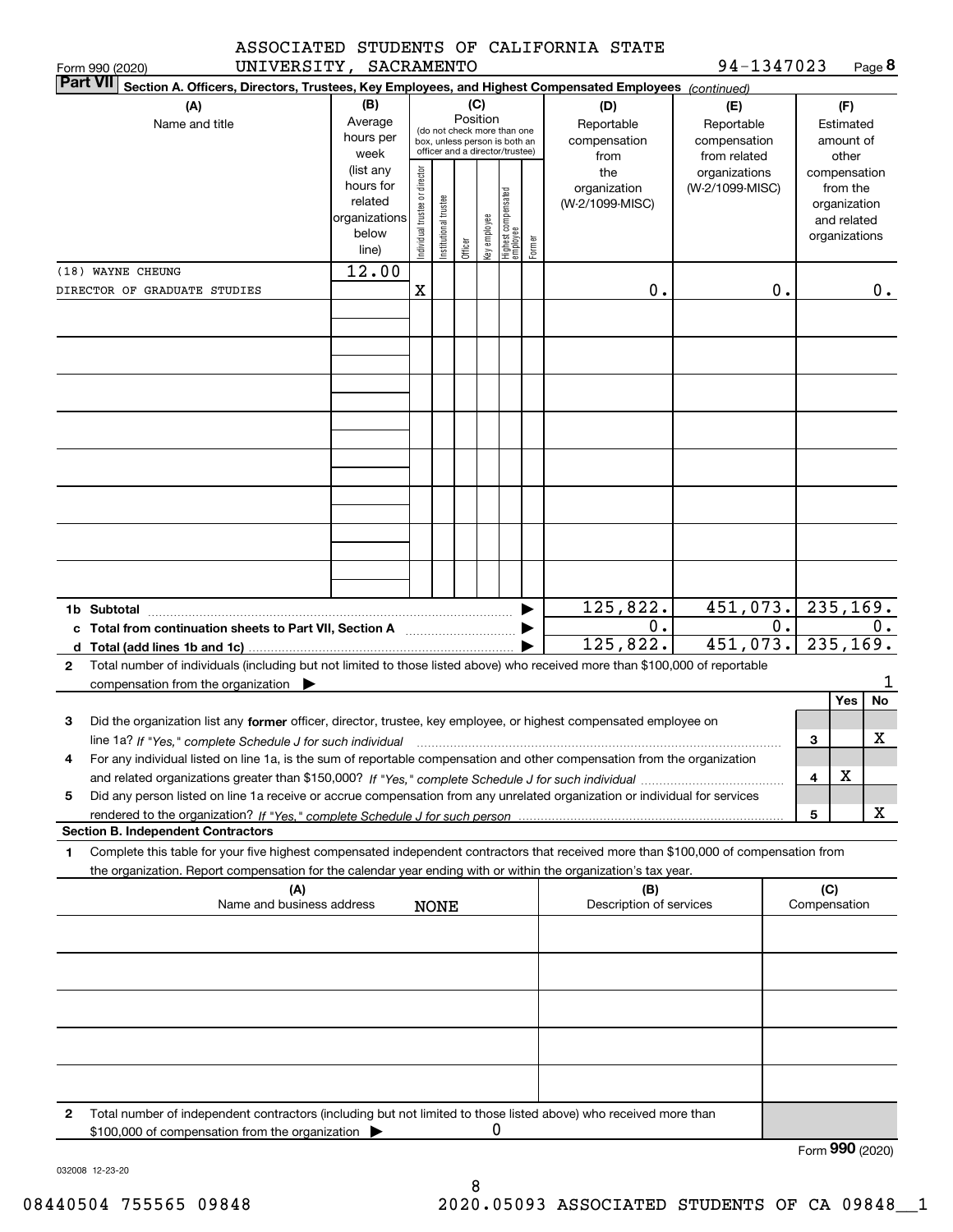| <b>Part VIII</b>                                          |      |    | <b>Statement of Revenue</b>                                                   |                                      |                |                           |                                                         |                                              |                                                 |                                                                 |
|-----------------------------------------------------------|------|----|-------------------------------------------------------------------------------|--------------------------------------|----------------|---------------------------|---------------------------------------------------------|----------------------------------------------|-------------------------------------------------|-----------------------------------------------------------------|
|                                                           |      |    | Check if Schedule O contains a response or note to any line in this Part VIII |                                      |                |                           |                                                         |                                              |                                                 |                                                                 |
|                                                           |      |    |                                                                               |                                      |                |                           | (A)<br>Total revenue                                    | (B)<br>Related or exempt<br>function revenue | $\overline{C}$<br>Unrelated<br>business revenue | (D)<br>Revenue excluded<br>from tax under<br>sections 512 - 514 |
|                                                           |      |    | 1 a Federated campaigns                                                       |                                      | 1a             |                           |                                                         |                                              |                                                 |                                                                 |
|                                                           |      |    | <b>b</b> Membership dues                                                      | $\ldots \ldots \ldots \ldots \ldots$ | 1 <sub>b</sub> |                           |                                                         |                                              |                                                 |                                                                 |
|                                                           |      |    | c Fundraising events                                                          |                                      | 1c             |                           |                                                         |                                              |                                                 |                                                                 |
|                                                           |      |    | d Related organizations                                                       | .                                    | 1d             |                           |                                                         |                                              |                                                 |                                                                 |
|                                                           |      |    | e Government grants (contributions)                                           |                                      | 1e             | 1,302,788.                |                                                         |                                              |                                                 |                                                                 |
|                                                           |      |    | f All other contributions, gifts, grants, and                                 |                                      |                |                           |                                                         |                                              |                                                 |                                                                 |
|                                                           |      |    | similar amounts not included above                                            |                                      | 1f             | 155,763.                  |                                                         |                                              |                                                 |                                                                 |
|                                                           |      |    | Noncash contributions included in lines 1a-1f                                 |                                      | $1g$ \$        |                           |                                                         |                                              |                                                 |                                                                 |
| Contributions, Gifts, Grants<br>and Other Similar Amounts |      |    |                                                                               |                                      |                |                           | 1,458,551.                                              |                                              |                                                 |                                                                 |
|                                                           |      |    |                                                                               |                                      |                | <b>Business Code</b>      |                                                         |                                              |                                                 |                                                                 |
|                                                           |      |    | 2 a STUDENT ACTIVITY FEES                                                     |                                      |                |                           | $611710 \;   4,575,920.4,575,920.$                      |                                              |                                                 |                                                                 |
| Program Service<br>Revenue                                |      |    | <b>b PROGRAM SERVICE FEES</b>                                                 |                                      |                |                           | $713990$ 1,617,672. 931,212.                            |                                              | 686, 460.                                       |                                                                 |
|                                                           |      | C. | FINANCIAL SERVICE FEES                                                        |                                      |                | 611710                    | 157,802.                                                | 157,802.                                     |                                                 |                                                                 |
|                                                           |      | d  |                                                                               |                                      |                |                           |                                                         |                                              |                                                 |                                                                 |
|                                                           |      | е  |                                                                               |                                      |                |                           |                                                         |                                              |                                                 |                                                                 |
|                                                           |      |    | f All other program service revenue                                           |                                      |                |                           |                                                         |                                              |                                                 |                                                                 |
|                                                           |      |    |                                                                               |                                      |                |                           | $\triangleright$ 6,351,394.                             |                                              |                                                 |                                                                 |
|                                                           | З    |    | Investment income (including dividends, interest, and                         |                                      |                |                           |                                                         |                                              |                                                 |                                                                 |
|                                                           |      |    |                                                                               |                                      |                |                           | 60, 126.                                                |                                              |                                                 | 60, 126.                                                        |
|                                                           | 4    |    | Income from investment of tax-exempt bond proceeds                            |                                      |                |                           |                                                         |                                              |                                                 |                                                                 |
|                                                           | 5    |    |                                                                               |                                      |                |                           |                                                         |                                              |                                                 |                                                                 |
|                                                           |      |    |                                                                               |                                      | (i) Real       | (ii) Personal             |                                                         |                                              |                                                 |                                                                 |
|                                                           |      |    | 6 a Gross rents<br>.                                                          | 6а                                   |                |                           |                                                         |                                              |                                                 |                                                                 |
|                                                           |      |    | <b>b</b> Less: rental expenses                                                | 6b                                   |                |                           |                                                         |                                              |                                                 |                                                                 |
|                                                           |      |    | c Rental income or (loss)                                                     | 6c                                   |                |                           |                                                         |                                              |                                                 |                                                                 |
|                                                           |      |    | <b>d</b> Net rental income or (loss)                                          |                                      |                |                           |                                                         |                                              |                                                 |                                                                 |
|                                                           |      |    | 7 a Gross amount from sales of                                                |                                      | (i) Securities | (ii) Other                |                                                         |                                              |                                                 |                                                                 |
|                                                           |      |    | assets other than inventory                                                   | 7a                                   |                |                           |                                                         |                                              |                                                 |                                                                 |
|                                                           |      |    | <b>b</b> Less: cost or other basis                                            |                                      |                |                           |                                                         |                                              |                                                 |                                                                 |
| Revenue                                                   |      |    | and sales expenses                                                            | 7b<br> 7c                            |                |                           |                                                         |                                              |                                                 |                                                                 |
|                                                           |      |    | c Gain or (loss)                                                              |                                      |                |                           |                                                         |                                              |                                                 |                                                                 |
|                                                           |      |    | 8 a Gross income from fundraising events (not                                 |                                      |                | ▶                         |                                                         |                                              |                                                 |                                                                 |
| <b>Othe</b>                                               |      |    | including \$                                                                  |                                      |                |                           |                                                         |                                              |                                                 |                                                                 |
|                                                           |      |    | ____________________________ of<br>contributions reported on line 1c). See    |                                      |                |                           |                                                         |                                              |                                                 |                                                                 |
|                                                           |      |    |                                                                               |                                      | 8a             | 20.                       |                                                         |                                              |                                                 |                                                                 |
|                                                           |      |    | <b>b</b> Less: direct expenses                                                |                                      | 8b             | 0.                        |                                                         |                                              |                                                 |                                                                 |
|                                                           |      |    | c Net income or (loss) from fundraising events                                |                                      |                |                           | 20.                                                     |                                              |                                                 | 20.                                                             |
|                                                           |      |    | 9 a Gross income from gaming activities. See                                  |                                      |                |                           |                                                         |                                              |                                                 |                                                                 |
|                                                           |      |    |                                                                               |                                      | 9a             |                           |                                                         |                                              |                                                 |                                                                 |
|                                                           |      |    | <b>b</b> Less: direct expenses <b>manually</b>                                |                                      | 9 <sub>b</sub> |                           |                                                         |                                              |                                                 |                                                                 |
|                                                           |      |    | c Net income or (loss) from gaming activities                                 |                                      |                | .                         |                                                         |                                              |                                                 |                                                                 |
|                                                           |      |    | 10 a Gross sales of inventory, less returns                                   |                                      |                |                           |                                                         |                                              |                                                 |                                                                 |
|                                                           |      |    |                                                                               |                                      |                | 10a <sup>378</sup> , 137. |                                                         |                                              |                                                 |                                                                 |
|                                                           |      |    | <b>b</b> Less: cost of goods sold                                             |                                      |                | 10 <sub>b</sub> 178, 458. |                                                         |                                              |                                                 |                                                                 |
|                                                           |      |    | c Net income or (loss) from sales of inventory                                |                                      |                |                           | 199,679.                                                |                                              |                                                 | 199,679.                                                        |
|                                                           |      |    |                                                                               |                                      |                | <b>Business Code</b>      |                                                         |                                              |                                                 |                                                                 |
|                                                           | 11 a |    | the control of the control of the control of the control of the control of    |                                      |                |                           |                                                         |                                              |                                                 |                                                                 |
|                                                           |      | b  | <u> 1989 - Johann Barn, amerikansk politiker (</u>                            |                                      |                |                           |                                                         |                                              |                                                 |                                                                 |
| Miscellaneous<br>Revenue                                  |      | c  | <u> 1989 - Johann Barn, amerikansk politiker (</u>                            |                                      |                |                           |                                                         |                                              |                                                 |                                                                 |
|                                                           |      |    |                                                                               |                                      |                |                           |                                                         |                                              |                                                 |                                                                 |
|                                                           |      |    |                                                                               |                                      |                | $\blacktriangleright$     |                                                         |                                              |                                                 |                                                                 |
|                                                           | 12   |    |                                                                               |                                      |                |                           | $\triangleright$ 8,069,770.5,664,934. 686,460. 259,825. |                                              |                                                 | Form 990 (2020)                                                 |
| 032009 12-23-20                                           |      |    |                                                                               |                                      |                |                           |                                                         |                                              |                                                 |                                                                 |

9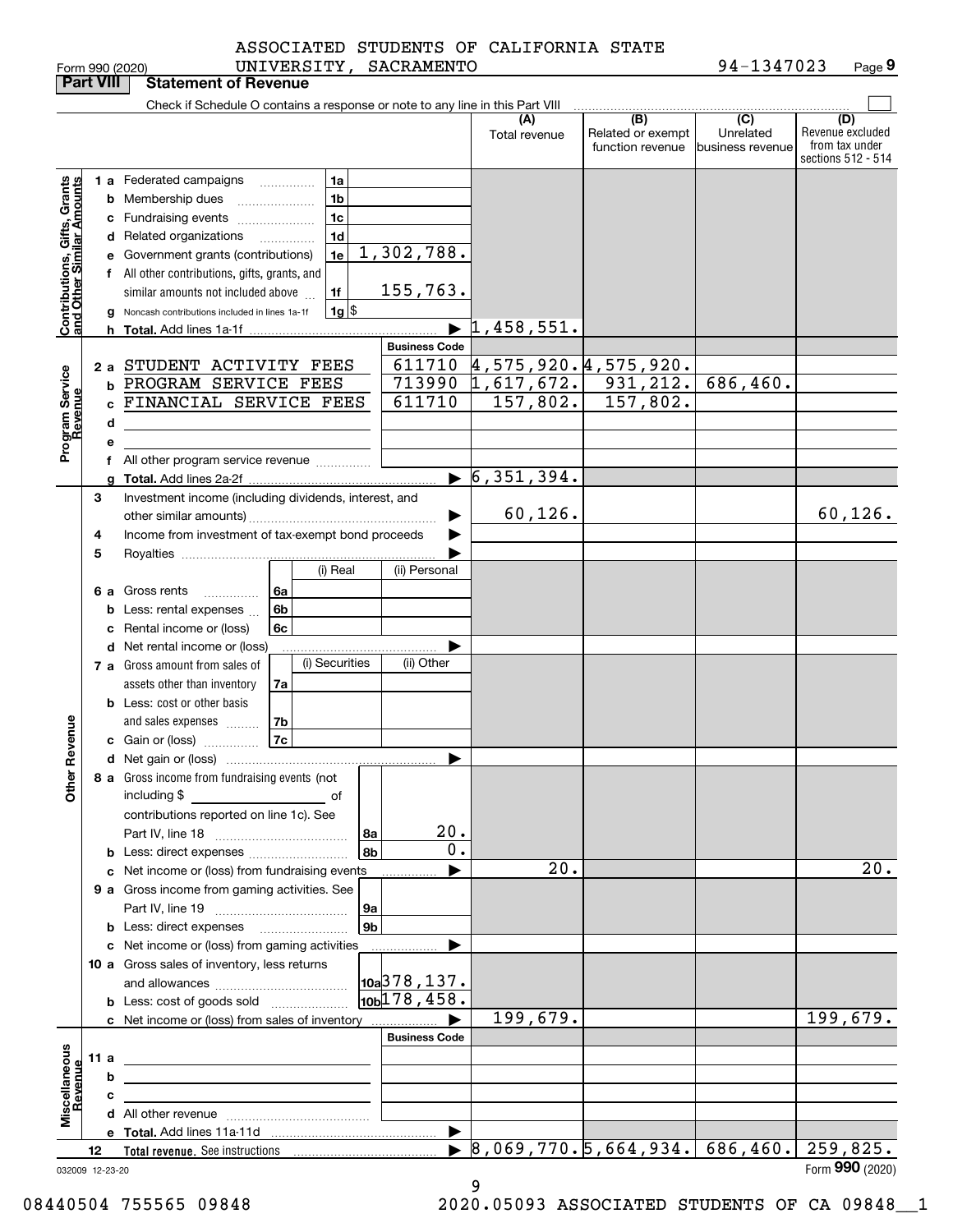#### $_{\rm Form}$   $_{990}$   $_{(2020)}$   $_{\rm UNIVERSITY}$  ,  $_{\rm SACKAMENTO}$   $_{\rm 94-1347023}$   $_{\rm Page}$ **Part IX Statement of Functional Expenses** ASSOCIATED STUDENTS OF CALIFORNIA STATE

**10**

|              | Section 501(c)(3) and 501(c)(4) organizations must complete all columns. All other organizations must complete column (A).                                 |                        |                                    |                                           |                                |
|--------------|------------------------------------------------------------------------------------------------------------------------------------------------------------|------------------------|------------------------------------|-------------------------------------------|--------------------------------|
|              | Check if Schedule O contains a response or note to any line in this Part IX                                                                                |                        |                                    |                                           |                                |
|              | Do not include amounts reported on lines 6b,<br>7b, 8b, 9b, and 10b of Part VIII.                                                                          | (A)<br>Total expenses  | (B)<br>Program service<br>expenses | (C)<br>Management and<br>general expenses | (D)<br>Fundraising<br>expenses |
| 1            | Grants and other assistance to domestic organizations                                                                                                      |                        |                                    |                                           |                                |
|              | and domestic governments. See Part IV, line 21<br>$\dddotsc$                                                                                               | 409,497.               | 409,497.                           |                                           |                                |
| $\mathbf{2}$ | Grants and other assistance to domestic                                                                                                                    |                        |                                    |                                           |                                |
|              | individuals. See Part IV, line 22                                                                                                                          | 252,254.               | 252,254.                           |                                           |                                |
| 3            | Grants and other assistance to foreign                                                                                                                     |                        |                                    |                                           |                                |
|              | organizations, foreign governments, and foreign                                                                                                            |                        |                                    |                                           |                                |
|              | individuals. See Part IV, lines 15 and 16                                                                                                                  |                        |                                    |                                           |                                |
| 4            | Benefits paid to or for members                                                                                                                            |                        |                                    |                                           |                                |
| 5            | Compensation of current officers, directors,                                                                                                               |                        |                                    |                                           |                                |
|              |                                                                                                                                                            | 355, 212.              |                                    | 355, 212.                                 |                                |
| 6            | Compensation not included above to disqualified                                                                                                            |                        |                                    |                                           |                                |
|              | persons (as defined under section 4958(f)(1)) and                                                                                                          |                        |                                    |                                           |                                |
|              | persons described in section $4958(c)(3)(B)$<br><b>Contractor</b>                                                                                          |                        |                                    |                                           |                                |
| 7            |                                                                                                                                                            | 3,880,989.             | 3, 250, 941.                       | 630,048.                                  |                                |
| 8            | Pension plan accruals and contributions (include                                                                                                           |                        |                                    |                                           |                                |
|              | section 401(k) and 403(b) employer contributions)                                                                                                          | 249,704.               | 193,815.                           | 55,889.                                   |                                |
| 9            |                                                                                                                                                            | $\overline{544,770}$ . | 417,207.                           | 127,563.                                  |                                |
| 10           |                                                                                                                                                            | 335, 283.              | 286,682.                           | 48,601.                                   |                                |
| 11           | Fees for services (nonemployees):                                                                                                                          |                        |                                    |                                           |                                |
|              |                                                                                                                                                            |                        |                                    |                                           |                                |
| b            |                                                                                                                                                            | 6,600.                 | 3,600.                             | 3,000.                                    |                                |
| c            |                                                                                                                                                            | $\overline{50, 228}$ . |                                    | $\overline{50}$ , 228.                    |                                |
| d            |                                                                                                                                                            |                        |                                    |                                           |                                |
| е            | Professional fundraising services. See Part IV, line 17                                                                                                    |                        |                                    |                                           |                                |
| f            | Investment management fees                                                                                                                                 |                        |                                    |                                           |                                |
| q            | Other. (If line 11g amount exceeds 10% of line 25,                                                                                                         |                        |                                    |                                           |                                |
|              | column (A) amount, list line 11g expenses on Sch O.)                                                                                                       | 268,743.               | 153,549.                           | 115,194.                                  |                                |
| 12           |                                                                                                                                                            | 15,610.                | 14,192.                            | 1,418.                                    |                                |
| 13           |                                                                                                                                                            | 83,792.                | 68,463.                            | 15,329.                                   |                                |
| 14           |                                                                                                                                                            | 131,771.               | 87,896.                            | 43,875.                                   |                                |
| 15           |                                                                                                                                                            |                        |                                    |                                           |                                |
| 16           |                                                                                                                                                            | 483,618.               | 396,616.                           | 87,002.                                   |                                |
| 17           |                                                                                                                                                            | 4,027.                 | 2,000.                             | 2,027.                                    |                                |
| 18           | Payments of travel or entertainment expenses                                                                                                               |                        |                                    |                                           |                                |
|              | for any federal, state, or local public officials                                                                                                          | 3,026.                 | 2,716.                             | 310.                                      |                                |
| 19           | Conferences, conventions, and meetings                                                                                                                     |                        |                                    |                                           |                                |
| 20           | Interest                                                                                                                                                   |                        |                                    |                                           |                                |
| 21           |                                                                                                                                                            | 205, 442.              | 118,656.                           | 86,786.                                   |                                |
| 22           | Depreciation, depletion, and amortization                                                                                                                  | 66,522.                | 63,946.                            | 2,576.                                    |                                |
| 23           | Insurance<br>Other expenses. Itemize expenses not covered                                                                                                  |                        |                                    |                                           |                                |
| 24           | above (List miscellaneous expenses on line 24e. If<br>line 24e amount exceeds 10% of line 25, column (A)<br>amount, list line 24e expenses on Schedule O.) |                        |                                    |                                           |                                |
| a            | PROGRAM SUPPLIES                                                                                                                                           | 402,747.               | 390,557.                           | 12,190.                                   |                                |
|              | VEHICLE AND EQUIPMENT<br>$\mathbf C$                                                                                                                       | 281,812.               | 249,906.                           | 31,906.                                   |                                |
|              | PRINTING                                                                                                                                                   | 5,557.                 | 5,052.                             | 505.                                      |                                |
| d            | FOOD                                                                                                                                                       | 4,479.                 | 4,479.                             |                                           |                                |
|              | e All other expenses                                                                                                                                       | 113,342.               | 86,999.                            | 26, 343.                                  |                                |
| 25           | Total functional expenses. Add lines 1 through 24e                                                                                                         | 8,155,025.             | 6,459,023.                         | 1,696,002.                                | 0.                             |
| 26           | Joint costs. Complete this line only if the organization                                                                                                   |                        |                                    |                                           |                                |
|              | reported in column (B) joint costs from a combined                                                                                                         |                        |                                    |                                           |                                |
|              | educational campaign and fundraising solicitation.                                                                                                         |                        |                                    |                                           |                                |

10

032010 12-23-20

Form (2020) **990**

Check here  $\blacktriangleright$ 

Check here  $\bullet$  if following SOP 98-2 (ASC 958-720)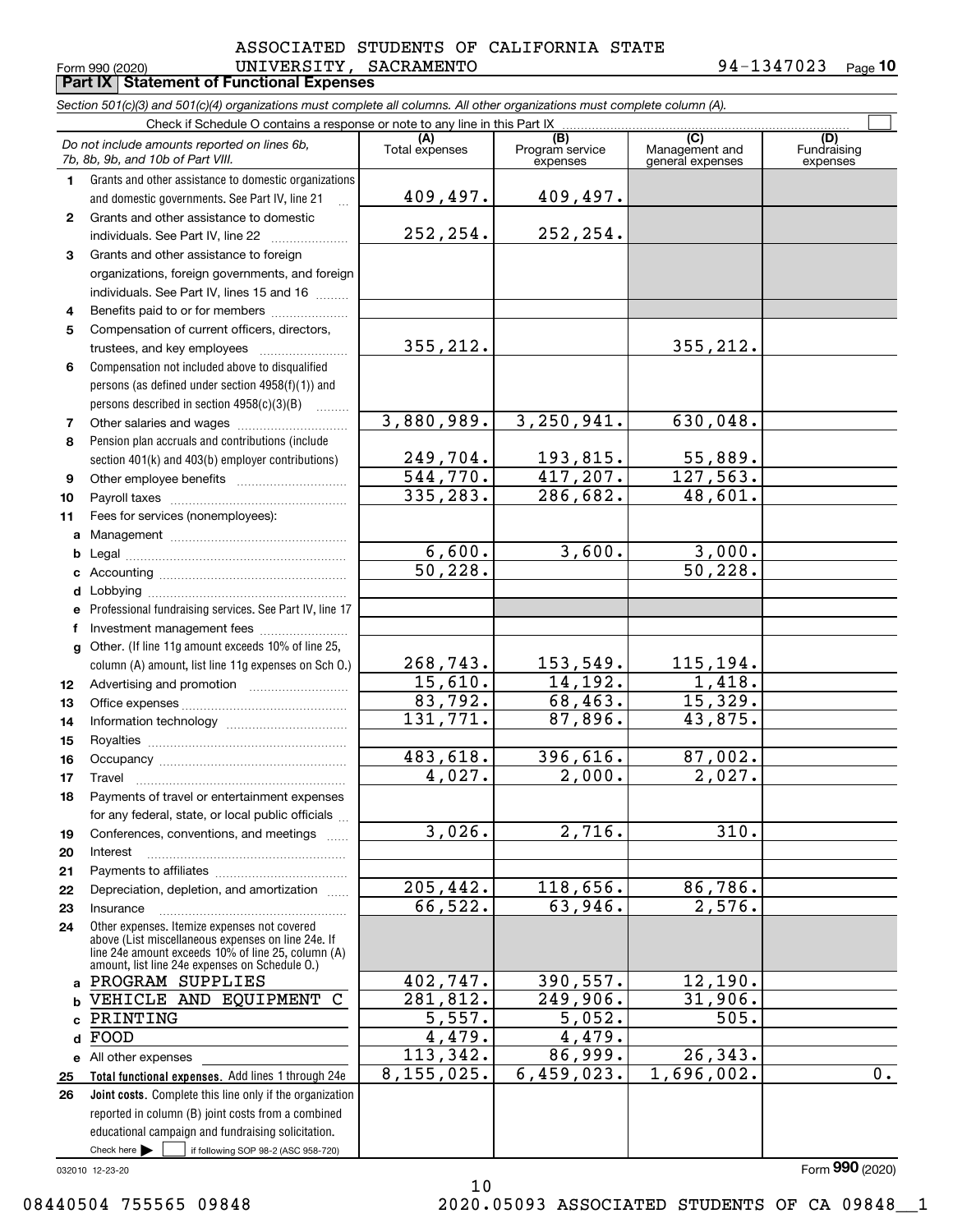#### $_{\rm Form}$   $_{990}$   $_{(2020)}$   $_{\rm UNIVERSITY}$  ,  $_{\rm SACKAMENTO}$   $_{\rm 94-1347023}$   $_{\rm Page}$ ASSOCIATED STUDENTS OF CALIFORNIA STATE

Check if Schedule O contains a response or note to any line in this Part X **Part X Balance Sheet**

|                             |              |                                                                                    |                 |                     | (A)<br>Beginning of year    |                          | (B)<br>End of year             |
|-----------------------------|--------------|------------------------------------------------------------------------------------|-----------------|---------------------|-----------------------------|--------------------------|--------------------------------|
|                             | 1.           | Cash - non-interest-bearing                                                        |                 |                     | 1,689,167.                  | $\blacksquare$           | 534,644.                       |
|                             | $\mathbf{2}$ |                                                                                    |                 |                     | $\overline{10}$ , 248, 360. | $\overline{2}$           | 10,484,181.                    |
|                             | 3            |                                                                                    |                 |                     |                             | 3                        |                                |
|                             | 4            |                                                                                    |                 |                     | 991,459.                    | $\overline{4}$           | 806, 435.                      |
|                             | 5            | Loans and other receivables from any current or former officer, director,          |                 |                     |                             |                          |                                |
|                             |              | trustee, key employee, creator or founder, substantial contributor, or 35%         |                 |                     |                             |                          |                                |
|                             |              | controlled entity or family member of any of these persons                         |                 |                     |                             | 5                        |                                |
|                             | 6            | Loans and other receivables from other disqualified persons (as defined            |                 |                     |                             |                          |                                |
|                             |              | under section 4958(f)(1)), and persons described in section 4958(c)(3)(B)          |                 | $\ldots$            |                             | 6                        |                                |
|                             | 7            |                                                                                    |                 |                     |                             | $\overline{\phantom{a}}$ |                                |
| Assets                      | 8            |                                                                                    |                 |                     | $\overline{234}$ , 996.     | 8                        | 159,925.                       |
|                             | 9            | Prepaid expenses and deferred charges                                              |                 |                     | 91,529.                     | 9                        | 100, 816.                      |
|                             |              | 10a Land, buildings, and equipment: cost or other                                  |                 |                     |                             |                          |                                |
|                             |              | basis. Complete Part VI of Schedule D $\frac{10a}{5,120,490.$                      |                 |                     |                             |                          |                                |
|                             |              | <b>b</b> Less: accumulated depreciation                                            | 10 <sub>b</sub> | 3,566,179.          | 1,434,803.                  | 10 <sub>c</sub>          | 1,554,311.                     |
|                             | 11           |                                                                                    |                 |                     |                             | 11                       |                                |
|                             | 12           |                                                                                    |                 |                     |                             | 12                       |                                |
|                             | 13           |                                                                                    |                 |                     |                             | 13                       |                                |
|                             | 14           |                                                                                    |                 |                     |                             | 14                       |                                |
|                             | 15           |                                                                                    |                 |                     | 437,010.                    | 15                       | 560, 406.                      |
|                             | 16           |                                                                                    |                 |                     | 15, 127, 324.               | 16                       | 14,200,718.                    |
|                             | 17           |                                                                                    |                 |                     | 535, 368.                   | 17                       | 799,709.                       |
|                             | 18           |                                                                                    |                 | 18                  |                             |                          |                                |
|                             | 19           |                                                                                    | 647,634.        | 19                  | 924,500.                    |                          |                                |
|                             | 20           |                                                                                    |                 |                     |                             | 20                       |                                |
|                             | 21           | Escrow or custodial account liability. Complete Part IV of Schedule D              |                 | 1.1.1.1.1.1.1.1.1.1 | 1,121,789.                  | 21                       | 1,149,032.                     |
|                             | 22           | Loans and other payables to any current or former officer, director,               |                 |                     |                             |                          |                                |
| Liabilities                 |              | trustee, key employee, creator or founder, substantial contributor, or 35%         |                 |                     |                             |                          |                                |
|                             |              | controlled entity or family member of any of these persons                         |                 |                     |                             | 22                       |                                |
|                             | 23           | Secured mortgages and notes payable to unrelated third parties                     |                 | .                   | 211,765.                    | 23                       | 180,681.                       |
|                             | 24           | Unsecured notes and loans payable to unrelated third parties                       |                 |                     | $\overline{1,278,051}$ .    | 24                       | 0.                             |
|                             | 25           | Other liabilities (including federal income tax, payables to related third         |                 |                     |                             |                          |                                |
|                             |              | parties, and other liabilities not included on lines 17-24). Complete Part X       |                 |                     | 181,055.                    |                          |                                |
|                             |              | of Schedule D                                                                      |                 |                     | 3,975,662.                  | 25<br>26                 | <u>80,389.</u><br>3, 134, 311. |
|                             | 26           | Organizations that follow FASB ASC 958, check here $\blacktriangleright \boxed{X}$ |                 |                     |                             |                          |                                |
|                             |              | and complete lines 27, 28, 32, and 33.                                             |                 |                     |                             |                          |                                |
|                             | 27           | Net assets without donor restrictions                                              |                 |                     | 11, 151, 662.               | 27                       | 11,066,407.                    |
|                             | 28           |                                                                                    |                 |                     |                             | 28                       |                                |
|                             |              | Organizations that do not follow FASB ASC 958, check here $\blacktriangleright$    |                 |                     |                             |                          |                                |
|                             |              | and complete lines 29 through 33.                                                  |                 |                     |                             |                          |                                |
|                             | 29           |                                                                                    |                 |                     |                             | 29                       |                                |
|                             | 30           | Paid-in or capital surplus, or land, building, or equipment fund                   |                 |                     |                             | 30                       |                                |
|                             | 31           | Retained earnings, endowment, accumulated income, or other funds                   |                 | .                   |                             | 31                       |                                |
| Net Assets or Fund Balances | 32           |                                                                                    |                 |                     | 11,151,662.                 | 32                       | $\overline{11}$ , 066, 407.    |
|                             | 33           |                                                                                    |                 |                     | 15, 127, 324.               | 33                       | 14,200,718.                    |

Form (2020) **990**

 $\mathcal{L}^{\text{max}}$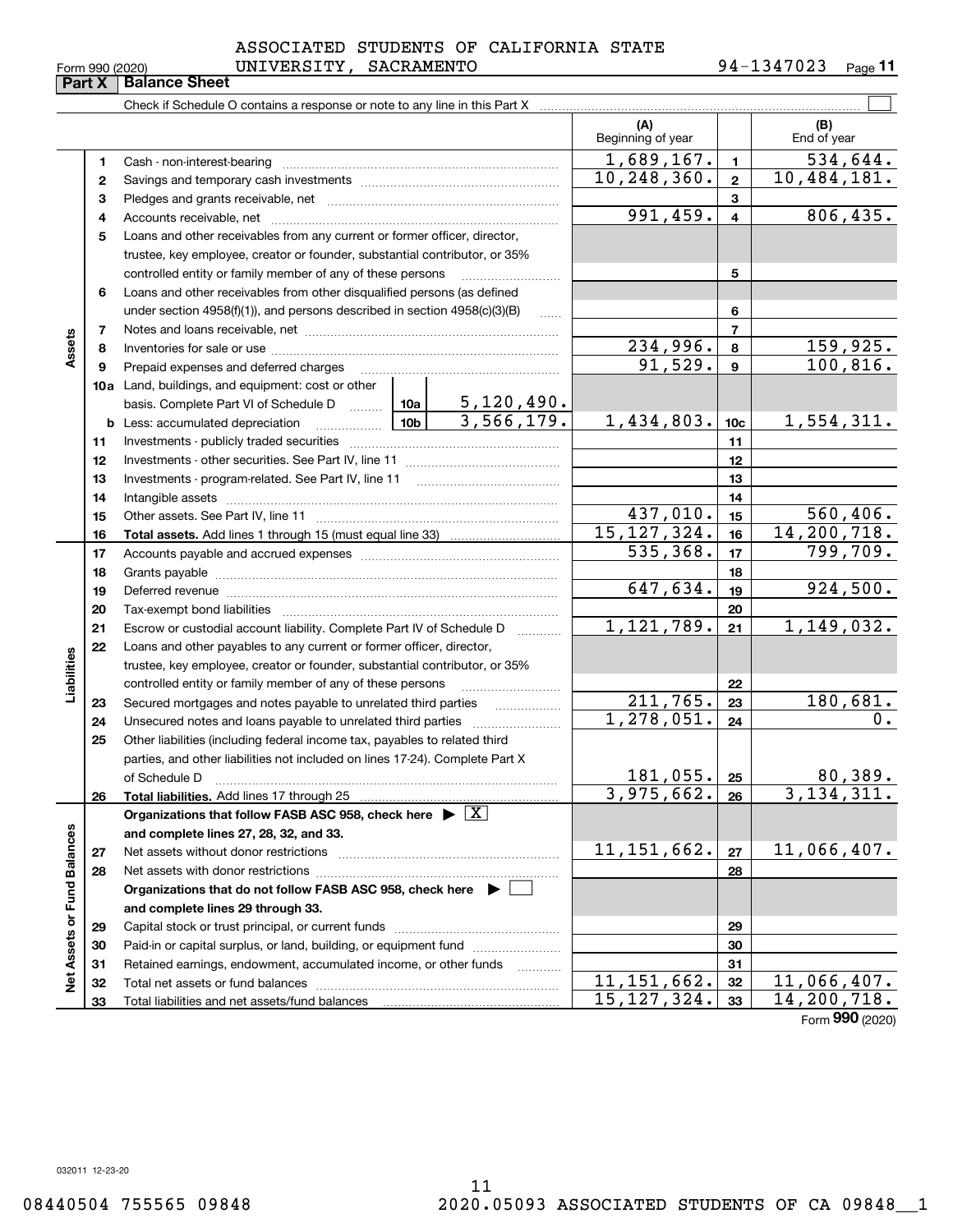|    | ASSOCIATED STUDENTS OF CALIFORNIA STATE                                                                                                                                                                                                                                                                                                                                                                                                                             |                         |                           |    |             |             |
|----|---------------------------------------------------------------------------------------------------------------------------------------------------------------------------------------------------------------------------------------------------------------------------------------------------------------------------------------------------------------------------------------------------------------------------------------------------------------------|-------------------------|---------------------------|----|-------------|-------------|
|    | UNIVERSITY, SACRAMENTO<br>Form 990 (2020)                                                                                                                                                                                                                                                                                                                                                                                                                           |                         | 94-1347023                |    |             | $Page$ 12   |
|    | <b>Reconciliation of Net Assets</b><br><b>Part XI</b>                                                                                                                                                                                                                                                                                                                                                                                                               |                         |                           |    |             |             |
|    |                                                                                                                                                                                                                                                                                                                                                                                                                                                                     |                         |                           |    |             |             |
|    |                                                                                                                                                                                                                                                                                                                                                                                                                                                                     |                         |                           |    |             |             |
| 1  |                                                                                                                                                                                                                                                                                                                                                                                                                                                                     | 1                       |                           |    | 8,069,770.  |             |
| 2  |                                                                                                                                                                                                                                                                                                                                                                                                                                                                     | $\mathbf{2}$            |                           |    | 8,155,025.  |             |
| з  | Revenue less expenses. Subtract line 2 from line 1                                                                                                                                                                                                                                                                                                                                                                                                                  | 3                       |                           |    |             | $-85, 255.$ |
| 4  |                                                                                                                                                                                                                                                                                                                                                                                                                                                                     | $\overline{\mathbf{4}}$ | $\overline{11,151,662}$ . |    |             |             |
| 5  | Net unrealized gains (losses) on investments [11] matter contracts and the state of the state of the state of the state of the state of the state of the state of the state of the state of the state of the state of the stat                                                                                                                                                                                                                                      | 5                       |                           |    |             |             |
| 6  |                                                                                                                                                                                                                                                                                                                                                                                                                                                                     | 6                       |                           |    |             |             |
| 7  | Investment expenses www.communication.com/www.communication.com/www.communication.com/www.com                                                                                                                                                                                                                                                                                                                                                                       | $\overline{7}$          |                           |    |             |             |
| 8  | Prior period adjustments                                                                                                                                                                                                                                                                                                                                                                                                                                            | 8                       |                           |    |             |             |
| 9  | Other changes in net assets or fund balances (explain on Schedule O)                                                                                                                                                                                                                                                                                                                                                                                                | $\mathbf{Q}$            |                           |    |             | 0.          |
| 10 | Net assets or fund balances at end of year. Combine lines 3 through 9 (must equal Part X, line 32,                                                                                                                                                                                                                                                                                                                                                                  |                         |                           |    |             |             |
|    | column (B))                                                                                                                                                                                                                                                                                                                                                                                                                                                         | 10                      | 11,066,407.               |    |             |             |
|    | Part XII Financial Statements and Reporting                                                                                                                                                                                                                                                                                                                                                                                                                         |                         |                           |    |             |             |
|    |                                                                                                                                                                                                                                                                                                                                                                                                                                                                     |                         |                           |    |             |             |
|    |                                                                                                                                                                                                                                                                                                                                                                                                                                                                     |                         |                           |    | <b>Yes</b>  | <b>No</b>   |
| 1  | $\boxed{\mathbf{X}}$ Accrual<br>Accounting method used to prepare the Form 990: <u>[16</u> ] Cash<br>Other                                                                                                                                                                                                                                                                                                                                                          |                         |                           |    |             |             |
|    | If the organization changed its method of accounting from a prior year or checked "Other," explain in Schedule O.                                                                                                                                                                                                                                                                                                                                                   |                         |                           |    |             |             |
|    | 2a Were the organization's financial statements compiled or reviewed by an independent accountant?<br>$\mathcal{L} = \{1, 2, \ldots, 2, \ldots, 2, \ldots, 2, \ldots, 2, \ldots, 2, \ldots, 2, \ldots, 2, \ldots, 2, \ldots, 2, \ldots, 2, \ldots, 2, \ldots, 2, \ldots, 2, \ldots, 2, \ldots, 2, \ldots, 2, \ldots, 2, \ldots, 2, \ldots, 2, \ldots, 2, \ldots, 2, \ldots, 2, \ldots, 2, \ldots, 2, \ldots, 2, \ldots, 2, \ldots, 2, \ldots, 2, \ldots, 2, \ldots$ |                         |                           | 2a |             | х           |
|    | If "Yes," check a box below to indicate whether the financial statements for the year were compiled or reviewed on a                                                                                                                                                                                                                                                                                                                                                |                         |                           |    |             |             |
|    | separate basis, consolidated basis, or both:                                                                                                                                                                                                                                                                                                                                                                                                                        |                         |                           |    |             |             |
|    | Separate basis<br><b>Consolidated basis</b><br>Both consolidated and separate basis                                                                                                                                                                                                                                                                                                                                                                                 |                         |                           |    | х           |             |
|    | b Were the organization's financial statements audited by an independent accountant?                                                                                                                                                                                                                                                                                                                                                                                |                         |                           |    |             |             |
|    | If "Yes," check a box below to indicate whether the financial statements for the year were audited on a separate basis,                                                                                                                                                                                                                                                                                                                                             |                         |                           |    |             |             |
|    | consolidated basis, or both:                                                                                                                                                                                                                                                                                                                                                                                                                                        |                         |                           |    |             |             |
|    | $\boxed{\textbf{X}}$ Separate basis<br><b>Consolidated basis</b><br>Both consolidated and separate basis                                                                                                                                                                                                                                                                                                                                                            |                         |                           |    |             |             |
|    | c If "Yes" to line 2a or 2b, does the organization have a committee that assumes responsibility for oversight of the audit,                                                                                                                                                                                                                                                                                                                                         |                         |                           |    |             |             |
|    |                                                                                                                                                                                                                                                                                                                                                                                                                                                                     |                         |                           | 2c | $\mathbf X$ |             |
|    | If the organization changed either its oversight process or selection process during the tax year, explain on Schedule O.                                                                                                                                                                                                                                                                                                                                           |                         |                           |    |             |             |
|    | 3a As a result of a federal award, was the organization required to undergo an audit or audits as set forth in the Single Audit                                                                                                                                                                                                                                                                                                                                     |                         |                           |    |             |             |
|    |                                                                                                                                                                                                                                                                                                                                                                                                                                                                     |                         |                           | За |             | x           |
|    | b If "Yes," did the organization undergo the required audit or audits? If the organization did not undergo the required audit                                                                                                                                                                                                                                                                                                                                       |                         |                           |    |             |             |
|    |                                                                                                                                                                                                                                                                                                                                                                                                                                                                     |                         |                           | 3b |             |             |

Form (2020) **990**

032012 12-23-20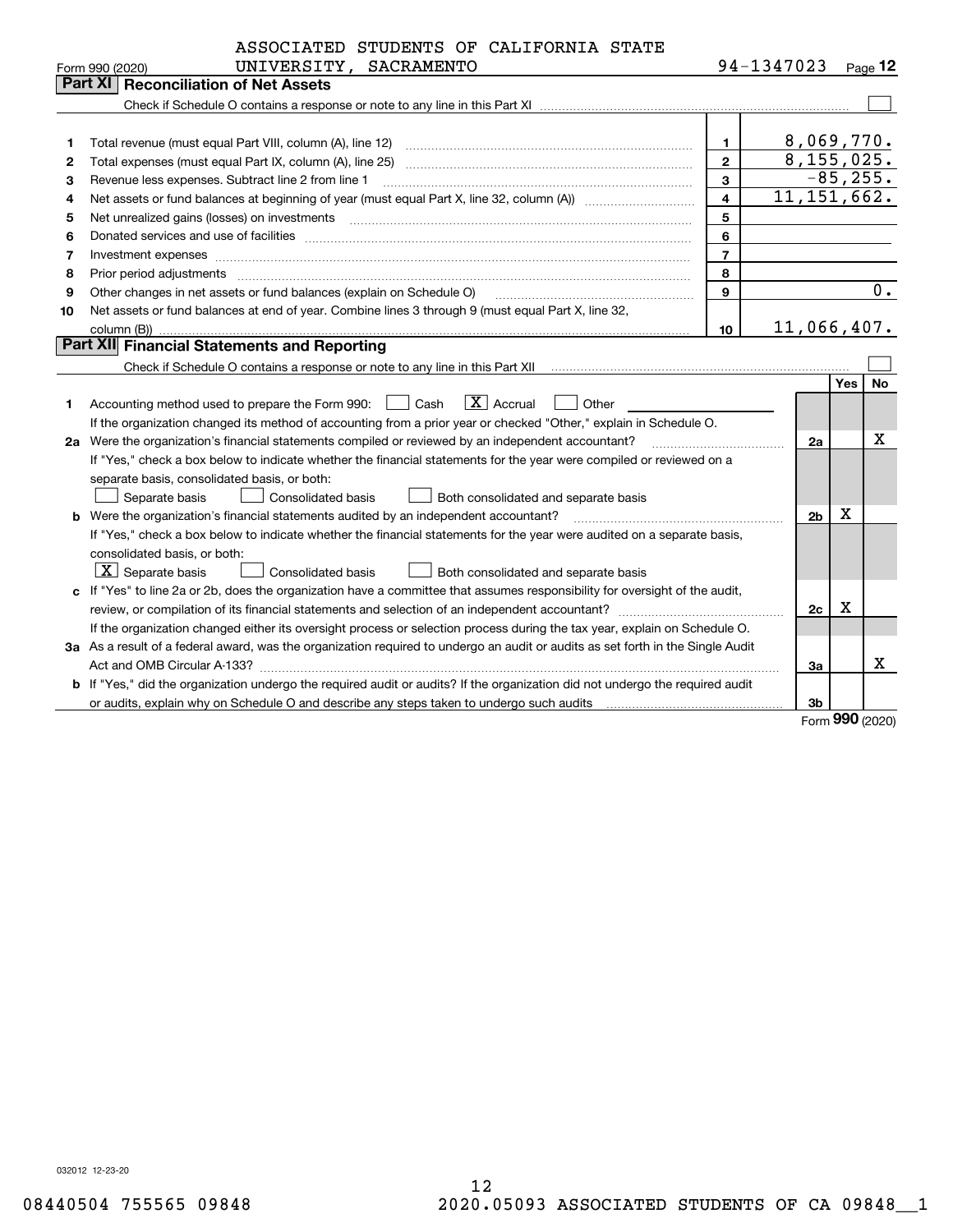| <b>SCHEDULE A</b>                     |                                             |                                                                        |                                                                                                                                                                                                                                                                                                                                                                                      |                                                                |    |                                                      | OMB No. 1545-0047                                  |
|---------------------------------------|---------------------------------------------|------------------------------------------------------------------------|--------------------------------------------------------------------------------------------------------------------------------------------------------------------------------------------------------------------------------------------------------------------------------------------------------------------------------------------------------------------------------------|----------------------------------------------------------------|----|------------------------------------------------------|----------------------------------------------------|
| (Form 990 or 990-EZ)                  |                                             |                                                                        | <b>Public Charity Status and Public Support</b>                                                                                                                                                                                                                                                                                                                                      |                                                                |    |                                                      |                                                    |
|                                       |                                             |                                                                        | Complete if the organization is a section 501(c)(3) organization or a section<br>4947(a)(1) nonexempt charitable trust.                                                                                                                                                                                                                                                              |                                                                |    |                                                      |                                                    |
| Department of the Treasury            |                                             |                                                                        | Attach to Form 990 or Form 990-EZ.                                                                                                                                                                                                                                                                                                                                                   |                                                                |    |                                                      | <b>Open to Public</b>                              |
| <b>Internal Revenue Service</b>       |                                             |                                                                        | Go to www.irs.gov/Form990 for instructions and the latest information.                                                                                                                                                                                                                                                                                                               |                                                                |    |                                                      | Inspection                                         |
| Name of the organization              |                                             |                                                                        | ASSOCIATED STUDENTS OF CALIFORNIA STATE                                                                                                                                                                                                                                                                                                                                              |                                                                |    |                                                      | <b>Employer identification number</b>              |
| Part I                                |                                             | UNIVERSITY, SACRAMENTO                                                 | Reason for Public Charity Status. (All organizations must complete this part.) See instructions.                                                                                                                                                                                                                                                                                     |                                                                |    |                                                      | 94-1347023                                         |
|                                       |                                             |                                                                        |                                                                                                                                                                                                                                                                                                                                                                                      |                                                                |    |                                                      |                                                    |
|                                       |                                             |                                                                        | The organization is not a private foundation because it is: (For lines 1 through 12, check only one box.)                                                                                                                                                                                                                                                                            |                                                                |    |                                                      |                                                    |
| 1<br>2                                |                                             |                                                                        | A church, convention of churches, or association of churches described in section 170(b)(1)(A)(i).                                                                                                                                                                                                                                                                                   |                                                                |    |                                                      |                                                    |
| 3                                     |                                             |                                                                        | A school described in section 170(b)(1)(A)(ii). (Attach Schedule E (Form 990 or 990-EZ).)<br>A hospital or a cooperative hospital service organization described in section $170(b)(1)(A)(iii)$ .                                                                                                                                                                                    |                                                                |    |                                                      |                                                    |
| 4                                     |                                             |                                                                        | A medical research organization operated in conjunction with a hospital described in section 170(b)(1)(A)(iii). Enter the hospital's name,                                                                                                                                                                                                                                           |                                                                |    |                                                      |                                                    |
| city, and state:                      |                                             |                                                                        |                                                                                                                                                                                                                                                                                                                                                                                      |                                                                |    |                                                      |                                                    |
| 5                                     |                                             |                                                                        | An organization operated for the benefit of a college or university owned or operated by a governmental unit described in                                                                                                                                                                                                                                                            |                                                                |    |                                                      |                                                    |
|                                       |                                             | section 170(b)(1)(A)(iv). (Complete Part II.)                          |                                                                                                                                                                                                                                                                                                                                                                                      |                                                                |    |                                                      |                                                    |
| 6                                     |                                             |                                                                        | A federal, state, or local government or governmental unit described in section 170(b)(1)(A)(v).                                                                                                                                                                                                                                                                                     |                                                                |    |                                                      |                                                    |
| 7                                     |                                             |                                                                        | An organization that normally receives a substantial part of its support from a governmental unit or from the general public described in                                                                                                                                                                                                                                            |                                                                |    |                                                      |                                                    |
|                                       |                                             | section 170(b)(1)(A)(vi). (Complete Part II.)                          |                                                                                                                                                                                                                                                                                                                                                                                      |                                                                |    |                                                      |                                                    |
| 8                                     |                                             |                                                                        | A community trust described in section 170(b)(1)(A)(vi). (Complete Part II.)                                                                                                                                                                                                                                                                                                         |                                                                |    |                                                      |                                                    |
| 9                                     |                                             |                                                                        | An agricultural research organization described in section 170(b)(1)(A)(ix) operated in conjunction with a land-grant college                                                                                                                                                                                                                                                        |                                                                |    |                                                      |                                                    |
|                                       |                                             |                                                                        | or university or a non-land-grant college of agriculture (see instructions). Enter the name, city, and state of the college or                                                                                                                                                                                                                                                       |                                                                |    |                                                      |                                                    |
| university:                           |                                             |                                                                        |                                                                                                                                                                                                                                                                                                                                                                                      |                                                                |    |                                                      |                                                    |
| $\mid$ X $\mid$<br>10                 |                                             |                                                                        | An organization that normally receives (1) more than 33 1/3% of its support from contributions, membership fees, and gross receipts from                                                                                                                                                                                                                                             |                                                                |    |                                                      |                                                    |
|                                       |                                             |                                                                        | activities related to its exempt functions, subject to certain exceptions; and (2) no more than 33 1/3% of its support from gross investment<br>income and unrelated business taxable income (less section 511 tax) from businesses acquired by the organization after June 30, 1975.                                                                                                |                                                                |    |                                                      |                                                    |
|                                       |                                             | See section 509(a)(2). (Complete Part III.)                            |                                                                                                                                                                                                                                                                                                                                                                                      |                                                                |    |                                                      |                                                    |
| 11                                    |                                             |                                                                        | An organization organized and operated exclusively to test for public safety. See section 509(a)(4).                                                                                                                                                                                                                                                                                 |                                                                |    |                                                      |                                                    |
| 12                                    |                                             |                                                                        | An organization organized and operated exclusively for the benefit of, to perform the functions of, or to carry out the purposes of one or                                                                                                                                                                                                                                           |                                                                |    |                                                      |                                                    |
|                                       |                                             |                                                                        | more publicly supported organizations described in section 509(a)(1) or section 509(a)(2). See section 509(a)(3). Check the box in                                                                                                                                                                                                                                                   |                                                                |    |                                                      |                                                    |
|                                       |                                             |                                                                        | lines 12a through 12d that describes the type of supporting organization and complete lines 12e, 12f, and 12g.                                                                                                                                                                                                                                                                       |                                                                |    |                                                      |                                                    |
| a                                     |                                             |                                                                        | Type I. A supporting organization operated, supervised, or controlled by its supported organization(s), typically by giving                                                                                                                                                                                                                                                          |                                                                |    |                                                      |                                                    |
|                                       |                                             |                                                                        | the supported organization(s) the power to regularly appoint or elect a majority of the directors or trustees of the supporting                                                                                                                                                                                                                                                      |                                                                |    |                                                      |                                                    |
|                                       |                                             | organization. You must complete Part IV, Sections A and B.             |                                                                                                                                                                                                                                                                                                                                                                                      |                                                                |    |                                                      |                                                    |
| b                                     |                                             |                                                                        | Type II. A supporting organization supervised or controlled in connection with its supported organization(s), by having                                                                                                                                                                                                                                                              |                                                                |    |                                                      |                                                    |
|                                       |                                             |                                                                        | control or management of the supporting organization vested in the same persons that control or manage the supported                                                                                                                                                                                                                                                                 |                                                                |    |                                                      |                                                    |
|                                       |                                             | organization(s). You must complete Part IV, Sections A and C.          |                                                                                                                                                                                                                                                                                                                                                                                      |                                                                |    |                                                      |                                                    |
| с                                     |                                             |                                                                        | Type III functionally integrated. A supporting organization operated in connection with, and functionally integrated with,<br>its supported organization(s) (see instructions). You must complete Part IV, Sections A, D, and E.                                                                                                                                                     |                                                                |    |                                                      |                                                    |
| d                                     |                                             |                                                                        | Type III non-functionally integrated. A supporting organization operated in connection with its supported organization(s)                                                                                                                                                                                                                                                            |                                                                |    |                                                      |                                                    |
|                                       |                                             |                                                                        | that is not functionally integrated. The organization generally must satisfy a distribution requirement and an attentiveness                                                                                                                                                                                                                                                         |                                                                |    |                                                      |                                                    |
|                                       |                                             |                                                                        | requirement (see instructions). You must complete Part IV, Sections A and D, and Part V.                                                                                                                                                                                                                                                                                             |                                                                |    |                                                      |                                                    |
| е                                     |                                             |                                                                        | Check this box if the organization received a written determination from the IRS that it is a Type I, Type II, Type III                                                                                                                                                                                                                                                              |                                                                |    |                                                      |                                                    |
|                                       |                                             |                                                                        | functionally integrated, or Type III non-functionally integrated supporting organization.                                                                                                                                                                                                                                                                                            |                                                                |    |                                                      |                                                    |
| f                                     | Enter the number of supported organizations |                                                                        |                                                                                                                                                                                                                                                                                                                                                                                      |                                                                |    |                                                      |                                                    |
|                                       |                                             | Provide the following information about the supported organization(s). |                                                                                                                                                                                                                                                                                                                                                                                      |                                                                |    |                                                      |                                                    |
| (i) Name of supported<br>organization |                                             | (ii) EIN                                                               | (iii) Type of organization<br>(described on lines 1-10                                                                                                                                                                                                                                                                                                                               | (iv) Is the organization listed<br>in your governing document? |    | (v) Amount of monetary<br>support (see instructions) | (vi) Amount of other<br>support (see instructions) |
|                                       |                                             |                                                                        | above (see instructions))                                                                                                                                                                                                                                                                                                                                                            | Yes                                                            | No |                                                      |                                                    |
|                                       |                                             |                                                                        |                                                                                                                                                                                                                                                                                                                                                                                      |                                                                |    |                                                      |                                                    |
|                                       |                                             |                                                                        |                                                                                                                                                                                                                                                                                                                                                                                      |                                                                |    |                                                      |                                                    |
|                                       |                                             |                                                                        |                                                                                                                                                                                                                                                                                                                                                                                      |                                                                |    |                                                      |                                                    |
|                                       |                                             |                                                                        |                                                                                                                                                                                                                                                                                                                                                                                      |                                                                |    |                                                      |                                                    |
|                                       |                                             |                                                                        |                                                                                                                                                                                                                                                                                                                                                                                      |                                                                |    |                                                      |                                                    |
|                                       |                                             |                                                                        |                                                                                                                                                                                                                                                                                                                                                                                      |                                                                |    |                                                      |                                                    |
|                                       |                                             |                                                                        |                                                                                                                                                                                                                                                                                                                                                                                      |                                                                |    |                                                      |                                                    |
|                                       |                                             |                                                                        |                                                                                                                                                                                                                                                                                                                                                                                      |                                                                |    |                                                      |                                                    |
|                                       |                                             |                                                                        |                                                                                                                                                                                                                                                                                                                                                                                      |                                                                |    |                                                      |                                                    |
| Total                                 |                                             |                                                                        |                                                                                                                                                                                                                                                                                                                                                                                      |                                                                |    |                                                      |                                                    |
|                                       |                                             |                                                                        | $\overline{1}$ $\overline{1}$ $\overline{1}$ $\overline{2}$ $\overline{2}$ $\overline{2}$ $\overline{2}$ $\overline{2}$ $\overline{2}$ $\overline{2}$ $\overline{2}$ $\overline{2}$ $\overline{2}$ $\overline{2}$ $\overline{2}$ $\overline{2}$ $\overline{2}$ $\overline{2}$ $\overline{2}$ $\overline{2}$ $\overline{2}$ $\overline{2}$ $\overline{2}$ $\overline{2}$ $\overline{$ |                                                                |    |                                                      | Schodule A (Form 000 or 000 F7) 2020               |

LHA For Paperwork Reduction Act Notice, see the Instructions for Form 990 or 990-EZ. <sub>032021</sub> o1-25-21 Schedule A (Form 990 or 990-EZ) 2020 13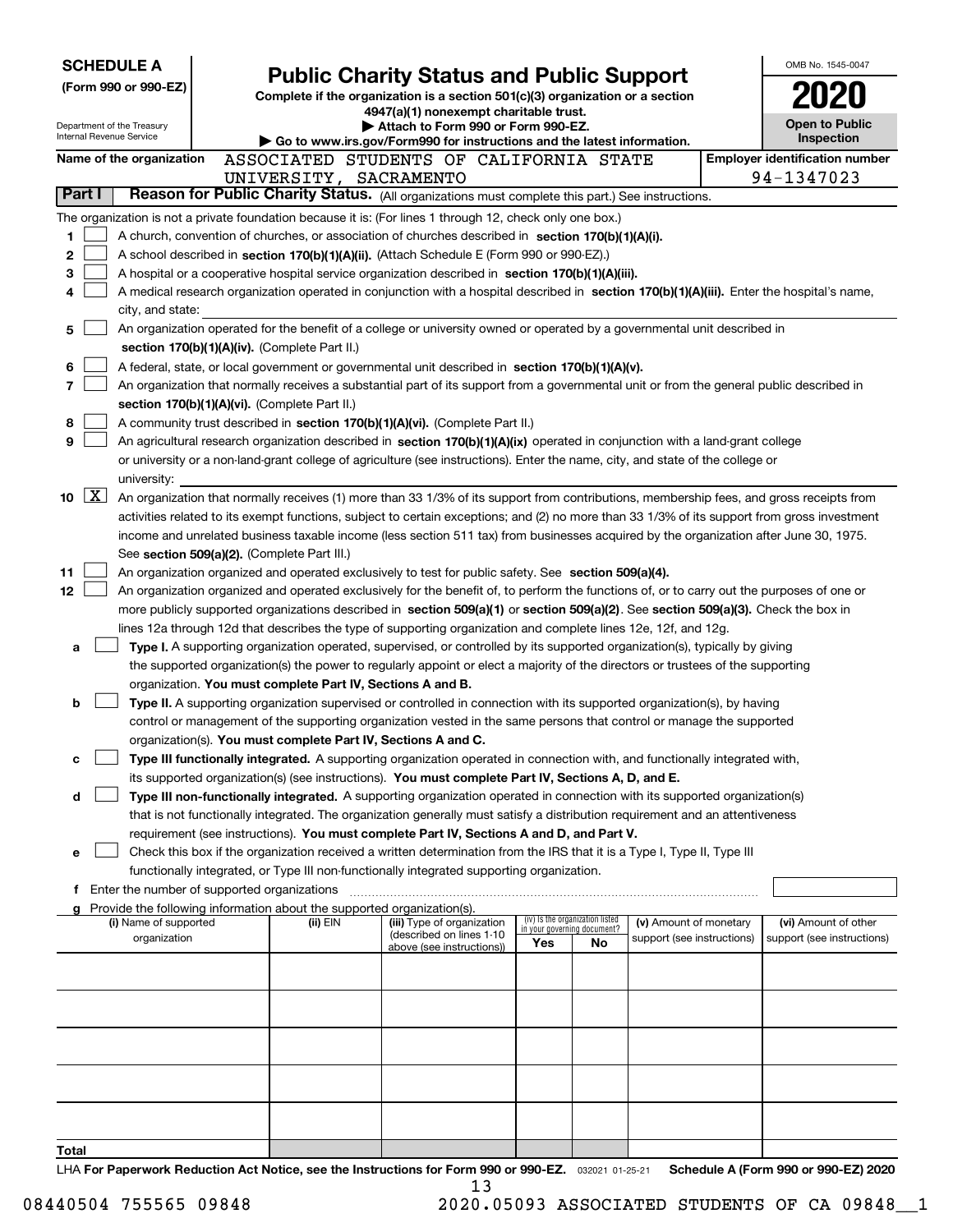### Schedule A (Form 990 or 990-EZ) 2020 Page UNIVERSITY, SACRAMENTO 94-1347023

94-1347023 Page 2

(Complete only if you checked the box on line 5, 7, or 8 of Part I or if the organization failed to qualify under Part III. If the organization fails to qualify under the tests listed below, please complete Part III.) **Part II Support Schedule for Organizations Described in Sections 170(b)(1)(A)(iv) and 170(b)(1)(A)(vi)**

|    | <b>Section A. Public Support</b>                                                                                                               |          |          |            |            |          |           |
|----|------------------------------------------------------------------------------------------------------------------------------------------------|----------|----------|------------|------------|----------|-----------|
|    | Calendar year (or fiscal year beginning in) $\blacktriangleright$                                                                              | (a) 2016 | (b) 2017 | $(c)$ 2018 | $(d)$ 2019 | (e) 2020 | (f) Total |
|    | <b>1</b> Gifts, grants, contributions, and                                                                                                     |          |          |            |            |          |           |
|    | membership fees received. (Do not                                                                                                              |          |          |            |            |          |           |
|    | include any "unusual grants.")                                                                                                                 |          |          |            |            |          |           |
|    | 2 Tax revenues levied for the organ-                                                                                                           |          |          |            |            |          |           |
|    | ization's benefit and either paid to                                                                                                           |          |          |            |            |          |           |
|    | or expended on its behalf                                                                                                                      |          |          |            |            |          |           |
|    | 3 The value of services or facilities                                                                                                          |          |          |            |            |          |           |
|    | furnished by a governmental unit to                                                                                                            |          |          |            |            |          |           |
|    | the organization without charge                                                                                                                |          |          |            |            |          |           |
|    | Total. Add lines 1 through 3                                                                                                                   |          |          |            |            |          |           |
| 5  | The portion of total contributions                                                                                                             |          |          |            |            |          |           |
|    | by each person (other than a                                                                                                                   |          |          |            |            |          |           |
|    | governmental unit or publicly                                                                                                                  |          |          |            |            |          |           |
|    | supported organization) included                                                                                                               |          |          |            |            |          |           |
|    | on line 1 that exceeds 2% of the                                                                                                               |          |          |            |            |          |           |
|    | amount shown on line 11,                                                                                                                       |          |          |            |            |          |           |
|    | column (f)                                                                                                                                     |          |          |            |            |          |           |
|    | 6 Public support. Subtract line 5 from line 4.                                                                                                 |          |          |            |            |          |           |
|    | <b>Section B. Total Support</b>                                                                                                                |          |          |            |            |          |           |
|    | Calendar year (or fiscal year beginning in) $\blacktriangleright$                                                                              | (a) 2016 | (b) 2017 | $(c)$ 2018 | $(d)$ 2019 | (e) 2020 | (f) Total |
|    | 7 Amounts from line 4                                                                                                                          |          |          |            |            |          |           |
| 8  | Gross income from interest,                                                                                                                    |          |          |            |            |          |           |
|    | dividends, payments received on                                                                                                                |          |          |            |            |          |           |
|    | securities loans, rents, royalties,                                                                                                            |          |          |            |            |          |           |
|    | and income from similar sources                                                                                                                |          |          |            |            |          |           |
| 9  | Net income from unrelated business                                                                                                             |          |          |            |            |          |           |
|    | activities, whether or not the                                                                                                                 |          |          |            |            |          |           |
|    | business is regularly carried on                                                                                                               |          |          |            |            |          |           |
| 10 | Other income. Do not include gain                                                                                                              |          |          |            |            |          |           |
|    | or loss from the sale of capital                                                                                                               |          |          |            |            |          |           |
|    | assets (Explain in Part VI.)                                                                                                                   |          |          |            |            |          |           |
|    | <b>11 Total support.</b> Add lines 7 through 10                                                                                                |          |          |            |            |          |           |
|    | <b>12</b> Gross receipts from related activities, etc. (see instructions)                                                                      |          |          |            |            | 12       |           |
|    | 13 First 5 years. If the Form 990 is for the organization's first, second, third, fourth, or fifth tax year as a section 501(c)(3)             |          |          |            |            |          |           |
|    | organization, check this box and stop here                                                                                                     |          |          |            |            |          |           |
|    | <b>Section C. Computation of Public Support Percentage</b>                                                                                     |          |          |            |            |          |           |
|    | 14 Public support percentage for 2020 (line 6, column (f), divided by line 11, column (f) <i>marroummaname</i>                                 |          |          |            |            | 14       | %         |
|    | 15 Public support percentage from 2019 Schedule A, Part II, line 14                                                                            |          |          |            |            | 15       | %         |
|    | 16a 33 1/3% support test - 2020. If the organization did not check the box on line 13, and line 14 is 33 1/3% or more, check this box and      |          |          |            |            |          |           |
|    | stop here. The organization qualifies as a publicly supported organization                                                                     |          |          |            |            |          |           |
|    | b 33 1/3% support test - 2019. If the organization did not check a box on line 13 or 16a, and line 15 is 33 1/3% or more, check this box       |          |          |            |            |          |           |
|    | and stop here. The organization qualifies as a publicly supported organization                                                                 |          |          |            |            |          |           |
|    | 17a 10% -facts-and-circumstances test - 2020. If the organization did not check a box on line 13, 16a, or 16b, and line 14 is 10% or more,     |          |          |            |            |          |           |
|    | and if the organization meets the facts-and-circumstances test, check this box and stop here. Explain in Part VI how the organization          |          |          |            |            |          |           |
|    | meets the facts-and-circumstances test. The organization qualifies as a publicly supported organization                                        |          |          |            |            |          |           |
|    | <b>b 10% -facts-and-circumstances test - 2019.</b> If the organization did not check a box on line 13, 16a, 16b, or 17a, and line 15 is 10% or |          |          |            |            |          |           |
|    | more, and if the organization meets the facts-and-circumstances test, check this box and stop here. Explain in Part VI how the                 |          |          |            |            |          |           |
|    | organization meets the facts-and-circumstances test. The organization qualifies as a publicly supported organization                           |          |          |            |            |          |           |
| 18 | Private foundation. If the organization did not check a box on line 13, 16a, 16b, 17a, or 17b, check this box and see instructions             |          |          |            |            |          |           |
|    |                                                                                                                                                |          |          |            |            |          |           |

**Schedule A (Form 990 or 990-EZ) 2020**

032022 01-25-21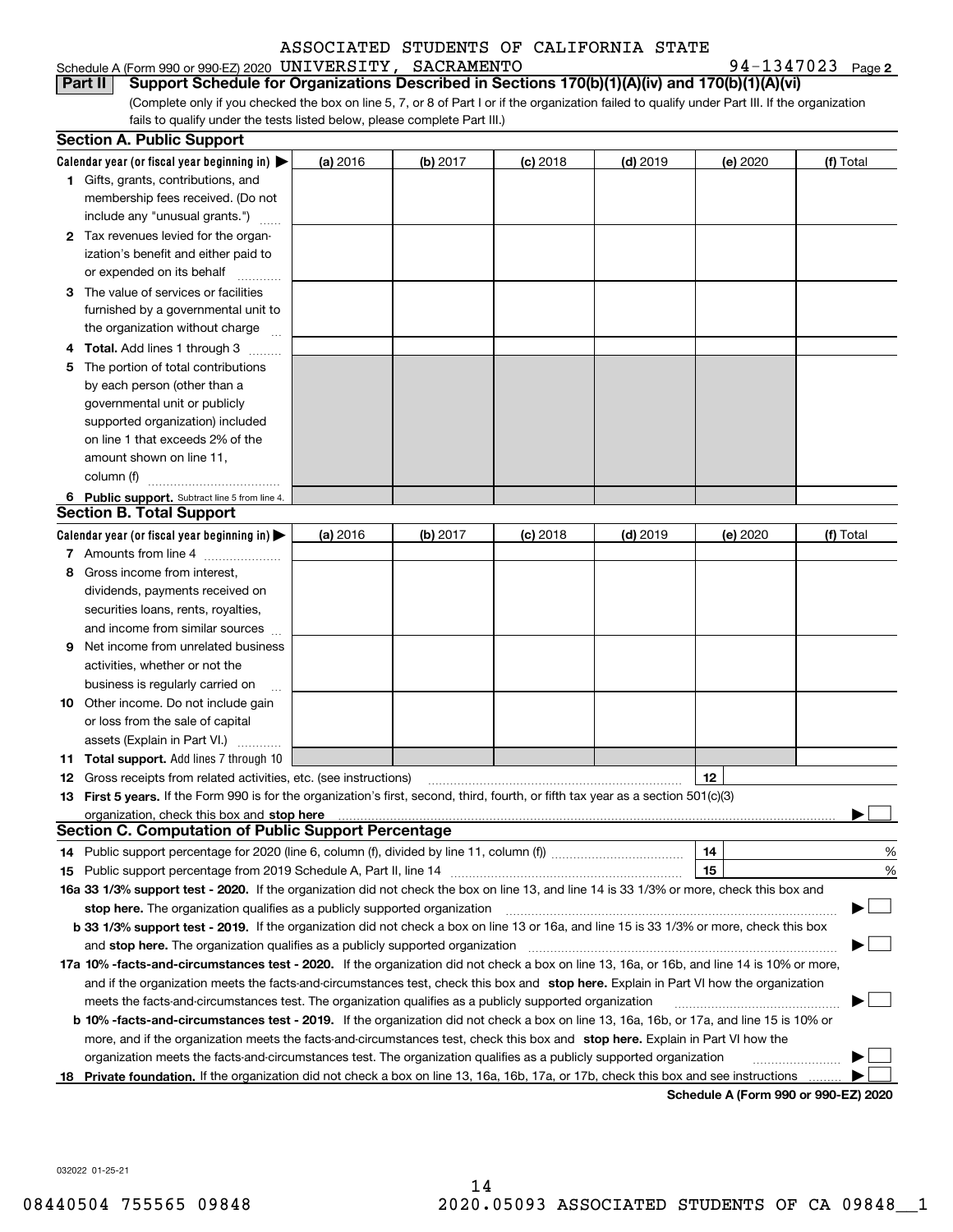**3**

#### Schedule A (Form 990 or 990-EZ) 2020 UNIVERSITY SACRAMENTO

**Part III Support Schedule for Organizations Described in Section 509(a)(2)** 

(Complete only if you checked the box on line 10 of Part I or if the organization failed to qualify under Part II. If the organization fails to qualify under the tests listed below, please complete Part II.)

| <b>Section A. Public Support</b>                                                                                                                                                                                        |          |          |            |            |          |                                         |
|-------------------------------------------------------------------------------------------------------------------------------------------------------------------------------------------------------------------------|----------|----------|------------|------------|----------|-----------------------------------------|
| Calendar year (or fiscal year beginning in)                                                                                                                                                                             | (a) 2016 | (b) 2017 | $(c)$ 2018 | $(d)$ 2019 | (e) 2020 | (f) Total                               |
| 1 Gifts, grants, contributions, and                                                                                                                                                                                     |          |          |            |            |          |                                         |
| membership fees received. (Do not                                                                                                                                                                                       |          |          |            |            |          |                                         |
| include any "unusual grants.")                                                                                                                                                                                          | 846,105. | 983,291. | 1214019.   | 1479393.   | 1458551. | 5981359.                                |
| 2 Gross receipts from admissions,<br>merchandise sold or services per-<br>formed, or facilities furnished in<br>any activity that is related to the<br>organization's tax-exempt purpose                                | 6857352. | 7407816. | 7725998.   | 6638824.   |          | 5664934.34294924.                       |
| 3 Gross receipts from activities that                                                                                                                                                                                   |          |          |            |            |          |                                         |
| are not an unrelated trade or bus-                                                                                                                                                                                      |          |          |            |            |          |                                         |
| iness under section 513                                                                                                                                                                                                 | 439,875. | 524,735. | 539, 223.  | 320, 218.  | 378,137. | 2202188.                                |
| 4 Tax revenues levied for the organ-                                                                                                                                                                                    |          |          |            |            |          |                                         |
| ization's benefit and either paid to<br>or expended on its behalf                                                                                                                                                       |          |          |            |            |          |                                         |
| 5 The value of services or facilities                                                                                                                                                                                   |          |          |            |            |          |                                         |
| furnished by a governmental unit to                                                                                                                                                                                     |          |          |            |            |          |                                         |
| the organization without charge                                                                                                                                                                                         | 8143332. | 8915842. | 9479240.   | 8438435.   |          | 7501622.42478471.                       |
| 6 Total. Add lines 1 through 5<br>7a Amounts included on lines 1, 2, and                                                                                                                                                |          |          |            |            |          |                                         |
| 3 received from disqualified persons                                                                                                                                                                                    |          |          |            |            |          | $0$ .                                   |
| <b>b</b> Amounts included on lines 2 and 3 received<br>from other than disqualified persons that<br>exceed the greater of \$5,000 or 1% of the                                                                          |          |          |            |            |          |                                         |
| amount on line 13 for the year                                                                                                                                                                                          |          |          |            |            |          | 0.                                      |
| c Add lines 7a and 7b                                                                                                                                                                                                   |          |          |            |            |          | $\overline{0}$ .                        |
| 8 Public support. (Subtract line 7c from line 6.)                                                                                                                                                                       |          |          |            |            |          | 42478471.                               |
| <b>Section B. Total Support</b>                                                                                                                                                                                         |          |          |            |            |          |                                         |
| Calendar year (or fiscal year beginning in)                                                                                                                                                                             | (a) 2016 | (b) 2017 | $(c)$ 2018 | $(d)$ 2019 | (e) 2020 | (f) Total                               |
| <b>9</b> Amounts from line 6                                                                                                                                                                                            | 8143332. | 8915842. | 9479240.   | 8438435.   |          | 7501622.42478471.                       |
| 10a Gross income from interest,<br>dividends, payments received on<br>securities loans, rents, royalties,<br>and income from similar sources                                                                            | 60,011.  | 123,526. | 236,366.   | 216, 186.  | 60, 126. | 696,215.                                |
| <b>b</b> Unrelated business taxable income                                                                                                                                                                              |          |          |            |            |          |                                         |
| (less section 511 taxes) from businesses                                                                                                                                                                                |          |          |            |            |          |                                         |
| acquired after June 30, 1975                                                                                                                                                                                            |          |          |            |            |          |                                         |
| c Add lines 10a and 10b<br>11 Net income from unrelated business<br>activities not included in line 10b,<br>whether or not the business is<br>regularly carried on                                                      | 60,011.  | 123,526. | 236, 366.  | 216, 186.  | 60, 126. | 696, 215.                               |
| <b>12</b> Other income. Do not include gain<br>or loss from the sale of capital<br>assets (Explain in Part VI.)                                                                                                         |          |          |            |            |          |                                         |
| <b>13</b> Total support. (Add lines 9, 10c, 11, and 12.)                                                                                                                                                                | 8203343. | 9039368. | 9715606.   | 8654621.   |          | 7561748.43174686.                       |
| 14 First 5 years. If the Form 990 is for the organization's first, second, third, fourth, or fifth tax year as a section 501(c)(3) organization,                                                                        |          |          |            |            |          |                                         |
|                                                                                                                                                                                                                         |          |          |            |            |          |                                         |
| <b>Section C. Computation of Public Support Percentage</b>                                                                                                                                                              |          |          |            |            |          |                                         |
| 15 Public support percentage for 2020 (line 8, column (f), divided by line 13, column (f))                                                                                                                              |          |          |            |            | 15       | 98.39<br>$\frac{9}{6}$                  |
| 16 Public support percentage from 2019 Schedule A, Part III, line 15<br><b>Section D. Computation of Investment Income Percentage</b>                                                                                   |          |          |            |            | 16       | 98.48<br>$\%$                           |
|                                                                                                                                                                                                                         |          |          |            |            | 17       | 1.61                                    |
| 17 Investment income percentage for 2020 (line 10c, column (f), divided by line 13, column (f))                                                                                                                         |          |          |            |            | 18       | %<br>1.52                               |
| 18 Investment income percentage from 2019 Schedule A, Part III, line 17<br>19a 33 1/3% support tests - 2020. If the organization did not check the box on line 14, and line 15 is more than 33 1/3%, and line 17 is not |          |          |            |            |          | %                                       |
| more than 33 1/3%, check this box and stop here. The organization qualifies as a publicly supported organization                                                                                                        |          |          |            |            |          | $\blacktriangleright$ $\vert$ X $\vert$ |
| <b>b 33 1/3% support tests - 2019.</b> If the organization did not check a box on line 14 or line 19a, and line 16 is more than 33 1/3%, and                                                                            |          |          |            |            |          |                                         |
| line 18 is not more than 33 1/3%, check this box and stop here. The organization qualifies as a publicly supported organization                                                                                         |          |          |            |            |          |                                         |
| 20 Private foundation. If the organization did not check a box on line 14, 19a, or 19b, check this box and see instructions                                                                                             |          |          |            |            |          |                                         |
| 032023 01-25-21                                                                                                                                                                                                         |          |          |            |            |          | Schedule A (Form 990 or 990-EZ) 2020    |

15

08440504 755565 09848 2020.05093 ASSOCIATED STUDENTS OF CA 09848\_1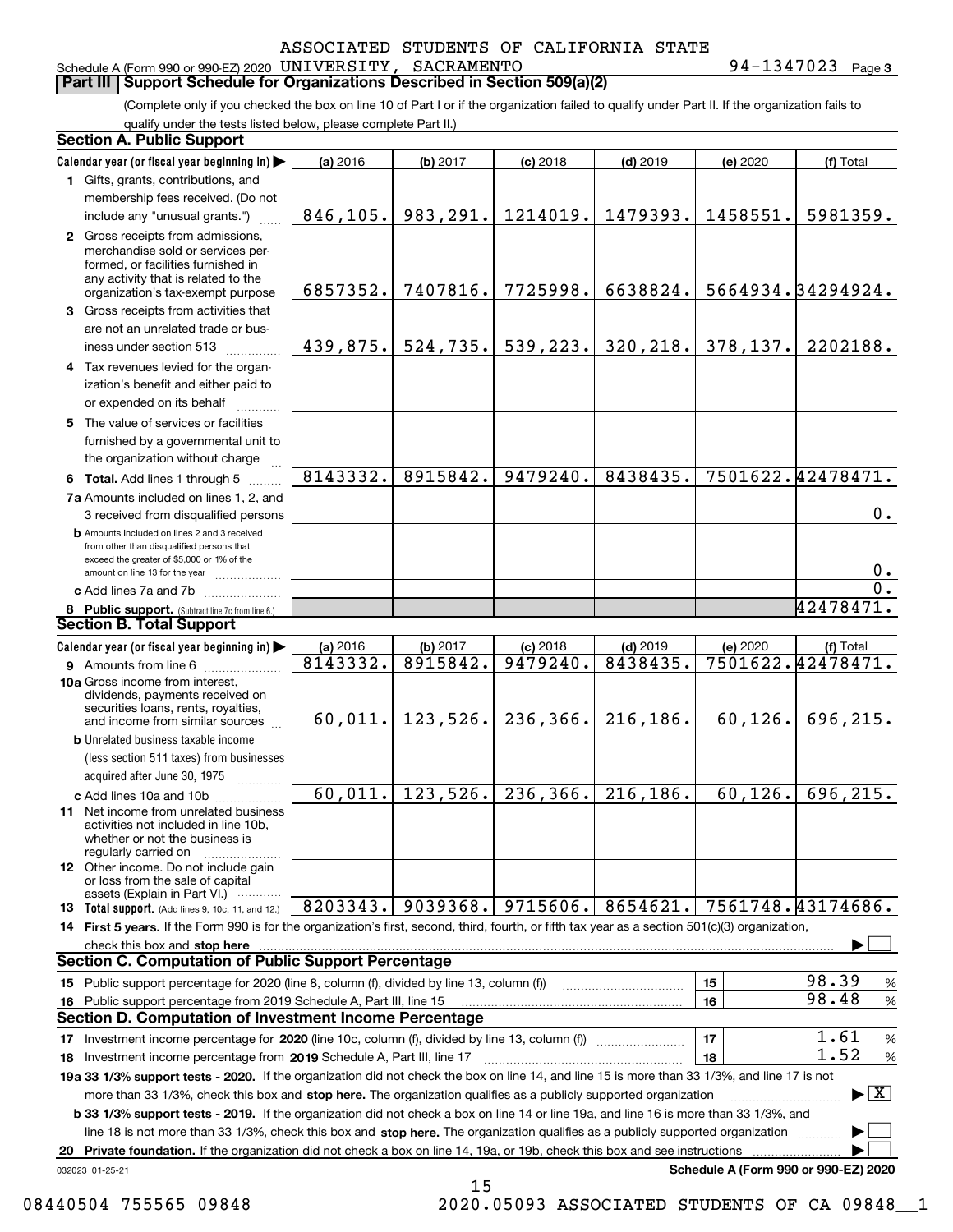**Part IV Supporting Organizations**

(Complete only if you checked a box in line 12 on Part I. If you checked box 12a, Part I, complete Sections A and B. If you checked box 12b, Part I, complete Sections A and C. If you checked box 12c, Part I, complete Sections A, D, and E. If you checked box 12d, Part I, complete Sections A and D, and complete Part V.)

#### **Section A. All Supporting Organizations**

- **1** Are all of the organization's supported organizations listed by name in the organization's governing documents? If "No," describe in **Part VI** how the supported organizations are designated. If designated by *class or purpose, describe the designation. If historic and continuing relationship, explain.*
- **2** Did the organization have any supported organization that does not have an IRS determination of status under section 509(a)(1) or (2)? If "Yes," explain in Part VI how the organization determined that the supported *organization was described in section 509(a)(1) or (2).*
- **3a** Did the organization have a supported organization described in section 501(c)(4), (5), or (6)? If "Yes," answer *lines 3b and 3c below.*
- **b** Did the organization confirm that each supported organization qualified under section 501(c)(4), (5), or (6) and satisfied the public support tests under section 509(a)(2)? If "Yes," describe in **Part VI** when and how the *organization made the determination.*
- **c**Did the organization ensure that all support to such organizations was used exclusively for section 170(c)(2)(B) purposes? If "Yes," explain in **Part VI** what controls the organization put in place to ensure such use.
- **4a***If* Was any supported organization not organized in the United States ("foreign supported organization")? *"Yes," and if you checked box 12a or 12b in Part I, answer lines 4b and 4c below.*
- **b** Did the organization have ultimate control and discretion in deciding whether to make grants to the foreign supported organization? If "Yes," describe in **Part VI** how the organization had such control and discretion *despite being controlled or supervised by or in connection with its supported organizations.*
- **c** Did the organization support any foreign supported organization that does not have an IRS determination under sections 501(c)(3) and 509(a)(1) or (2)? If "Yes," explain in **Part VI** what controls the organization used *to ensure that all support to the foreign supported organization was used exclusively for section 170(c)(2)(B) purposes.*
- **5a** Did the organization add, substitute, or remove any supported organizations during the tax year? If "Yes," answer lines 5b and 5c below (if applicable). Also, provide detail in **Part VI,** including (i) the names and EIN *numbers of the supported organizations added, substituted, or removed; (ii) the reasons for each such action; (iii) the authority under the organization's organizing document authorizing such action; and (iv) how the action was accomplished (such as by amendment to the organizing document).*
- **b** Type I or Type II only. Was any added or substituted supported organization part of a class already designated in the organization's organizing document?
- **cSubstitutions only.**  Was the substitution the result of an event beyond the organization's control?
- **6** Did the organization provide support (whether in the form of grants or the provision of services or facilities) to **Part VI.** *If "Yes," provide detail in* support or benefit one or more of the filing organization's supported organizations? anyone other than (i) its supported organizations, (ii) individuals that are part of the charitable class benefited by one or more of its supported organizations, or (iii) other supporting organizations that also
- **7**Did the organization provide a grant, loan, compensation, or other similar payment to a substantial contributor *If "Yes," complete Part I of Schedule L (Form 990 or 990-EZ).* regard to a substantial contributor? (as defined in section 4958(c)(3)(C)), a family member of a substantial contributor, or a 35% controlled entity with
- **8** Did the organization make a loan to a disqualified person (as defined in section 4958) not described in line 7? *If "Yes," complete Part I of Schedule L (Form 990 or 990-EZ).*
- **9a** Was the organization controlled directly or indirectly at any time during the tax year by one or more in section 509(a)(1) or (2))? If "Yes," *provide detail in* <code>Part VI.</code> disqualified persons, as defined in section 4946 (other than foundation managers and organizations described
- **b** Did one or more disqualified persons (as defined in line 9a) hold a controlling interest in any entity in which the supporting organization had an interest? If "Yes," provide detail in P**art VI**.
- **c**Did a disqualified person (as defined in line 9a) have an ownership interest in, or derive any personal benefit from, assets in which the supporting organization also had an interest? If "Yes," provide detail in P**art VI.**
- **10a** Was the organization subject to the excess business holdings rules of section 4943 because of section supporting organizations)? If "Yes," answer line 10b below. 4943(f) (regarding certain Type II supporting organizations, and all Type III non-functionally integrated
- **b** Did the organization have any excess business holdings in the tax year? (Use Schedule C, Form 4720, to *determine whether the organization had excess business holdings.)*

16

032024 01-25-21

**23a3b3c4a4b4c5a 5b5c6789a 9b9c10a**

**Schedule A (Form 990 or 990-EZ) 2020**

**10b**

08440504 755565 09848 2020.05093 ASSOCIATED STUDENTS OF CA 09848\_1

**1**

**YesNo**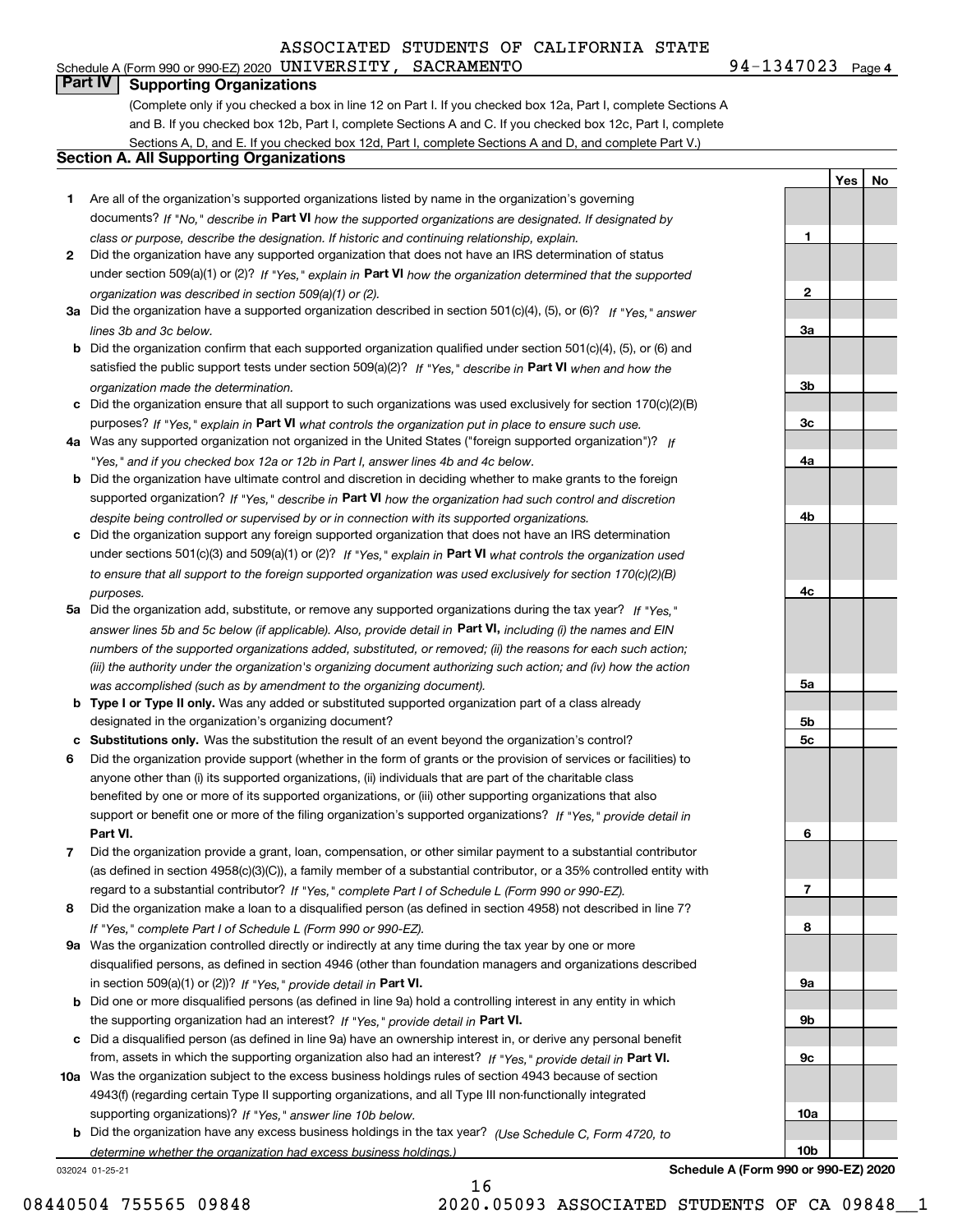Schedule A (Form 990 or 990-EZ) 2020 Page UNIVERSITY, SACRAMENTO 94-1347023 **Part IV Supporting Organizations** *(continued)* 

**5**

 $\top$ 

 $\overline{\mathbf{r}}$ 

|        |                                                                                                                                                                                                                                                                                                                                                                                       |              | Yes | No |
|--------|---------------------------------------------------------------------------------------------------------------------------------------------------------------------------------------------------------------------------------------------------------------------------------------------------------------------------------------------------------------------------------------|--------------|-----|----|
| 11     | Has the organization accepted a gift or contribution from any of the following persons?                                                                                                                                                                                                                                                                                               |              |     |    |
|        | a A person who directly or indirectly controls, either alone or together with persons described in lines 11b and                                                                                                                                                                                                                                                                      |              |     |    |
|        | 11c below, the governing body of a supported organization?                                                                                                                                                                                                                                                                                                                            | 11a          |     |    |
|        | <b>b</b> A family member of a person described in line 11a above?                                                                                                                                                                                                                                                                                                                     | 11b          |     |    |
|        | c A 35% controlled entity of a person described in line 11a or 11b above? If "Yes" to line 11a, 11b, or 11c, provide                                                                                                                                                                                                                                                                  |              |     |    |
|        | detail in Part VI.                                                                                                                                                                                                                                                                                                                                                                    | 11c          |     |    |
|        | <b>Section B. Type I Supporting Organizations</b>                                                                                                                                                                                                                                                                                                                                     |              |     |    |
|        |                                                                                                                                                                                                                                                                                                                                                                                       |              | Yes | No |
| 1      | Did the governing body, members of the governing body, officers acting in their official capacity, or membership of one or<br>more supported organizations have the power to regularly appoint or elect at least a majority of the organization's officers,                                                                                                                           |              |     |    |
|        | directors, or trustees at all times during the tax year? If "No," describe in Part VI how the supported organization(s)<br>effectively operated, supervised, or controlled the organization's activities. If the organization had more than one supported<br>organization, describe how the powers to appoint and/or remove officers, directors, or trustees were allocated among the |              |     |    |
| 2      | supported organizations and what conditions or restrictions, if any, applied to such powers during the tax year.<br>Did the organization operate for the benefit of any supported organization other than the supported                                                                                                                                                               | 1            |     |    |
|        | organization(s) that operated, supervised, or controlled the supporting organization? If "Yes," explain in                                                                                                                                                                                                                                                                            |              |     |    |
|        | Part VI how providing such benefit carried out the purposes of the supported organization(s) that operated,                                                                                                                                                                                                                                                                           |              |     |    |
|        | supervised, or controlled the supporting organization.                                                                                                                                                                                                                                                                                                                                | $\mathbf{2}$ |     |    |
|        | Section C. Type II Supporting Organizations                                                                                                                                                                                                                                                                                                                                           |              |     |    |
|        |                                                                                                                                                                                                                                                                                                                                                                                       |              | Yes | No |
| 1.     | Were a majority of the organization's directors or trustees during the tax year also a majority of the directors                                                                                                                                                                                                                                                                      |              |     |    |
|        | or trustees of each of the organization's supported organization(s)? If "No," describe in Part VI how control                                                                                                                                                                                                                                                                         |              |     |    |
|        | or management of the supporting organization was vested in the same persons that controlled or managed                                                                                                                                                                                                                                                                                |              |     |    |
|        | the supported organization(s).                                                                                                                                                                                                                                                                                                                                                        | 1            |     |    |
|        | Section D. All Type III Supporting Organizations                                                                                                                                                                                                                                                                                                                                      |              |     |    |
|        |                                                                                                                                                                                                                                                                                                                                                                                       |              | Yes | No |
| 1      | Did the organization provide to each of its supported organizations, by the last day of the fifth month of the                                                                                                                                                                                                                                                                        |              |     |    |
|        | organization's tax year, (i) a written notice describing the type and amount of support provided during the prior tax                                                                                                                                                                                                                                                                 |              |     |    |
|        |                                                                                                                                                                                                                                                                                                                                                                                       |              |     |    |
|        | year, (ii) a copy of the Form 990 that was most recently filed as of the date of notification, and (iii) copies of the                                                                                                                                                                                                                                                                |              |     |    |
|        | organization's governing documents in effect on the date of notification, to the extent not previously provided?                                                                                                                                                                                                                                                                      | 1            |     |    |
| 2      | Were any of the organization's officers, directors, or trustees either (i) appointed or elected by the supported                                                                                                                                                                                                                                                                      |              |     |    |
|        | organization(s) or (ii) serving on the governing body of a supported organization? If "No," explain in Part VI how                                                                                                                                                                                                                                                                    |              |     |    |
| З.     | the organization maintained a close and continuous working relationship with the supported organization(s).<br>By reason of the relationship described in line 2, above, did the organization's supported organizations have a                                                                                                                                                        | $\mathbf{2}$ |     |    |
|        | significant voice in the organization's investment policies and in directing the use of the organization's                                                                                                                                                                                                                                                                            |              |     |    |
|        | income or assets at all times during the tax year? If "Yes," describe in Part VI the role the organization's                                                                                                                                                                                                                                                                          |              |     |    |
|        | supported organizations played in this regard.                                                                                                                                                                                                                                                                                                                                        | 3            |     |    |
|        | Section E. Type III Functionally Integrated Supporting Organizations                                                                                                                                                                                                                                                                                                                  |              |     |    |
| 1      | Check the box next to the method that the organization used to satisfy the Integral Part Test during the year (see instructions).                                                                                                                                                                                                                                                     |              |     |    |
| a      | The organization satisfied the Activities Test. Complete line 2 below.                                                                                                                                                                                                                                                                                                                |              |     |    |
| b      | The organization is the parent of each of its supported organizations. Complete line 3 below.                                                                                                                                                                                                                                                                                         |              |     |    |
|        |                                                                                                                                                                                                                                                                                                                                                                                       |              |     |    |
| c<br>2 | The organization supported a governmental entity. Describe in Part VI how you supported a governmental entity (see instructions)<br>Activities Test. Answer lines 2a and 2b below.                                                                                                                                                                                                    |              | Yes | No |
|        | Did substantially all of the organization's activities during the tax year directly further the exempt purposes of                                                                                                                                                                                                                                                                    |              |     |    |
| а      |                                                                                                                                                                                                                                                                                                                                                                                       |              |     |    |
|        | the supported organization(s) to which the organization was responsive? If "Yes," then in Part VI identify                                                                                                                                                                                                                                                                            |              |     |    |
|        | those supported organizations and explain how these activities directly furthered their exempt purposes,                                                                                                                                                                                                                                                                              |              |     |    |
|        | how the organization was responsive to those supported organizations, and how the organization determined                                                                                                                                                                                                                                                                             |              |     |    |
|        | that these activities constituted substantially all of its activities.                                                                                                                                                                                                                                                                                                                | 2a           |     |    |
| b      | Did the activities described in line 2a, above, constitute activities that, but for the organization's involvement,                                                                                                                                                                                                                                                                   |              |     |    |
|        | one or more of the organization's supported organization(s) would have been engaged in? If "Yes," explain in                                                                                                                                                                                                                                                                          |              |     |    |
|        | Part VI the reasons for the organization's position that its supported organization(s) would have engaged in                                                                                                                                                                                                                                                                          |              |     |    |
|        | these activities but for the organization's involvement.                                                                                                                                                                                                                                                                                                                              | 2b           |     |    |
| 3      | Parent of Supported Organizations. Answer lines 3a and 3b below.                                                                                                                                                                                                                                                                                                                      |              |     |    |
| а      | Did the organization have the power to regularly appoint or elect a majority of the officers, directors, or                                                                                                                                                                                                                                                                           |              |     |    |
|        | trustees of each of the supported organizations? If "Yes" or "No" provide details in Part VI.                                                                                                                                                                                                                                                                                         | За           |     |    |
|        | <b>b</b> Did the organization exercise a substantial degree of direction over the policies, programs, and activities of each                                                                                                                                                                                                                                                          |              |     |    |
|        | of its supported organizations? If "Yes." describe in Part VI the role played by the organization in this regard.                                                                                                                                                                                                                                                                     | 3b           |     |    |
|        | Schedule A (Form 990 or 990-EZ) 2020<br>032025 01-25-21                                                                                                                                                                                                                                                                                                                               |              |     |    |

17

08440504 755565 09848 2020.05093 ASSOCIATED STUDENTS OF CA 09848\_1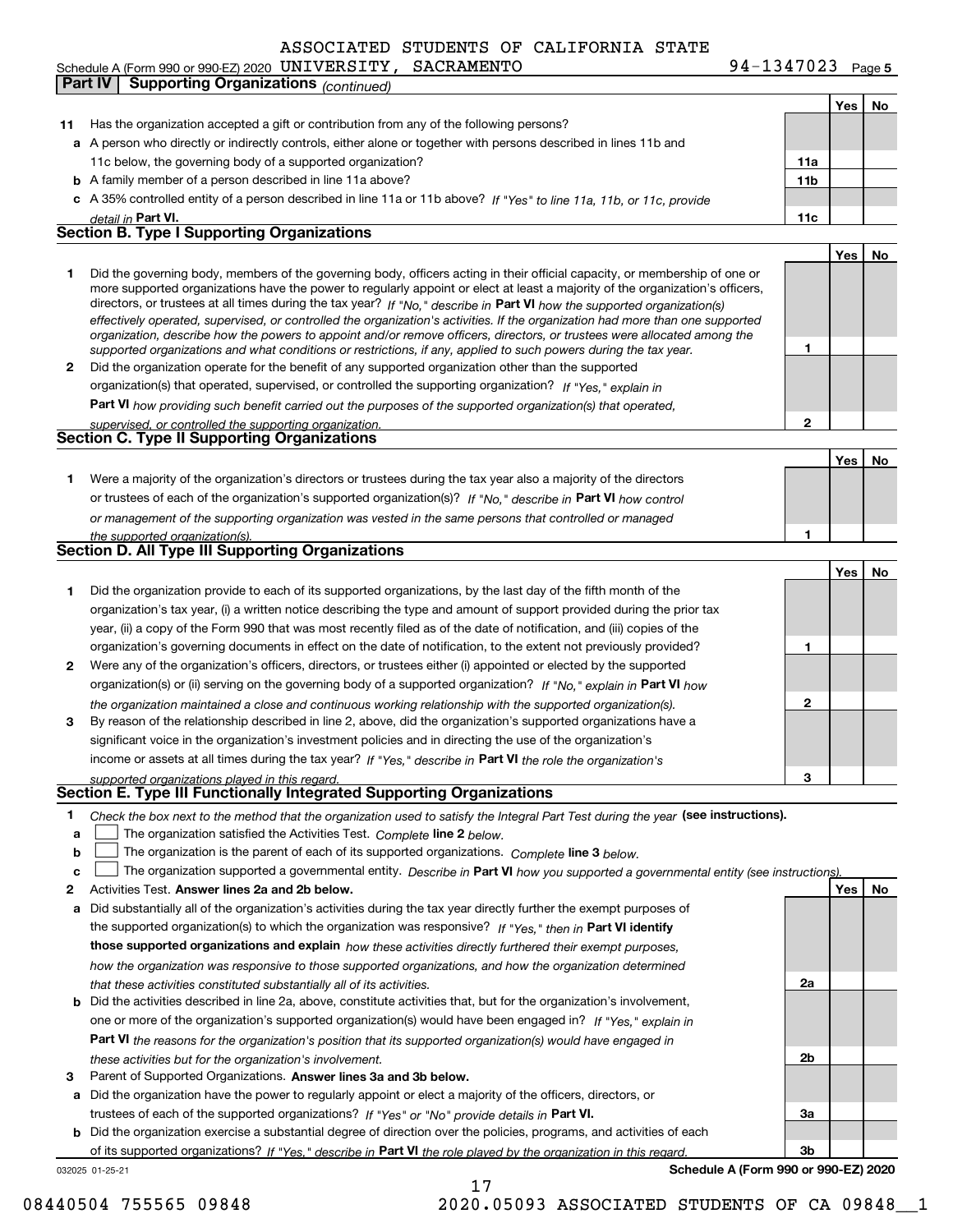|              | Schedule A (Form 990 or 990-EZ) 2020 UNIVERSITY, SACRAMENTO                                                                                    |                |                                | $94 - 1347023$ Page 6          |
|--------------|------------------------------------------------------------------------------------------------------------------------------------------------|----------------|--------------------------------|--------------------------------|
|              | Type III Non-Functionally Integrated 509(a)(3) Supporting Organizations<br><b>Part V</b>                                                       |                |                                |                                |
| 1            | Check here if the organization satisfied the Integral Part Test as a qualifying trust on Nov. 20, 1970 (explain in Part VI). See instructions. |                |                                |                                |
|              | All other Type III non-functionally integrated supporting organizations must complete Sections A through E.                                    |                |                                |                                |
|              | Section A - Adjusted Net Income                                                                                                                | (A) Prior Year | (B) Current Year<br>(optional) |                                |
| 1            | Net short-term capital gain                                                                                                                    | 1.             |                                |                                |
| 2            | Recoveries of prior-year distributions                                                                                                         | $\mathbf{2}$   |                                |                                |
| 3            | Other gross income (see instructions)                                                                                                          | 3              |                                |                                |
| 4            | Add lines 1 through 3.                                                                                                                         | 4              |                                |                                |
| 5            | Depreciation and depletion                                                                                                                     | 5              |                                |                                |
| 6            | Portion of operating expenses paid or incurred for production or                                                                               |                |                                |                                |
|              | collection of gross income or for management, conservation, or                                                                                 |                |                                |                                |
|              | maintenance of property held for production of income (see instructions)                                                                       | 6              |                                |                                |
| 7            | Other expenses (see instructions)                                                                                                              | $\overline{7}$ |                                |                                |
| 8            | <b>Adjusted Net Income</b> (subtract lines 5, 6, and 7 from line 4)                                                                            | 8              |                                |                                |
|              | <b>Section B - Minimum Asset Amount</b>                                                                                                        |                | (A) Prior Year                 | (B) Current Year<br>(optional) |
| 1.           | Aggregate fair market value of all non-exempt-use assets (see                                                                                  |                |                                |                                |
|              | instructions for short tax year or assets held for part of year):                                                                              |                |                                |                                |
|              | <b>a</b> Average monthly value of securities                                                                                                   | 1a             |                                |                                |
|              | <b>b</b> Average monthly cash balances                                                                                                         | 1 <sub>b</sub> |                                |                                |
|              | c Fair market value of other non-exempt-use assets                                                                                             | 1c             |                                |                                |
|              | d Total (add lines 1a, 1b, and 1c)                                                                                                             | 1d             |                                |                                |
|              | e Discount claimed for blockage or other factors                                                                                               |                |                                |                                |
|              | (explain in detail in Part VI):                                                                                                                |                |                                |                                |
| 2            | Acquisition indebtedness applicable to non-exempt-use assets                                                                                   | $\mathbf{2}$   |                                |                                |
| 3            | Subtract line 2 from line 1d.                                                                                                                  | 3              |                                |                                |
| 4            | Cash deemed held for exempt use. Enter 0.015 of line 3 (for greater amount,                                                                    |                |                                |                                |
|              | see instructions).                                                                                                                             | 4              |                                |                                |
| 5            | Net value of non-exempt-use assets (subtract line 4 from line 3)                                                                               | 5              |                                |                                |
| 6            | Multiply line 5 by 0.035.                                                                                                                      | 6              |                                |                                |
| 7            | Recoveries of prior-year distributions                                                                                                         | $\overline{7}$ |                                |                                |
| 8            | Minimum Asset Amount (add line 7 to line 6)                                                                                                    | 8              |                                |                                |
|              | <b>Section C - Distributable Amount</b>                                                                                                        |                |                                | <b>Current Year</b>            |
| 1            | Adjusted net income for prior year (from Section A, line 8, column A)                                                                          | 1              |                                |                                |
| $\mathbf{2}$ | Enter 0.85 of line 1.                                                                                                                          | 2              |                                |                                |
| 3            | Minimum asset amount for prior year (from Section B, line 8, column A)                                                                         | 3              |                                |                                |
| 4            | Enter greater of line 2 or line 3.                                                                                                             | 4              |                                |                                |
| 5            | Income tax imposed in prior year                                                                                                               | 5              |                                |                                |
| 6            | <b>Distributable Amount.</b> Subtract line 5 from line 4, unless subject to                                                                    |                |                                |                                |
|              | emergency temporary reduction (see instructions).                                                                                              | 6              |                                |                                |

**7** Check here if the current year is the organization's first as a non-functionally integrated Type III supporting organization (see instructions).

**Schedule A (Form 990 or 990-EZ) 2020**

032026 01-25-21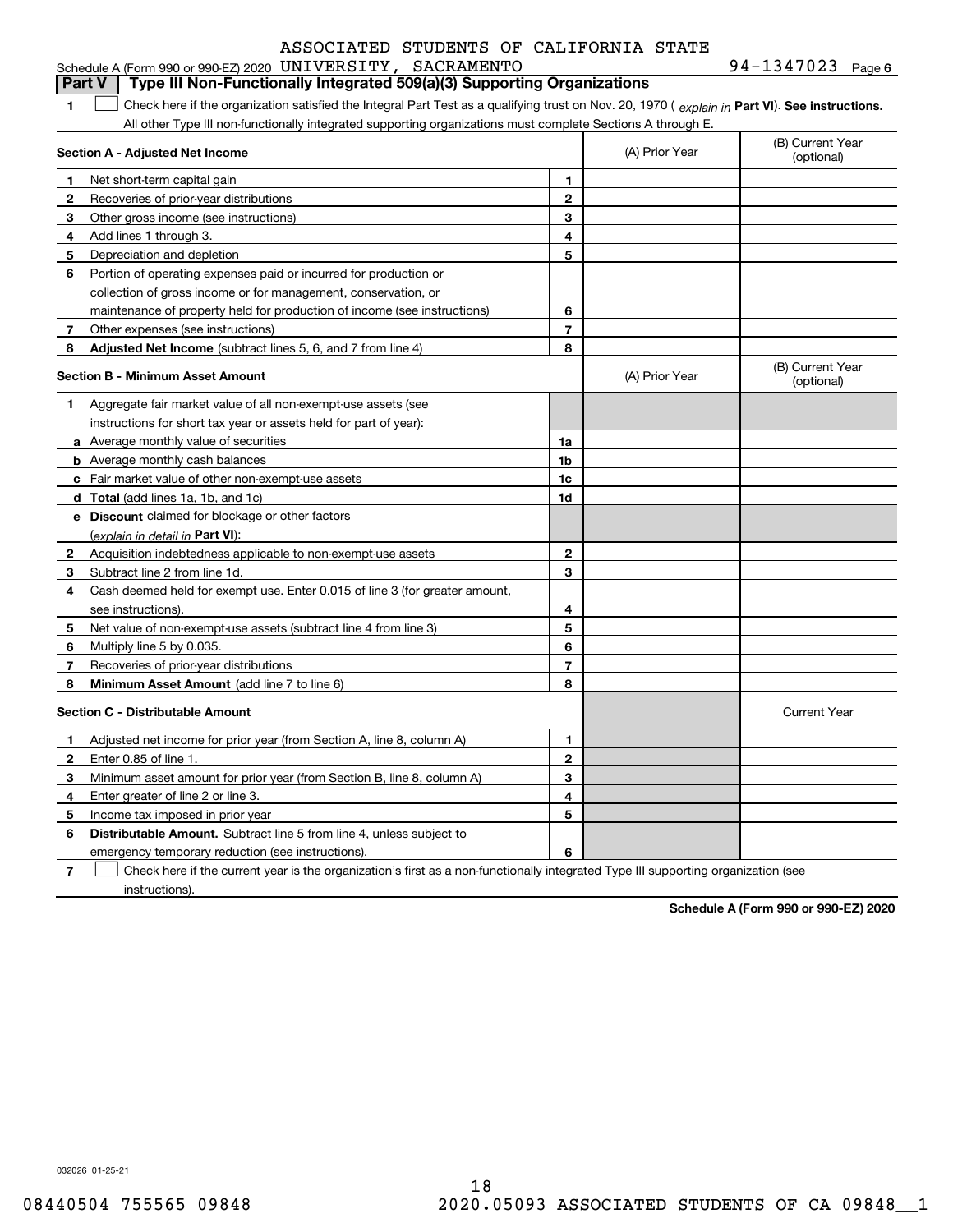|  |  |  |  |  |  | 94-1347023 Page 7 |
|--|--|--|--|--|--|-------------------|
|--|--|--|--|--|--|-------------------|

| <b>Part V</b> | Schedule A (Form 990 or 990-EZ) 2020 UNIVERSITY, SACRAMENTO<br>Type III Non-Functionally Integrated 509(a)(3) Supporting Organizations |                                    | (continued)                                   |                | 94-1347023 Page 7                                |
|---------------|----------------------------------------------------------------------------------------------------------------------------------------|------------------------------------|-----------------------------------------------|----------------|--------------------------------------------------|
|               | <b>Section D - Distributions</b>                                                                                                       |                                    |                                               |                | <b>Current Year</b>                              |
| 1.            | Amounts paid to supported organizations to accomplish exempt purposes                                                                  |                                    |                                               | 1.             |                                                  |
| 2             | Amounts paid to perform activity that directly furthers exempt purposes of supported                                                   |                                    |                                               |                |                                                  |
|               | organizations, in excess of income from activity                                                                                       |                                    | $\mathbf{2}$                                  |                |                                                  |
| 3             | Administrative expenses paid to accomplish exempt purposes of supported organizations                                                  |                                    | 3                                             |                |                                                  |
| 4             | Amounts paid to acquire exempt-use assets                                                                                              |                                    |                                               | 4              |                                                  |
| 5             | Qualified set-aside amounts (prior IRS approval required - provide details in Part VI)                                                 |                                    |                                               | 5              |                                                  |
| 6             | Other distributions ( <i>describe in</i> Part VI). See instructions.                                                                   |                                    |                                               | 6              |                                                  |
| 7             | Total annual distributions. Add lines 1 through 6.                                                                                     |                                    |                                               | $\overline{7}$ |                                                  |
| 8             | Distributions to attentive supported organizations to which the organization is responsive                                             |                                    |                                               |                |                                                  |
|               | (provide details in Part VI). See instructions.                                                                                        |                                    |                                               | 8              |                                                  |
| 9             | Distributable amount for 2020 from Section C, line 6                                                                                   |                                    |                                               | 9              |                                                  |
| 10            | Line 8 amount divided by line 9 amount                                                                                                 |                                    |                                               | 10             |                                                  |
|               | <b>Section E - Distribution Allocations</b> (see instructions)                                                                         | (i)<br><b>Excess Distributions</b> | (ii)<br><b>Underdistributions</b><br>Pre-2020 |                | (iii)<br><b>Distributable</b><br>Amount for 2020 |
| 1             | Distributable amount for 2020 from Section C, line 6                                                                                   |                                    |                                               |                |                                                  |
| 2             | Underdistributions, if any, for years prior to 2020 (reason-                                                                           |                                    |                                               |                |                                                  |
|               | able cause required $\cdot$ explain in Part VI). See instructions.                                                                     |                                    |                                               |                |                                                  |
| З.            | Excess distributions carryover, if any, to 2020                                                                                        |                                    |                                               |                |                                                  |
|               | <b>a</b> From 2015                                                                                                                     |                                    |                                               |                |                                                  |
|               | <b>b</b> From 2016                                                                                                                     |                                    |                                               |                |                                                  |
|               | $c$ From 2017                                                                                                                          |                                    |                                               |                |                                                  |
|               | d From 2018                                                                                                                            |                                    |                                               |                |                                                  |
|               | e From 2019                                                                                                                            |                                    |                                               |                |                                                  |
|               | f Total of lines 3a through 3e                                                                                                         |                                    |                                               |                |                                                  |
|               | g Applied to underdistributions of prior years                                                                                         |                                    |                                               |                |                                                  |
|               | <b>h</b> Applied to 2020 distributable amount                                                                                          |                                    |                                               |                |                                                  |
|               | Carryover from 2015 not applied (see instructions)                                                                                     |                                    |                                               |                |                                                  |
|               | Remainder. Subtract lines 3g, 3h, and 3i from line 3f.                                                                                 |                                    |                                               |                |                                                  |
| 4             | Distributions for 2020 from Section D.                                                                                                 |                                    |                                               |                |                                                  |
|               | \$<br>line $7:$                                                                                                                        |                                    |                                               |                |                                                  |
|               | a Applied to underdistributions of prior years                                                                                         |                                    |                                               |                |                                                  |
|               | <b>b</b> Applied to 2020 distributable amount                                                                                          |                                    |                                               |                |                                                  |
|               | <b>c</b> Remainder. Subtract lines 4a and 4b from line 4.                                                                              |                                    |                                               |                |                                                  |
|               | Remaining underdistributions for years prior to 2020, if                                                                               |                                    |                                               |                |                                                  |
|               | any. Subtract lines 3g and 4a from line 2. For result greater                                                                          |                                    |                                               |                |                                                  |
|               | than zero, explain in Part VI. See instructions.                                                                                       |                                    |                                               |                |                                                  |
| 6             | Remaining underdistributions for 2020. Subtract lines 3h                                                                               |                                    |                                               |                |                                                  |
|               | and 4b from line 1. For result greater than zero, explain in                                                                           |                                    |                                               |                |                                                  |
|               | Part VI. See instructions.                                                                                                             |                                    |                                               |                |                                                  |
| $7^{\circ}$   | Excess distributions carryover to 2021. Add lines 3j                                                                                   |                                    |                                               |                |                                                  |
|               | and 4c.                                                                                                                                |                                    |                                               |                |                                                  |
| 8             | Breakdown of line 7:                                                                                                                   |                                    |                                               |                |                                                  |
|               | a Excess from 2016                                                                                                                     |                                    |                                               |                |                                                  |
|               | <b>b</b> Excess from 2017                                                                                                              |                                    |                                               |                |                                                  |
|               | c Excess from 2018                                                                                                                     |                                    |                                               |                |                                                  |
|               | d Excess from 2019                                                                                                                     |                                    |                                               |                |                                                  |
|               | e Excess from 2020                                                                                                                     |                                    |                                               |                | $\sim$ 000 $\sim$ 000 $\pm$ 7) 0000              |

**Schedule A (Form 990 or 990-EZ) 2020**

032027 01-25-21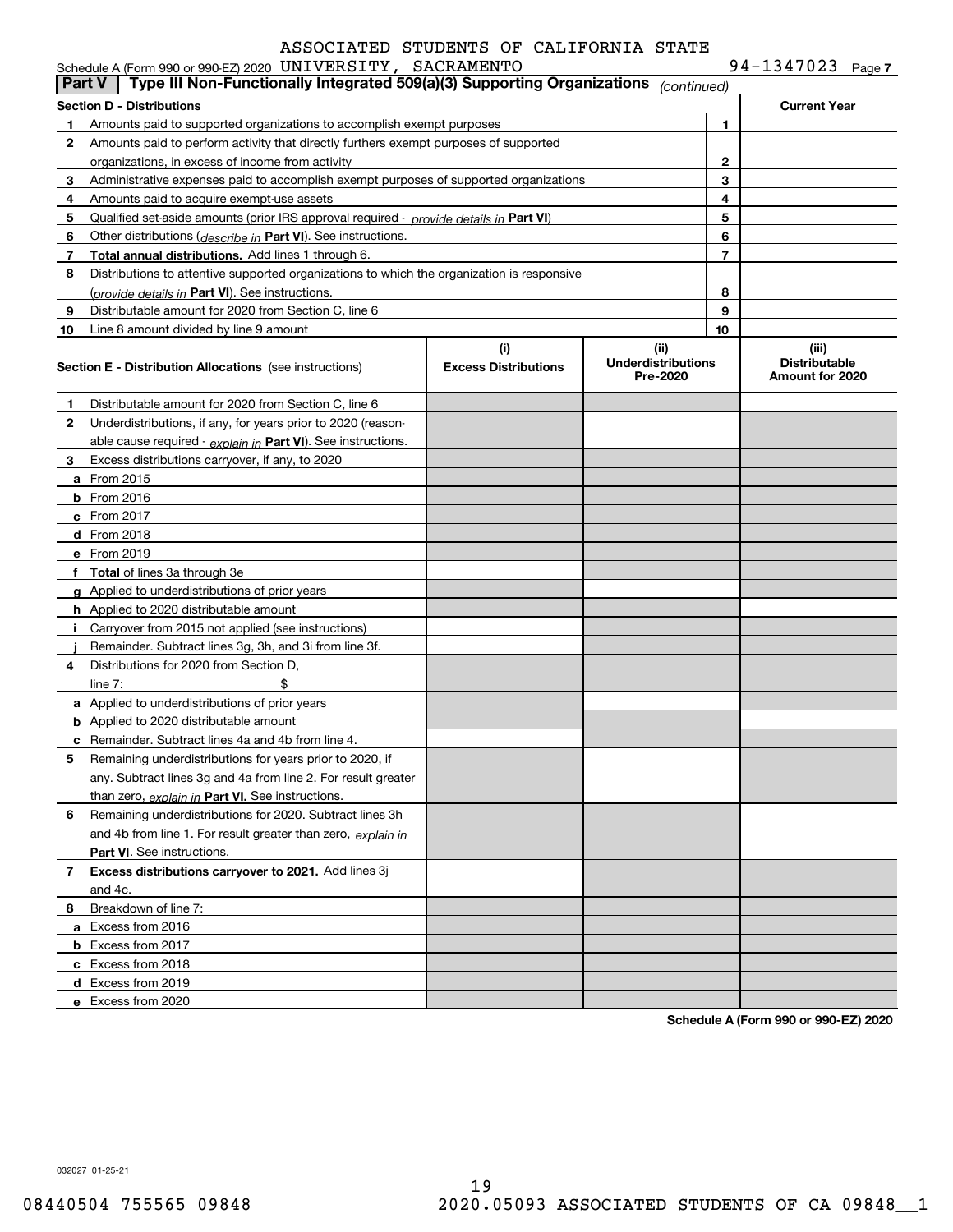|                 |                     | ASSOCIATED STUDENTS OF CALIFORNIA STATE                                                                                                                                                                                                                                                                                                                                                                                             |    |                                      |
|-----------------|---------------------|-------------------------------------------------------------------------------------------------------------------------------------------------------------------------------------------------------------------------------------------------------------------------------------------------------------------------------------------------------------------------------------------------------------------------------------|----|--------------------------------------|
| Part VI         |                     | Schedule A (Form 990 or 990-EZ) 2020 UNIVERSITY, SACRAMENTO<br>Supplemental Information. Provide the explanations required by Part II, line 10; Part II, line 17a or 17b; Part III, line 12;                                                                                                                                                                                                                                        |    | 94-1347023 Page 8                    |
|                 | (See instructions.) | Part IV, Section A, lines 1, 2, 3b, 3c, 4b, 4c, 5a, 6, 9a, 9b, 9c, 11a, 11b, and 11c; Part IV, Section B, lines 1 and 2; Part IV, Section C,<br>line 1; Part IV, Section D, lines 2 and 3; Part IV, Section E, lines 1c, 2a, 2b, 3a, and 3b; Part V, line 1; Part V, Section B, line 1e; Part V,<br>Section D, lines 5, 6, and 8; and Part V, Section E, lines 2, 5, and 6. Also complete this part for any additional information. |    |                                      |
|                 |                     |                                                                                                                                                                                                                                                                                                                                                                                                                                     |    |                                      |
|                 |                     |                                                                                                                                                                                                                                                                                                                                                                                                                                     |    |                                      |
|                 |                     |                                                                                                                                                                                                                                                                                                                                                                                                                                     |    |                                      |
|                 |                     |                                                                                                                                                                                                                                                                                                                                                                                                                                     |    |                                      |
|                 |                     |                                                                                                                                                                                                                                                                                                                                                                                                                                     |    |                                      |
|                 |                     |                                                                                                                                                                                                                                                                                                                                                                                                                                     |    |                                      |
|                 |                     |                                                                                                                                                                                                                                                                                                                                                                                                                                     |    |                                      |
|                 |                     |                                                                                                                                                                                                                                                                                                                                                                                                                                     |    |                                      |
|                 |                     |                                                                                                                                                                                                                                                                                                                                                                                                                                     |    |                                      |
|                 |                     |                                                                                                                                                                                                                                                                                                                                                                                                                                     |    |                                      |
|                 |                     |                                                                                                                                                                                                                                                                                                                                                                                                                                     |    |                                      |
|                 |                     |                                                                                                                                                                                                                                                                                                                                                                                                                                     |    |                                      |
|                 |                     |                                                                                                                                                                                                                                                                                                                                                                                                                                     |    |                                      |
|                 |                     |                                                                                                                                                                                                                                                                                                                                                                                                                                     |    |                                      |
|                 |                     |                                                                                                                                                                                                                                                                                                                                                                                                                                     |    |                                      |
|                 |                     |                                                                                                                                                                                                                                                                                                                                                                                                                                     |    |                                      |
|                 |                     |                                                                                                                                                                                                                                                                                                                                                                                                                                     |    |                                      |
|                 |                     |                                                                                                                                                                                                                                                                                                                                                                                                                                     |    |                                      |
|                 |                     |                                                                                                                                                                                                                                                                                                                                                                                                                                     |    |                                      |
|                 |                     |                                                                                                                                                                                                                                                                                                                                                                                                                                     |    |                                      |
|                 |                     |                                                                                                                                                                                                                                                                                                                                                                                                                                     |    |                                      |
|                 |                     |                                                                                                                                                                                                                                                                                                                                                                                                                                     |    |                                      |
|                 |                     |                                                                                                                                                                                                                                                                                                                                                                                                                                     |    |                                      |
|                 |                     |                                                                                                                                                                                                                                                                                                                                                                                                                                     |    |                                      |
|                 |                     |                                                                                                                                                                                                                                                                                                                                                                                                                                     |    |                                      |
|                 |                     |                                                                                                                                                                                                                                                                                                                                                                                                                                     |    |                                      |
|                 |                     |                                                                                                                                                                                                                                                                                                                                                                                                                                     |    |                                      |
|                 |                     |                                                                                                                                                                                                                                                                                                                                                                                                                                     |    |                                      |
|                 |                     |                                                                                                                                                                                                                                                                                                                                                                                                                                     |    |                                      |
|                 |                     |                                                                                                                                                                                                                                                                                                                                                                                                                                     |    |                                      |
| 032028 01-25-21 |                     |                                                                                                                                                                                                                                                                                                                                                                                                                                     |    | Schedule A (Form 990 or 990-EZ) 2020 |
|                 |                     |                                                                                                                                                                                                                                                                                                                                                                                                                                     | 20 |                                      |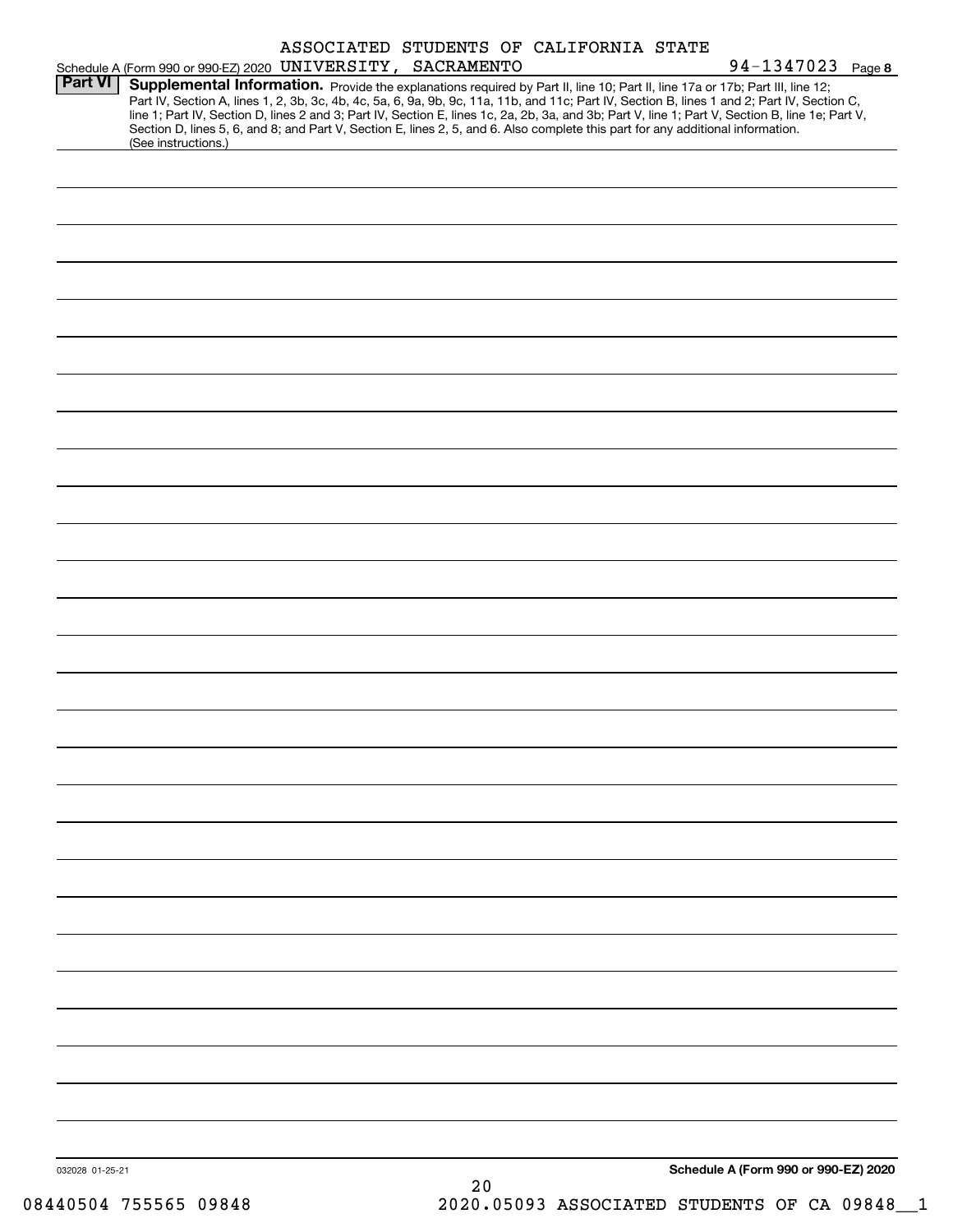| <b>Schedule B</b> |  |  |
|-------------------|--|--|
|-------------------|--|--|

Department of the Treasury Internal Revenue Service **(Form 990, 990-EZ, or 990-PF)**

|  | Name of the organization |
|--|--------------------------|
|  |                          |

|  |  | ** PUBLIC DISCLOSURE COPY ** |  |  |
|--|--|------------------------------|--|--|
|--|--|------------------------------|--|--|

## **Schedule of Contributors**

**| Attach to Form 990, Form 990-EZ, or Form 990-PF. | Go to www.irs.gov/Form990 for the latest information.** OMB No. 1545-0047

**2020**

**Employer identification number**

ITY, SACRAMENTO 194-1347023

|                                       | UNIVERS |
|---------------------------------------|---------|
| <b>Organization type (check one):</b> |         |

| Filers of:         | Section:                                                                    |
|--------------------|-----------------------------------------------------------------------------|
| Form 990 or 990-EZ | 501(c)( $3$ ) (enter number) organization<br>$X \mid$                       |
|                    | $4947(a)(1)$ nonexempt charitable trust not treated as a private foundation |
|                    | 527 political organization                                                  |
| Form 990-PF        | 501(c)(3) exempt private foundation                                         |
|                    | 4947(a)(1) nonexempt charitable trust treated as a private foundation       |
|                    | 501(c)(3) taxable private foundation                                        |

ASSOCIATED STUDENTS OF CALIFORNIA STATE

Check if your organization is covered by the **General Rule** or a **Special Rule. Note:**  Only a section 501(c)(7), (8), or (10) organization can check boxes for both the General Rule and a Special Rule. See instructions.

#### **General Rule**

 $\boxed{\textbf{X}}$  For an organization filing Form 990, 990-EZ, or 990-PF that received, during the year, contributions totaling \$5,000 or more (in money or property) from any one contributor. Complete Parts I and II. See instructions for determining a contributor's total contributions.

#### **Special Rules**

 $\mathcal{L}^{\text{max}}$ 

|  | For an organization described in section 501(c)(3) filing Form 990 or 990-EZ that met the 33 1/3% support test of the regulations under               |
|--|-------------------------------------------------------------------------------------------------------------------------------------------------------|
|  | sections 509(a)(1) and 170(b)(1)(A)(vi), that checked Schedule A (Form 990 or 990-EZ), Part II, line 13, 16a, or 16b, and that received from          |
|  | any one contributor, during the year, total contributions of the greater of (1) \$5,000; or (2) 2% of the amount on (i) Form 990, Part VIII, line 1h; |
|  | or (ii) Form 990-EZ, line 1. Complete Parts I and II.                                                                                                 |

For an organization described in section 501(c)(7), (8), or (10) filing Form 990 or 990-EZ that received from any one contributor, during the year, total contributions of more than \$1,000 exclusively for religious, charitable, scientific, literary, or educational purposes, or for the prevention of cruelty to children or animals. Complete Parts I (entering "N/A" in column (b) instead of the contributor name and address), II, and III.  $\mathcal{L}^{\text{max}}$ 

purpose. Don't complete any of the parts unless the **General Rule** applies to this organization because it received *nonexclusively* year, contributions <sub>exclusively</sub> for religious, charitable, etc., purposes, but no such contributions totaled more than \$1,000. If this box is checked, enter here the total contributions that were received during the year for an  $\;$ exclusively religious, charitable, etc., For an organization described in section 501(c)(7), (8), or (10) filing Form 990 or 990-EZ that received from any one contributor, during the religious, charitable, etc., contributions totaling \$5,000 or more during the year  $\Box$ — $\Box$   $\Box$ 

**Caution:**  An organization that isn't covered by the General Rule and/or the Special Rules doesn't file Schedule B (Form 990, 990-EZ, or 990-PF),  **must** but it answer "No" on Part IV, line 2, of its Form 990; or check the box on line H of its Form 990-EZ or on its Form 990-PF, Part I, line 2, to certify that it doesn't meet the filing requirements of Schedule B (Form 990, 990-EZ, or 990-PF).

**For Paperwork Reduction Act Notice, see the instructions for Form 990, 990-EZ, or 990-PF. Schedule B (Form 990, 990-EZ, or 990-PF) (2020)** LHA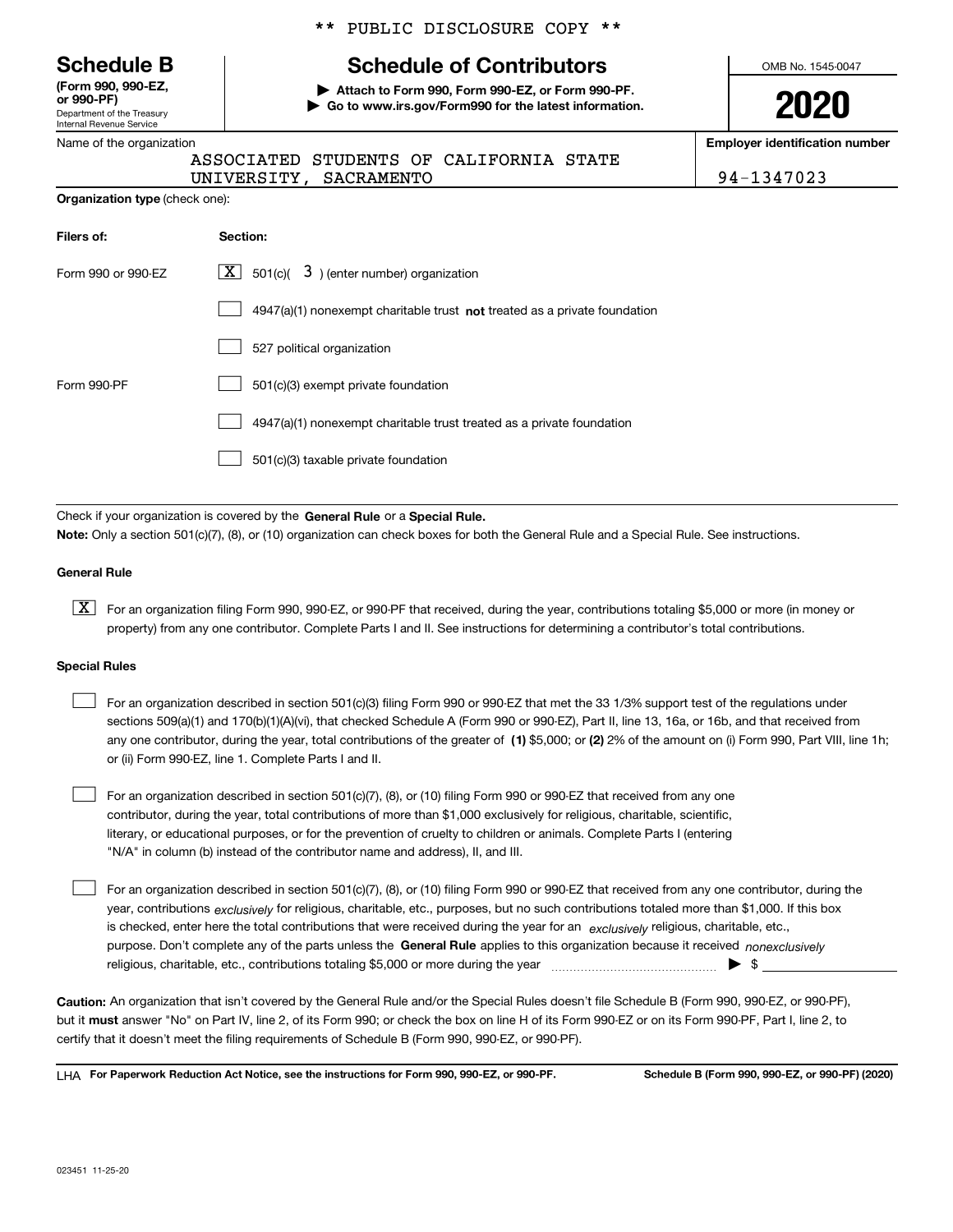#### Schedule B (Form 990, 990-EZ, or 990-PF) (2020) **Page 2** Page 2

Name of organization

# Chedule B (Form 990, 990-EZ, or 990-PF) (2020)<br>Iame of organization<br>I**SSOCIATED STUDENTS OF CALIFORNIA STATE**<br>INIVERSITY, SACRAMENTO<br>**Part I** Contributors (see instructions). Use duplicate copies of Part I if additional sp ASSOCIATED STUDENTS OF CALIFORNIA STATE UNIVERSITY, SACRAMENTO | 94-1347023

**Employer identification number**

| Part I     | <b>Contributors</b> (see instructions). Use duplicate copies of Part I if additional space is needed. |                                   |                                                                                                           |
|------------|-------------------------------------------------------------------------------------------------------|-----------------------------------|-----------------------------------------------------------------------------------------------------------|
| (a)<br>No. | (b)<br>Name, address, and ZIP + 4                                                                     | (c)<br><b>Total contributions</b> | (d)<br>Type of contribution                                                                               |
| 1          |                                                                                                       | 40,632.<br>$\frac{1}{2}$          | $\overline{\text{X}}$<br>Person<br>Payroll<br>Noncash<br>(Complete Part II for<br>noncash contributions.) |
| (a)<br>No. | (b)<br>Name, address, and ZIP + 4                                                                     | (c)<br><b>Total contributions</b> | (d)<br>Type of contribution                                                                               |
| 2          |                                                                                                       | 18,975.<br>$\frac{1}{2}$          | $\overline{\text{X}}$<br>Person<br>Payroll<br>Noncash<br>(Complete Part II for<br>noncash contributions.) |
| (a)<br>No. | (b)<br>Name, address, and ZIP + 4                                                                     | (c)<br><b>Total contributions</b> | (d)<br>Type of contribution                                                                               |
| 3          |                                                                                                       | 10,310.<br>$\frac{1}{2}$          | $\overline{\text{X}}$<br>Person<br>Payroll<br>Noncash<br>(Complete Part II for<br>noncash contributions.) |
| (a)<br>No. | (b)<br>Name, address, and ZIP + 4                                                                     | (c)<br><b>Total contributions</b> | (d)<br>Type of contribution                                                                               |
|            |                                                                                                       | \$                                | Person<br>Payroll<br>Noncash<br>(Complete Part II for<br>noncash contributions.)                          |
| (a)<br>No. | (b)<br>Name, address, and ZIP + 4                                                                     | (c)<br><b>Total contributions</b> | (d)<br>Type of contribution                                                                               |
|            |                                                                                                       | $\$$                              | Person<br>Payroll<br>Noncash<br>(Complete Part II for<br>noncash contributions.)                          |
| (a)<br>No. | (b)<br>Name, address, and ZIP + 4                                                                     | (c)<br><b>Total contributions</b> | (d)<br>Type of contribution                                                                               |
|            |                                                                                                       | \$                                | Person<br>Payroll<br>Noncash<br>(Complete Part II for<br>noncash contributions.)                          |

023452 11-25-20 **Schedule B (Form 990, 990-EZ, or 990-PF) (2020)**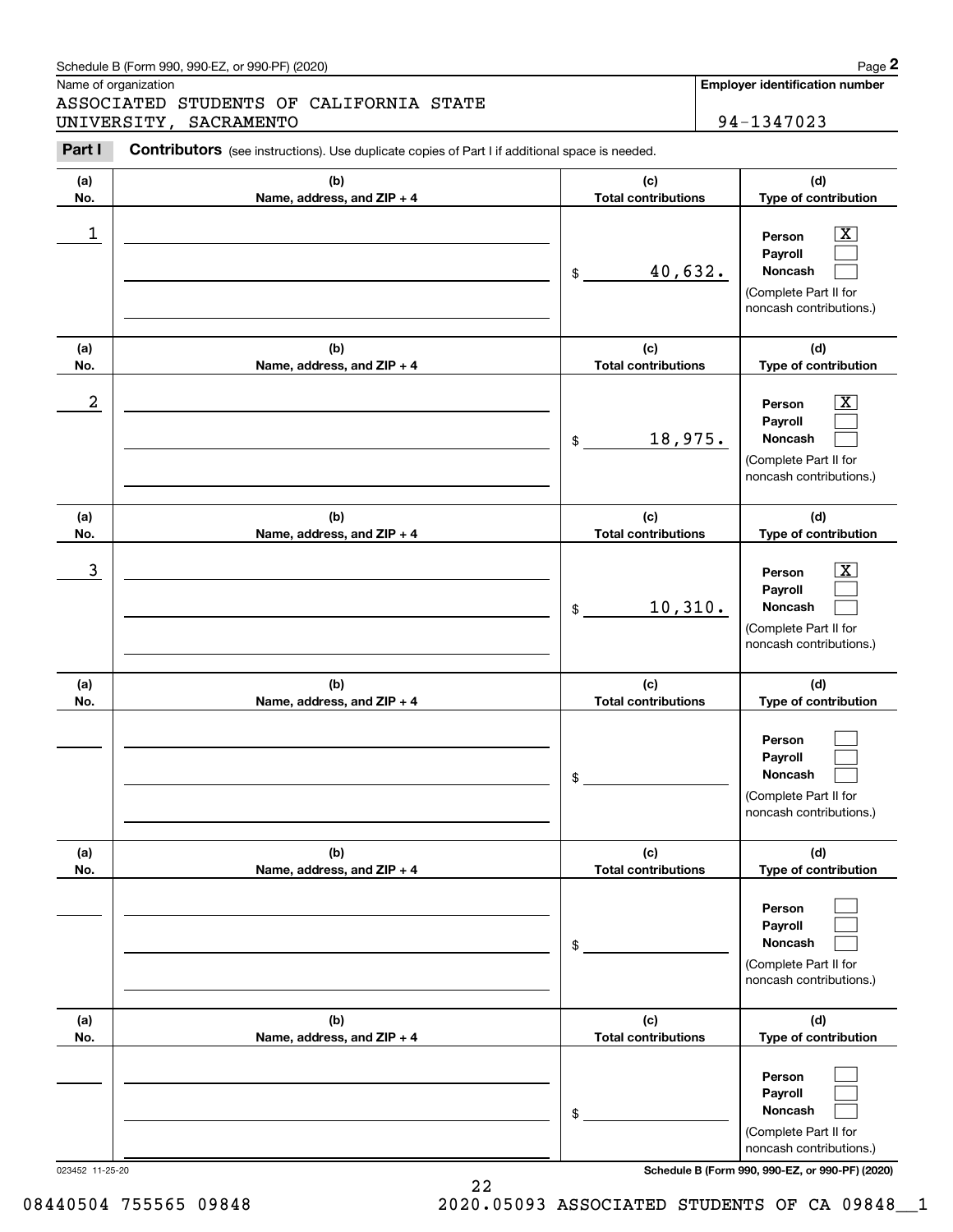|                              | Schedule B (Form 990, 990-EZ, or 990-PF) (2020)                                                     |                                                 | Page 3                                          |
|------------------------------|-----------------------------------------------------------------------------------------------------|-------------------------------------------------|-------------------------------------------------|
|                              | Name of organization<br>ASSOCIATED STUDENTS OF CALIFORNIA STATE                                     |                                                 | <b>Employer identification number</b>           |
|                              | UNIVERSITY, SACRAMENTO                                                                              |                                                 | 94-1347023                                      |
| Part II                      | Noncash Property (see instructions). Use duplicate copies of Part II if additional space is needed. |                                                 |                                                 |
| (a)<br>No.<br>from<br>Part I | (b)<br>Description of noncash property given                                                        | (c)<br>FMV (or estimate)<br>(See instructions.) | (d)<br>Date received                            |
|                              |                                                                                                     | \$                                              |                                                 |
| (a)<br>No.<br>from<br>Part I | (b)<br>Description of noncash property given                                                        | (c)<br>FMV (or estimate)<br>(See instructions.) | (d)<br>Date received                            |
|                              |                                                                                                     | \$                                              |                                                 |
| (a)<br>No.<br>from<br>Part I | (b)<br>Description of noncash property given                                                        | (c)<br>FMV (or estimate)<br>(See instructions.) | (d)<br>Date received                            |
|                              |                                                                                                     | \$                                              |                                                 |
| (a)<br>No.<br>from<br>Part I | (b)<br>Description of noncash property given                                                        | (c)<br>FMV (or estimate)<br>(See instructions.) | (d)<br>Date received                            |
|                              |                                                                                                     | \$                                              |                                                 |
| (a)<br>No.<br>from<br>Part I | (b)<br>Description of noncash property given                                                        | (c)<br>FMV (or estimate)<br>(See instructions.) | (d)<br>Date received                            |
|                              |                                                                                                     | \$                                              |                                                 |
| (a)<br>No.<br>from<br>Part I | (b)<br>Description of noncash property given                                                        | (c)<br>FMV (or estimate)<br>(See instructions.) | (d)<br>Date received                            |
|                              |                                                                                                     | \$                                              |                                                 |
| 023453 11-25-20              |                                                                                                     |                                                 | Schedule B (Form 990, 990-EZ, or 990-PF) (2020) |

23 08440504 755565 09848 2020.05093 ASSOCIATED STUDENTS OF CA 09848\_1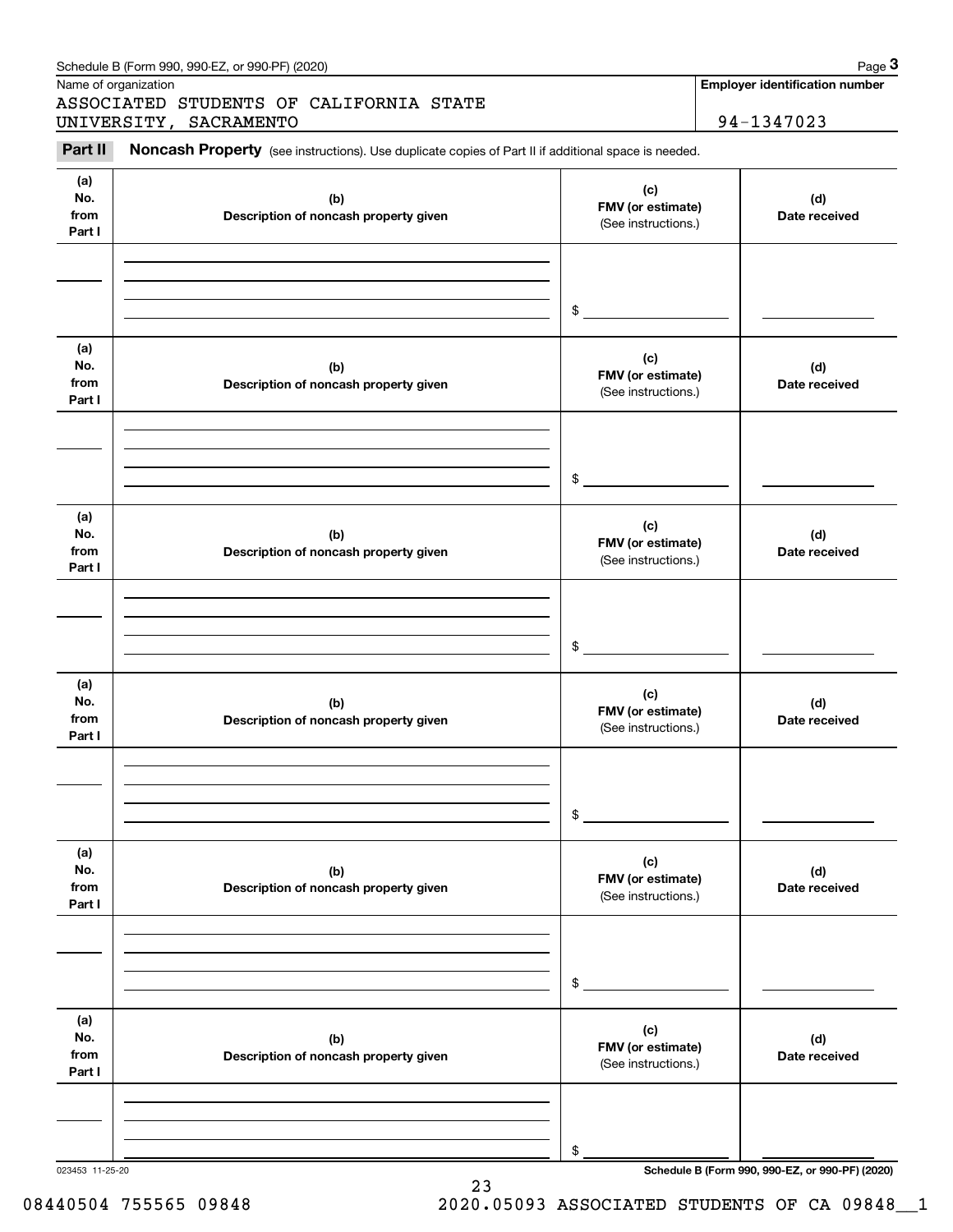|                 | Schedule B (Form 990, 990-EZ, or 990-PF) (2020)                                                                                                                                                                                                                                                 |                      |  | Page 4                                          |
|-----------------|-------------------------------------------------------------------------------------------------------------------------------------------------------------------------------------------------------------------------------------------------------------------------------------------------|----------------------|--|-------------------------------------------------|
|                 | Name of organization                                                                                                                                                                                                                                                                            |                      |  | <b>Employer identification number</b>           |
|                 | ASSOCIATED STUDENTS OF CALIFORNIA STATE                                                                                                                                                                                                                                                         |                      |  |                                                 |
|                 | UNIVERSITY, SACRAMENTO                                                                                                                                                                                                                                                                          |                      |  | 94-1347023                                      |
| Part III        | Exclusively religious, charitable, etc., contributions to organizations described in section 501(c)(7), (8), or (10) that total more than \$1,000 for the year                                                                                                                                  |                      |  |                                                 |
|                 | from any one contributor. Complete columns (a) through (e) and the following line entry. For organizations<br>completing Part III, enter the total of exclusively religious, charitable, etc., contributions of \$1,000 or less for the year. (Enter this info. once.) $\blacktriangleright$ \$ |                      |  |                                                 |
|                 | Use duplicate copies of Part III if additional space is needed.                                                                                                                                                                                                                                 |                      |  |                                                 |
| (a) No.<br>from |                                                                                                                                                                                                                                                                                                 |                      |  |                                                 |
| Part I          | (b) Purpose of gift                                                                                                                                                                                                                                                                             | (c) Use of gift      |  | (d) Description of how gift is held             |
|                 |                                                                                                                                                                                                                                                                                                 |                      |  |                                                 |
|                 |                                                                                                                                                                                                                                                                                                 |                      |  |                                                 |
|                 |                                                                                                                                                                                                                                                                                                 |                      |  |                                                 |
|                 |                                                                                                                                                                                                                                                                                                 |                      |  |                                                 |
|                 |                                                                                                                                                                                                                                                                                                 | (e) Transfer of gift |  |                                                 |
|                 |                                                                                                                                                                                                                                                                                                 |                      |  |                                                 |
|                 | Transferee's name, address, and ZIP + 4                                                                                                                                                                                                                                                         |                      |  | Relationship of transferor to transferee        |
|                 |                                                                                                                                                                                                                                                                                                 |                      |  |                                                 |
|                 |                                                                                                                                                                                                                                                                                                 |                      |  |                                                 |
|                 |                                                                                                                                                                                                                                                                                                 |                      |  |                                                 |
|                 |                                                                                                                                                                                                                                                                                                 |                      |  |                                                 |
| (a) No.<br>from | (b) Purpose of gift                                                                                                                                                                                                                                                                             | (c) Use of gift      |  | (d) Description of how gift is held             |
| Part I          |                                                                                                                                                                                                                                                                                                 |                      |  |                                                 |
|                 |                                                                                                                                                                                                                                                                                                 |                      |  |                                                 |
|                 |                                                                                                                                                                                                                                                                                                 |                      |  |                                                 |
|                 |                                                                                                                                                                                                                                                                                                 |                      |  |                                                 |
|                 |                                                                                                                                                                                                                                                                                                 |                      |  |                                                 |
|                 |                                                                                                                                                                                                                                                                                                 | (e) Transfer of gift |  |                                                 |
|                 |                                                                                                                                                                                                                                                                                                 |                      |  |                                                 |
|                 | Transferee's name, address, and ZIP + 4                                                                                                                                                                                                                                                         |                      |  | Relationship of transferor to transferee        |
|                 |                                                                                                                                                                                                                                                                                                 |                      |  |                                                 |
|                 |                                                                                                                                                                                                                                                                                                 |                      |  |                                                 |
|                 |                                                                                                                                                                                                                                                                                                 |                      |  |                                                 |
|                 |                                                                                                                                                                                                                                                                                                 |                      |  |                                                 |
| (a) No.<br>from | (b) Purpose of gift                                                                                                                                                                                                                                                                             | (c) Use of gift      |  | (d) Description of how gift is held             |
| Part I          |                                                                                                                                                                                                                                                                                                 |                      |  |                                                 |
|                 |                                                                                                                                                                                                                                                                                                 |                      |  |                                                 |
|                 |                                                                                                                                                                                                                                                                                                 |                      |  |                                                 |
|                 |                                                                                                                                                                                                                                                                                                 |                      |  |                                                 |
|                 |                                                                                                                                                                                                                                                                                                 | (e) Transfer of gift |  |                                                 |
|                 |                                                                                                                                                                                                                                                                                                 |                      |  |                                                 |
|                 | Transferee's name, address, and $ZIP + 4$                                                                                                                                                                                                                                                       |                      |  | Relationship of transferor to transferee        |
|                 |                                                                                                                                                                                                                                                                                                 |                      |  |                                                 |
|                 |                                                                                                                                                                                                                                                                                                 |                      |  |                                                 |
|                 |                                                                                                                                                                                                                                                                                                 |                      |  |                                                 |
|                 |                                                                                                                                                                                                                                                                                                 |                      |  |                                                 |
| (a) No.<br>from |                                                                                                                                                                                                                                                                                                 |                      |  |                                                 |
| Part I          | (b) Purpose of gift                                                                                                                                                                                                                                                                             | (c) Use of gift      |  | (d) Description of how gift is held             |
|                 |                                                                                                                                                                                                                                                                                                 |                      |  |                                                 |
|                 |                                                                                                                                                                                                                                                                                                 |                      |  |                                                 |
|                 |                                                                                                                                                                                                                                                                                                 |                      |  |                                                 |
|                 |                                                                                                                                                                                                                                                                                                 |                      |  |                                                 |
|                 |                                                                                                                                                                                                                                                                                                 | (e) Transfer of gift |  |                                                 |
|                 |                                                                                                                                                                                                                                                                                                 |                      |  |                                                 |
|                 | Transferee's name, address, and ZIP + 4                                                                                                                                                                                                                                                         |                      |  | Relationship of transferor to transferee        |
|                 |                                                                                                                                                                                                                                                                                                 |                      |  |                                                 |
|                 |                                                                                                                                                                                                                                                                                                 |                      |  |                                                 |
|                 |                                                                                                                                                                                                                                                                                                 |                      |  |                                                 |
|                 |                                                                                                                                                                                                                                                                                                 |                      |  |                                                 |
| 023454 11-25-20 |                                                                                                                                                                                                                                                                                                 |                      |  | Schedule B (Form 990, 990-EZ, or 990-PF) (2020) |

24

**Schedule B (Form 990, 990-EZ, or 990-PF) (2020)**

08440504 755565 09848 2020.05093 ASSOCIATED STUDENTS OF CA 09848\_1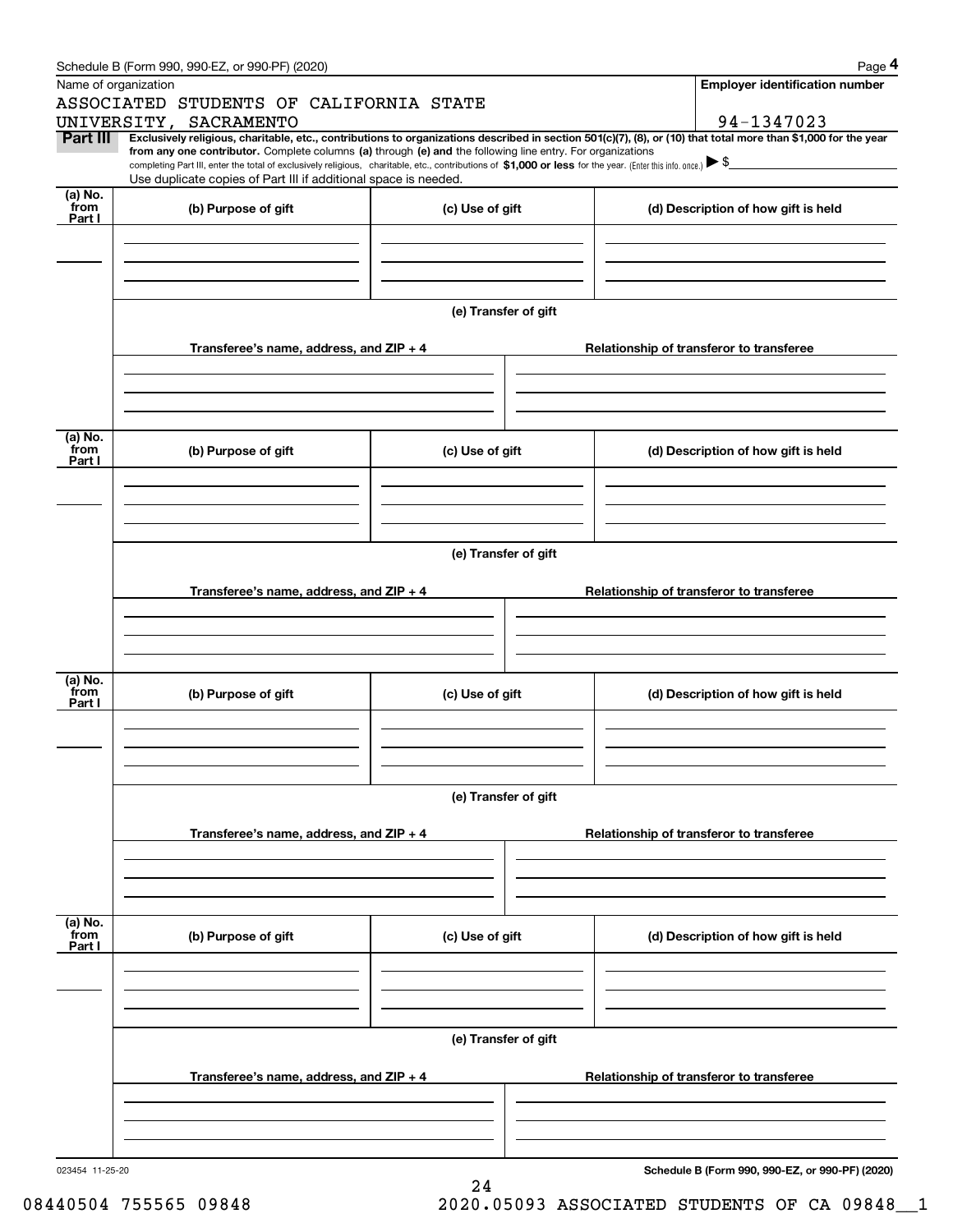|         | <b>SCHEDULE D</b>                                      |                                                                                                                                                                                                                  |                     | <b>Supplemental Financial Statements</b>                                 |                                                | OMB No. 1545-0047                                  |           |
|---------|--------------------------------------------------------|------------------------------------------------------------------------------------------------------------------------------------------------------------------------------------------------------------------|---------------------|--------------------------------------------------------------------------|------------------------------------------------|----------------------------------------------------|-----------|
|         | (Form 990)                                             |                                                                                                                                                                                                                  |                     | Complete if the organization answered "Yes" on Form 990,                 |                                                |                                                    |           |
|         |                                                        |                                                                                                                                                                                                                  |                     | Part IV, line 6, 7, 8, 9, 10, 11a, 11b, 11c, 11d, 11e, 11f, 12a, or 12b. |                                                | <b>Open to Public</b>                              |           |
|         | Department of the Treasury<br>Internal Revenue Service |                                                                                                                                                                                                                  | Attach to Form 990. | Go to www.irs.gov/Form990 for instructions and the latest information.   |                                                | <b>Inspection</b>                                  |           |
|         | Name of the organization                               | ASSOCIATED STUDENTS OF CALIFORNIA STATE                                                                                                                                                                          |                     |                                                                          |                                                | <b>Employer identification number</b>              |           |
|         |                                                        | UNIVERSITY, SACRAMENTO                                                                                                                                                                                           |                     |                                                                          |                                                | 94-1347023                                         |           |
| Part I  |                                                        | Organizations Maintaining Donor Advised Funds or Other Similar Funds or Accounts. Complete if the                                                                                                                |                     |                                                                          |                                                |                                                    |           |
|         |                                                        | organization answered "Yes" on Form 990, Part IV, line 6.                                                                                                                                                        |                     |                                                                          |                                                |                                                    |           |
|         |                                                        |                                                                                                                                                                                                                  |                     | (a) Donor advised funds                                                  |                                                | (b) Funds and other accounts                       |           |
| 1       |                                                        |                                                                                                                                                                                                                  |                     |                                                                          |                                                |                                                    |           |
| 2       |                                                        | Aggregate value of contributions to (during year)                                                                                                                                                                |                     |                                                                          |                                                |                                                    |           |
| З       |                                                        |                                                                                                                                                                                                                  |                     |                                                                          |                                                |                                                    |           |
| 4       |                                                        |                                                                                                                                                                                                                  |                     |                                                                          |                                                |                                                    |           |
| 5       |                                                        | Did the organization inform all donors and donor advisors in writing that the assets held in donor advised funds                                                                                                 |                     |                                                                          |                                                |                                                    |           |
|         |                                                        |                                                                                                                                                                                                                  |                     |                                                                          |                                                | Yes                                                | <b>No</b> |
| 6       |                                                        | Did the organization inform all grantees, donors, and donor advisors in writing that grant funds can be used only                                                                                                |                     |                                                                          |                                                |                                                    |           |
|         |                                                        | for charitable purposes and not for the benefit of the donor or donor advisor, or for any other purpose conferring                                                                                               |                     |                                                                          |                                                |                                                    |           |
|         | impermissible private benefit?                         |                                                                                                                                                                                                                  |                     |                                                                          |                                                | <b>Yes</b>                                         | No.       |
| Part II |                                                        | Conservation Easements. Complete if the organization answered "Yes" on Form 990, Part IV, line 7.                                                                                                                |                     |                                                                          |                                                |                                                    |           |
| 1       |                                                        | Purpose(s) of conservation easements held by the organization (check all that apply).                                                                                                                            |                     |                                                                          |                                                |                                                    |           |
|         |                                                        | Preservation of land for public use (for example, recreation or education)                                                                                                                                       |                     |                                                                          |                                                | Preservation of a historically important land area |           |
|         |                                                        | Protection of natural habitat                                                                                                                                                                                    |                     |                                                                          | Preservation of a certified historic structure |                                                    |           |
|         |                                                        | Preservation of open space                                                                                                                                                                                       |                     |                                                                          |                                                |                                                    |           |
| 2       |                                                        | Complete lines 2a through 2d if the organization held a qualified conservation contribution in the form of a conservation easement on the last                                                                   |                     |                                                                          |                                                |                                                    |           |
|         | day of the tax year.                                   |                                                                                                                                                                                                                  |                     |                                                                          |                                                | Held at the End of the Tax Year                    |           |
| а       |                                                        |                                                                                                                                                                                                                  |                     |                                                                          | 2a                                             |                                                    |           |
| b       |                                                        | Total acreage restricted by conservation easements                                                                                                                                                               |                     |                                                                          | 2 <sub>b</sub>                                 |                                                    |           |
| с       |                                                        | Number of conservation easements on a certified historic structure included in (a) manufacture included in (a)                                                                                                   |                     |                                                                          | 2c                                             |                                                    |           |
|         |                                                        | d Number of conservation easements included in (c) acquired after 7/25/06, and not on a historic structure                                                                                                       |                     |                                                                          |                                                |                                                    |           |
|         |                                                        |                                                                                                                                                                                                                  |                     |                                                                          | 2d                                             |                                                    |           |
| 3       |                                                        | Number of conservation easements modified, transferred, released, extinguished, or terminated by the organization during the tax                                                                                 |                     |                                                                          |                                                |                                                    |           |
|         | $year \blacktriangleright$                             |                                                                                                                                                                                                                  |                     |                                                                          |                                                |                                                    |           |
| 4       |                                                        | Number of states where property subject to conservation easement is located                                                                                                                                      |                     |                                                                          |                                                |                                                    |           |
| 5       |                                                        | Does the organization have a written policy regarding the periodic monitoring, inspection, handling of                                                                                                           |                     |                                                                          |                                                | Yes                                                | <b>No</b> |
| 6       |                                                        | violations, and enforcement of the conservation easements it holds?<br>Staff and volunteer hours devoted to monitoring, inspecting, handling of violations, and enforcing conservation easements during the year |                     |                                                                          |                                                |                                                    |           |
|         |                                                        |                                                                                                                                                                                                                  |                     |                                                                          |                                                |                                                    |           |
| 7       |                                                        | Amount of expenses incurred in monitoring, inspecting, handling of violations, and enforcing conservation easements during the year                                                                              |                     |                                                                          |                                                |                                                    |           |
|         | ▶ \$                                                   |                                                                                                                                                                                                                  |                     |                                                                          |                                                |                                                    |           |
| 8       |                                                        | Does each conservation easement reported on line 2(d) above satisfy the requirements of section 170(h)(4)(B)(i)                                                                                                  |                     |                                                                          |                                                |                                                    |           |
|         |                                                        |                                                                                                                                                                                                                  |                     |                                                                          |                                                | Yes                                                | No        |
| 9       |                                                        | In Part XIII, describe how the organization reports conservation easements in its revenue and expense statement and                                                                                              |                     |                                                                          |                                                |                                                    |           |
|         |                                                        | balance sheet, and include, if applicable, the text of the footnote to the organization's financial statements that describes the                                                                                |                     |                                                                          |                                                |                                                    |           |
|         |                                                        | organization's accounting for conservation easements.                                                                                                                                                            |                     |                                                                          |                                                |                                                    |           |
|         | Part III                                               | Organizations Maintaining Collections of Art, Historical Treasures, or Other Similar Assets.                                                                                                                     |                     |                                                                          |                                                |                                                    |           |
|         |                                                        | Complete if the organization answered "Yes" on Form 990, Part IV, line 8.                                                                                                                                        |                     |                                                                          |                                                |                                                    |           |
|         |                                                        | 1a If the organization elected, as permitted under FASB ASC 958, not to report in its revenue statement and balance sheet works                                                                                  |                     |                                                                          |                                                |                                                    |           |
|         |                                                        | of art, historical treasures, or other similar assets held for public exhibition, education, or research in furtherance of public                                                                                |                     |                                                                          |                                                |                                                    |           |
|         |                                                        | service, provide in Part XIII the text of the footnote to its financial statements that describes these items.                                                                                                   |                     |                                                                          |                                                |                                                    |           |
|         |                                                        | <b>b</b> If the organization elected, as permitted under FASB ASC 958, to report in its revenue statement and balance sheet works of                                                                             |                     |                                                                          |                                                |                                                    |           |
|         |                                                        | art, historical treasures, or other similar assets held for public exhibition, education, or research in furtherance of public service,                                                                          |                     |                                                                          |                                                |                                                    |           |
|         |                                                        | provide the following amounts relating to these items:                                                                                                                                                           |                     |                                                                          |                                                |                                                    |           |
|         |                                                        |                                                                                                                                                                                                                  |                     |                                                                          |                                                |                                                    |           |
|         |                                                        | (ii) Assets included in Form 990, Part X                                                                                                                                                                         |                     |                                                                          |                                                |                                                    |           |
| 2       |                                                        | If the organization received or held works of art, historical treasures, or other similar assets for financial gain, provide                                                                                     |                     |                                                                          |                                                |                                                    |           |
|         |                                                        | the following amounts required to be reported under FASB ASC 958 relating to these items:                                                                                                                        |                     |                                                                          |                                                |                                                    |           |
| а       |                                                        |                                                                                                                                                                                                                  |                     |                                                                          |                                                |                                                    |           |
|         |                                                        |                                                                                                                                                                                                                  |                     |                                                                          |                                                |                                                    |           |
|         |                                                        | LHA For Paperwork Reduction Act Notice, see the Instructions for Form 990.                                                                                                                                       |                     |                                                                          |                                                | Schedule D (Form 990) 2020                         |           |
|         | 032051 12-01-20                                        |                                                                                                                                                                                                                  |                     |                                                                          |                                                |                                                    |           |
|         |                                                        |                                                                                                                                                                                                                  | 25                  |                                                                          |                                                |                                                    |           |

08440504 755565 09848 2020.05093 ASSOCIATED STUDENTS OF CA 09848\_\_1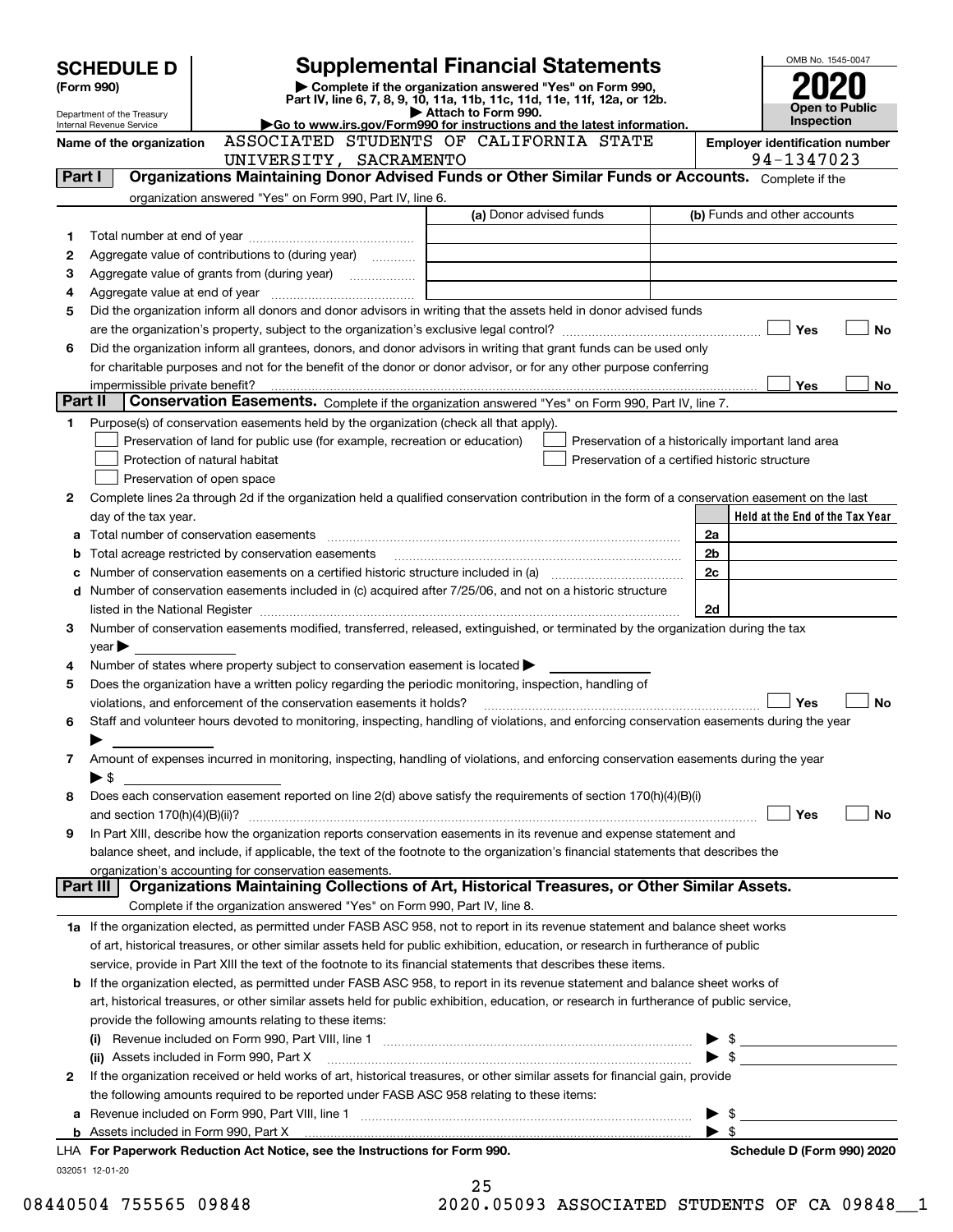|               |                                                                                                                                      | ASSOCIATED STUDENTS OF CALIFORNIA STATE |   |                |                                                                                                                                                                                                                                |                                 |                                            |                        |
|---------------|--------------------------------------------------------------------------------------------------------------------------------------|-----------------------------------------|---|----------------|--------------------------------------------------------------------------------------------------------------------------------------------------------------------------------------------------------------------------------|---------------------------------|--------------------------------------------|------------------------|
|               | Schedule D (Form 990) 2020                                                                                                           | UNIVERSITY, SACRAMENTO                  |   |                |                                                                                                                                                                                                                                |                                 | 94-1347023 Page 2                          |                        |
|               | Part III<br>Organizations Maintaining Collections of Art, Historical Treasures, or Other Similar Assets (continued)                  |                                         |   |                |                                                                                                                                                                                                                                |                                 |                                            |                        |
| З             | Using the organization's acquisition, accession, and other records, check any of the following that make significant use of its      |                                         |   |                |                                                                                                                                                                                                                                |                                 |                                            |                        |
|               | collection items (check all that apply):                                                                                             |                                         |   |                |                                                                                                                                                                                                                                |                                 |                                            |                        |
| a             | Public exhibition                                                                                                                    |                                         | d |                | Loan or exchange program                                                                                                                                                                                                       |                                 |                                            |                        |
| b             | Scholarly research                                                                                                                   | е                                       |   |                | Other and the control of the control of the control of the control of the control of the control of the control of the control of the control of the control of the control of the control of the control of the control of th |                                 |                                            |                        |
| c             | Preservation for future generations                                                                                                  |                                         |   |                |                                                                                                                                                                                                                                |                                 |                                            |                        |
|               | Provide a description of the organization's collections and explain how they further the organization's exempt purpose in Part XIII. |                                         |   |                |                                                                                                                                                                                                                                |                                 |                                            |                        |
| 5             | During the year, did the organization solicit or receive donations of art, historical treasures, or other similar assets             |                                         |   |                |                                                                                                                                                                                                                                |                                 |                                            |                        |
|               |                                                                                                                                      |                                         |   |                |                                                                                                                                                                                                                                |                                 | Yes                                        | No                     |
|               | Part IV<br>Escrow and Custodial Arrangements. Complete if the organization answered "Yes" on Form 990, Part IV, line 9, or           |                                         |   |                |                                                                                                                                                                                                                                |                                 |                                            |                        |
|               | reported an amount on Form 990, Part X, line 21.                                                                                     |                                         |   |                |                                                                                                                                                                                                                                |                                 |                                            |                        |
|               | 1a Is the organization an agent, trustee, custodian or other intermediary for contributions or other assets not included             |                                         |   |                |                                                                                                                                                                                                                                |                                 |                                            |                        |
|               |                                                                                                                                      |                                         |   |                |                                                                                                                                                                                                                                |                                 | Yes                                        | $\lfloor x \rfloor$ No |
|               | b If "Yes," explain the arrangement in Part XIII and complete the following table:                                                   |                                         |   |                |                                                                                                                                                                                                                                |                                 |                                            |                        |
|               |                                                                                                                                      |                                         |   |                |                                                                                                                                                                                                                                |                                 | Amount                                     |                        |
| c             |                                                                                                                                      |                                         |   |                |                                                                                                                                                                                                                                | 1c                              |                                            |                        |
|               |                                                                                                                                      |                                         |   |                |                                                                                                                                                                                                                                | 1d                              |                                            |                        |
|               | Distributions during the year manufactured and continuum and contact the year manufactured and contact the year                      |                                         |   |                |                                                                                                                                                                                                                                | 1e                              |                                            |                        |
|               |                                                                                                                                      |                                         |   |                |                                                                                                                                                                                                                                | 1f                              |                                            |                        |
|               | 2a Did the organization include an amount on Form 990, Part X, line 21, for escrow or custodial account liability?                   |                                         |   |                |                                                                                                                                                                                                                                |                                 | $\boxed{\text{X}}$ Yes                     | No                     |
|               | <b>b</b> If "Yes," explain the arrangement in Part XIII. Check here if the explanation has been provided on Part XIII                |                                         |   |                |                                                                                                                                                                                                                                |                                 |                                            | $\overline{\text{X}}$  |
| <b>Part V</b> | Endowment Funds. Complete if the organization answered "Yes" on Form 990, Part IV, line 10.                                          |                                         |   |                |                                                                                                                                                                                                                                |                                 |                                            |                        |
|               |                                                                                                                                      | (a) Current year                        |   | (b) Prior year | (c) Two years back                                                                                                                                                                                                             |                                 | (d) Three years back   (e) Four years back |                        |
| 1a            | Beginning of year balance                                                                                                            |                                         |   |                |                                                                                                                                                                                                                                |                                 |                                            |                        |
|               |                                                                                                                                      |                                         |   |                |                                                                                                                                                                                                                                |                                 |                                            |                        |
|               | Net investment earnings, gains, and losses                                                                                           |                                         |   |                |                                                                                                                                                                                                                                |                                 |                                            |                        |
|               |                                                                                                                                      |                                         |   |                |                                                                                                                                                                                                                                |                                 |                                            |                        |
|               | e Other expenditures for facilities                                                                                                  |                                         |   |                |                                                                                                                                                                                                                                |                                 |                                            |                        |
|               |                                                                                                                                      |                                         |   |                |                                                                                                                                                                                                                                |                                 |                                            |                        |
|               |                                                                                                                                      |                                         |   |                |                                                                                                                                                                                                                                |                                 |                                            |                        |
|               | End of year balance                                                                                                                  |                                         |   |                |                                                                                                                                                                                                                                |                                 |                                            |                        |
| 2             | Provide the estimated percentage of the current year end balance (line 1g, column (a)) held as:                                      |                                         |   |                |                                                                                                                                                                                                                                |                                 |                                            |                        |
|               | Board designated or quasi-endowment >                                                                                                |                                         | % |                |                                                                                                                                                                                                                                |                                 |                                            |                        |
|               |                                                                                                                                      | %                                       |   |                |                                                                                                                                                                                                                                |                                 |                                            |                        |
|               |                                                                                                                                      | %                                       |   |                |                                                                                                                                                                                                                                |                                 |                                            |                        |
|               | The percentages on lines 2a, 2b, and 2c should equal 100%.                                                                           |                                         |   |                |                                                                                                                                                                                                                                |                                 |                                            |                        |
|               | 3a Are there endowment funds not in the possession of the organization that are held and administered for the organization           |                                         |   |                |                                                                                                                                                                                                                                |                                 |                                            |                        |
|               | by:                                                                                                                                  |                                         |   |                |                                                                                                                                                                                                                                |                                 |                                            | Yes<br>No.             |
|               | (i)                                                                                                                                  |                                         |   |                |                                                                                                                                                                                                                                |                                 | 3a(i)                                      |                        |
|               | (ii)                                                                                                                                 |                                         |   |                |                                                                                                                                                                                                                                |                                 | 3a(ii)                                     |                        |
|               |                                                                                                                                      |                                         |   |                |                                                                                                                                                                                                                                |                                 | 3b                                         |                        |
|               | Describe in Part XIII the intended uses of the organization's endowment funds.<br>Land, Buildings, and Equipment.<br><b>Part VI</b>  |                                         |   |                |                                                                                                                                                                                                                                |                                 |                                            |                        |
|               |                                                                                                                                      |                                         |   |                |                                                                                                                                                                                                                                |                                 |                                            |                        |
|               | Complete if the organization answered "Yes" on Form 990, Part IV, line 11a. See Form 990, Part X, line 10.                           |                                         |   |                |                                                                                                                                                                                                                                |                                 |                                            |                        |
|               | Description of property                                                                                                              | (a) Cost or other<br>basis (investment) |   |                | (b) Cost or other<br>basis (other)                                                                                                                                                                                             | (c) Accumulated<br>depreciation | (d) Book value                             |                        |
|               |                                                                                                                                      |                                         |   |                |                                                                                                                                                                                                                                |                                 |                                            |                        |
|               |                                                                                                                                      |                                         |   |                |                                                                                                                                                                                                                                |                                 |                                            |                        |
|               |                                                                                                                                      |                                         |   |                | 2,683,731.                                                                                                                                                                                                                     | 1,980,775.                      |                                            | 702,956.               |
|               |                                                                                                                                      |                                         |   |                | 2,436,759.                                                                                                                                                                                                                     | 1,585,404.                      |                                            | 851,355.               |
|               |                                                                                                                                      |                                         |   |                |                                                                                                                                                                                                                                |                                 |                                            |                        |
|               |                                                                                                                                      |                                         |   |                |                                                                                                                                                                                                                                |                                 | 1,554,311.                                 |                        |
|               |                                                                                                                                      |                                         |   |                |                                                                                                                                                                                                                                |                                 |                                            |                        |

**Schedule D (Form 990) 2020**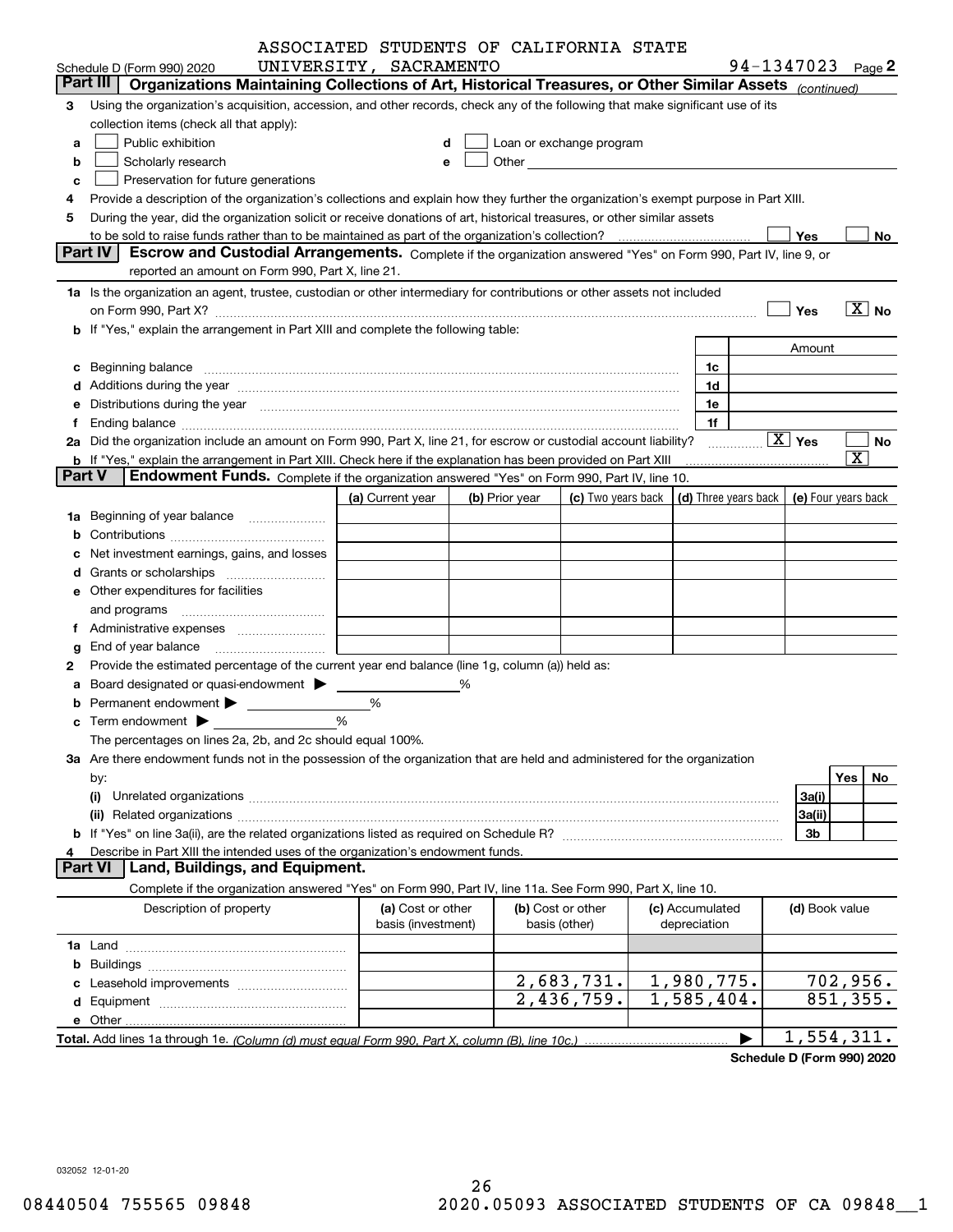|                       |  | ASSOCIATED STUDENTS OF CALIFORNIA STATE |  |
|-----------------------|--|-----------------------------------------|--|
| חידות כי מתחת מאמר מת |  |                                         |  |

|                   | Schedule D (Form 990) 2020        | UNIVERSITY, SACRAMENTO                                               |                 |                                                                                                                   | 94-1347023<br>$Page$ <sup>3</sup> |
|-------------------|-----------------------------------|----------------------------------------------------------------------|-----------------|-------------------------------------------------------------------------------------------------------------------|-----------------------------------|
|                   |                                   | Part VII Investments - Other Securities.                             |                 |                                                                                                                   |                                   |
|                   |                                   |                                                                      |                 | Complete if the organization answered "Yes" on Form 990, Part IV, line 11b. See Form 990, Part X, line 12.        |                                   |
|                   |                                   | (a) Description of security or category (including name of security) | (b) Book value  | (c) Method of valuation: Cost or end-of-year market value                                                         |                                   |
|                   | (1) Financial derivatives         |                                                                      |                 |                                                                                                                   |                                   |
|                   | (2) Closely held equity interests |                                                                      |                 |                                                                                                                   |                                   |
| $(3)$ Other       |                                   |                                                                      |                 |                                                                                                                   |                                   |
| (A)               |                                   |                                                                      |                 |                                                                                                                   |                                   |
| (B)               |                                   |                                                                      |                 |                                                                                                                   |                                   |
| (C)               |                                   |                                                                      |                 |                                                                                                                   |                                   |
| (D)               |                                   |                                                                      |                 |                                                                                                                   |                                   |
| (E)               |                                   |                                                                      |                 |                                                                                                                   |                                   |
| (F)               |                                   |                                                                      |                 |                                                                                                                   |                                   |
| (G)               |                                   |                                                                      |                 |                                                                                                                   |                                   |
| (H)               |                                   |                                                                      |                 |                                                                                                                   |                                   |
|                   |                                   | Total. (Col. (b) must equal Form 990, Part X, col. (B) line 12.)     |                 |                                                                                                                   |                                   |
|                   |                                   | Part VIII Investments - Program Related.                             |                 |                                                                                                                   |                                   |
|                   |                                   |                                                                      |                 | Complete if the organization answered "Yes" on Form 990, Part IV, line 11c. See Form 990, Part X, line 13.        |                                   |
|                   | (a) Description of investment     |                                                                      | (b) Book value  | (c) Method of valuation: Cost or end-of-year market value                                                         |                                   |
| (1)               |                                   |                                                                      |                 |                                                                                                                   |                                   |
| (2)               |                                   |                                                                      |                 |                                                                                                                   |                                   |
| (3)               |                                   |                                                                      |                 |                                                                                                                   |                                   |
| (4)               |                                   |                                                                      |                 |                                                                                                                   |                                   |
| (5)               |                                   |                                                                      |                 |                                                                                                                   |                                   |
| (6)               |                                   |                                                                      |                 |                                                                                                                   |                                   |
| (7)               |                                   |                                                                      |                 |                                                                                                                   |                                   |
| (8)               |                                   |                                                                      |                 |                                                                                                                   |                                   |
| (9)               |                                   |                                                                      |                 |                                                                                                                   |                                   |
| Part IX           | <b>Other Assets.</b>              | Total. (Col. (b) must equal Form 990, Part X, col. (B) line 13.)     |                 | Complete if the organization answered "Yes" on Form 990, Part IV, line 11d. See Form 990, Part X, line 15.        |                                   |
|                   |                                   |                                                                      | (a) Description |                                                                                                                   | (b) Book value                    |
| (1)               |                                   |                                                                      |                 |                                                                                                                   |                                   |
| (2)               |                                   |                                                                      |                 |                                                                                                                   |                                   |
| (3)               |                                   |                                                                      |                 |                                                                                                                   |                                   |
| (4)               |                                   |                                                                      |                 |                                                                                                                   |                                   |
| (5)               |                                   |                                                                      |                 |                                                                                                                   |                                   |
| (6)               |                                   |                                                                      |                 |                                                                                                                   |                                   |
| (7)               |                                   |                                                                      |                 |                                                                                                                   |                                   |
| (8)               |                                   |                                                                      |                 |                                                                                                                   |                                   |
| (9)               |                                   |                                                                      |                 |                                                                                                                   |                                   |
| Part X            | <b>Other Liabilities.</b>         |                                                                      |                 |                                                                                                                   |                                   |
|                   |                                   |                                                                      |                 | Complete if the organization answered "Yes" on Form 990, Part IV, line 11e or 11f. See Form 990, Part X, line 25. |                                   |
| 1.                |                                   | (a) Description of liability                                         |                 |                                                                                                                   | (b) Book value                    |
| (1)               | Federal income taxes              |                                                                      |                 |                                                                                                                   |                                   |
| <b>DUE</b><br>(2) | TO CSUS                           |                                                                      |                 |                                                                                                                   | 80,389.                           |
| (3)               |                                   |                                                                      |                 |                                                                                                                   |                                   |
| (4)               |                                   |                                                                      |                 |                                                                                                                   |                                   |
| (5)               |                                   |                                                                      |                 |                                                                                                                   |                                   |
|                   |                                   |                                                                      |                 |                                                                                                                   |                                   |
| (6)               |                                   |                                                                      |                 |                                                                                                                   |                                   |
| (7)               |                                   |                                                                      |                 |                                                                                                                   |                                   |
| (8)               |                                   |                                                                      |                 |                                                                                                                   |                                   |
| (9)               |                                   |                                                                      |                 |                                                                                                                   | 80,389.                           |
|                   |                                   | Total. (Column (b) must equal Form 990, Part X, col. (B) line 25.)   |                 |                                                                                                                   |                                   |

**2.** Liability for uncertain tax positions. In Part XIII, provide the text of the footnote to the organization's financial statements that reports the organization's liability for uncertain tax positions under FASB ASC 740. Check here if the text of the footnote has been provided in Part XIII  $\boxed{\text{X}}$ 

**Schedule D (Form 990) 2020**

032053 12-01-20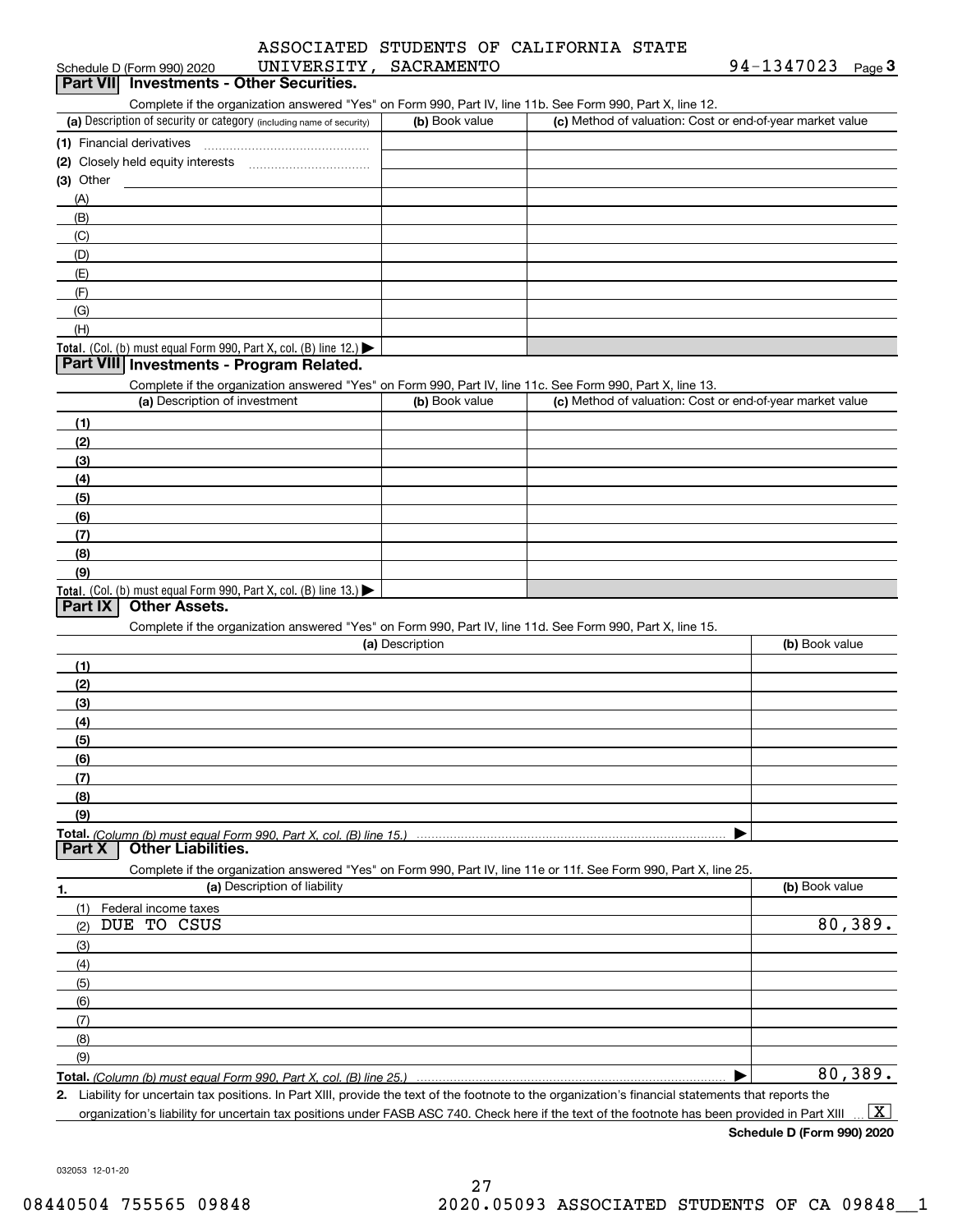|                    |          | ASSOCIATED STUDENTS OF CALIFORNIA STATE |  |
|--------------------|----------|-----------------------------------------|--|
| ****************** | $\alpha$ |                                         |  |

|    | UNIVERSITY, SACRAMENTO<br>Schedule D (Form 990) 2020                                                                                                                                                                                                       |                |                | 94-1347023<br>Page $4$ |
|----|------------------------------------------------------------------------------------------------------------------------------------------------------------------------------------------------------------------------------------------------------------|----------------|----------------|------------------------|
|    | Reconciliation of Revenue per Audited Financial Statements With Revenue per Return.<br><b>Part XI</b>                                                                                                                                                      |                |                |                        |
|    | Complete if the organization answered "Yes" on Form 990, Part IV, line 12a.                                                                                                                                                                                |                |                |                        |
| 1  | Total revenue, gains, and other support per audited financial statements                                                                                                                                                                                   |                | $\blacksquare$ | 8,069,770.             |
| 2  | Amounts included on line 1 but not on Form 990, Part VIII, line 12:                                                                                                                                                                                        |                |                |                        |
| a  | Net unrealized gains (losses) on investments [11] matter contracts and the unrealized gains (losses) on investments                                                                                                                                        | 2a             |                |                        |
| b  |                                                                                                                                                                                                                                                            | 2 <sub>b</sub> |                |                        |
| C  | Recoveries of prior year grants [11,111] [11] Recoveries of prior year grants [11] [11] [12] [12] [12] [12] [1                                                                                                                                             | 2c             |                |                        |
| d  | Other (Describe in Part XIII.) <b>2006</b> 2007 2010 2010 2010 2010 2011 2012 2013 2014 2015 2016 2017 2018 2019 2016 2016 2017 2018 2019 2016 2017 2018 2019 2016 2017 2018 2019 2018 2019 2016 2017 2018 2019 2019 2019 2018 2019                        | 2d             |                |                        |
| e  | Add lines 2a through 2d                                                                                                                                                                                                                                    |                | 2е             | 0.                     |
| 3  |                                                                                                                                                                                                                                                            |                | $\overline{3}$ | 8,069,770.             |
| 4  | Amounts included on Form 990. Part VIII. line 12, but not on line 1:                                                                                                                                                                                       |                |                |                        |
| a  | Investment expenses not included on Form 990, Part VIII, line 7b [111] [11] Investment expenses not included on Form 990, Part VIII, line 7b                                                                                                               | 4a             |                |                        |
| b  | Other (Describe in Part XIII.) <b>Construction Contract Construction</b> Chern Construction Construction Construction                                                                                                                                      | 4 <sub>b</sub> |                |                        |
|    | Add lines 4a and 4b                                                                                                                                                                                                                                        |                | 4с             | 0.                     |
|    |                                                                                                                                                                                                                                                            |                |                |                        |
| 5  |                                                                                                                                                                                                                                                            |                | 5              | 8,069,770.             |
|    | Part XII   Reconciliation of Expenses per Audited Financial Statements With Expenses per Return.                                                                                                                                                           |                |                |                        |
|    | Complete if the organization answered "Yes" on Form 990, Part IV, line 12a.                                                                                                                                                                                |                |                |                        |
| 1. |                                                                                                                                                                                                                                                            |                | $\blacksquare$ | 8, 155, 025.           |
| 2  | Amounts included on line 1 but not on Form 990, Part IX, line 25:                                                                                                                                                                                          |                |                |                        |
| a  |                                                                                                                                                                                                                                                            | 2a             |                |                        |
| b  | Prior year adjustments manufactured and control and control and control and control and prior year adjustments                                                                                                                                             | 2 <sub>b</sub> |                |                        |
| с  |                                                                                                                                                                                                                                                            | 2c             |                |                        |
|    | Other (Describe in Part XIII.) (Contract and the contract of the contract of the contract of the contract of the contract of the contract of the contract of the contract of the contract of the contract of the contract of t                             | 2d             |                |                        |
| e  |                                                                                                                                                                                                                                                            |                | <b>2e</b>      |                        |
| 3  | Add lines 2a through 2d <b>contained a contained a contained a contained a</b> contained a contact the state of the state of the state of the state of the state of the state of the state of the state of the state of the state o                        |                | 3              | 8,155,025.             |
| 4  | Amounts included on Form 990, Part IX, line 25, but not on line 1:                                                                                                                                                                                         |                |                |                        |
| a  |                                                                                                                                                                                                                                                            | 4a             |                |                        |
|    |                                                                                                                                                                                                                                                            | 4 <sub>b</sub> |                |                        |
|    | Other (Describe in Part XIII.) <b>2000</b> 2000 2010 2010 2010 2010 2011 2012 2013 2014 2014 2015 2016 2017 2018 2019 2016 2017 2018 2019 2016 2017 2018 2019 2016 2017 2018 2019 2018 2019 2019 2016 2017 2018 2019 2018 2019 2019<br>Add lines 4a and 4b |                | 4c             | 0.                     |
| 5. |                                                                                                                                                                                                                                                            |                | 5              | 8, 155, 025.           |

Provide the descriptions required for Part II, lines 3, 5, and 9; Part III, lines 1a and 4; Part IV, lines 1b and 2b; Part V, line 4; Part X, line 2; Part XI, lines 2d and 4b; and Part XII, lines 2d and 4b. Also complete this part to provide any additional information.

#### PART IV, LINE 2B:

ASI ACTS AS A COLLECTING AND DISBURSING AGENCY FOR SEVERAL SACRAMENTO

STATE ORGANIZATIONS AND DEPARTMENTS. FUNDS HELD FOR CAMPUS ORGANIZATIONS

ARE RELATED TO DEPOSITS RECEIVED FROM THESE ORGANIZATIONS AND DEPARTMENTS.

#### AS A SERVICE TO SACRAMENTO STATE AFFILIATED STUDENT ORGANIZATIONS AND

PROGRAMS, ASI ALSO ACTS AS A COLLECTING AND DISBURSING AGENCY FOR OVER 409

28

#### STUDENT ORGANIZATIONS.

PART X, LINE 2:

#### ASI FOLLOWS ASC TOPIC 740-10-25, ACCOUNTING FOR UNCERTAINTY IN INCOME

TAXES. THIS STANDARD CLARIFIES THE ACCOUNTING FOR UNCERTAINTY IN TAX

032054 12-01-20

**Schedule D (Form 990) 2020**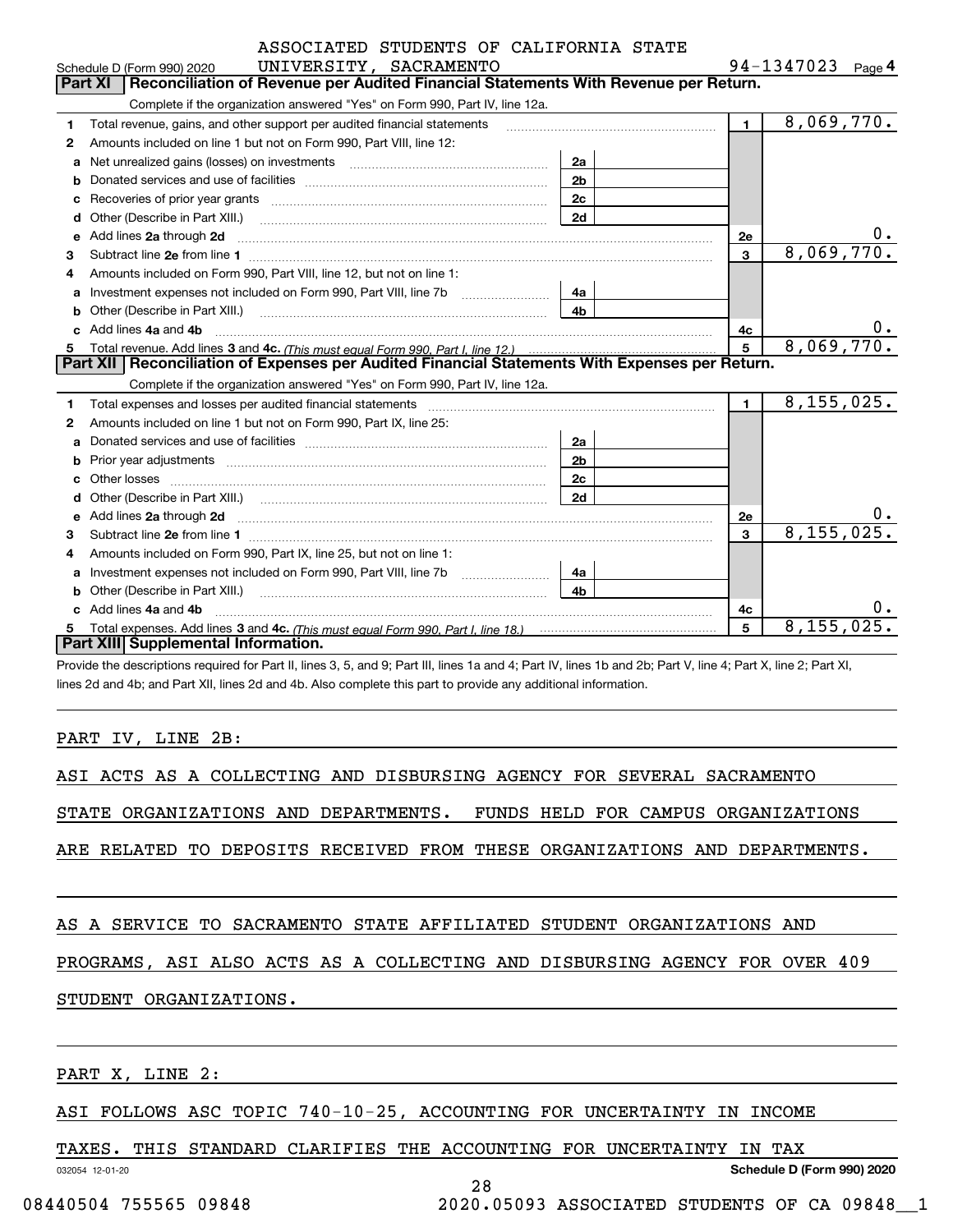| ASSOCIATED STUDENTS OF CALIFORNIA STATE                                                                                     |
|-----------------------------------------------------------------------------------------------------------------------------|
| 94-1347023 Page 5<br>UNIVERSITY, SACRAMENTO<br>Schedule D (Form 990) 2020<br>Part XIII Supplemental Information (continued) |
|                                                                                                                             |
| POSITIONS TAKEN, OR EXPECTED TO BE TAKEN, IN A TAX RETURN, INCLUDING                                                        |
| ISSUES RELATING TO FINANCIAL STATEMENT RECOGNITION AND MEASUREMENT. THIS                                                    |
| STANDARD PROVIDES THAT THE TAX EFFECTS FROM AN UNCERTAIN TAX POSITION CAN                                                   |
| BE RECOGNIZED IN THE FINANCIAL STATEMENTS ONLY IF THE POSITION IS "MORE                                                     |
| LIKELY THAN NOT" TO BE SUSTAINED IF THE POSITION WERE TO BE CHALLENGED BY                                                   |
| A TAXING AUTHORITY. THE STANDARD ALSO PROVIDES GUIDANCE ON MEASUREMENT,                                                     |
| CLASSIFICATION, INTEREST AND PENALTIES, AND DISCLOSURE. ASI'S PRACTICE IS                                                   |
| TO RECOGNIZE INTEREST AND PENALTIES, IF ANY, RELATED TO UNCERTAIN TAX                                                       |
| POSITIONS IN TAX EXPENSE. ASI FILES EXEMPT ORGANIZATION RETURNS IN THE                                                      |
| U.S. FEDERAL AND CALIFORNIA JURISDICTIONS. THE FEDERAL RETURNS FOR TAX                                                      |
| YEARS 2016 AND BEYOND, AND THE CALIFORNIA RETURNS FOR 2015 AND BEYOND,                                                      |
| REMAIN SUBJECT TO EXAMINATION BY THE TAXING AUTHORITIES. ASI HAS PROCESSES                                                  |
| PRESENTLY IN PLACE TO ENSURE THE MAINTENANCE OF ITS TAX-EXEMPT STATUS; ITS                                                  |
| GROUP EXEMPTION; TO IDENTIFY AND REPORT UNRELATED BUSINESS INCOME; TO                                                       |
| DETERMINE ITS FILING AND TAX OBLIGATIONS IN JURISDICTIONS FOR WHICH IT HAS                                                  |
| NEXUS; AND TO IDENTIFY AND EVALUATE OTHER MATTERS THAT MAY BE CONSIDERED                                                    |
| TAX POSITIONS. ASI HAS DETERMINED THAT THERE IS NO IMPACT ON THE                                                            |
| ACCOMPANYING FINANCIAL STATEMENTS RELATED TO THIS STANDARD. THERE WERE NO                                                   |
| UNCERTAIN TAX POSITIONS IDENTIFIED OR RELATED INTEREST AND PENALTIES                                                        |
| RECORDED AS OF JUNE 30, 2021, AND ASI DOES NOT EXPECT THIS TO CHANGE                                                        |
| SIGNIFICANTLY OVER THE NEXT 12 MONTHS.                                                                                      |
|                                                                                                                             |

**Schedule D (Form 990) 2020**

032055 12-01-20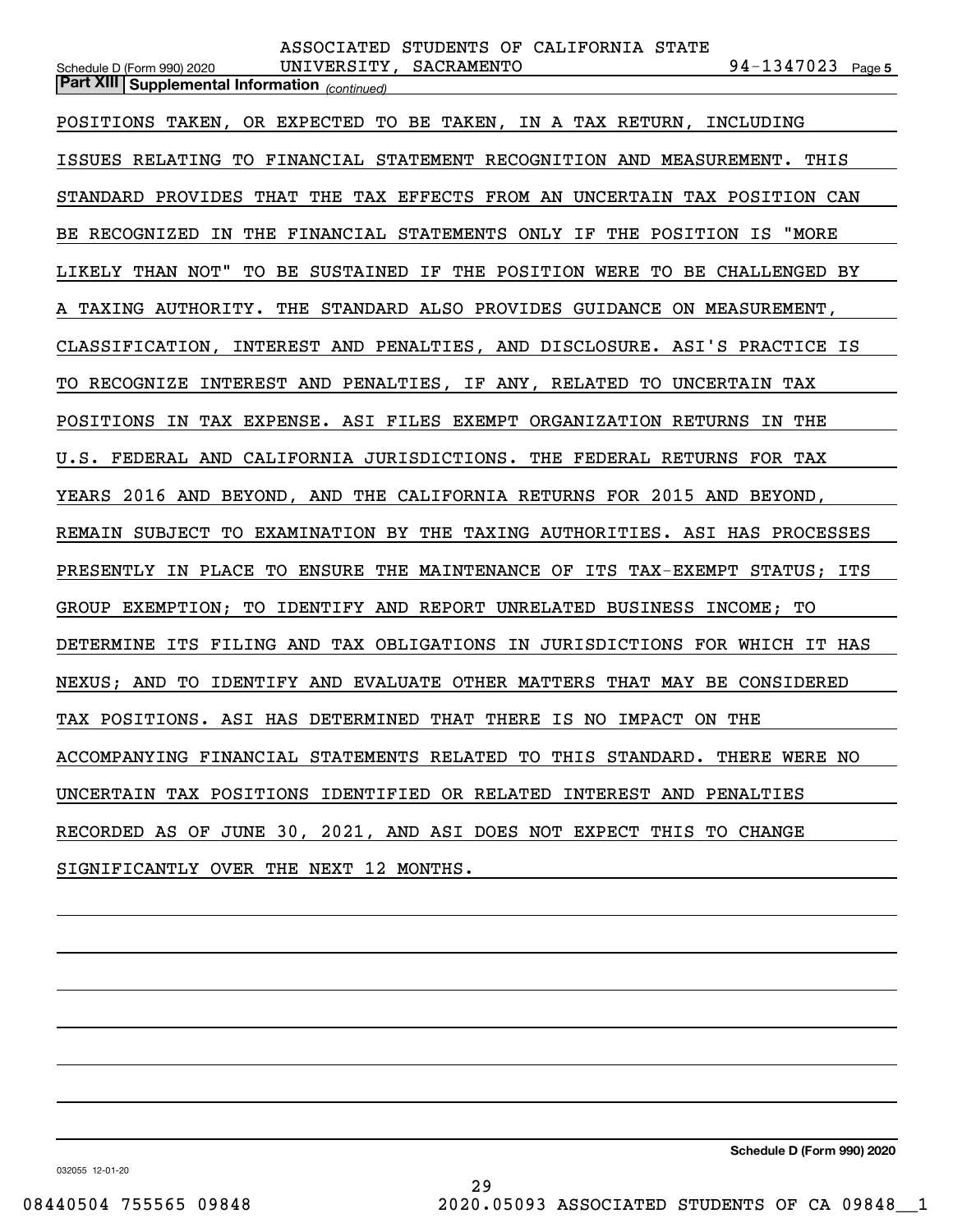| <b>SCHEDULE I</b><br>(Form 990)                                                      |                                                                                                                                                                                                                                                                                           |                        | <b>Grants and Other Assistance to Organizations,</b><br>Governments, and Individuals in the United States |                                                                              |                                         |                                                                |                                          | OMB No. 1545-0047                                                            |
|--------------------------------------------------------------------------------------|-------------------------------------------------------------------------------------------------------------------------------------------------------------------------------------------------------------------------------------------------------------------------------------------|------------------------|-----------------------------------------------------------------------------------------------------------|------------------------------------------------------------------------------|-----------------------------------------|----------------------------------------------------------------|------------------------------------------|------------------------------------------------------------------------------|
| Department of the Treasury<br>Internal Revenue Service                               |                                                                                                                                                                                                                                                                                           |                        | Complete if the organization answered "Yes" on Form 990, Part IV, line 21 or 22.                          | Attach to Form 990.<br>Go to www.irs.gov/Form990 for the latest information. |                                         |                                                                |                                          | 2020<br><b>Open to Public</b><br>Inspection                                  |
| Name of the organization                                                             |                                                                                                                                                                                                                                                                                           | UNIVERSITY, SACRAMENTO | ASSOCIATED STUDENTS OF CALIFORNIA STATE                                                                   |                                                                              |                                         |                                                                |                                          | <b>Employer identification number</b><br>94-1347023                          |
| Part I                                                                               | <b>General Information on Grants and Assistance</b>                                                                                                                                                                                                                                       |                        |                                                                                                           |                                                                              |                                         |                                                                |                                          |                                                                              |
| $\mathbf 1$<br>$\mathbf{2}$                                                          | Does the organization maintain records to substantiate the amount of the grants or assistance, the grantees' eligibility for the grants or assistance, and the selection<br>Describe in Part IV the organization's procedures for monitoring the use of grant funds in the United States. |                        |                                                                                                           |                                                                              |                                         |                                                                |                                          | $\boxed{\text{X}}$ Yes<br>⊿ No                                               |
| Part II                                                                              | Grants and Other Assistance to Domestic Organizations and Domestic Governments. Complete if the organization answered "Yes" on Form 990, Part IV, line 21, for any                                                                                                                        |                        |                                                                                                           |                                                                              |                                         |                                                                |                                          |                                                                              |
|                                                                                      | recipient that received more than \$5,000. Part II can be duplicated if additional space is needed.<br>1 (a) Name and address of organization<br>or government                                                                                                                            | $(b)$ EIN              | (c) IRC section<br>(if applicable)                                                                        | (d) Amount of<br>cash grant                                                  | (e) Amount of<br>non-cash<br>assistance | (f) Method of<br>valuation (book,<br>FMV, appraisal,<br>other) | (g) Description of<br>noncash assistance | (h) Purpose of grant<br>or assistance                                        |
| CALIFORNIA STATE UNIVERSITY,<br>SACRAMENTO - 6000 J STREET -<br>SACRAMENTO, CA 95819 |                                                                                                                                                                                                                                                                                           | $68 - 0365325$ 115(1)  |                                                                                                           | 409,497.                                                                     | 0.                                      |                                                                |                                          | PROVIDED SUPPORT FOR<br>VARIOUS STUDENT PROGRAMS<br>AND ACTIVITIES ON CAMPUS |
|                                                                                      |                                                                                                                                                                                                                                                                                           |                        |                                                                                                           |                                                                              |                                         |                                                                |                                          |                                                                              |
|                                                                                      |                                                                                                                                                                                                                                                                                           |                        |                                                                                                           |                                                                              |                                         |                                                                |                                          |                                                                              |
|                                                                                      |                                                                                                                                                                                                                                                                                           |                        |                                                                                                           |                                                                              |                                         |                                                                |                                          |                                                                              |
|                                                                                      |                                                                                                                                                                                                                                                                                           |                        |                                                                                                           |                                                                              |                                         |                                                                |                                          |                                                                              |
|                                                                                      |                                                                                                                                                                                                                                                                                           |                        |                                                                                                           |                                                                              |                                         |                                                                |                                          |                                                                              |
| $\mathbf{2}$<br>3                                                                    | UIA Des Denamirads Dedication Act Nation and the Instructions for Form 000                                                                                                                                                                                                                |                        |                                                                                                           |                                                                              |                                         |                                                                |                                          | $\overline{1}$ .<br>Calconials I (Famo<br>0.001000                           |

**For Paperwork Reduction Act Notice, see the Instructions for Form 990. Schedule I (Form 990) 2020** LHA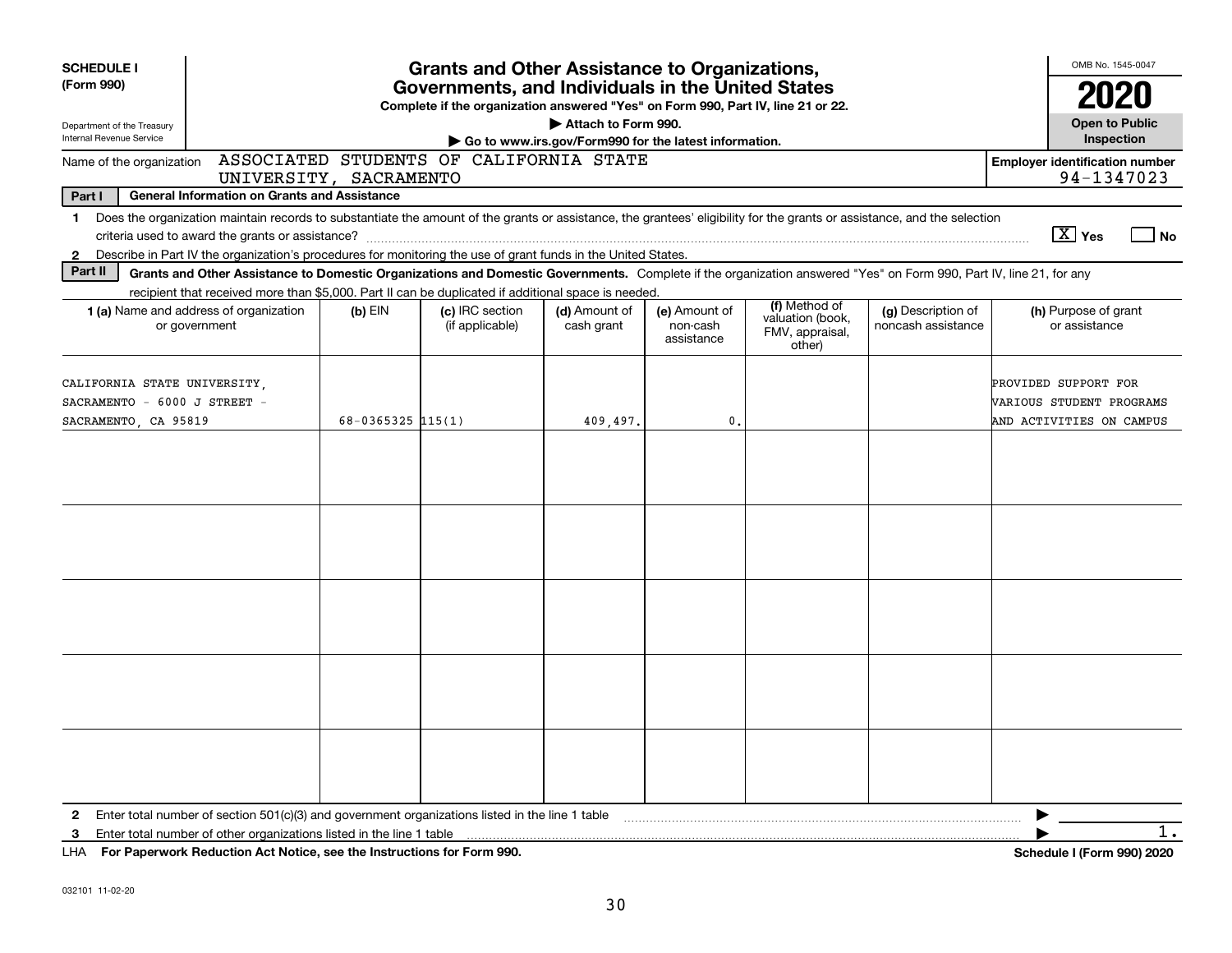#### Schedule I (Form 990) 2020 UNIVERSITY, SACRAMENTO 9 4-1347023 Page

**2**

**Part III | Grants and Other Assistance to Domestic Individuals. Complete if the organization answered "Yes" on Form 990, Part IV, line 22.** Part III can be duplicated if additional space is needed.

| (b) Number of<br>recipients | (c) Amount of<br>cash grant | cash assistance | (e) Method of valuation<br>(book, FMV, appraisal, other) | (f) Description of noncash assistance |
|-----------------------------|-----------------------------|-----------------|----------------------------------------------------------|---------------------------------------|
|                             |                             |                 |                                                          |                                       |
|                             |                             | 0.              |                                                          |                                       |
|                             |                             |                 |                                                          |                                       |
|                             |                             |                 |                                                          |                                       |
|                             |                             |                 |                                                          |                                       |
|                             |                             |                 |                                                          |                                       |
|                             |                             |                 |                                                          |                                       |
|                             |                             |                 |                                                          |                                       |
|                             |                             |                 |                                                          |                                       |
|                             |                             |                 |                                                          |                                       |
|                             |                             | 175             | 252, 254.                                                | (d) Amount of non-                    |

Part IV | Supplemental Information. Provide the information required in Part I, line 2; Part III, column (b); and any other additional information.

PART I, LINE 2:

ASI CREATES THE FUNDING GUIDELINES AND THE SELECTION CRITERIA WHICH

INCLUDES ELIGIBILITY CRITERIA. ASI MONITORS BUDGET TO ACTUAL ACTIVITY FOR

EACH GRANT RECIPIENT.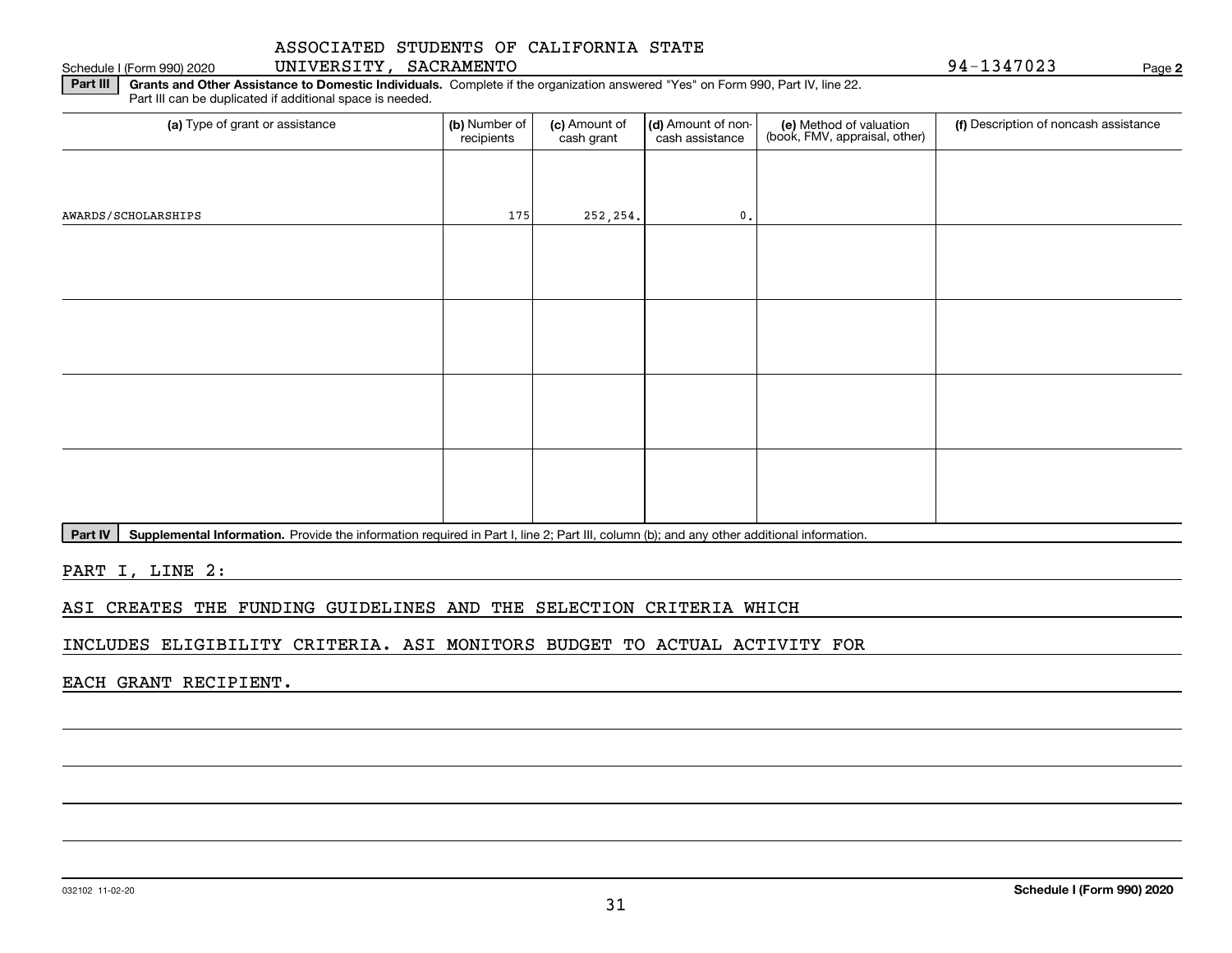| <b>SCHEDULE J</b>                                                                                                                | <b>Compensation Information</b>                                                                                                                                                                                                      |  | OMB No. 1545-0047          |     |                         |  |  |  |  |
|----------------------------------------------------------------------------------------------------------------------------------|--------------------------------------------------------------------------------------------------------------------------------------------------------------------------------------------------------------------------------------|--|----------------------------|-----|-------------------------|--|--|--|--|
| (Form 990)                                                                                                                       | For certain Officers, Directors, Trustees, Key Employees, and Highest                                                                                                                                                                |  |                            |     |                         |  |  |  |  |
| <b>Compensated Employees</b>                                                                                                     |                                                                                                                                                                                                                                      |  |                            |     |                         |  |  |  |  |
| Complete if the organization answered "Yes" on Form 990, Part IV, line 23.<br><b>Open to Public</b><br>Attach to Form 990.       |                                                                                                                                                                                                                                      |  |                            |     |                         |  |  |  |  |
| Department of the Treasury<br>Go to www.irs.gov/Form990 for instructions and the latest information.<br>Internal Revenue Service |                                                                                                                                                                                                                                      |  |                            |     |                         |  |  |  |  |
|                                                                                                                                  | <b>Employer identification number</b><br>ASSOCIATED STUDENTS OF CALIFORNIA STATE<br>Name of the organization                                                                                                                         |  |                            |     |                         |  |  |  |  |
|                                                                                                                                  | UNIVERSITY, SACRAMENTO                                                                                                                                                                                                               |  | 94-1347023                 |     |                         |  |  |  |  |
| Part I                                                                                                                           | <b>Questions Regarding Compensation</b>                                                                                                                                                                                              |  |                            |     |                         |  |  |  |  |
|                                                                                                                                  |                                                                                                                                                                                                                                      |  |                            | Yes | No                      |  |  |  |  |
|                                                                                                                                  | <b>1a</b> Check the appropriate box(es) if the organization provided any of the following to or for a person listed on Form 990,                                                                                                     |  |                            |     |                         |  |  |  |  |
|                                                                                                                                  | Part VII, Section A, line 1a. Complete Part III to provide any relevant information regarding these items.                                                                                                                           |  |                            |     |                         |  |  |  |  |
|                                                                                                                                  | First-class or charter travel<br>Housing allowance or residence for personal use                                                                                                                                                     |  |                            |     |                         |  |  |  |  |
| Travel for companions                                                                                                            | Payments for business use of personal residence                                                                                                                                                                                      |  |                            |     |                         |  |  |  |  |
|                                                                                                                                  | Tax indemnification and gross-up payments<br>Health or social club dues or initiation fees                                                                                                                                           |  |                            |     |                         |  |  |  |  |
|                                                                                                                                  | Discretionary spending account<br>Personal services (such as maid, chauffeur, chef)                                                                                                                                                  |  |                            |     |                         |  |  |  |  |
|                                                                                                                                  |                                                                                                                                                                                                                                      |  |                            |     |                         |  |  |  |  |
|                                                                                                                                  | <b>b</b> If any of the boxes on line 1a are checked, did the organization follow a written policy regarding payment or                                                                                                               |  |                            |     |                         |  |  |  |  |
|                                                                                                                                  | reimbursement or provision of all of the expenses described above? If "No," complete Part III to explain                                                                                                                             |  | 1b                         |     |                         |  |  |  |  |
| 2                                                                                                                                | Did the organization require substantiation prior to reimbursing or allowing expenses incurred by all directors,                                                                                                                     |  |                            |     |                         |  |  |  |  |
|                                                                                                                                  |                                                                                                                                                                                                                                      |  | $\mathbf{2}$               |     |                         |  |  |  |  |
|                                                                                                                                  |                                                                                                                                                                                                                                      |  |                            |     |                         |  |  |  |  |
| З                                                                                                                                | Indicate which, if any, of the following the organization used to establish the compensation of the organization's                                                                                                                   |  |                            |     |                         |  |  |  |  |
|                                                                                                                                  | CEO/Executive Director. Check all that apply. Do not check any boxes for methods used by a related organization to                                                                                                                   |  |                            |     |                         |  |  |  |  |
|                                                                                                                                  | establish compensation of the CEO/Executive Director, but explain in Part III.                                                                                                                                                       |  |                            |     |                         |  |  |  |  |
| Compensation committee                                                                                                           | Written employment contract                                                                                                                                                                                                          |  |                            |     |                         |  |  |  |  |
|                                                                                                                                  | Compensation survey or study<br>Independent compensation consultant                                                                                                                                                                  |  |                            |     |                         |  |  |  |  |
|                                                                                                                                  | Form 990 of other organizations<br>Approval by the board or compensation committee                                                                                                                                                   |  |                            |     |                         |  |  |  |  |
|                                                                                                                                  |                                                                                                                                                                                                                                      |  |                            |     |                         |  |  |  |  |
|                                                                                                                                  | During the year, did any person listed on Form 990, Part VII, Section A, line 1a, with respect to the filing                                                                                                                         |  |                            |     |                         |  |  |  |  |
|                                                                                                                                  | organization or a related organization:                                                                                                                                                                                              |  |                            |     |                         |  |  |  |  |
|                                                                                                                                  | Receive a severance payment or change-of-control payment?                                                                                                                                                                            |  | 4a                         |     | x                       |  |  |  |  |
| b                                                                                                                                | Participate in or receive payment from a supplemental nonqualified retirement plan?                                                                                                                                                  |  |                            |     |                         |  |  |  |  |
| с                                                                                                                                | Participate in or receive payment from an equity-based compensation arrangement?                                                                                                                                                     |  | 4c                         |     | $\overline{\mathbf{x}}$ |  |  |  |  |
| If "Yes" to any of lines 4a-c, list the persons and provide the applicable amounts for each item in Part III.                    |                                                                                                                                                                                                                                      |  |                            |     |                         |  |  |  |  |
|                                                                                                                                  |                                                                                                                                                                                                                                      |  |                            |     |                         |  |  |  |  |
|                                                                                                                                  | Only section 501(c)(3), 501(c)(4), and 501(c)(29) organizations must complete lines 5-9.                                                                                                                                             |  |                            |     |                         |  |  |  |  |
| 5.                                                                                                                               | For persons listed on Form 990, Part VII, Section A, line 1a, did the organization pay or accrue any compensation                                                                                                                    |  |                            |     |                         |  |  |  |  |
| contingent on the revenues of:                                                                                                   |                                                                                                                                                                                                                                      |  |                            |     |                         |  |  |  |  |
|                                                                                                                                  | a The organization? <b>Entitled Strategies and Strategies and Strategies and Strategies and Strategies and Strategies and Strategies and Strategies and Strategies and Strategies and Strategies and Strategies and Strategies a</b> |  | 5a                         |     | <u>x</u>                |  |  |  |  |
|                                                                                                                                  |                                                                                                                                                                                                                                      |  | 5b                         |     | $\overline{\mathbf{x}}$ |  |  |  |  |
|                                                                                                                                  | If "Yes" on line 5a or 5b, describe in Part III.                                                                                                                                                                                     |  |                            |     |                         |  |  |  |  |
| 6.                                                                                                                               | For persons listed on Form 990, Part VII, Section A, line 1a, did the organization pay or accrue any compensation                                                                                                                    |  |                            |     |                         |  |  |  |  |
| contingent on the net earnings of:                                                                                               |                                                                                                                                                                                                                                      |  |                            |     |                         |  |  |  |  |
|                                                                                                                                  |                                                                                                                                                                                                                                      |  | 6a                         |     | <u>x</u>                |  |  |  |  |
|                                                                                                                                  |                                                                                                                                                                                                                                      |  | 6b                         |     | $\overline{\mathbf{x}}$ |  |  |  |  |
|                                                                                                                                  | If "Yes" on line 6a or 6b, describe in Part III.                                                                                                                                                                                     |  |                            |     |                         |  |  |  |  |
|                                                                                                                                  | 7 For persons listed on Form 990, Part VII, Section A, line 1a, did the organization provide any nonfixed payments                                                                                                                   |  |                            |     |                         |  |  |  |  |
|                                                                                                                                  |                                                                                                                                                                                                                                      |  | 7                          |     | х                       |  |  |  |  |
| 8                                                                                                                                | Were any amounts reported on Form 990, Part VII, paid or accrued pursuant to a contract that was subject to the                                                                                                                      |  |                            |     |                         |  |  |  |  |
|                                                                                                                                  |                                                                                                                                                                                                                                      |  | 8                          |     | х                       |  |  |  |  |
| 9                                                                                                                                | If "Yes" on line 8, did the organization also follow the rebuttable presumption procedure described in                                                                                                                               |  |                            |     |                         |  |  |  |  |
|                                                                                                                                  |                                                                                                                                                                                                                                      |  | 9                          |     |                         |  |  |  |  |
|                                                                                                                                  | LHA For Paperwork Reduction Act Notice, see the Instructions for Form 990.                                                                                                                                                           |  | Schedule J (Form 990) 2020 |     |                         |  |  |  |  |
|                                                                                                                                  |                                                                                                                                                                                                                                      |  |                            |     |                         |  |  |  |  |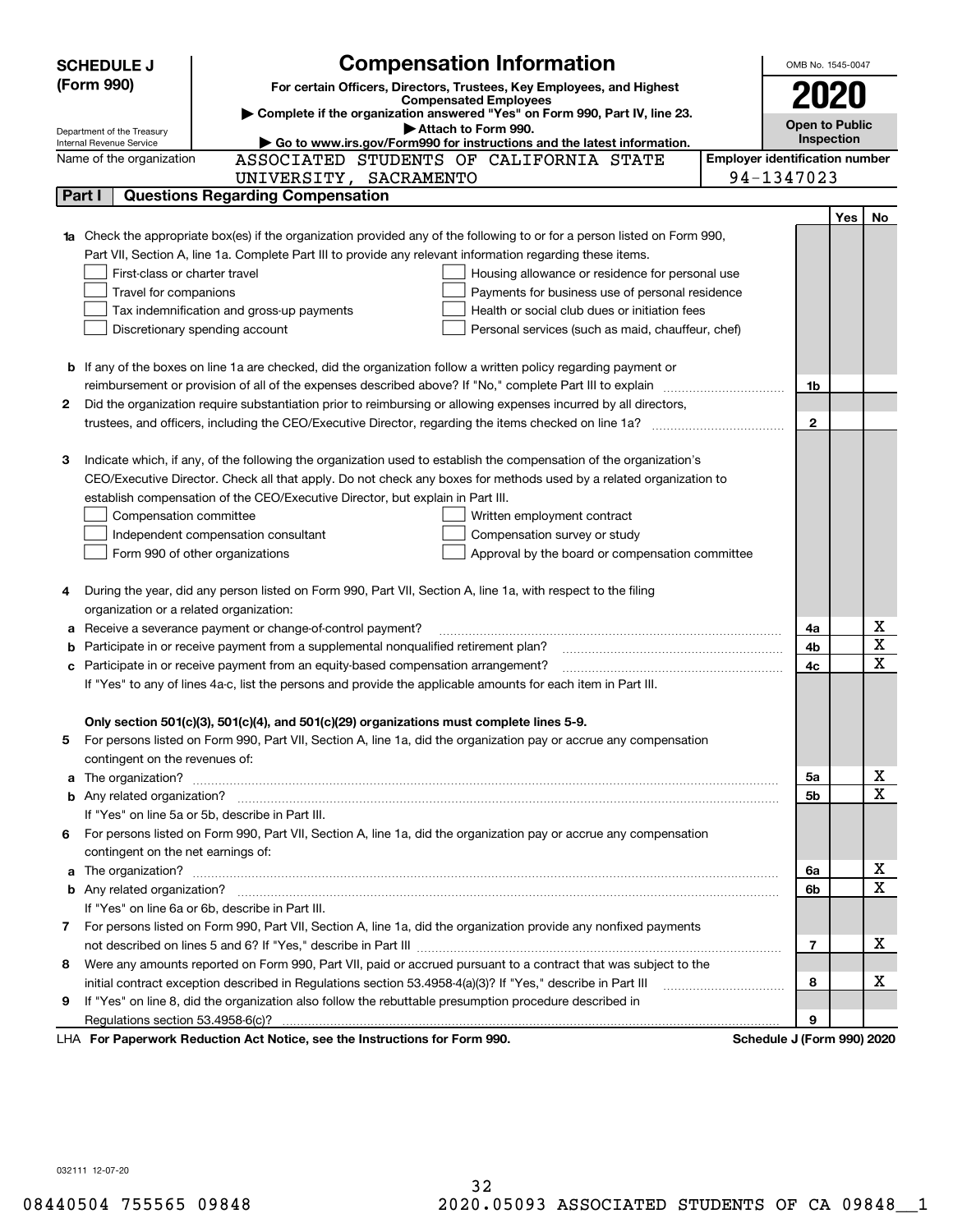#### UNIVERSITY, SACRAMENTO

94-1347023

**2**

## Schedule J (Form 990) 2020 UNLVERSITY,SACRAMENTO<br>Part II | Officers, Directors, Trustees, Key Employees, and Highest Compensated Employees. Use duplicate copies if additional space is needed.

For each individual whose compensation must be reported on Schedule J, report compensation from the organization on row (i) and from related organizations, described in the instructions, on row (ii). Do not list any individuals that aren't listed on Form 990, Part VII.

**Note:**  The sum of columns (B)(i)-(iii) for each listed individual must equal the total amount of Form 990, Part VII, Section A, line 1a, applicable column (D) and (E) amounts for that individual.

|                            |      |                          | (B) Breakdown of W-2 and/or 1099-MISC compensation |                                           | (C) Retirement and<br>other deferred | (D) Nontaxable<br>benefits | (E) Total of columns<br>$(B)(i)-(D)$ | (F) Compensation<br>in column (B)         |
|----------------------------|------|--------------------------|----------------------------------------------------|-------------------------------------------|--------------------------------------|----------------------------|--------------------------------------|-------------------------------------------|
| (A) Name and Title         |      | (i) Base<br>compensation | (ii) Bonus &<br>incentive<br>compensation          | (iii) Other<br>reportable<br>compensation | compensation                         |                            |                                      | reported as deferred<br>on prior Form 990 |
| <b>BILL MACRISS</b><br>(1) | (i)  | 0.                       | 0.                                                 | 0.                                        | 0.                                   | 0.                         | $\mathbf 0$ .                        | 0.                                        |
| AVP FOR STUDENT ENGAGEMENT | (ii) | 181, 290.                | 0.                                                 | $\overline{0}$ .                          | 54,697.                              | 24,728.                    | 260, 715.                            | $\overline{0}$ .                          |
| REGINA CURRY<br>(2)        | (i)  | 0.                       | 0.                                                 | 0.                                        | 0.                                   | 0.                         | $\mathbf 0$ .                        | 0.                                        |
| VP OF FINANCIAL SERVICES   | (ii) | 153,122.                 | 0.                                                 | 0.                                        | 45,891.                              | 18,826.                    | 217,839.                             | $\overline{0}$ .                          |
| MARK MONTALVO<br>(3)       | (i)  | $\overline{0}$ .         | $\overline{0}$ .                                   | $\overline{0}$ .                          | $\overline{0}$ .                     | $\overline{0}$ .           | $\overline{0}$ .                     | $\overline{0}$ .                          |
| ASI DFA DESIGNEE           | (ii) | 116,661.                 | $\overline{0}$ .                                   | $\overline{0}$ .                          | 34, 357.                             | 24, 713.                   | 175, 731.                            | $\overline{0}$ .                          |
| SANDRA GALLARDO<br>(4)     | (i)  | 125,822.                 | $\overline{0}$ .                                   | $\overline{0}$ .                          | 12,582.                              | 19,375.                    | 157,779.                             | $\overline{0}$ .                          |
| ASI EXECUTIVE DIRECTOR     | (ii) | $\overline{0}$ .         | $\overline{0}$ .                                   | $\overline{0}$ .                          | $\overline{0}$ .                     | $\overline{0}$ .           | $\overline{0}$ .                     | $\overline{0}$ .                          |
|                            | (i)  |                          |                                                    |                                           |                                      |                            |                                      |                                           |
|                            | (ii) |                          |                                                    |                                           |                                      |                            |                                      |                                           |
|                            | (i)  |                          |                                                    |                                           |                                      |                            |                                      |                                           |
|                            | (ii) |                          |                                                    |                                           |                                      |                            |                                      |                                           |
|                            | (i)  |                          |                                                    |                                           |                                      |                            |                                      |                                           |
|                            | (ii) |                          |                                                    |                                           |                                      |                            |                                      |                                           |
|                            | (i)  |                          |                                                    |                                           |                                      |                            |                                      |                                           |
|                            | (ii) |                          |                                                    |                                           |                                      |                            |                                      |                                           |
|                            | (i)  |                          |                                                    |                                           |                                      |                            |                                      |                                           |
|                            | (ii) |                          |                                                    |                                           |                                      |                            |                                      |                                           |
|                            | (i)  |                          |                                                    |                                           |                                      |                            |                                      |                                           |
|                            | (ii) |                          |                                                    |                                           |                                      |                            |                                      |                                           |
|                            | (i)  |                          |                                                    |                                           |                                      |                            |                                      |                                           |
|                            | (ii) |                          |                                                    |                                           |                                      |                            |                                      |                                           |
|                            | (i)  |                          |                                                    |                                           |                                      |                            |                                      |                                           |
|                            | (ii) |                          |                                                    |                                           |                                      |                            |                                      |                                           |
|                            | (i)  |                          |                                                    |                                           |                                      |                            |                                      |                                           |
|                            | (ii) |                          |                                                    |                                           |                                      |                            |                                      |                                           |
|                            | (i)  |                          |                                                    |                                           |                                      |                            |                                      |                                           |
|                            | (ii) |                          |                                                    |                                           |                                      |                            |                                      |                                           |
|                            | (i)  |                          |                                                    |                                           |                                      |                            |                                      |                                           |
|                            | (ii) |                          |                                                    |                                           |                                      |                            |                                      |                                           |
|                            | (i)  |                          |                                                    |                                           |                                      |                            |                                      |                                           |
|                            | (ii) |                          |                                                    |                                           |                                      |                            |                                      |                                           |

**Schedule J (Form 990) 2020**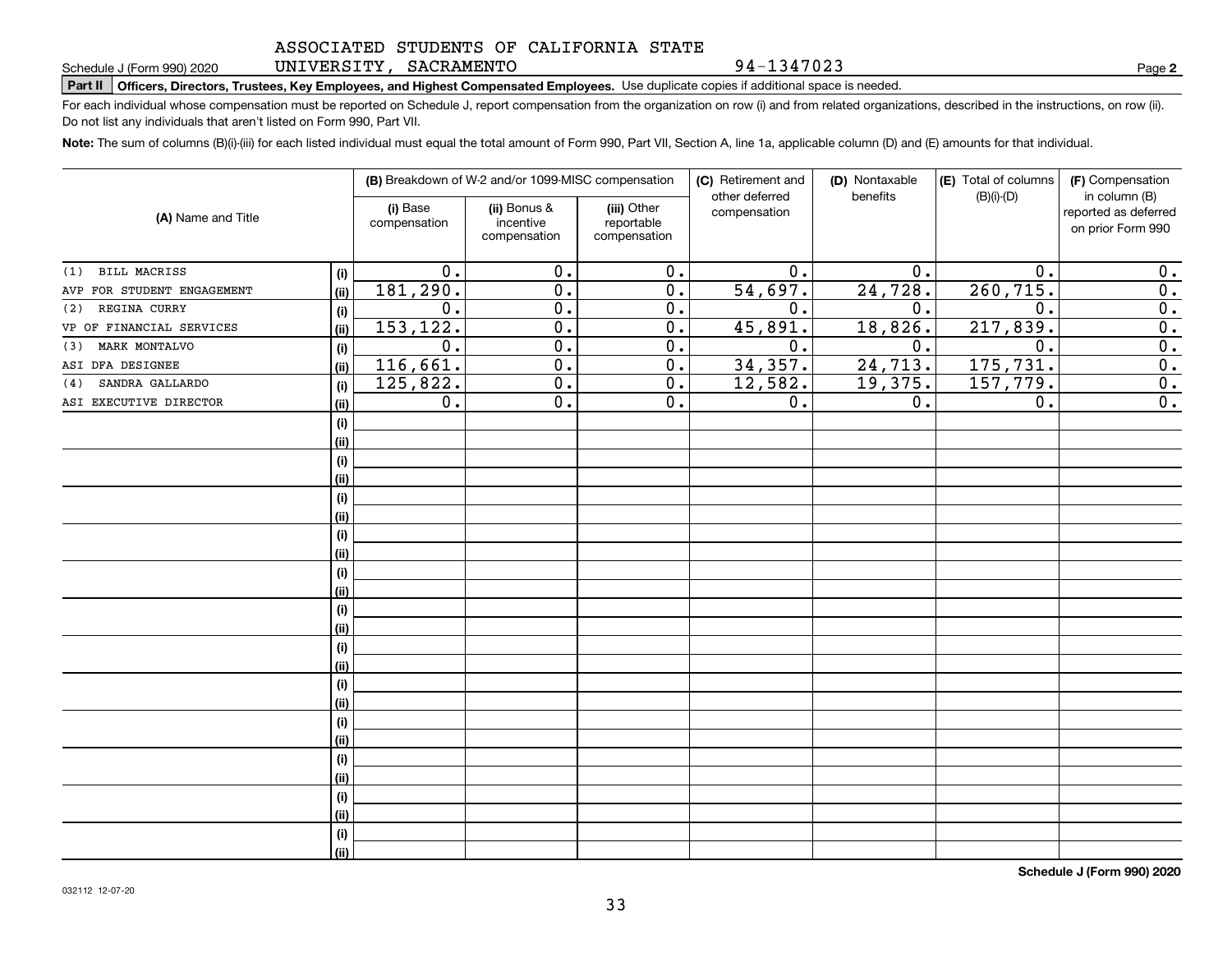**Part III Supplemental Information**

Schedule J (Form 990) 2020 UNIVERSITY, SACRAMENTO<br>
Part III Supplemental Information<br>
Provide the information, explanation, or descriptions required for Part I, lines 1a, 1b, 3, 4a, 4b, 4c, 5a, 5b, 6a, 6b, 7, and 8, and fo

FORM 990, PART VII, SECTION A, LINE 15

MARK MONTALVO, ASI DIRECTOR OF FINANCE AND ADMINISTRATION IS PAID (W2

REPORTED) DIRECTLY BY CSU, SACRAMENTO AS A STATE EMPLOYEE BUT IS

#### REIMBURSED BY THE ORGANIZATION FOR SERVICES PROVIDED TO THE

UNIVERSITY, SACRAMENTO

ORGANIZATION.

**Schedule J (Form 990) 2020**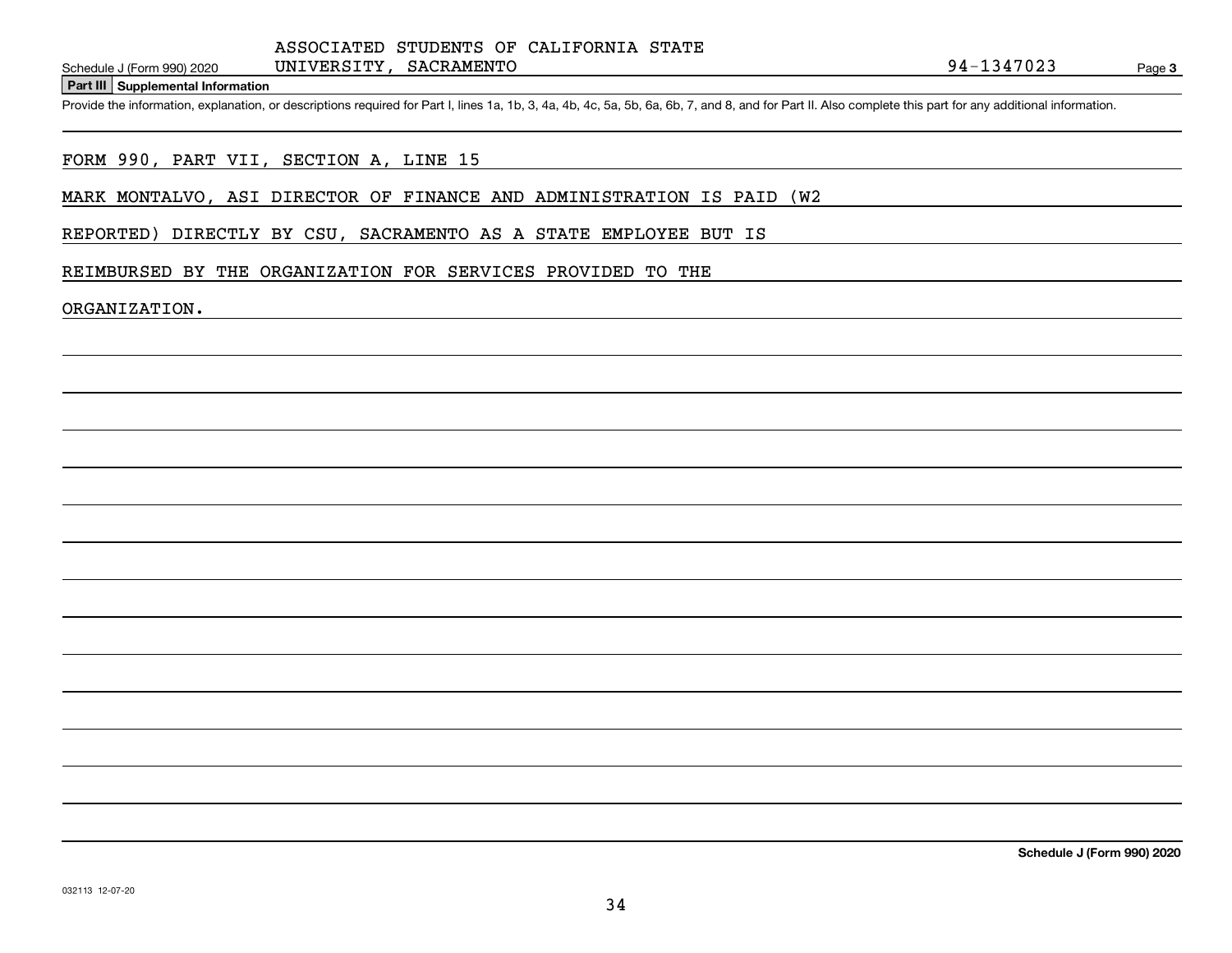Internal Revenue Service

Department of the Treasury **(Form 990 or 990-EZ)**

Name of the organization

**SCHEDULE O Supplemental Information to Form 990 or 990-EZ**

**Complete to provide information for responses to specific questions on Form 990 or 990-EZ or to provide any additional information. | Attach to Form 990 or 990-EZ. | Go to www.irs.gov/Form990 for the latest information.**



UNIVERSITY, SACRAMENTO 94-1347023

FORM 990, PART I, LINE 1, DESCRIPTION OF ORGANIZATION MISSION:

VARIOUS BUSINESS AND RECREATIONAL SERVICES, AND CAMPUS LIFE PROGRAMS TO

ASSOCIATED STUDENTS OF CALIFORNIA STATE

SACRAMENTO STATE AND COMMUNITY.

FORM 990, PART VI, SECTION A, LINE 6:

ALL REGULARLY ENROLLED STUDENTS OF SACRAMENTO STATE ARE MEMBERS OF THE

CORPORATION.

FORM 990, PART VI, SECTION A, LINE 7A:

MEMBERS OF THE STUDENT BODY ARE ENTITLED TO VOTE AT ELECTION.

FORM 990, PART VI, SECTION A, LINE 7B:

MEMBERS OF THE STUDENT BODY MAY REMOVE A DIRECTOR IF A PETITION IS

SUBMITTED BEARING THE SIGNATURES OF AT LEAST FIVE (5) PERCENT OF THE

MEMBERSHIP UNIT WHICH ELECTED A DIRECTOR, CALLING FOR THE REMOVAL OF SAID

DIRECTOR. THE OFFICE OF SAID DIRECTOR SHALL BE VACATED IF A MAJORITY OF

THOSE VOTING FAVOR REMOVAL, AND IF THE TOTAL NUMBER OF VOTES CAST IN FAVOR

OF REMOVAL IS EQUAL TO OR GREATER THAN THE NUMBER BY WHICH THE DIRECTOR WAS ELECTED.

FORM 990, PART VI, SECTION B, LINE 11B:

THE FORM 990 IS REVIEWED AND APPROVED BY THE DIRECTOR OF FINANCE BEFORE PRESENTING THE FINAL FORM 990 TO THE BOARD. A COPY OF THE FINAL VERSION OF THE FORM IS PROVIDED TO EACH VOTING MEMBER OF THE ORGANIZATION'S GOVERNING BODY BEFORE IT IS FILED.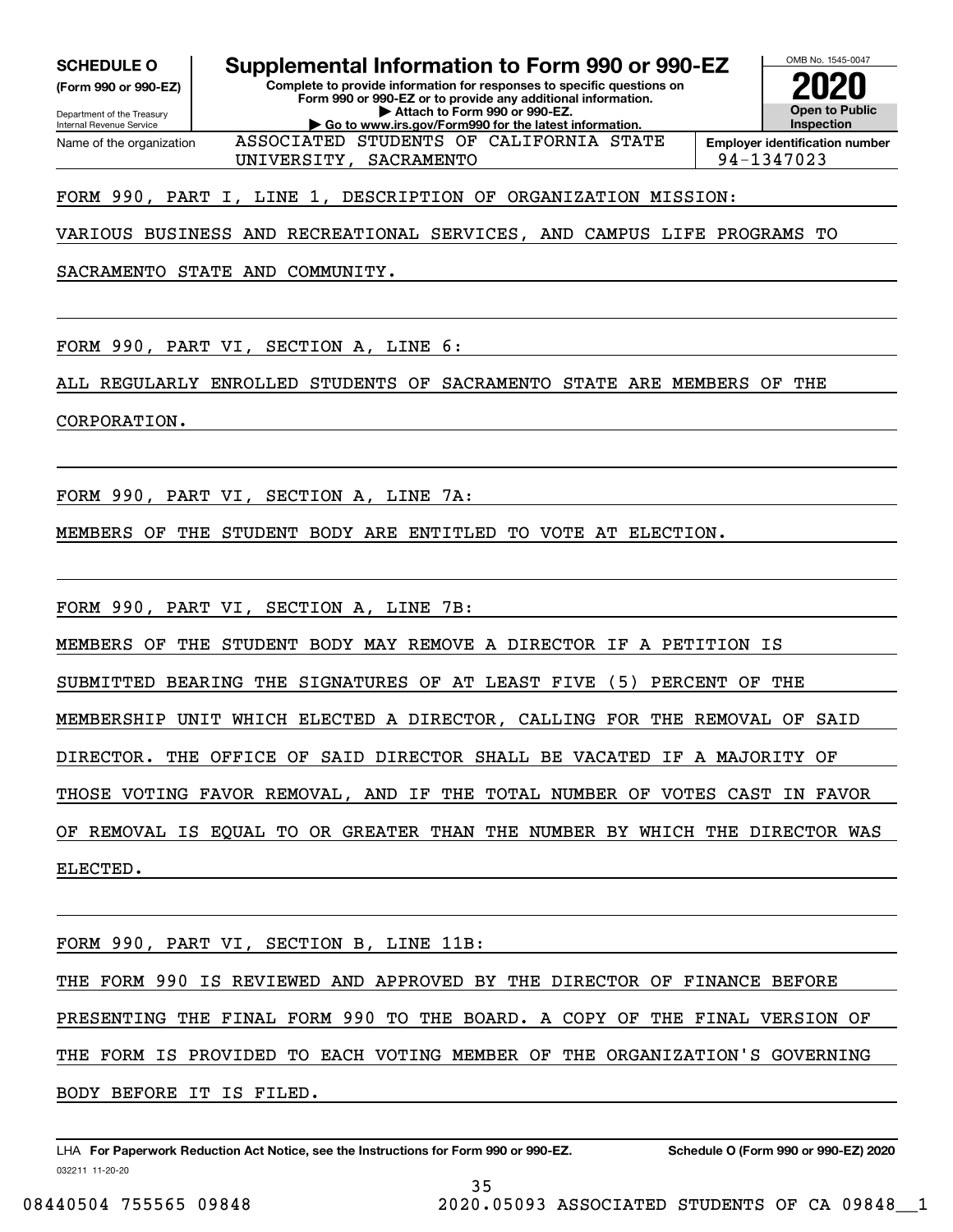| Schedule O (Form 990 or 990-EZ) 2020                                                             | Page 2                                              |
|--------------------------------------------------------------------------------------------------|-----------------------------------------------------|
| ASSOCIATED STUDENTS OF CALIFORNIA STATE<br>Name of the organization<br>UNIVERSITY,<br>SACRAMENTO | <b>Employer identification number</b><br>94-1347023 |
| FORM 990, PART VI, SECTION B, LINE 12C:                                                          |                                                     |
| INTEREST POLICY APPLIES TO ASI BOARD MEMBERS AND MANAGERS.<br>CONFLICT<br>OF<br>THE              |                                                     |
| EACH COVERED PERSON IS REQUIRED TO ACKNOWLEDGE, NOT LESS THAN ANNUALLY,                          |                                                     |
| SHE HAS READ AND IS IN<br>COMPLIANCE<br>WITH THE POLICY.<br>THAT HE<br>OR                        | EACH COVERED                                        |
| PERSON ANNUALLY WILL COMPLETE A CONFLICT OF INTEREST QUESTIONNAIRE PROVIDED                      |                                                     |
| BY ASI, AND UPDATE THE QUESTIONNAIRE AS NECESSARY TO REFLECT                                     | <b>CHANGES</b><br>DURING                            |
| THE YEAR. COMPLETED QUESTIONNAIRES ARE AVAILABLE FOR<br>THE COURSE<br>OF                         |                                                     |
| BY ANY BOARD MEMBER, THE ASI EXECUTIVE DIRECTOR<br>INSPECTION                                    | AND<br>MAY<br>BE                                    |
| REVIEWED BY ASI LEGAL COUNSEL.                                                                   |                                                     |

FORM 990, PART VI, SECTION B, LINE 15:

ASI'S EXECUTIVE DIRECTOR IS CONTRACTED BY THE ASSOCIATED STUDENTS BOARD OF

DIRECTORS FOR A PRESCRIBED TERM AND HAS OPTION FOR RENEWAL. THE LEVEL OF

COMPENSATION IS BASED ON COMPARABLE POSITIONS IN LIKE AUXILIARIES IN THE

CSU SYSTEM. ANY INCREASES IN COMPENSATION ARE BASED UPON ANNUAL

PERFORMANCE REVIEW AND MUST BE APPROVED BY ASI BOARD OF DIRECTORS AFTER

CONSULTATION WITH UNIVERSITY PRESIDENT.

THE REVIEW PROCESS WAS LAST UNDERTAKEN MAY 24, 2021

FORM 990, PART VI, SECTION C, LINE 19:

ALL GOVERNING DOCUMENTATION, CONFLICT OF INTEREST POLICY, AND AUDITED

FINANCIAL STATEMENTS ARE AVAILABLE UPON REQUEST.

032212 11-20-20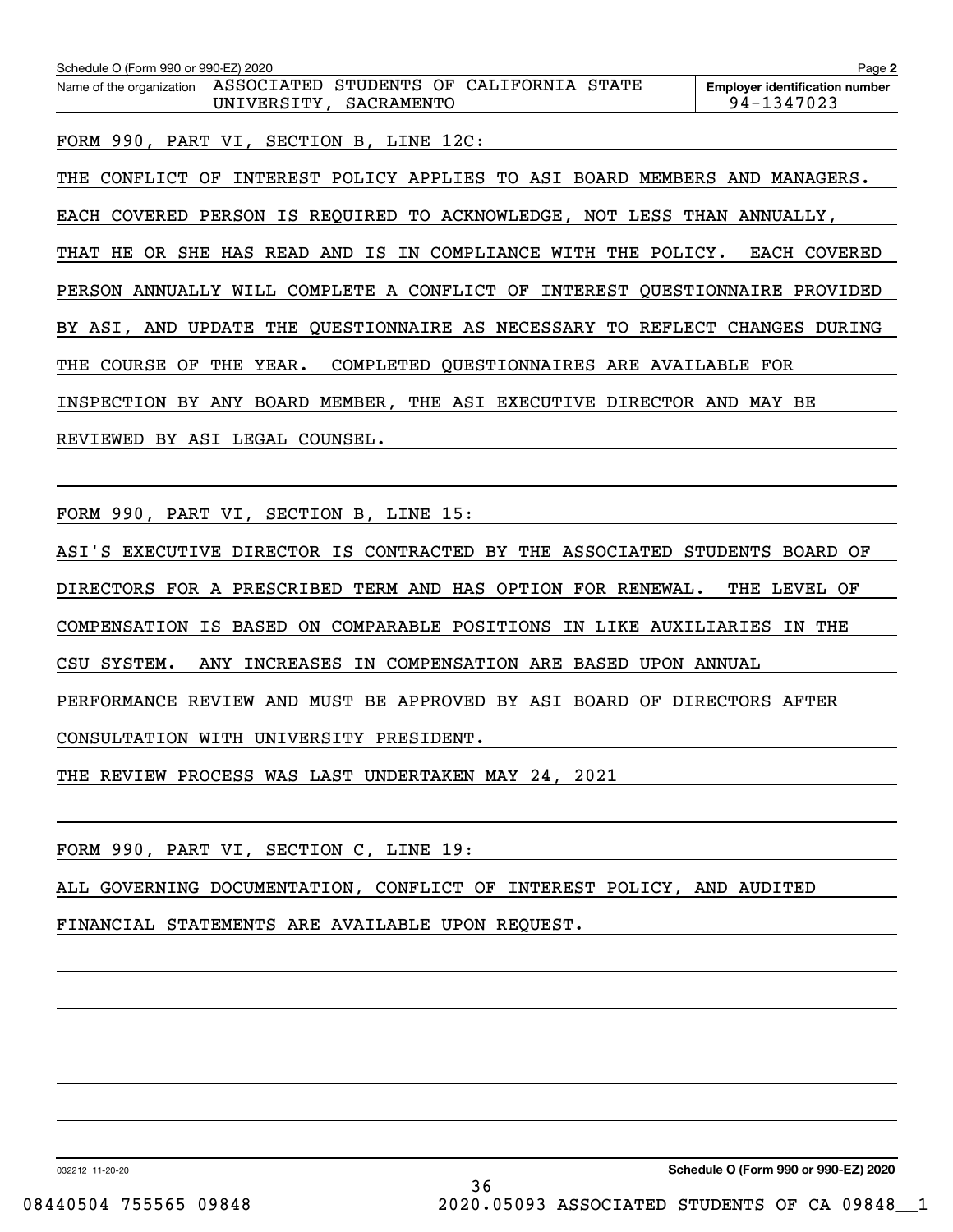| <b>SCHEDULE R</b><br>(Form 990)                                                                                                                                                                                               | OMB No. 1545-0047<br><b>Related Organizations and Unrelated Partnerships</b><br>Complete if the organization answered "Yes" on Form 990, Part IV, line 33, 34, 35b, 36, or 37.<br>Attach to Form 990. |                                                     |                                      |                                                          |                                     |                                     |                                                            |  |  |  |
|-------------------------------------------------------------------------------------------------------------------------------------------------------------------------------------------------------------------------------|-------------------------------------------------------------------------------------------------------------------------------------------------------------------------------------------------------|-----------------------------------------------------|--------------------------------------|----------------------------------------------------------|-------------------------------------|-------------------------------------|------------------------------------------------------------|--|--|--|
| Department of the Treasury<br>Internal Revenue Service                                                                                                                                                                        | Open to Public<br>Inspection<br>Go to www.irs.gov/Form990 for instructions and the latest information.                                                                                                |                                                     |                                      |                                                          |                                     |                                     |                                                            |  |  |  |
| ASSOCIATED STUDENTS OF CALIFORNIA STATE<br>Name of the organization<br><b>Employer identification number</b><br>94-1347023<br>UNIVERSITY, SACRAMENTO                                                                          |                                                                                                                                                                                                       |                                                     |                                      |                                                          |                                     |                                     |                                                            |  |  |  |
| Identification of Disregarded Entities. Complete if the organization answered "Yes" on Form 990, Part IV, line 33.<br>Part I                                                                                                  |                                                                                                                                                                                                       |                                                     |                                      |                                                          |                                     |                                     |                                                            |  |  |  |
| (a)<br>Name, address, and EIN (if applicable)<br>of disregarded entity                                                                                                                                                        | (b)<br>Primary activity                                                                                                                                                                               | (c)<br>Legal domicile (state or<br>foreign country) | (d)<br>Total income                  | (e)<br>End-of-year assets                                |                                     | (f)<br>Direct controlling<br>entity |                                                            |  |  |  |
|                                                                                                                                                                                                                               |                                                                                                                                                                                                       |                                                     |                                      |                                                          |                                     |                                     |                                                            |  |  |  |
|                                                                                                                                                                                                                               |                                                                                                                                                                                                       |                                                     |                                      |                                                          |                                     |                                     |                                                            |  |  |  |
| Identification of Related Tax-Exempt Organizations. Complete if the organization answered "Yes" on Form 990, Part IV, line 34, because it had one or more related tax-exempt<br>Part II<br>organizations during the tax year. |                                                                                                                                                                                                       |                                                     |                                      |                                                          |                                     |                                     |                                                            |  |  |  |
| (a)<br>Name, address, and EIN<br>of related organization                                                                                                                                                                      | (b)<br>Primary activity                                                                                                                                                                               | (c)<br>Legal domicile (state or<br>foreign country) | (d)<br><b>Exempt Code</b><br>section | (e)<br>Public charity<br>status (if section<br>501(c)(3) | (f)<br>Direct controlling<br>entity | Yes                                 | $(g)$<br>Section 512(b)(13)<br>controlled<br>entity?<br>No |  |  |  |
| CALIFORNIA STATE UNIVERSITY SACRAMENTO -<br>6000 J STREET, SACRAMENTO, CA<br>$68 - 0365325$<br>95819                                                                                                                          | POST-SECONDARY EDUCATION                                                                                                                                                                              | CALIFORNIA                                          | 115(1)                               |                                                          | N/A                                 |                                     | $\mathbf X$                                                |  |  |  |
| UNIVERSITY UNION OPERATION OF CSU SACRAMENTO                                                                                                                                                                                  |                                                                                                                                                                                                       |                                                     |                                      |                                                          |                                     |                                     |                                                            |  |  |  |
| 51-0140156, 6000 J STREET, SACRAMENTO, CA                                                                                                                                                                                     |                                                                                                                                                                                                       |                                                     |                                      |                                                          |                                     |                                     |                                                            |  |  |  |
| 95819                                                                                                                                                                                                                         | AUXILIARY ORGANIZATION                                                                                                                                                                                | CALIFORNIA                                          | 501(C)(3)                            | LINE 10                                                  | CSU SACRAMENTO                      |                                     | $\mathbf X$                                                |  |  |  |
| THE UNIVERSITY FOUNDATION AT SACRAMENTO                                                                                                                                                                                       |                                                                                                                                                                                                       |                                                     |                                      |                                                          |                                     |                                     |                                                            |  |  |  |
| STATE - 94-3001359, 6000 J STREET                                                                                                                                                                                             |                                                                                                                                                                                                       |                                                     |                                      |                                                          |                                     |                                     |                                                            |  |  |  |
| SACRAMENTO, CA 95819                                                                                                                                                                                                          | AUXILIARY ORGANIZATION                                                                                                                                                                                | CALIFORNIA                                          | 501(C)(3)                            | LINE 7                                                   | CSU SACRAMENTO                      |                                     | $\mathbf X$                                                |  |  |  |
| UNIVERSITY ENTERPRISES INC. - 94-1337638                                                                                                                                                                                      |                                                                                                                                                                                                       |                                                     |                                      |                                                          |                                     |                                     |                                                            |  |  |  |
| 6000 J STREET                                                                                                                                                                                                                 |                                                                                                                                                                                                       |                                                     |                                      | LINE 12C                                                 |                                     |                                     |                                                            |  |  |  |
| SACRAMENTO CA 95819                                                                                                                                                                                                           | AUXILIARY ORGANIZATION                                                                                                                                                                                | CALIFORNIA                                          | 501(C)(3)                            | III-FI                                                   | CSU SACRAMENTO                      |                                     | $\mathbf X$                                                |  |  |  |
| For Paperwork Reduction Act Notice, see the Instructions for Form 990.                                                                                                                                                        |                                                                                                                                                                                                       |                                                     |                                      |                                                          |                                     | Schedule R (Form 990) 2020          |                                                            |  |  |  |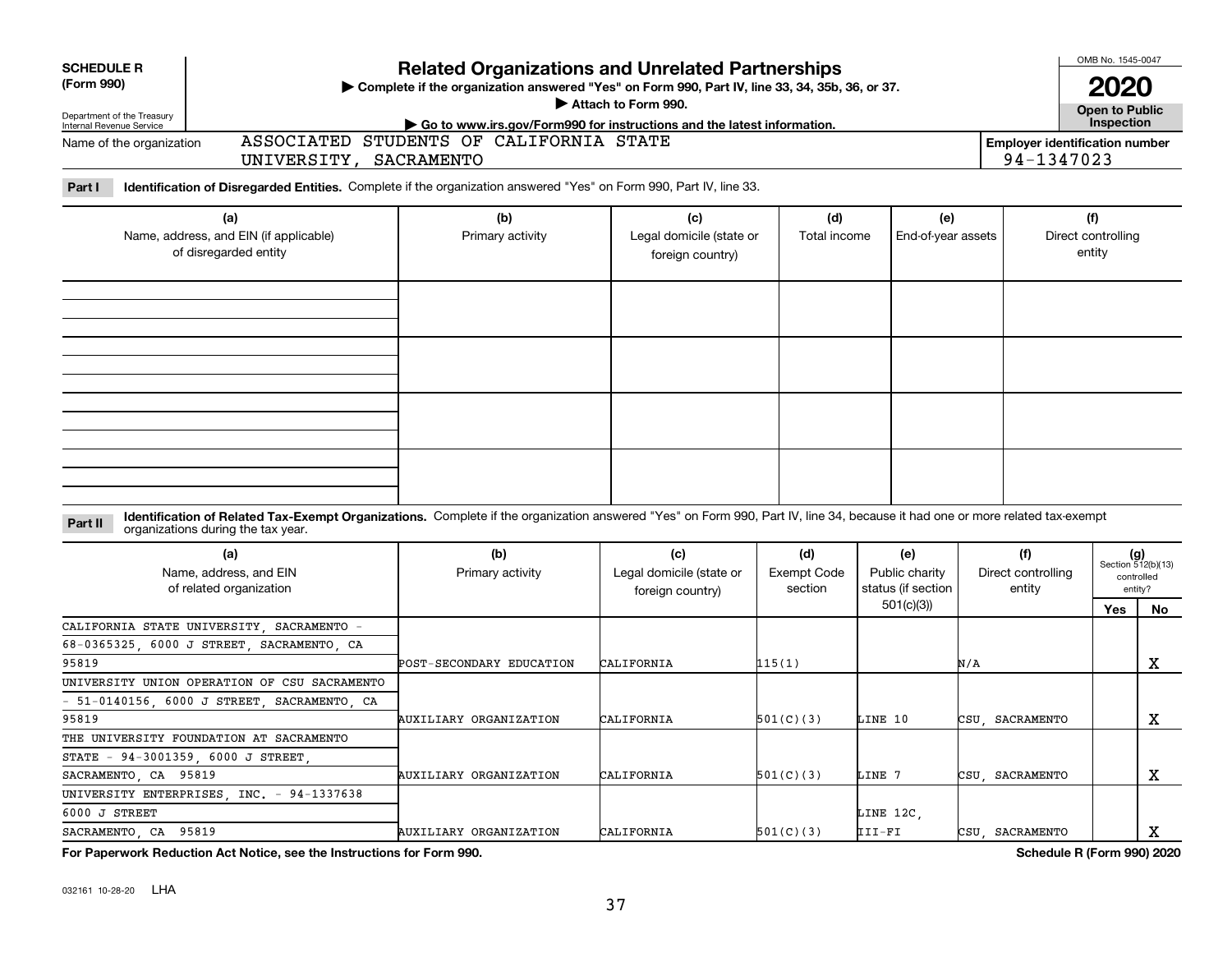#### Schedule R (Form 990) 2020 UNIVERSITY, SACRAMENTO 94-1347023 <sub>Page</sub>

**2**

**Identification of Related Organizations Taxable as a Partnership.** Complete if the organization answered "Yes" on Form 990, Part IV, line 34, because it had one or more related **Part III** organizations treated as a partnership during the tax year.

| (a)                                               | (b)              | (c)                  | (d)                          | (e)                                                                 | (f)                      | (g)                     | (h)              | (i)                                      | (i) | (k)                                                     |
|---------------------------------------------------|------------------|----------------------|------------------------------|---------------------------------------------------------------------|--------------------------|-------------------------|------------------|------------------------------------------|-----|---------------------------------------------------------|
| Name, address, and EIN<br>of related organization | Primary activity | Legal<br>domicile    | Direct controlling<br>entity | Predominant income                                                  | Share of total<br>income | Share of<br>end-of-year | Disproportionate | Code V-UBI<br>amount in box              |     | General or Percentage<br>managing ownership<br>partner? |
|                                                   |                  | (state or<br>foreign |                              | related, unrelated,<br>excluded from tax under<br>sections 512-514) |                          | assets                  | allocations?     |                                          |     |                                                         |
|                                                   |                  | country)             |                              |                                                                     |                          |                         | Yes   No         | 20 of Schedule<br>K-1 (Form 1065) Yes No |     |                                                         |
|                                                   |                  |                      |                              |                                                                     |                          |                         |                  |                                          |     |                                                         |
|                                                   |                  |                      |                              |                                                                     |                          |                         |                  |                                          |     |                                                         |
|                                                   |                  |                      |                              |                                                                     |                          |                         |                  |                                          |     |                                                         |
|                                                   |                  |                      |                              |                                                                     |                          |                         |                  |                                          |     |                                                         |
|                                                   |                  |                      |                              |                                                                     |                          |                         |                  |                                          |     |                                                         |
|                                                   |                  |                      |                              |                                                                     |                          |                         |                  |                                          |     |                                                         |
|                                                   |                  |                      |                              |                                                                     |                          |                         |                  |                                          |     |                                                         |
|                                                   |                  |                      |                              |                                                                     |                          |                         |                  |                                          |     |                                                         |
|                                                   |                  |                      |                              |                                                                     |                          |                         |                  |                                          |     |                                                         |
|                                                   |                  |                      |                              |                                                                     |                          |                         |                  |                                          |     |                                                         |
|                                                   |                  |                      |                              |                                                                     |                          |                         |                  |                                          |     |                                                         |
|                                                   |                  |                      |                              |                                                                     |                          |                         |                  |                                          |     |                                                         |
|                                                   |                  |                      |                              |                                                                     |                          |                         |                  |                                          |     |                                                         |
|                                                   |                  |                      |                              |                                                                     |                          |                         |                  |                                          |     |                                                         |
|                                                   |                  |                      |                              |                                                                     |                          |                         |                  |                                          |     |                                                         |
|                                                   |                  |                      |                              |                                                                     |                          |                         |                  |                                          |     |                                                         |
|                                                   |                  |                      |                              |                                                                     |                          |                         |                  |                                          |     |                                                         |

**Identification of Related Organizations Taxable as a Corporation or Trust.** Complete if the organization answered "Yes" on Form 990, Part IV, line 34, because it had one or more related **Part IV** organizations treated as a corporation or trust during the tax year.

| (a)<br>Name, address, and EIN<br>of related organization | (b)<br>Primary activity | (c)<br>Legal domicile<br>(state or<br>foreign | (d)<br>Direct controlling<br>entity | (e)<br>Type of entity<br>(C corp, S corp,<br>or trust) | (f)<br>Share of total<br>income | (g)<br>Share of<br>end-of-year<br>assets | (h)<br>Percentage<br>ownership | $\begin{array}{c} \textbf{(i)}\\ \text{Section}\\ 512 \text{(b)} \text{(13)}\\ \text{controlled} \\ \text{entity?} \end{array}$ |
|----------------------------------------------------------|-------------------------|-----------------------------------------------|-------------------------------------|--------------------------------------------------------|---------------------------------|------------------------------------------|--------------------------------|---------------------------------------------------------------------------------------------------------------------------------|
|                                                          |                         | country)                                      |                                     |                                                        |                                 |                                          |                                | Yes No                                                                                                                          |
|                                                          |                         |                                               |                                     |                                                        |                                 |                                          |                                |                                                                                                                                 |
|                                                          |                         |                                               |                                     |                                                        |                                 |                                          |                                |                                                                                                                                 |
|                                                          |                         |                                               |                                     |                                                        |                                 |                                          |                                |                                                                                                                                 |
|                                                          |                         |                                               |                                     |                                                        |                                 |                                          |                                |                                                                                                                                 |
|                                                          |                         |                                               |                                     |                                                        |                                 |                                          |                                |                                                                                                                                 |
|                                                          |                         |                                               |                                     |                                                        |                                 |                                          |                                |                                                                                                                                 |
|                                                          |                         |                                               |                                     |                                                        |                                 |                                          |                                |                                                                                                                                 |
|                                                          |                         |                                               |                                     |                                                        |                                 |                                          |                                |                                                                                                                                 |
|                                                          |                         |                                               |                                     |                                                        |                                 |                                          |                                |                                                                                                                                 |
|                                                          |                         |                                               |                                     |                                                        |                                 |                                          |                                |                                                                                                                                 |
|                                                          |                         |                                               |                                     |                                                        |                                 |                                          |                                |                                                                                                                                 |
|                                                          |                         |                                               |                                     |                                                        |                                 |                                          |                                |                                                                                                                                 |
|                                                          |                         |                                               |                                     |                                                        |                                 |                                          |                                |                                                                                                                                 |
|                                                          |                         |                                               |                                     |                                                        |                                 |                                          |                                |                                                                                                                                 |
|                                                          |                         |                                               |                                     |                                                        |                                 |                                          |                                |                                                                                                                                 |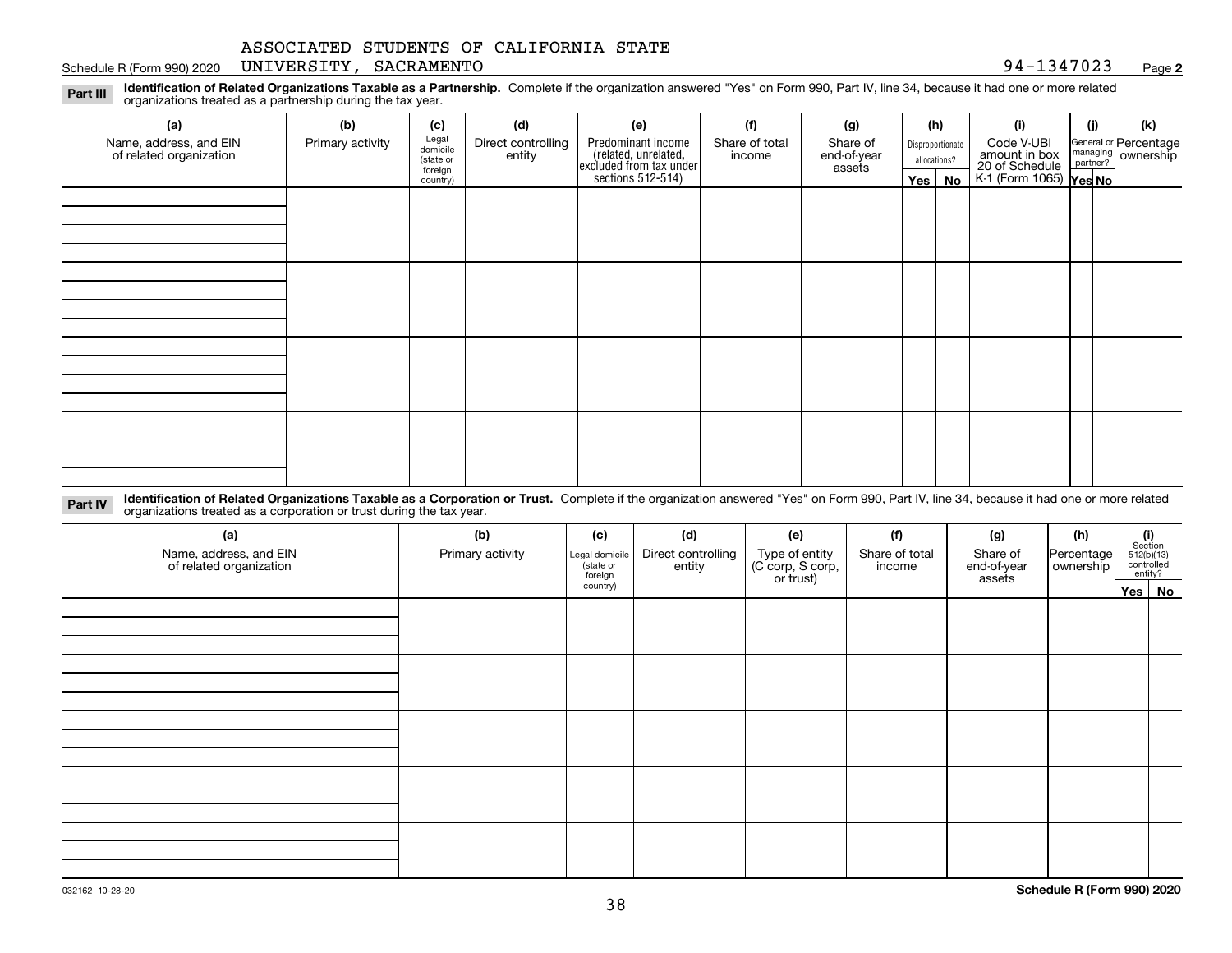| .347023<br><b>SACRAMENTO</b><br>UNIVERSITY<br>94.<br>1347<br>(Form 990) 2020<br>Schedule R (F | Paɑe |  |
|-----------------------------------------------------------------------------------------------|------|--|
|-----------------------------------------------------------------------------------------------|------|--|

 $\overline{\phantom{a}}$ 

**Part V** T**ransactions With Related Organizations.** Complete if the organization answered "Yes" on Form 990, Part IV, line 34, 35b, or 36.

| Note: Complete line 1 if any entity is listed in Parts II, III, or IV of this schedule.<br><b>Yes</b><br>1 During the tax year, did the organization engage in any of the following transactions with one or more related organizations listed in Parts II-IV?<br>1a<br>X<br><b>b</b> Gift, grant, or capital contribution to related organization(s)<br>1b<br>c Gift, grant, or capital contribution from related organization(s) manufaction contribution from related organization(s) manufaction contribution from related organization(s) manufaction contribution from related organiza<br>1c<br>1d<br>d Loans or loan guarantees to or for related organization(s)<br>e Loans or loan quarantees by related organization(s)<br>1e<br>f Dividends from related organization(s) manufactured contains and contained and contained contained and contained and contained and contained and contained and contained and contained and contained and contained and conta<br>g Sale of assets to related organization(s) www.assettion.com/www.assettion.com/www.assettion.com/www.assettion.com/www.assettion.com/www.assettion.com/www.assettion.com/www.assettion.com/www.assettion.com/www.assettion.co<br>1g<br>h Purchase of assets from related organization(s) manufactured and content to the content of the content of the content of the content of the content of the content of the content of the content of the content of the conte<br>1h<br>Exchange of assets with related organization(s) www.array.com/www.array.com/www.array.com/www.array.com/www.array.com/www.array.com/www.array.com/www.array.com/www.array.com/www.array.com/www.array.com/www.array.com/www.ar<br>1i.<br>X<br>1i. |             |
|-----------------------------------------------------------------------------------------------------------------------------------------------------------------------------------------------------------------------------------------------------------------------------------------------------------------------------------------------------------------------------------------------------------------------------------------------------------------------------------------------------------------------------------------------------------------------------------------------------------------------------------------------------------------------------------------------------------------------------------------------------------------------------------------------------------------------------------------------------------------------------------------------------------------------------------------------------------------------------------------------------------------------------------------------------------------------------------------------------------------------------------------------------------------------------------------------------------------------------------------------------------------------------------------------------------------------------------------------------------------------------------------------------------------------------------------------------------------------------------------------------------------------------------------------------------------------------------------------------------------------------------------------------------------------------------------------------------------|-------------|
|                                                                                                                                                                                                                                                                                                                                                                                                                                                                                                                                                                                                                                                                                                                                                                                                                                                                                                                                                                                                                                                                                                                                                                                                                                                                                                                                                                                                                                                                                                                                                                                                                                                                                                                 | No          |
|                                                                                                                                                                                                                                                                                                                                                                                                                                                                                                                                                                                                                                                                                                                                                                                                                                                                                                                                                                                                                                                                                                                                                                                                                                                                                                                                                                                                                                                                                                                                                                                                                                                                                                                 |             |
|                                                                                                                                                                                                                                                                                                                                                                                                                                                                                                                                                                                                                                                                                                                                                                                                                                                                                                                                                                                                                                                                                                                                                                                                                                                                                                                                                                                                                                                                                                                                                                                                                                                                                                                 | X           |
|                                                                                                                                                                                                                                                                                                                                                                                                                                                                                                                                                                                                                                                                                                                                                                                                                                                                                                                                                                                                                                                                                                                                                                                                                                                                                                                                                                                                                                                                                                                                                                                                                                                                                                                 |             |
|                                                                                                                                                                                                                                                                                                                                                                                                                                                                                                                                                                                                                                                                                                                                                                                                                                                                                                                                                                                                                                                                                                                                                                                                                                                                                                                                                                                                                                                                                                                                                                                                                                                                                                                 | х           |
|                                                                                                                                                                                                                                                                                                                                                                                                                                                                                                                                                                                                                                                                                                                                                                                                                                                                                                                                                                                                                                                                                                                                                                                                                                                                                                                                                                                                                                                                                                                                                                                                                                                                                                                 | $\mathbf X$ |
|                                                                                                                                                                                                                                                                                                                                                                                                                                                                                                                                                                                                                                                                                                                                                                                                                                                                                                                                                                                                                                                                                                                                                                                                                                                                                                                                                                                                                                                                                                                                                                                                                                                                                                                 | X           |
|                                                                                                                                                                                                                                                                                                                                                                                                                                                                                                                                                                                                                                                                                                                                                                                                                                                                                                                                                                                                                                                                                                                                                                                                                                                                                                                                                                                                                                                                                                                                                                                                                                                                                                                 |             |
|                                                                                                                                                                                                                                                                                                                                                                                                                                                                                                                                                                                                                                                                                                                                                                                                                                                                                                                                                                                                                                                                                                                                                                                                                                                                                                                                                                                                                                                                                                                                                                                                                                                                                                                 | $\mathbf X$ |
|                                                                                                                                                                                                                                                                                                                                                                                                                                                                                                                                                                                                                                                                                                                                                                                                                                                                                                                                                                                                                                                                                                                                                                                                                                                                                                                                                                                                                                                                                                                                                                                                                                                                                                                 | X           |
|                                                                                                                                                                                                                                                                                                                                                                                                                                                                                                                                                                                                                                                                                                                                                                                                                                                                                                                                                                                                                                                                                                                                                                                                                                                                                                                                                                                                                                                                                                                                                                                                                                                                                                                 | X           |
|                                                                                                                                                                                                                                                                                                                                                                                                                                                                                                                                                                                                                                                                                                                                                                                                                                                                                                                                                                                                                                                                                                                                                                                                                                                                                                                                                                                                                                                                                                                                                                                                                                                                                                                 | $\mathbf x$ |
|                                                                                                                                                                                                                                                                                                                                                                                                                                                                                                                                                                                                                                                                                                                                                                                                                                                                                                                                                                                                                                                                                                                                                                                                                                                                                                                                                                                                                                                                                                                                                                                                                                                                                                                 |             |
|                                                                                                                                                                                                                                                                                                                                                                                                                                                                                                                                                                                                                                                                                                                                                                                                                                                                                                                                                                                                                                                                                                                                                                                                                                                                                                                                                                                                                                                                                                                                                                                                                                                                                                                 |             |
| 1k                                                                                                                                                                                                                                                                                                                                                                                                                                                                                                                                                                                                                                                                                                                                                                                                                                                                                                                                                                                                                                                                                                                                                                                                                                                                                                                                                                                                                                                                                                                                                                                                                                                                                                              | X           |
| Performance of services or membership or fundraising solicitations for related organization(s)<br>11                                                                                                                                                                                                                                                                                                                                                                                                                                                                                                                                                                                                                                                                                                                                                                                                                                                                                                                                                                                                                                                                                                                                                                                                                                                                                                                                                                                                                                                                                                                                                                                                            | X           |
| m Performance of services or membership or fundraising solicitations by related organization(s)<br>1m                                                                                                                                                                                                                                                                                                                                                                                                                                                                                                                                                                                                                                                                                                                                                                                                                                                                                                                                                                                                                                                                                                                                                                                                                                                                                                                                                                                                                                                                                                                                                                                                           | X           |
| 1n                                                                                                                                                                                                                                                                                                                                                                                                                                                                                                                                                                                                                                                                                                                                                                                                                                                                                                                                                                                                                                                                                                                                                                                                                                                                                                                                                                                                                                                                                                                                                                                                                                                                                                              | X           |
| 10                                                                                                                                                                                                                                                                                                                                                                                                                                                                                                                                                                                                                                                                                                                                                                                                                                                                                                                                                                                                                                                                                                                                                                                                                                                                                                                                                                                                                                                                                                                                                                                                                                                                                                              | X           |
|                                                                                                                                                                                                                                                                                                                                                                                                                                                                                                                                                                                                                                                                                                                                                                                                                                                                                                                                                                                                                                                                                                                                                                                                                                                                                                                                                                                                                                                                                                                                                                                                                                                                                                                 |             |
| p Reimbursement paid to related organization(s) for expenses [1111] and the content of the content of the content of the content of the content of the content of the content of the content of the content of the content of<br>1p.                                                                                                                                                                                                                                                                                                                                                                                                                                                                                                                                                                                                                                                                                                                                                                                                                                                                                                                                                                                                                                                                                                                                                                                                                                                                                                                                                                                                                                                                            | х           |
| 1a                                                                                                                                                                                                                                                                                                                                                                                                                                                                                                                                                                                                                                                                                                                                                                                                                                                                                                                                                                                                                                                                                                                                                                                                                                                                                                                                                                                                                                                                                                                                                                                                                                                                                                              | X           |
|                                                                                                                                                                                                                                                                                                                                                                                                                                                                                                                                                                                                                                                                                                                                                                                                                                                                                                                                                                                                                                                                                                                                                                                                                                                                                                                                                                                                                                                                                                                                                                                                                                                                                                                 |             |
| r Other transfer of cash or property to related organization(s)                                                                                                                                                                                                                                                                                                                                                                                                                                                                                                                                                                                                                                                                                                                                                                                                                                                                                                                                                                                                                                                                                                                                                                                                                                                                                                                                                                                                                                                                                                                                                                                                                                                 | х           |
| 1s                                                                                                                                                                                                                                                                                                                                                                                                                                                                                                                                                                                                                                                                                                                                                                                                                                                                                                                                                                                                                                                                                                                                                                                                                                                                                                                                                                                                                                                                                                                                                                                                                                                                                                              | X           |

**2**If the answer to any of the above is "Yes," see the instructions for information on who must complete this line, including covered relationships and transaction thresholds.

| (a)<br>Name of related organization | (b)<br>Transaction<br>type (a-s) | (c)<br>Amount involved | (d)<br>Method of determining amount involved |
|-------------------------------------|----------------------------------|------------------------|----------------------------------------------|
| (1)                                 |                                  |                        |                                              |
| (2)                                 |                                  |                        |                                              |
| (3)                                 |                                  |                        |                                              |
| (4)                                 |                                  |                        |                                              |
| (5)                                 |                                  |                        |                                              |
| (6)                                 |                                  |                        |                                              |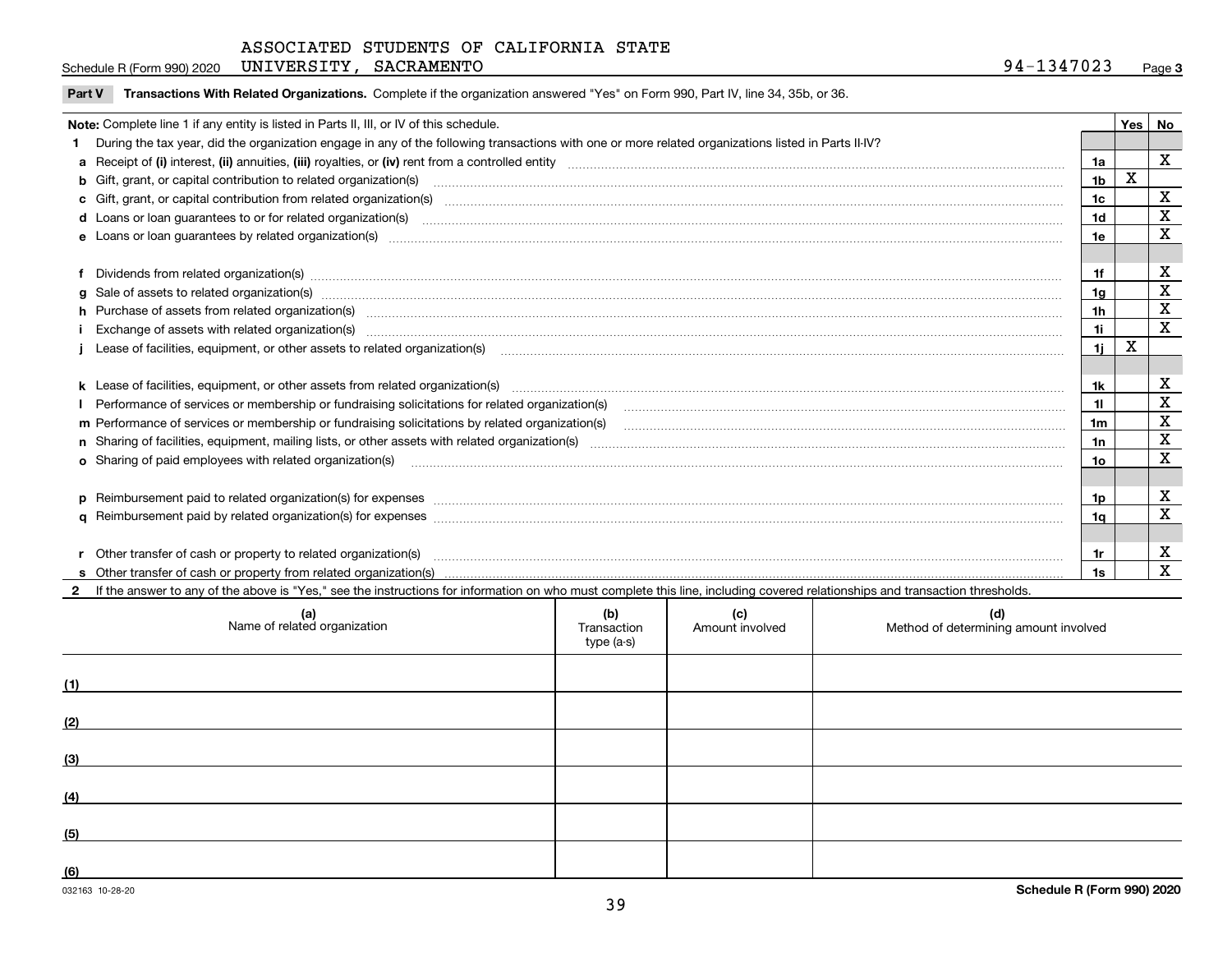Schedule R (Form 990) 2020 UNIVERSITY, SACRAMENTO 94-1347023 <sub>Page</sub>

**Part VI Unrelated Organizations Taxable as a Partnership. Complete if the organization answered "Yes" on Form 990, Part IV, line 37.** 

Provide the following information for each entity taxed as a partnership through which the organization conducted more than five percent of its activities (measured by total assets or gross revenue) that was not a related organization. See instructions regarding exclusion for certain investment partnerships.

| ັ                      | ັ<br>ັ           |                   | . .                                                                                        |                                                                                              |          |             |                                  |                                                                                                        |        |     |
|------------------------|------------------|-------------------|--------------------------------------------------------------------------------------------|----------------------------------------------------------------------------------------------|----------|-------------|----------------------------------|--------------------------------------------------------------------------------------------------------|--------|-----|
| (a)                    | (b)              | (c)               | (d)                                                                                        | (e)<br>Are all                                                                               | (f)      | (g)         | (h)                              | (i)                                                                                                    | (i)    | (k) |
| Name, address, and EIN | Primary activity | Legal domicile    |                                                                                            | $\begin{array}{c}\n\text{partners} & \text{sec.} \\ 501(c)(3) & \text{orgs.?} \n\end{array}$ | Share of | Share of    | Disproportionate<br>allocations? |                                                                                                        |        |     |
| of entity              |                  | (state or foreign |                                                                                            |                                                                                              | total    | end-of-year |                                  |                                                                                                        |        |     |
|                        |                  | country)          | Predominant income<br>(related, unrelated,<br>excluded from tax under<br>sections 512-514) | Yes No                                                                                       | income   | assets      | Yes No                           | Code V-UBI<br>amount in box 20 managing<br>of Schedule K-1 partner? ownership<br>(Form 1065)<br>ves No | Yes No |     |
|                        |                  |                   |                                                                                            |                                                                                              |          |             |                                  |                                                                                                        |        |     |
|                        |                  |                   |                                                                                            |                                                                                              |          |             |                                  |                                                                                                        |        |     |
|                        |                  |                   |                                                                                            |                                                                                              |          |             |                                  |                                                                                                        |        |     |
|                        |                  |                   |                                                                                            |                                                                                              |          |             |                                  |                                                                                                        |        |     |
|                        |                  |                   |                                                                                            |                                                                                              |          |             |                                  |                                                                                                        |        |     |
|                        |                  |                   |                                                                                            |                                                                                              |          |             |                                  |                                                                                                        |        |     |
|                        |                  |                   |                                                                                            |                                                                                              |          |             |                                  |                                                                                                        |        |     |
|                        |                  |                   |                                                                                            |                                                                                              |          |             |                                  |                                                                                                        |        |     |
|                        |                  |                   |                                                                                            |                                                                                              |          |             |                                  |                                                                                                        |        |     |
|                        |                  |                   |                                                                                            |                                                                                              |          |             |                                  |                                                                                                        |        |     |
|                        |                  |                   |                                                                                            |                                                                                              |          |             |                                  |                                                                                                        |        |     |
|                        |                  |                   |                                                                                            |                                                                                              |          |             |                                  |                                                                                                        |        |     |
|                        |                  |                   |                                                                                            |                                                                                              |          |             |                                  |                                                                                                        |        |     |
|                        |                  |                   |                                                                                            |                                                                                              |          |             |                                  |                                                                                                        |        |     |
|                        |                  |                   |                                                                                            |                                                                                              |          |             |                                  |                                                                                                        |        |     |
|                        |                  |                   |                                                                                            |                                                                                              |          |             |                                  |                                                                                                        |        |     |
|                        |                  |                   |                                                                                            |                                                                                              |          |             |                                  |                                                                                                        |        |     |
|                        |                  |                   |                                                                                            |                                                                                              |          |             |                                  |                                                                                                        |        |     |
|                        |                  |                   |                                                                                            |                                                                                              |          |             |                                  |                                                                                                        |        |     |
|                        |                  |                   |                                                                                            |                                                                                              |          |             |                                  |                                                                                                        |        |     |
|                        |                  |                   |                                                                                            |                                                                                              |          |             |                                  |                                                                                                        |        |     |
|                        |                  |                   |                                                                                            |                                                                                              |          |             |                                  |                                                                                                        |        |     |
|                        |                  |                   |                                                                                            |                                                                                              |          |             |                                  |                                                                                                        |        |     |
|                        |                  |                   |                                                                                            |                                                                                              |          |             |                                  |                                                                                                        |        |     |
|                        |                  |                   |                                                                                            |                                                                                              |          |             |                                  |                                                                                                        |        |     |
|                        |                  |                   |                                                                                            |                                                                                              |          |             |                                  |                                                                                                        |        |     |
|                        |                  |                   |                                                                                            |                                                                                              |          |             |                                  |                                                                                                        |        |     |
|                        |                  |                   |                                                                                            |                                                                                              |          |             |                                  |                                                                                                        |        |     |
|                        |                  |                   |                                                                                            |                                                                                              |          |             |                                  |                                                                                                        |        |     |
|                        |                  |                   |                                                                                            |                                                                                              |          |             |                                  |                                                                                                        |        |     |
|                        |                  |                   |                                                                                            |                                                                                              |          |             |                                  |                                                                                                        |        |     |
|                        |                  |                   |                                                                                            |                                                                                              |          |             |                                  |                                                                                                        |        |     |
|                        |                  |                   |                                                                                            |                                                                                              |          |             |                                  |                                                                                                        |        |     |
|                        |                  |                   |                                                                                            |                                                                                              |          |             |                                  |                                                                                                        |        |     |
|                        |                  |                   |                                                                                            |                                                                                              |          |             |                                  |                                                                                                        |        |     |
|                        |                  |                   |                                                                                            |                                                                                              |          |             |                                  |                                                                                                        |        |     |
|                        |                  |                   |                                                                                            |                                                                                              |          |             |                                  |                                                                                                        |        |     |

**Schedule R (Form 990) 2020**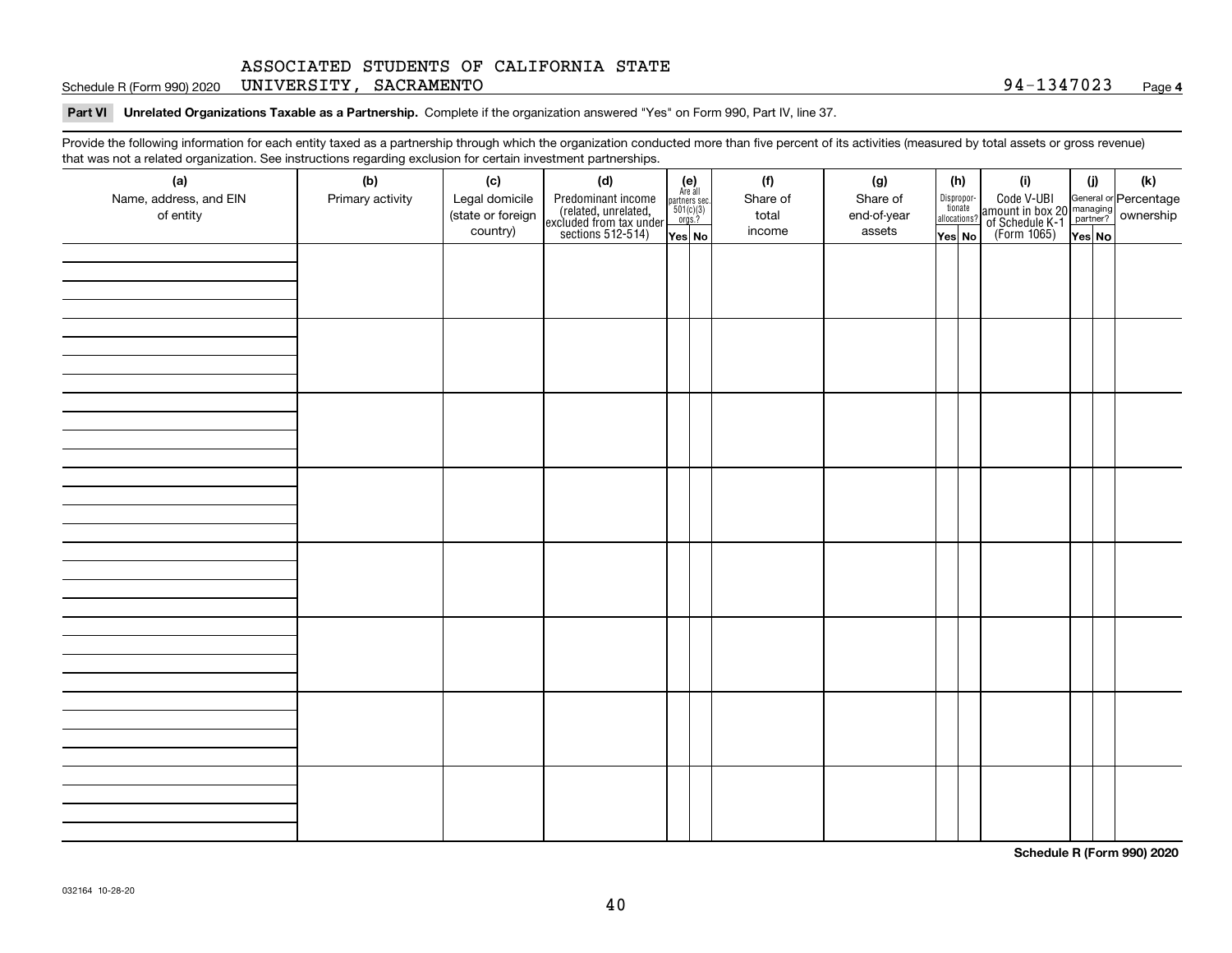| Schedule R (Form 990) 2020 |  |  |
|----------------------------|--|--|

#### Schedule R (Form 990) 2020 UNIVERSITY, SACRAMENTO 94-1347023 Page ASSOCIATED STUDENTS OF CALIFORNIA STATE

**5**

| Part VII Supplemental Information |  |
|-----------------------------------|--|
|-----------------------------------|--|

Provide additional information for responses to questions on Schedule R. See instructions.

**Schedule R (Form 990) 2020**

032165 10-28-20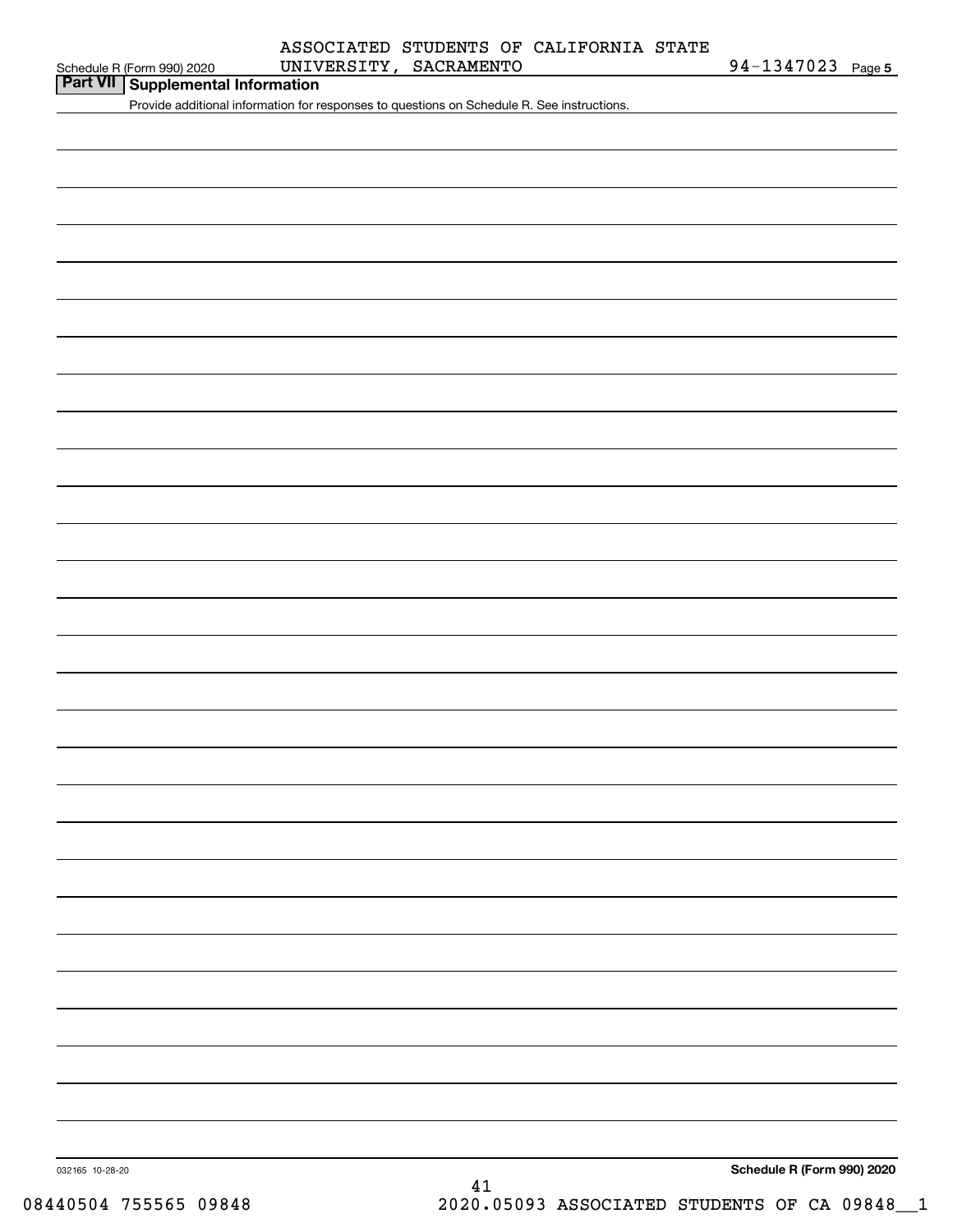|                |                                                                                                                                                                                       |                                                                                                                                                                         | EXTENDED TO MAY 16, 2022                                                                                                                                                                                                                                                                                                                                                                                                                                                              |                         |                                                |  |  |  |  |  |
|----------------|---------------------------------------------------------------------------------------------------------------------------------------------------------------------------------------|-------------------------------------------------------------------------------------------------------------------------------------------------------------------------|---------------------------------------------------------------------------------------------------------------------------------------------------------------------------------------------------------------------------------------------------------------------------------------------------------------------------------------------------------------------------------------------------------------------------------------------------------------------------------------|-------------------------|------------------------------------------------|--|--|--|--|--|
|                | Form 990-T                                                                                                                                                                            |                                                                                                                                                                         | <b>Exempt Organization Business Income Tax Return</b>                                                                                                                                                                                                                                                                                                                                                                                                                                 |                         | OMB No. 1545-0047                              |  |  |  |  |  |
|                |                                                                                                                                                                                       |                                                                                                                                                                         | (and proxy tax under section 6033(e))                                                                                                                                                                                                                                                                                                                                                                                                                                                 |                         |                                                |  |  |  |  |  |
|                |                                                                                                                                                                                       |                                                                                                                                                                         | For calendar year 2020 or other tax year beginning $JUL$ $1, 2020$ , and ending $JUN$ $30, 2021$ .                                                                                                                                                                                                                                                                                                                                                                                    |                         | 2020                                           |  |  |  |  |  |
|                | Go to www.irs.gov/Form990T for instructions and the latest information.<br>Department of the Treasury                                                                                 |                                                                                                                                                                         |                                                                                                                                                                                                                                                                                                                                                                                                                                                                                       |                         |                                                |  |  |  |  |  |
|                | Internal Revenue Service                                                                                                                                                              | Open to Public Inspection for<br>bo not enter SSN numbers on this form as it may be made public if your organization is a $501(c)(3)$ .<br>501(c)(3) Organizations Only |                                                                                                                                                                                                                                                                                                                                                                                                                                                                                       |                         |                                                |  |  |  |  |  |
|                | DEmployer identification number<br>Name of organization ( $\Box$ Check box if name changed and see instructions.)<br>Check box if                                                     |                                                                                                                                                                         |                                                                                                                                                                                                                                                                                                                                                                                                                                                                                       |                         |                                                |  |  |  |  |  |
|                | address changed.                                                                                                                                                                      |                                                                                                                                                                         | ASSOCIATED STUDENTS OF CALIFORNIA STATE                                                                                                                                                                                                                                                                                                                                                                                                                                               |                         |                                                |  |  |  |  |  |
|                | <b>B</b> Exempt under section                                                                                                                                                         | Print                                                                                                                                                                   | UNIVERSITY, SACRAMENTO                                                                                                                                                                                                                                                                                                                                                                                                                                                                |                         | 94-1347023                                     |  |  |  |  |  |
|                | $\boxed{\mathbf{X}}$ 501(c)(3                                                                                                                                                         | 0ľ<br>Type                                                                                                                                                              | Number, street, and room or suite no. If a P.O. box, see instructions.                                                                                                                                                                                                                                                                                                                                                                                                                |                         | E Group exemption number<br>(see instructions) |  |  |  |  |  |
|                | 220(e)<br>408(e)                                                                                                                                                                      |                                                                                                                                                                         | 6000 J STREET                                                                                                                                                                                                                                                                                                                                                                                                                                                                         |                         |                                                |  |  |  |  |  |
|                | 530(a) <br>408A                                                                                                                                                                       |                                                                                                                                                                         | City or town, state or province, country, and ZIP or foreign postal code                                                                                                                                                                                                                                                                                                                                                                                                              |                         |                                                |  |  |  |  |  |
|                | 529(a)<br>529S                                                                                                                                                                        |                                                                                                                                                                         | SACRAMENTO, CA 95819                                                                                                                                                                                                                                                                                                                                                                                                                                                                  |                         | Check box if                                   |  |  |  |  |  |
|                |                                                                                                                                                                                       |                                                                                                                                                                         | 14,200,718.<br>C Book value of all assets at end of year                                                                                                                                                                                                                                                                                                                                                                                                                              |                         | an amended return.                             |  |  |  |  |  |
|                | G Check organization type $\blacktriangleright$                                                                                                                                       |                                                                                                                                                                         | $\boxed{\mathbf{X}}$ 501(c) corporation<br>$501(c)$ trust<br>Other trust<br>$401(a)$ trust                                                                                                                                                                                                                                                                                                                                                                                            |                         | Applicable reinsurance entity                  |  |  |  |  |  |
| н.             | Check if filing only to $\blacktriangleright$                                                                                                                                         |                                                                                                                                                                         | Claim credit from Form 8941<br>Claim a refund shown on Form 2439                                                                                                                                                                                                                                                                                                                                                                                                                      |                         |                                                |  |  |  |  |  |
|                |                                                                                                                                                                                       |                                                                                                                                                                         |                                                                                                                                                                                                                                                                                                                                                                                                                                                                                       |                         |                                                |  |  |  |  |  |
| J              |                                                                                                                                                                                       |                                                                                                                                                                         | Enter the number of attached Schedules A (Form 990-T)                                                                                                                                                                                                                                                                                                                                                                                                                                 |                         |                                                |  |  |  |  |  |
|                | $\boxed{\text{X}}$ No<br>During the tax year, was the corporation a subsidiary in an affiliated group or a parent-subsidiary controlled group?<br>Yes<br>K.                           |                                                                                                                                                                         |                                                                                                                                                                                                                                                                                                                                                                                                                                                                                       |                         |                                                |  |  |  |  |  |
|                | If "Yes," enter the name and identifying number of the parent corporation.                                                                                                            |                                                                                                                                                                         |                                                                                                                                                                                                                                                                                                                                                                                                                                                                                       |                         |                                                |  |  |  |  |  |
|                | The books are in care of $\triangleright$ MARK MONTALVO, DIRECTOR OF FINAN Telephone number $\triangleright$ 916-278-7917<br><b>Total Unrelated Business Taxable Income</b><br>Part I |                                                                                                                                                                         |                                                                                                                                                                                                                                                                                                                                                                                                                                                                                       |                         |                                                |  |  |  |  |  |
|                |                                                                                                                                                                                       |                                                                                                                                                                         |                                                                                                                                                                                                                                                                                                                                                                                                                                                                                       |                         |                                                |  |  |  |  |  |
| 1              | instructions)                                                                                                                                                                         |                                                                                                                                                                         | Total of unrelated business taxable income computed from all unrelated trades or businesses (see                                                                                                                                                                                                                                                                                                                                                                                      | 1                       | $-174,627.$                                    |  |  |  |  |  |
| $\mathbf{2}$   | Reserved                                                                                                                                                                              |                                                                                                                                                                         |                                                                                                                                                                                                                                                                                                                                                                                                                                                                                       | $\overline{2}$          |                                                |  |  |  |  |  |
| 3              | Add lines 1 and 2                                                                                                                                                                     |                                                                                                                                                                         |                                                                                                                                                                                                                                                                                                                                                                                                                                                                                       | 3                       | $-174,627.$                                    |  |  |  |  |  |
| 4              |                                                                                                                                                                                       |                                                                                                                                                                         | Charitable contributions (see instructions for limitation rules)                                                                                                                                                                                                                                                                                                                                                                                                                      | $\overline{\mathbf{4}}$ | 0.                                             |  |  |  |  |  |
| 5              |                                                                                                                                                                                       |                                                                                                                                                                         |                                                                                                                                                                                                                                                                                                                                                                                                                                                                                       | 5                       | $-174,627.$                                    |  |  |  |  |  |
| 6              |                                                                                                                                                                                       |                                                                                                                                                                         | Deduction for net operating loss. See instructions                                                                                                                                                                                                                                                                                                                                                                                                                                    | 6                       |                                                |  |  |  |  |  |
| $\overline{7}$ |                                                                                                                                                                                       |                                                                                                                                                                         | Total of unrelated business taxable income before specific deduction and section 199A deduction.                                                                                                                                                                                                                                                                                                                                                                                      |                         |                                                |  |  |  |  |  |
|                | Subtract line 6 from line 5                                                                                                                                                           |                                                                                                                                                                         |                                                                                                                                                                                                                                                                                                                                                                                                                                                                                       | $\overline{7}$          | $-174,627.$                                    |  |  |  |  |  |
| 8              |                                                                                                                                                                                       |                                                                                                                                                                         | Specific deduction (generally \$1,000, but see instructions for exceptions) manufactured controller and the set                                                                                                                                                                                                                                                                                                                                                                       | 8                       | 1,000.                                         |  |  |  |  |  |
| 9              |                                                                                                                                                                                       |                                                                                                                                                                         | <b>Trusts.</b> Section 199A deduction. See instructions<br>$\overline{a_1, \ldots, a_n, \ldots, a_n, \ldots, a_n, \ldots, a_n, \ldots, a_n, \ldots, a_n, \ldots, a_n, \ldots, a_n, \ldots, a_n, \ldots, a_n, \ldots, a_n, \ldots, a_n, \ldots, a_n, \ldots, a_n, \ldots, a_n, \ldots, a_n, \ldots, a_n, \ldots, a_n, \ldots, a_n, \ldots, a_n, \ldots, a_n, \ldots, a_n, \ldots, a_n, \ldots, a_n, \ldots, a_n, \ldots, a_n, \ldots, a_n, \ldots, a_n, \ldots, a_n, \ldots, a_n, \ld$ | 9                       |                                                |  |  |  |  |  |
| 10             | <b>Total deductions.</b> Add lines 8 and 9                                                                                                                                            |                                                                                                                                                                         |                                                                                                                                                                                                                                                                                                                                                                                                                                                                                       | 10                      | 1,000.                                         |  |  |  |  |  |
| 11             |                                                                                                                                                                                       |                                                                                                                                                                         | Unrelated business taxable income. Subtract line 10 from line 7. If line 10 is greater than line 7,                                                                                                                                                                                                                                                                                                                                                                                   |                         |                                                |  |  |  |  |  |
|                | enter zero                                                                                                                                                                            |                                                                                                                                                                         |                                                                                                                                                                                                                                                                                                                                                                                                                                                                                       | 11                      | $0$ .                                          |  |  |  |  |  |
| Part II        | <b>Tax Computation</b>                                                                                                                                                                |                                                                                                                                                                         |                                                                                                                                                                                                                                                                                                                                                                                                                                                                                       |                         |                                                |  |  |  |  |  |
| 1              |                                                                                                                                                                                       |                                                                                                                                                                         |                                                                                                                                                                                                                                                                                                                                                                                                                                                                                       | 1.                      | $\overline{0}$ .                               |  |  |  |  |  |
| 2              |                                                                                                                                                                                       |                                                                                                                                                                         | Trusts taxable at trust rates. See instructions for tax computation. Income tax on the amount on                                                                                                                                                                                                                                                                                                                                                                                      |                         |                                                |  |  |  |  |  |
|                | Part I, line 11 from:                                                                                                                                                                 |                                                                                                                                                                         | Tax rate schedule or                                                                                                                                                                                                                                                                                                                                                                                                                                                                  | $\mathbf 2$             |                                                |  |  |  |  |  |
| з              | Proxy tax. See instructions                                                                                                                                                           |                                                                                                                                                                         |                                                                                                                                                                                                                                                                                                                                                                                                                                                                                       | 3                       |                                                |  |  |  |  |  |
| 4              | Other tax amounts. See instructions                                                                                                                                                   |                                                                                                                                                                         |                                                                                                                                                                                                                                                                                                                                                                                                                                                                                       | 4                       |                                                |  |  |  |  |  |
| 5              | Alternative minimum tax (trusts only)                                                                                                                                                 |                                                                                                                                                                         |                                                                                                                                                                                                                                                                                                                                                                                                                                                                                       | 5                       |                                                |  |  |  |  |  |
| 6              |                                                                                                                                                                                       |                                                                                                                                                                         | Tax on noncompliant facility income. See instructions                                                                                                                                                                                                                                                                                                                                                                                                                                 | 6                       |                                                |  |  |  |  |  |
| 7              |                                                                                                                                                                                       |                                                                                                                                                                         | Total. Add lines 3 through 6 to line 1 or 2, whichever applies                                                                                                                                                                                                                                                                                                                                                                                                                        | $\overline{7}$          | 0.                                             |  |  |  |  |  |
| LHA            |                                                                                                                                                                                       |                                                                                                                                                                         | For Paperwork Reduction Act Notice, see instructions.                                                                                                                                                                                                                                                                                                                                                                                                                                 |                         | Form 990-T (2020)                              |  |  |  |  |  |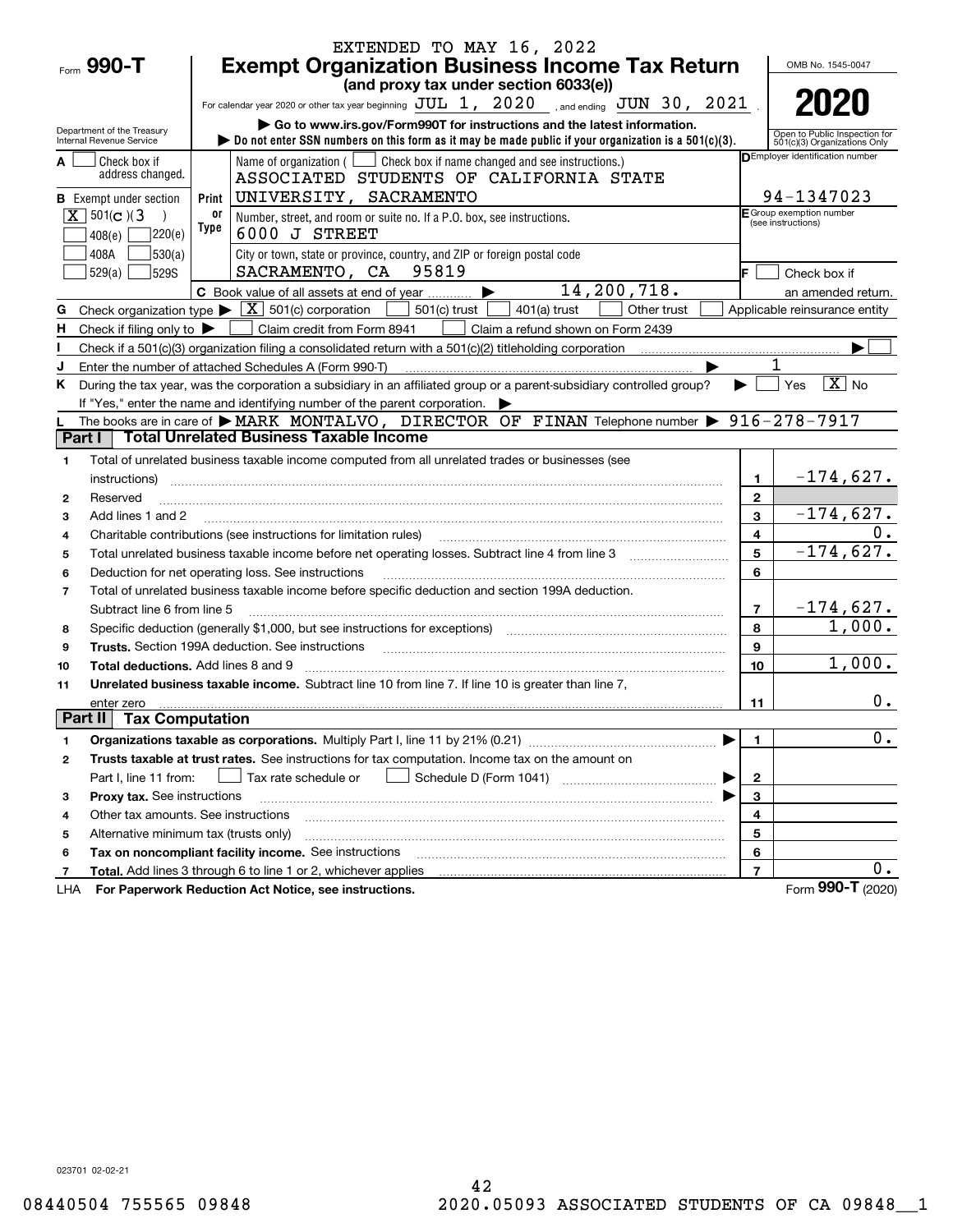|              | Form 990-T (2020)                                                                                                                                                                  |                |      | Page 2           |  |  |  |  |  |  |
|--------------|------------------------------------------------------------------------------------------------------------------------------------------------------------------------------------|----------------|------|------------------|--|--|--|--|--|--|
| Part III     | <b>Tax and Payments</b>                                                                                                                                                            |                |      |                  |  |  |  |  |  |  |
| 1a           | Foreign tax credit (corporations attach Form 1118; trusts attach Form 1116)<br>1a                                                                                                  |                |      |                  |  |  |  |  |  |  |
| b            | Other credits (see instructions)<br>1 <sub>b</sub>                                                                                                                                 |                |      |                  |  |  |  |  |  |  |
| c            | 1 <sub>c</sub>                                                                                                                                                                     |                |      |                  |  |  |  |  |  |  |
| d            | Credit for prior year minimum tax (attach Form 8801 or 8827)<br>1 <sub>d</sub>                                                                                                     |                |      |                  |  |  |  |  |  |  |
| е            |                                                                                                                                                                                    | 1e             |      |                  |  |  |  |  |  |  |
| $\mathbf{2}$ | Subtract line 1e from Part II, line 7                                                                                                                                              | $\mathbf{2}$   |      | $0$ .            |  |  |  |  |  |  |
| 3            | Form 8611     Form 8697<br>Form 4255<br>Form 8866<br>Other taxes. Check if from:<br>$\mathbb{R}^n$                                                                                 |                |      |                  |  |  |  |  |  |  |
|              | Other (attach statement)<br>3                                                                                                                                                      |                |      |                  |  |  |  |  |  |  |
| 4            | Total tax. Add lines 2 and 3 (see instructions).<br>Check if includes tax previously deferred under                                                                                |                |      |                  |  |  |  |  |  |  |
|              | section 1294. Enter tax amount here                                                                                                                                                | 4              |      | 0.               |  |  |  |  |  |  |
| 5            | 2020 net 965 tax liability paid from Form 965-A or Form 965-B, Part II, column (k), line 4                                                                                         | 5              |      | $\overline{0}$ . |  |  |  |  |  |  |
| 6a           | 7,000.<br>Payments: A 2019 overpayment credited to 2020 [11] [11] maximum materials and Payments: A 2019 overpayment credited to 2020 [11] maximum materials and Payments: A<br>6a |                |      |                  |  |  |  |  |  |  |
| b            | 2020 estimated tax payments. Check if section 643(g) election applies<br>6b                                                                                                        |                |      |                  |  |  |  |  |  |  |
| c            | Tax deposited with Form 8868<br>6с                                                                                                                                                 |                |      |                  |  |  |  |  |  |  |
| d            | Foreign organizations: Tax paid or withheld at source (see instructions) [<br>6d                                                                                                   |                |      |                  |  |  |  |  |  |  |
| е            | 6e                                                                                                                                                                                 |                |      |                  |  |  |  |  |  |  |
| f            | 6f                                                                                                                                                                                 |                |      |                  |  |  |  |  |  |  |
| g            | Other credits, adjustments, and payments: Form 2439                                                                                                                                |                |      |                  |  |  |  |  |  |  |
|              | Other $\overline{\qquad \qquad }$ Total $\blacktriangleright \boxed{6g}$<br>Form 4136 $\qquad$                                                                                     |                |      |                  |  |  |  |  |  |  |
| 7            |                                                                                                                                                                                    | $\overline{7}$ |      | 7,000.           |  |  |  |  |  |  |
| 8            |                                                                                                                                                                                    | 8              |      |                  |  |  |  |  |  |  |
| 9            | Tax due. If line 7 is smaller than the total of lines 4, 5, and 8, enter amount owed <i>manumerane infinition</i>                                                                  | 9              |      |                  |  |  |  |  |  |  |
| 10           |                                                                                                                                                                                    | 10             |      | 7,000.           |  |  |  |  |  |  |
| 11           | Enter the amount of line 10 you want: Credited to 2021 estimated tax $\blacktriangleright$ 7,000. Refunded $\blacktriangleright$                                                   | 11             |      | $0$ .            |  |  |  |  |  |  |
| Part IV      | <b>Statements Regarding Certain Activities and Other Information</b> (see instructions)                                                                                            |                |      |                  |  |  |  |  |  |  |
| 1.           | At any time during the 2020 calendar year, did the organization have an interest in or a signature or other authority                                                              |                | Yes∣ | No               |  |  |  |  |  |  |
|              | over a financial account (bank, securities, or other) in a foreign country? If "Yes," the organization may have to file                                                            |                |      |                  |  |  |  |  |  |  |
|              | FinCEN Form 114, Report of Foreign Bank and Financial Accounts. If "Yes," enter the name of the foreign country                                                                    |                |      |                  |  |  |  |  |  |  |
|              | here $\blacktriangleright$                                                                                                                                                         |                |      | х                |  |  |  |  |  |  |
| 2            | During the tax year, did the organization receive a distribution from, or was it the grantor of, or transferor to, a                                                               |                |      |                  |  |  |  |  |  |  |
|              |                                                                                                                                                                                    |                |      | X                |  |  |  |  |  |  |
|              | If "Yes," see instructions for other forms the organization may have to file.                                                                                                      |                |      |                  |  |  |  |  |  |  |
| 3            | Enter the amount of tax-exempt interest received or accrued during the tax year manufactured $\blacktriangleright$ \$                                                              |                |      |                  |  |  |  |  |  |  |
| 4a           | Did the organization change its method of accounting? (see instructions)                                                                                                           |                |      | X                |  |  |  |  |  |  |
| b            | If 4a is "Yes," has the organization described the change on Form 990, 990-EZ, 990-PF, or Form 1128? If "No,"                                                                      |                |      |                  |  |  |  |  |  |  |
|              | explain in Part V                                                                                                                                                                  |                |      |                  |  |  |  |  |  |  |
| Part V       | <b>Supplemental Information</b>                                                                                                                                                    |                |      |                  |  |  |  |  |  |  |

Provide the explanation required by Part IV, line 4b. Also, provide any other additional information. See instructions.

| Sign            |                                       | Under penalties of perjury, I declare that I have examined this return, including accompanying schedules and statements, and to the best of my knowledge and belief, it is true,<br>correct, and complete. Declaration of preparer (other than taxpayer) is based on all information of which preparer has any knowledge.<br>$\mathrm{DTRECTOR}\;\;\mathrm{OF}\;\;\mathrm{FINANCE}$ |                      |          |               |                                                                                                        |                   |  |  |  |  |
|-----------------|---------------------------------------|-------------------------------------------------------------------------------------------------------------------------------------------------------------------------------------------------------------------------------------------------------------------------------------------------------------------------------------------------------------------------------------|----------------------|----------|---------------|--------------------------------------------------------------------------------------------------------|-------------------|--|--|--|--|
| Here            | Signature of officer                  | Date                                                                                                                                                                                                                                                                                                                                                                                | ADMIN<br>&.<br>Title |          |               | May the IRS discuss this return with<br>the preparer shown below (see<br>X Yes<br>No<br>instructions)? |                   |  |  |  |  |
|                 | Print/Type preparer's name            | Preparer's signature                                                                                                                                                                                                                                                                                                                                                                | Date                 |          | Check         | if                                                                                                     | PTIN              |  |  |  |  |
| Paid            |                                       |                                                                                                                                                                                                                                                                                                                                                                                     |                      |          | self-employed |                                                                                                        |                   |  |  |  |  |
| <b>Preparer</b> | <b>CHRISTY</b><br><b>NORTON</b><br>м. | <b>CHRISTY</b><br>м.                                                                                                                                                                                                                                                                                                                                                                | <b>NORTON</b>        | 05/04/22 |               |                                                                                                        | P01278658         |  |  |  |  |
| <b>Use Only</b> |                                       | Firm's name > KCOE ISOM, LLP<br>Firm's $EIN$                                                                                                                                                                                                                                                                                                                                        |                      |          |               |                                                                                                        |                   |  |  |  |  |
|                 |                                       | 2454 BUILDERS PLACE,                                                                                                                                                                                                                                                                                                                                                                | <b>STE 130</b>       |          |               |                                                                                                        |                   |  |  |  |  |
|                 | Firm's address $\blacktriangleright$  | CHICO, CA 95928                                                                                                                                                                                                                                                                                                                                                                     |                      |          |               |                                                                                                        |                   |  |  |  |  |
|                 |                                       |                                                                                                                                                                                                                                                                                                                                                                                     |                      |          |               |                                                                                                        | Form 990-T (2020) |  |  |  |  |
|                 |                                       |                                                                                                                                                                                                                                                                                                                                                                                     |                      |          |               |                                                                                                        |                   |  |  |  |  |

023711 02-02-21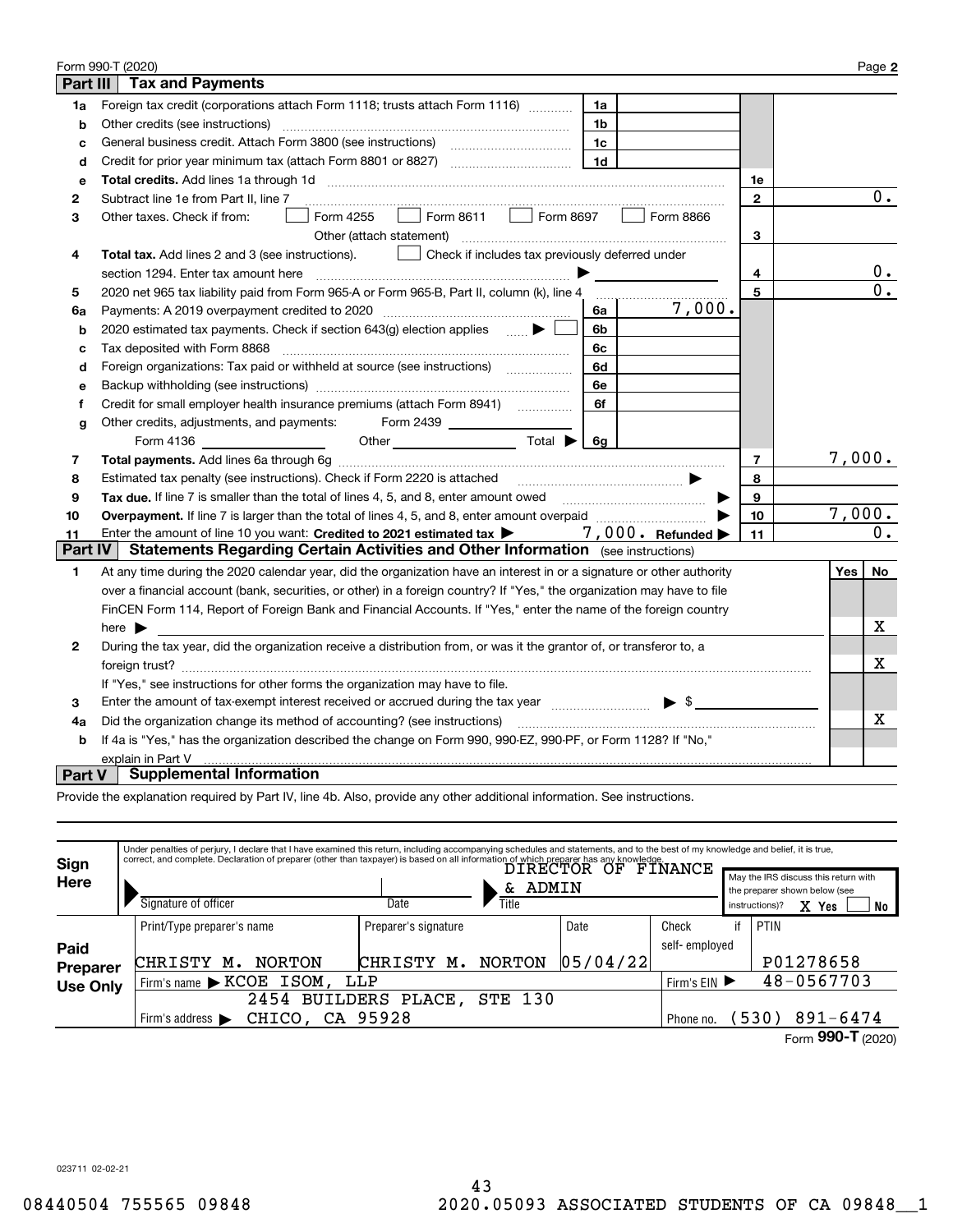| <b>SCHEDULE A</b> |
|-------------------|
| (Form 990-T)      |

Department of the Treasury Internal Revenue Service

**A**

## **Unrelated Business Taxable Income From an Unrelated Trade or Business**

**| Go to www.irs.gov/Form990T for instructions and the latest information.**

**Do not enter SSN numbers on this form as it may be made public if your organization is a 501(c)(3). |** 

501(c)(3) Organizations Only Name of the organization ASSOCIATED STUDENTS OF CALIFORNIA STATE **B** Employer identification number **BE**UNIVERSITY, SACRAMENTO 94-1347023

**C**Unrelated business activity code (see instructions)  $\blacktriangleright$  713940  $\blacktriangleright$   $\blacktriangleright$  Sequence: 1 of

**D**713940 1 1

|              | Describe the unrelated trade or business ERECREATIONAL ACTIVITIES                                                                                                                                                                   |                 |            |    |          |              |              |         |           |
|--------------|-------------------------------------------------------------------------------------------------------------------------------------------------------------------------------------------------------------------------------------|-----------------|------------|----|----------|--------------|--------------|---------|-----------|
|              | Part I   Unrelated Trade or Business Income                                                                                                                                                                                         |                 | (A) Income |    |          | (B) Expenses |              | (C) Net |           |
|              | 1a Gross receipts or sales                                                                                                                                                                                                          |                 |            |    |          |              |              |         |           |
|              | <b>b</b> Less returns and allowances<br>c Balance                                                                                                                                                                                   | 1c              |            |    |          |              |              |         |           |
| $\mathbf{2}$ |                                                                                                                                                                                                                                     | $\mathbf{2}$    |            |    |          |              |              |         |           |
| 3            |                                                                                                                                                                                                                                     | 3               |            |    |          |              |              |         |           |
|              | 4a Capital gain net income (attach Sch D (Form 1041 or Form                                                                                                                                                                         |                 |            |    |          |              |              |         |           |
|              | 1120)) (see instructions)                                                                                                                                                                                                           | 4a              |            |    |          |              |              |         |           |
| b            | Net gain (loss) (Form 4797) (attach Form 4797) (see instructions)                                                                                                                                                                   | 4b              |            |    |          |              |              |         |           |
| с            |                                                                                                                                                                                                                                     | 4c              |            |    |          |              |              |         |           |
| 5            | Income (loss) from a partnership or an S corporation (attach                                                                                                                                                                        |                 |            |    |          |              |              |         |           |
|              |                                                                                                                                                                                                                                     | 5               |            |    |          |              |              |         |           |
| 6            |                                                                                                                                                                                                                                     | 6               |            |    |          |              |              |         |           |
| 7            |                                                                                                                                                                                                                                     | $\overline{7}$  |            |    |          |              |              |         |           |
| 8            | Interest, annuities, royalties, and rents from a controlled                                                                                                                                                                         |                 |            |    |          |              |              |         |           |
|              |                                                                                                                                                                                                                                     | 8               |            |    |          |              |              |         |           |
| 9            | Investment income of section $501(c)(7)$ , (9), or (17)                                                                                                                                                                             |                 |            |    |          |              |              |         |           |
|              |                                                                                                                                                                                                                                     | 9               |            |    |          |              |              |         |           |
| 10           |                                                                                                                                                                                                                                     | 10              |            |    |          |              |              |         |           |
| 11           |                                                                                                                                                                                                                                     | 11              |            |    |          |              |              |         |           |
| 12           | Other income (see instructions; attach statement) STMT 1                                                                                                                                                                            | 12              |            |    | 686,460. |              |              |         | 686,460.  |
| 13           |                                                                                                                                                                                                                                     | 686, 460.<br>13 |            |    |          |              |              |         | 686, 460. |
|              | <b>Part II</b> Deductions Not Taken Elsewhere (See instructions for limitations on deductions) Deductions must be<br>directly connected with the unrelated business income                                                          |                 |            |    |          |              |              |         |           |
| 1            | Compensation of officers, directors, and trustees (Part X) [11] [2010] [2010] [2010] [2010] [2010] [2010] [2010] [2010] [2010] [2010] [2010] [2010] [2010] [2010] [2010] [2010] [2010] [2010] [2010] [2010] [2010] [2010] [201      |                 |            |    |          |              | 1            |         |           |
| 2            | Salaries and wages with the continuum contract of the contract of the contract of the contract of the contract of the contract of the contract of the contract of the contract of the contract of the contract of the contract      |                 |            |    |          |              | $\mathbf{2}$ |         | 530,626.  |
| з            | Repairs and maintenance material continuum contract and maintenance material contract and maintenance material                                                                                                                      |                 |            |    |          |              | 3            |         | 6, 256.   |
| 4            | Bad debts                                                                                                                                                                                                                           |                 |            |    |          |              | 4            |         |           |
| 5            | Interest (attach statement) (see instructions) <b>manually construct in the construction</b> of the construction of the constructions of the construction of the construction of the construction of the construction of the constr |                 |            |    |          |              | 5            |         |           |
| 6            | Taxes and licenses <b>with a construction of the construction of the construction of the construction</b>                                                                                                                           |                 |            |    |          |              | 6            |         | 49,183.   |
| 7            | Depreciation (attach Form 4562) (see instructions)                                                                                                                                                                                  |                 |            | 7  |          |              |              |         |           |
| 8            |                                                                                                                                                                                                                                     |                 |            | 8а |          |              | 8b           |         |           |
| 9            |                                                                                                                                                                                                                                     |                 |            |    |          |              | 9            |         |           |
| 10           | Contributions to deferred compensation plans [10] matter contracts and the contributions to deferred compensation plans                                                                                                             |                 |            |    |          |              | 10           |         |           |
| 11           |                                                                                                                                                                                                                                     |                 |            |    |          |              | 11           |         | 81,909.   |
| 12           | Excess exempt expenses (Part VIII) <b>manually constructed and the experimental construction of the expenses</b> (Part VIII)                                                                                                        |                 |            |    |          |              | 12           |         |           |
| 13           |                                                                                                                                                                                                                                     |                 |            |    |          |              | 13           |         |           |
| 14           | SEE STATEMENT 2<br>Other deductions (attach statement)                                                                                                                                                                              |                 |            |    |          |              | 14           |         | 193,113.  |
| 15           | Total deductions. Add lines 1 through 14                                                                                                                                                                                            |                 |            |    |          |              | 15           |         | 861,087.  |
| 16           | Unrelated business income before net operating loss deduction. Subtract line 15 from Part I, line 13,                                                                                                                               |                 |            |    |          |              |              |         |           |

**1718**

LHA

**16**

-174,627.

ENTITY

OMB No. 1545-0047

Open to Public Inspection for

**2020**

1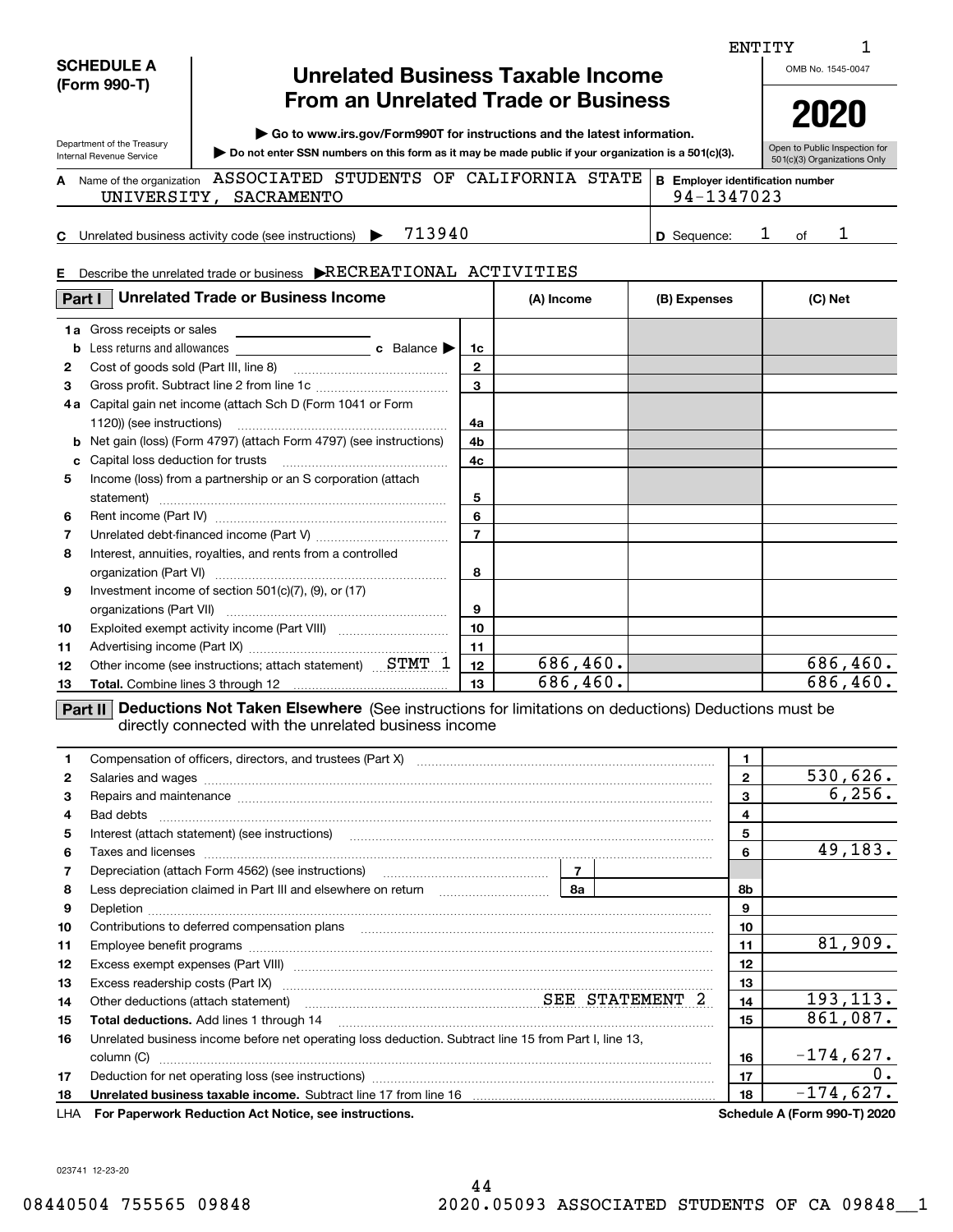|          | Schedule A (Form 990-T) 2020                                                                                                                                                                                                   |                                     |   |                | Page 2           |
|----------|--------------------------------------------------------------------------------------------------------------------------------------------------------------------------------------------------------------------------------|-------------------------------------|---|----------------|------------------|
| Part III | <b>Cost of Goods Sold</b>                                                                                                                                                                                                      | Enter method of inventory valuation |   |                |                  |
| 1        | Inventory at beginning of year [11] manufactured and manufactured and the manufactured and manufactured and ma                                                                                                                 |                                     |   | 1              |                  |
| 2        | Purchases                                                                                                                                                                                                                      |                                     |   | $\overline{2}$ |                  |
| 3        |                                                                                                                                                                                                                                |                                     |   | 3              |                  |
| 4        | Additional section 263A costs (attach statement) material content and according to the Additional section 263A                                                                                                                 |                                     |   | 4              |                  |
| 5        | Other costs (attach statement) with a construction of the costs (attach statement)                                                                                                                                             |                                     |   | 5              |                  |
| 6        | Total. Add lines 1 through 5 [11] manufactured and manufactured and manufactured and manufactured and manufactured and manufactured and manufactured and manufactured and manufactured and manufactured and manufactured and m |                                     |   | 6              |                  |
| 7        | Inventory at end of year                                                                                                                                                                                                       |                                     |   | $\overline{7}$ |                  |
| 8        | Cost of goods sold. Subtract line 7 from line 6. Enter here and in Part I, line 2                                                                                                                                              |                                     |   | 8              |                  |
| 9        | Do the rules of section 263A (with respect to property produced or acquired for resale) apply to the organization?                                                                                                             |                                     |   |                | Yes<br>No.       |
| Part IV  | Rent Income (From Real Property and Personal Property Leased with Real Property)                                                                                                                                               |                                     |   |                |                  |
| 1        | Description of property (property street address, city, state, ZIP code). Check if a dual-use (see instructions)                                                                                                               |                                     |   |                |                  |
|          | A                                                                                                                                                                                                                              |                                     |   |                |                  |
|          | В                                                                                                                                                                                                                              |                                     |   |                |                  |
|          | C                                                                                                                                                                                                                              |                                     |   |                |                  |
|          | D                                                                                                                                                                                                                              |                                     |   |                |                  |
|          |                                                                                                                                                                                                                                | A                                   | В | C              | D                |
| 2        | Rent received or accrued                                                                                                                                                                                                       |                                     |   |                |                  |
| a        | From personal property (if the percentage of                                                                                                                                                                                   |                                     |   |                |                  |
|          | rent for personal property is more than 10%                                                                                                                                                                                    |                                     |   |                |                  |
|          |                                                                                                                                                                                                                                |                                     |   |                |                  |
| b        | From real and personal property (if the                                                                                                                                                                                        |                                     |   |                |                  |
|          | percentage of rent for personal property exceeds                                                                                                                                                                               |                                     |   |                |                  |
|          | 50% or if the rent is based on profit or income)<br><b>Section</b>                                                                                                                                                             |                                     |   |                |                  |
| c        | Total rents received or accrued by property.                                                                                                                                                                                   |                                     |   |                |                  |
|          | Add lines 2a and 2b, columns A through D                                                                                                                                                                                       |                                     |   |                |                  |
| 4<br>5   | Deductions directly connected with the income<br>in lines $2(a)$ and $2(b)$ (attach statement) $\ldots$                                                                                                                        |                                     |   |                | 0.               |
| Part V   | <b>Unrelated Debt-Financed Income</b> (see instructions)                                                                                                                                                                       |                                     |   |                |                  |
| 1        | Description of debt-financed property (street address, city, state, ZIP code). Check if a dual-use (see instructions)                                                                                                          |                                     |   |                |                  |
|          | A                                                                                                                                                                                                                              |                                     |   |                |                  |
|          | В                                                                                                                                                                                                                              |                                     |   |                |                  |
|          |                                                                                                                                                                                                                                |                                     |   |                |                  |
|          | D                                                                                                                                                                                                                              |                                     |   |                |                  |
|          |                                                                                                                                                                                                                                | A                                   | В | C              | D                |
| 2        | Gross income from or allocable to debt-financed                                                                                                                                                                                |                                     |   |                |                  |
|          | property                                                                                                                                                                                                                       |                                     |   |                |                  |
| 3        | Deductions directly connected with or allocable                                                                                                                                                                                |                                     |   |                |                  |
|          | to debt-financed property                                                                                                                                                                                                      |                                     |   |                |                  |
| а        | Straight line depreciation (attach statement)                                                                                                                                                                                  |                                     |   |                |                  |
| b        | Other deductions (attach statement)                                                                                                                                                                                            |                                     |   |                |                  |
| c        | Total deductions (add lines 3a and 3b,                                                                                                                                                                                         |                                     |   |                |                  |
|          |                                                                                                                                                                                                                                |                                     |   |                |                  |
| 4        | Amount of average acquisition debt on or allocable                                                                                                                                                                             |                                     |   |                |                  |
|          | to debt-financed property (attach statement)                                                                                                                                                                                   |                                     |   |                |                  |
| 5        | Average adjusted basis of or allocable to debt-                                                                                                                                                                                |                                     |   |                |                  |
|          | financed property (attach statement)                                                                                                                                                                                           |                                     |   |                |                  |
| 6        |                                                                                                                                                                                                                                | %                                   | % | %              | %                |
| 7        | Gross income reportable. Multiply line 2 by line 6                                                                                                                                                                             |                                     |   |                |                  |
| 8        |                                                                                                                                                                                                                                |                                     |   |                | 0.               |
|          |                                                                                                                                                                                                                                |                                     |   |                |                  |
| 9        | Allocable deductions. Multiply line 3c by line 6                                                                                                                                                                               |                                     |   |                |                  |
| 10       | Total allocable deductions. Add line 9, columns A through D. Enter here and on Part I, line 7, column (B)                                                                                                                      |                                     |   |                | 0.               |
| 11       |                                                                                                                                                                                                                                |                                     |   |                | $\overline{0}$ . |

023721 12-23-20

45 08440504 755565 09848 2020.05093 ASSOCIATED STUDENTS OF CA 09848\_\_1

**Schedule A (Form 990-T) 2020**

ENTITY 1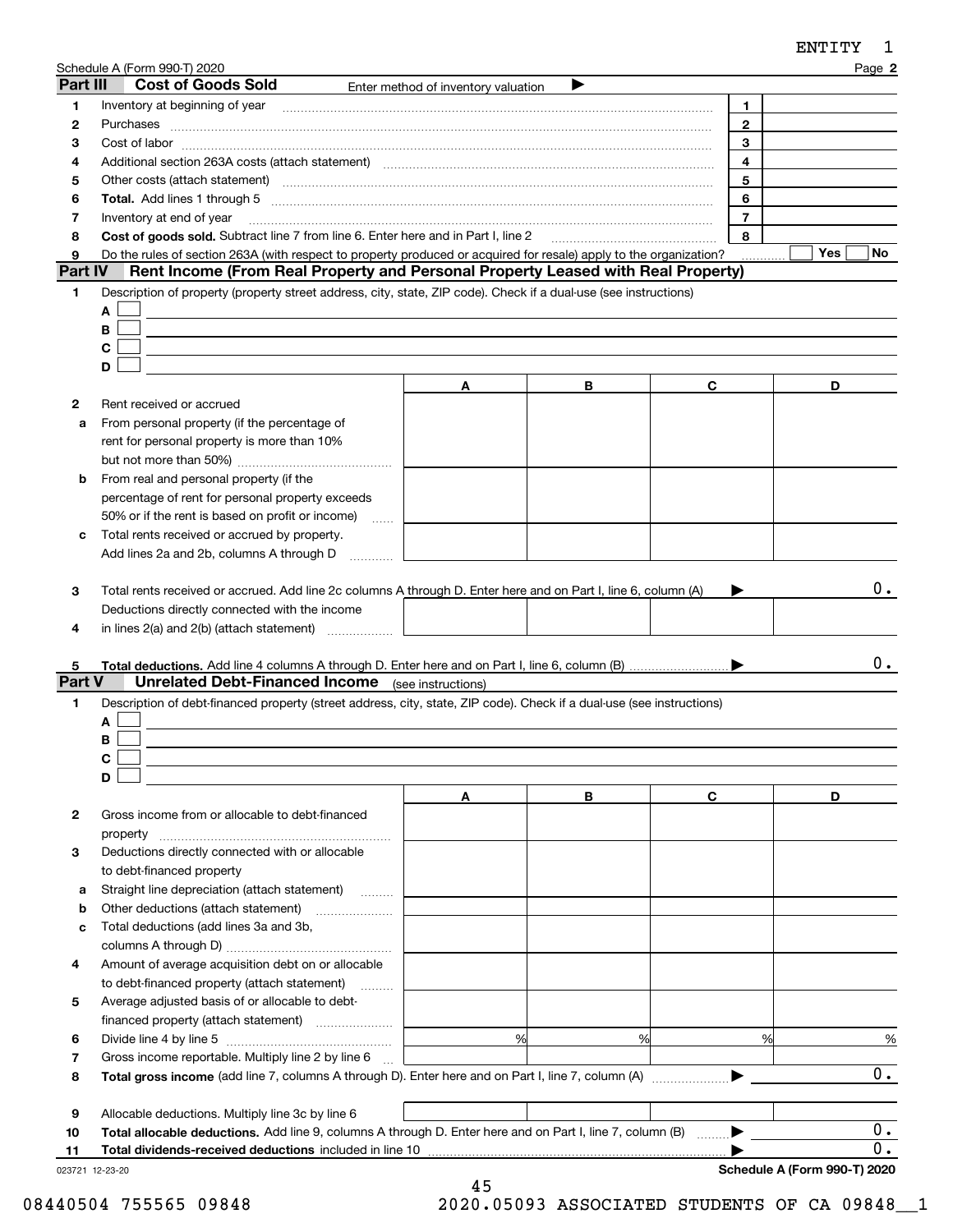|                  | Schedule A (Form 990-T) 2020                                                                                                                                                                                                                          |                          |                                                                        |        |                                    |    |                                                       |                                        |                                                |                                                    | Page 3                                   |  |
|------------------|-------------------------------------------------------------------------------------------------------------------------------------------------------------------------------------------------------------------------------------------------------|--------------------------|------------------------------------------------------------------------|--------|------------------------------------|----|-------------------------------------------------------|----------------------------------------|------------------------------------------------|----------------------------------------------------|------------------------------------------|--|
|                  | Part VI Interest, Annuities, Royalties, and Rents from Controlled Organizations                                                                                                                                                                       |                          |                                                                        |        |                                    |    |                                                       |                                        | (see instructions)                             |                                                    |                                          |  |
|                  |                                                                                                                                                                                                                                                       |                          |                                                                        |        |                                    |    |                                                       | <b>Exempt Controlled Organizations</b> |                                                |                                                    |                                          |  |
|                  | 1. Name of controlled                                                                                                                                                                                                                                 |                          | 2. Employer<br>identification                                          |        | 3. Net unrelated<br>income (loss)  |    | 4. Total of specified<br>payments made                |                                        | 5. Part of column 4<br>that is included in the |                                                    | 6. Deductions directly<br>connected with |  |
|                  | organization                                                                                                                                                                                                                                          |                          | number                                                                 |        | (see instructions)                 |    |                                                       |                                        | controlling organiza-                          |                                                    | income in column 5                       |  |
|                  |                                                                                                                                                                                                                                                       |                          |                                                                        |        |                                    |    |                                                       |                                        | tion's gross income                            |                                                    |                                          |  |
| (1)<br>(2)       |                                                                                                                                                                                                                                                       |                          |                                                                        |        |                                    |    |                                                       |                                        |                                                |                                                    |                                          |  |
| (3)              |                                                                                                                                                                                                                                                       |                          |                                                                        |        |                                    |    |                                                       |                                        |                                                |                                                    |                                          |  |
| (4)              |                                                                                                                                                                                                                                                       |                          |                                                                        |        |                                    |    |                                                       |                                        |                                                |                                                    |                                          |  |
|                  |                                                                                                                                                                                                                                                       |                          |                                                                        |        | Nonexempt Controlled Organizations |    |                                                       |                                        |                                                |                                                    |                                          |  |
|                  | 7. Taxable Income                                                                                                                                                                                                                                     |                          | 8. Net unrelated                                                       |        | 9. Total of specified              |    | <b>10.</b> Part of column 9                           |                                        |                                                |                                                    | 11. Deductions directly                  |  |
|                  |                                                                                                                                                                                                                                                       |                          | income (loss)                                                          |        | payments made                      |    | that is included in the<br>controlling organization's |                                        |                                                |                                                    | connected with                           |  |
|                  |                                                                                                                                                                                                                                                       |                          | (see instructions)                                                     |        |                                    |    |                                                       | gross income                           |                                                |                                                    | income in column 10                      |  |
| (1)              |                                                                                                                                                                                                                                                       |                          |                                                                        |        |                                    |    |                                                       |                                        |                                                |                                                    |                                          |  |
| (2)              |                                                                                                                                                                                                                                                       |                          |                                                                        |        |                                    |    |                                                       |                                        |                                                |                                                    |                                          |  |
| (3)              |                                                                                                                                                                                                                                                       |                          |                                                                        |        |                                    |    |                                                       |                                        |                                                |                                                    |                                          |  |
| (4)              |                                                                                                                                                                                                                                                       |                          |                                                                        |        |                                    |    |                                                       |                                        |                                                |                                                    |                                          |  |
|                  | Add columns 5 and 10.<br>Enter here and on Part I,                                                                                                                                                                                                    |                          |                                                                        |        |                                    |    |                                                       |                                        |                                                | Add columns 6 and 11.<br>Enter here and on Part I, |                                          |  |
|                  | line 8, column (A)                                                                                                                                                                                                                                    |                          |                                                                        |        |                                    |    |                                                       |                                        |                                                | line $8$ , column $(B)$                            |                                          |  |
| Totals           |                                                                                                                                                                                                                                                       |                          |                                                                        |        |                                    |    |                                                       |                                        | О.                                             |                                                    | 0.                                       |  |
| <b>Part VII</b>  |                                                                                                                                                                                                                                                       |                          | Investment Income of a Section 501(c)(7), (9), or (17) Organization    |        |                                    |    |                                                       |                                        | (see instructions)                             |                                                    |                                          |  |
|                  |                                                                                                                                                                                                                                                       | 1. Description of income |                                                                        |        | 2. Amount of                       |    | 3. Deductions                                         |                                        |                                                | 4. Set-asides                                      | 5. Total deductions                      |  |
|                  |                                                                                                                                                                                                                                                       |                          |                                                                        | income |                                    |    | directly connected<br>(attach statement)              |                                        |                                                |                                                    | and set-asides                           |  |
|                  |                                                                                                                                                                                                                                                       |                          |                                                                        |        |                                    |    | (attach statement)                                    |                                        |                                                |                                                    | (add cols 3 and 4)                       |  |
| (1)              |                                                                                                                                                                                                                                                       |                          |                                                                        |        |                                    |    |                                                       |                                        |                                                |                                                    |                                          |  |
| (2)              |                                                                                                                                                                                                                                                       |                          |                                                                        |        |                                    |    |                                                       |                                        |                                                |                                                    |                                          |  |
| (3)              |                                                                                                                                                                                                                                                       |                          |                                                                        |        |                                    |    |                                                       |                                        |                                                |                                                    |                                          |  |
| (4)              |                                                                                                                                                                                                                                                       |                          |                                                                        |        | Add amounts in                     |    |                                                       |                                        |                                                |                                                    | Add amounts in                           |  |
|                  |                                                                                                                                                                                                                                                       |                          |                                                                        |        | column 2. Enter                    |    |                                                       |                                        |                                                |                                                    | column 5. Enter                          |  |
|                  |                                                                                                                                                                                                                                                       |                          |                                                                        |        | here and on Part I,                |    |                                                       |                                        |                                                |                                                    | here and on Part I,                      |  |
| Totals           |                                                                                                                                                                                                                                                       |                          |                                                                        |        | line 9, column (A)                 | О. |                                                       |                                        |                                                |                                                    | line $9$ , column $(B)$<br>0.            |  |
| <b>Part VIII</b> |                                                                                                                                                                                                                                                       |                          | <b>Exploited Exempt Activity Income, Other Than Advertising Income</b> |        |                                    |    |                                                       |                                        | (see instructions)                             |                                                    |                                          |  |
| 1                | Description of exploited activity:                                                                                                                                                                                                                    |                          |                                                                        |        |                                    |    |                                                       |                                        |                                                |                                                    |                                          |  |
| 2                | Gross unrelated business income from trade or business. Enter here and on Part I, line 10, column (A)                                                                                                                                                 |                          |                                                                        |        |                                    |    |                                                       |                                        |                                                | 2                                                  |                                          |  |
| 3                | Expenses directly connected with production of unrelated business income. Enter here and on Part I,                                                                                                                                                   |                          |                                                                        |        |                                    |    |                                                       |                                        |                                                |                                                    |                                          |  |
|                  | line 10, column (B)<br>3                                                                                                                                                                                                                              |                          |                                                                        |        |                                    |    |                                                       |                                        |                                                |                                                    |                                          |  |
| 4                | Net income (loss) from unrelated trade or business. Subtract line 3 from line 2. If a gain, complete                                                                                                                                                  |                          |                                                                        |        |                                    |    |                                                       |                                        |                                                |                                                    |                                          |  |
|                  |                                                                                                                                                                                                                                                       |                          |                                                                        |        |                                    |    |                                                       |                                        |                                                | 4                                                  |                                          |  |
| 5                | Gross income from activity that is not unrelated business income [11] [11] content material content from activity that is not unrelated business income [11] [11] [11] $\alpha$ [11] $\alpha$ [11] $\alpha$ [11] $\alpha$ [11] $\alpha$ [11] $\alpha$ |                          |                                                                        |        |                                    |    |                                                       |                                        |                                                | 5                                                  |                                          |  |
| 6                | Expenses attributable to income entered on line 5 [[11] manufacture manufacture attributable to income entered on line 5 [[11] manufacture manufacture attributable to income entered on line 5 [[11] manufacture manufacture                         |                          |                                                                        |        |                                    |    |                                                       |                                        |                                                | 6                                                  |                                          |  |
| 7                | Excess exempt expenses. Subtract line 5 from line 6, but do not enter more than the amount on line                                                                                                                                                    |                          |                                                                        |        |                                    |    |                                                       |                                        |                                                |                                                    |                                          |  |
|                  |                                                                                                                                                                                                                                                       |                          |                                                                        |        |                                    |    |                                                       |                                        |                                                | $\overline{7}$                                     | 000T0000                                 |  |

**Schedule A (Form 990-T) 2020**

023731 12-23-20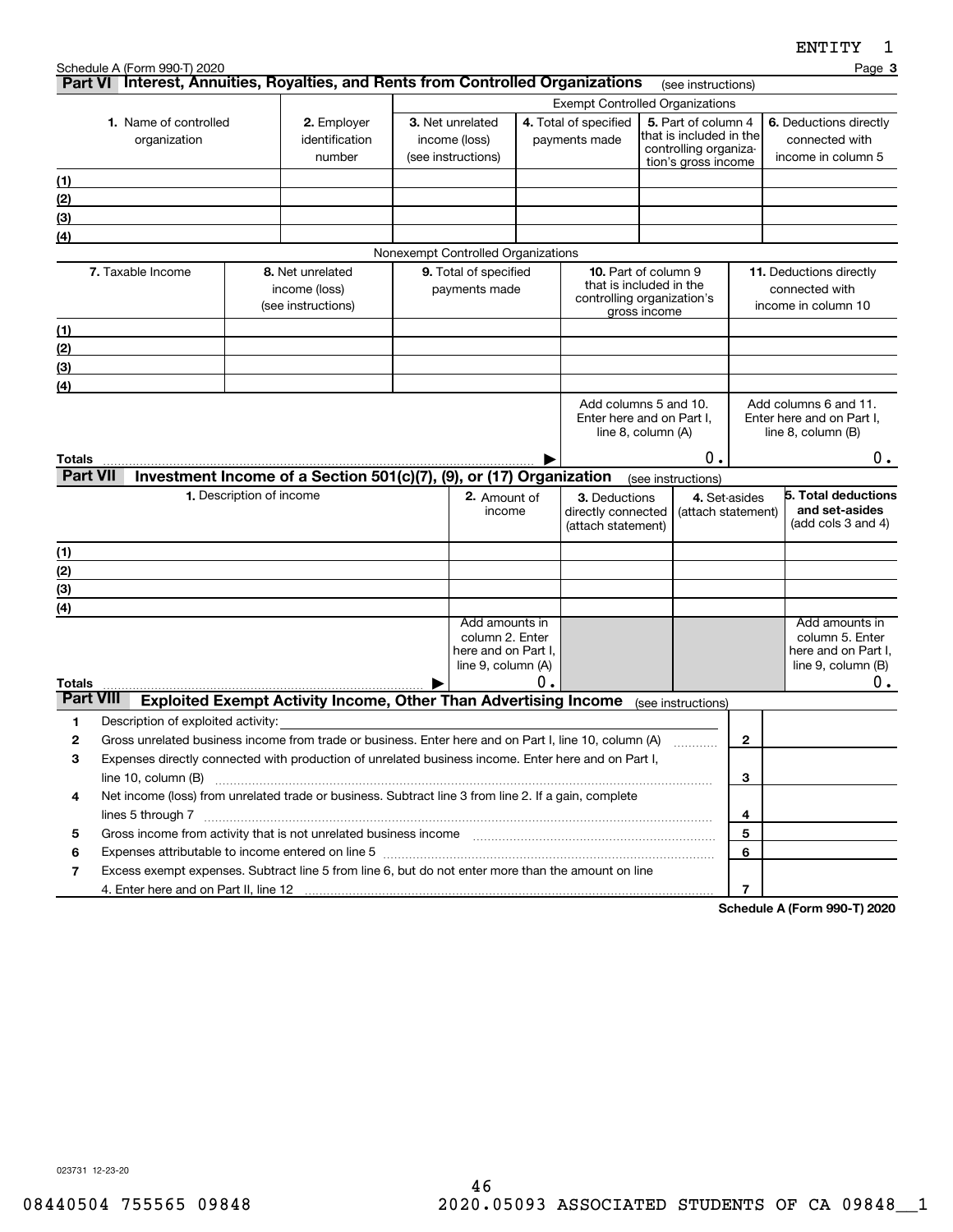| Part IX        | Schedule A (Form 990-T) 2020<br><b>Advertising Income</b>                                                      |                    |          |   |                 | Page 4             |
|----------------|----------------------------------------------------------------------------------------------------------------|--------------------|----------|---|-----------------|--------------------|
| 1              | Name(s) of periodical(s). Check box if reporting two or more periodicals on a consolidated basis.              |                    |          |   |                 |                    |
|                | A                                                                                                              |                    |          |   |                 |                    |
|                | B                                                                                                              |                    |          |   |                 |                    |
|                | C                                                                                                              |                    |          |   |                 |                    |
|                | D                                                                                                              |                    |          |   |                 |                    |
|                | Enter amounts for each periodical listed above in the corresponding column.                                    |                    |          |   |                 |                    |
|                |                                                                                                                |                    | A        | В | C               | D                  |
| 2              | Gross advertising income                                                                                       |                    |          |   |                 |                    |
|                | Add columns A through D. Enter here and on Part I, line 11, column (A) manufactured columns A through D. Enter |                    |          |   |                 | 0.                 |
| a              |                                                                                                                |                    |          |   |                 |                    |
| 3              | Direct advertising costs by periodical                                                                         |                    |          |   |                 |                    |
| a              |                                                                                                                |                    |          |   |                 | 0.                 |
|                |                                                                                                                |                    |          |   |                 |                    |
| 4              | Advertising gain (loss). Subtract line 3 from line                                                             |                    |          |   |                 |                    |
|                | 2. For any column in line 4 showing a gain,                                                                    |                    |          |   |                 |                    |
|                | complete lines 5 through 8. For any column in                                                                  |                    |          |   |                 |                    |
|                | line 4 showing a loss or zero, do not complete                                                                 |                    |          |   |                 |                    |
|                | lines 5 through 7, and enter zero on line 8                                                                    |                    |          |   |                 |                    |
| 5              |                                                                                                                |                    |          |   |                 |                    |
| 6              |                                                                                                                |                    |          |   |                 |                    |
| $\overline{7}$ | Excess readership costs. If line 6 is less than                                                                |                    |          |   |                 |                    |
|                | line 5, subtract line 6 from line 5. If line 5 is less                                                         |                    |          |   |                 |                    |
|                |                                                                                                                |                    |          |   |                 |                    |
| 8              | Excess readership costs allowed as a                                                                           |                    |          |   |                 |                    |
|                | deduction. For each column showing a gain on                                                                   |                    |          |   |                 |                    |
|                | line 4, enter the lesser of line 4 or line 7                                                                   |                    |          |   |                 |                    |
| a              | Add line 8, columns A through D. Enter the greater of the line 8a, columns total or zero here and on           |                    |          |   |                 |                    |
|                | Part II, line 13                                                                                               |                    |          |   |                 | 0.                 |
| Part X         | <b>Compensation of Officers, Directors, and Trustees</b> (see instructions)                                    |                    |          |   |                 |                    |
|                |                                                                                                                |                    |          |   | 3. Percentage   | 4. Compensation    |
|                | 1. Name                                                                                                        |                    | 2. Title |   | of time devoted | attributable to    |
|                |                                                                                                                |                    |          |   | to business     | unrelated business |
| (1)            |                                                                                                                |                    |          |   | %               |                    |
| (2)            |                                                                                                                |                    |          |   | %               |                    |
| (3)            |                                                                                                                |                    |          |   | %               |                    |
| (4)            |                                                                                                                |                    |          |   | %               |                    |
|                |                                                                                                                |                    |          |   |                 |                    |
|                | <b>Total.</b> Enter here and on Part II, line 1                                                                |                    |          |   |                 | 0.                 |
| <b>Part XI</b> | <b>Supplemental Information</b>                                                                                | (see instructions) |          |   |                 |                    |
|                |                                                                                                                |                    |          |   |                 |                    |
|                |                                                                                                                |                    |          |   |                 |                    |

023732 12-23-20

**Schedule A (Form 990-T) 2020** 47 08440504 755565 09848 2020.05093 ASSOCIATED STUDENTS OF CA 09848\_\_1